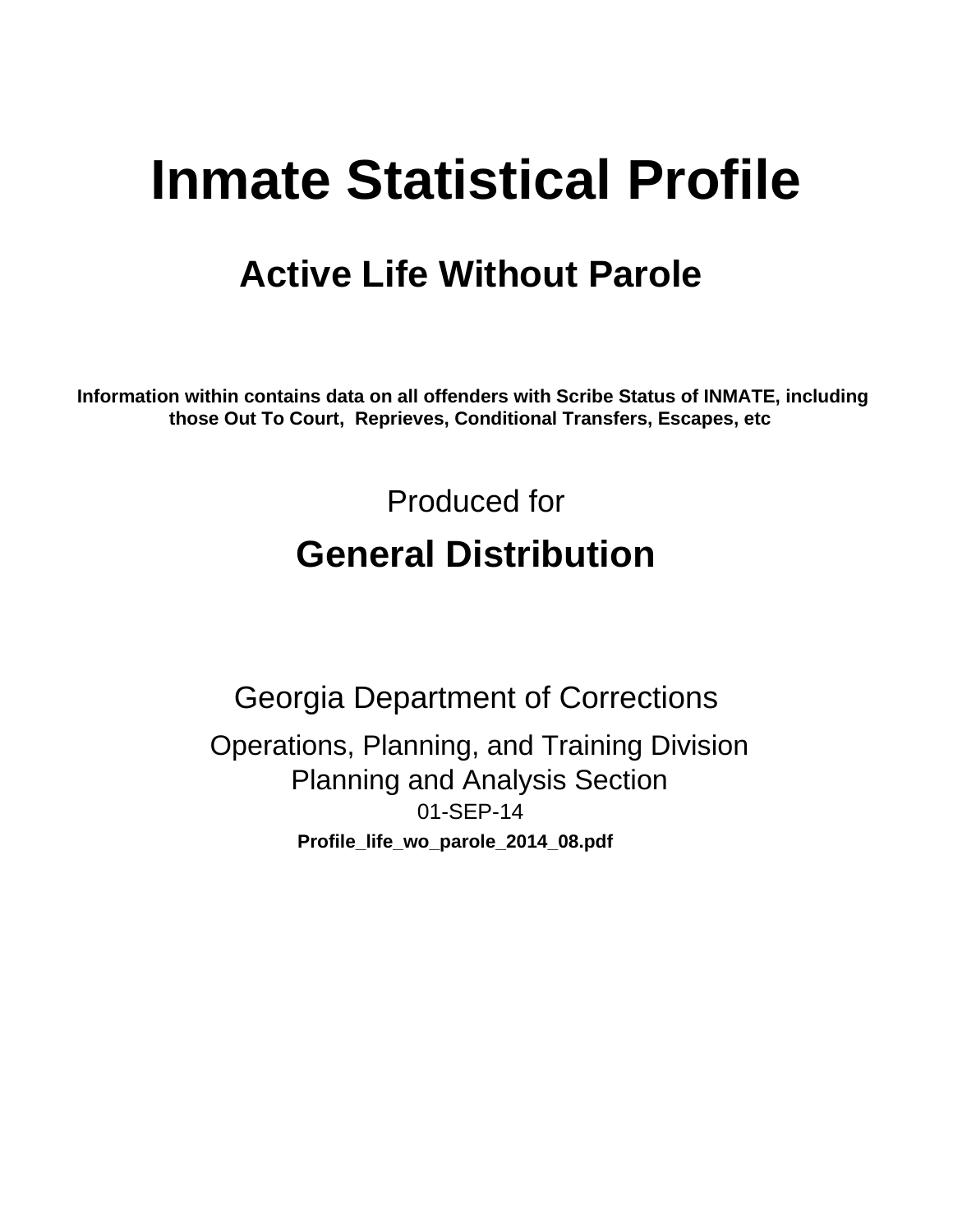#### Inmate Statistical Profile 01-SEP-14 Contents

**Active Life Without Parole** 

Produced for General Distribution

## **Table of Contents**

| <b>Demographic information</b>                                       |
|----------------------------------------------------------------------|
| 5 Current age, broken out in ten year age groups                     |
| 6 Race group                                                         |
| 7 Marital status, self-reported at entry to prison                   |
| 8 Number of children, self-reported at entry to prison               |
| 9 Religious affiliation, self-reported at entry to prison            |
| 10 Home county - self-reported at entry to prison                    |
| 14 Socioeconomic class, self-reported at entry to prison             |
| 15 Environment to age 16, self-reported at entry to prison           |
| 16 Guardian status to age 16, self-reported at entry to prison       |
| 17 Employment status before prison, self-reported at entry to prison |
| 18 Age at admission                                                  |
| 20 Height, measured at entry to prison                               |
| 21 Weight, measured at entry to prison                               |
| 22 Military service                                                  |
| <b>Correctional information</b>                                      |
| 23 Type of admission to prison                                       |
| 24 Current / last security status                                    |
| 25 Current / last institution type                                   |
| 26 Institution type - transitional centers                           |
| 27 Institution type - county prisons                                 |
| 28 Institution type - state prisons                                  |
| 29 Institution type - private prisons                                |
| 30 Institution type - pre-release centers                            |
| 31 Institution type - inmate boot camp                               |
| 32 Number of disciplinary reports                                    |
| 33 Number of transfers                                               |
| 34 Number of escapes                                                 |
| 35 Time served in current (or last) institution                      |
| Educational, psychological and physical information                  |
| 36 Highest grade level attained                                      |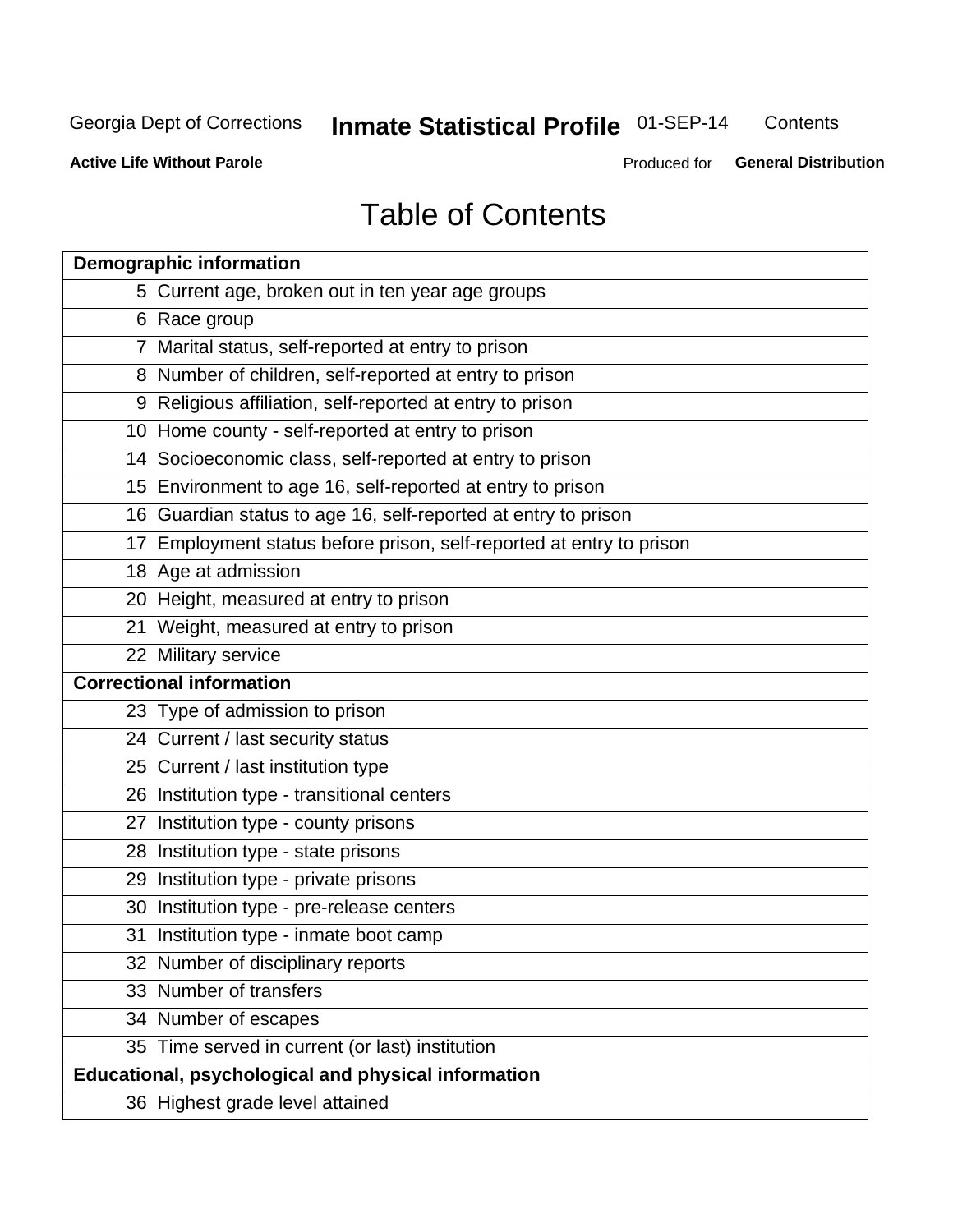## Inmate Statistical Profile 01-SEP-14

Contents

**Active Life Without Parole** 

Produced for General Distribution

## **Table of Contents**

| <b>Educational, psychological and physical information</b>       |
|------------------------------------------------------------------|
| 37 Culture fair IQ scores                                        |
| 38 Wide Range Achievement Test (WRAT) reading score              |
| 39 Wide Range Achievement Test (WRAT) math score                 |
| 40 Wide Range Achievement Test (WRAT) spelling score             |
| 41 Scope of substance abuse - summary                            |
| 42 Scope of substance abuse - detail                             |
| 43 Current / last mental health treatment level                  |
| 44 PULHESDWIT medical scale - 'P' overall condition ('P'hysical) |
| 45 PULHESDWIT medical scale - 'U' upper body                     |
| 46 PULHESDWIT medical scale - 'L' lower body                     |
| 47 PULHESDWIT medical scale - 'H' hearing                        |
| 48 PULHESDWIT medical scale - 'E' vision                         |
| 49 PULHESDWIT medical scale -'S' psychiatric                     |
| 50 PULHESDWIT medical scale - 'D' dental                         |
| 51 PULHESDWIT medical scale - 'W' work ability                   |
| 52 PULHESDWIT medical scale - 'I' impairment                     |
| 53 PULHESDWIT medical scale - 'T' transportability               |
| 54 Criminality in family, self-reported                          |
| 55 Alcoholism in family, self-reported                           |
| 56 Drug abuse in family, self-reported                           |
| 57 Subjected to frequent beatings, self-reported                 |
| 58 Father absent during inmate's childhood                       |
| 59 Mother absent during inmate's childhood                       |
| 60 Inmate diagnosed as manipulative                              |
| 61 Inmate diagnosed as assaultive                                |
| <b>Crimes and criminal history information</b>                   |
| 62 Number of prior Georgia incarcerations                        |
| 63 Prison sentence in years                                      |
| 64 Primary offense, broken out into felonies vs misdemeanors     |
| 65 Primary offense, broken out into six broad crime categories   |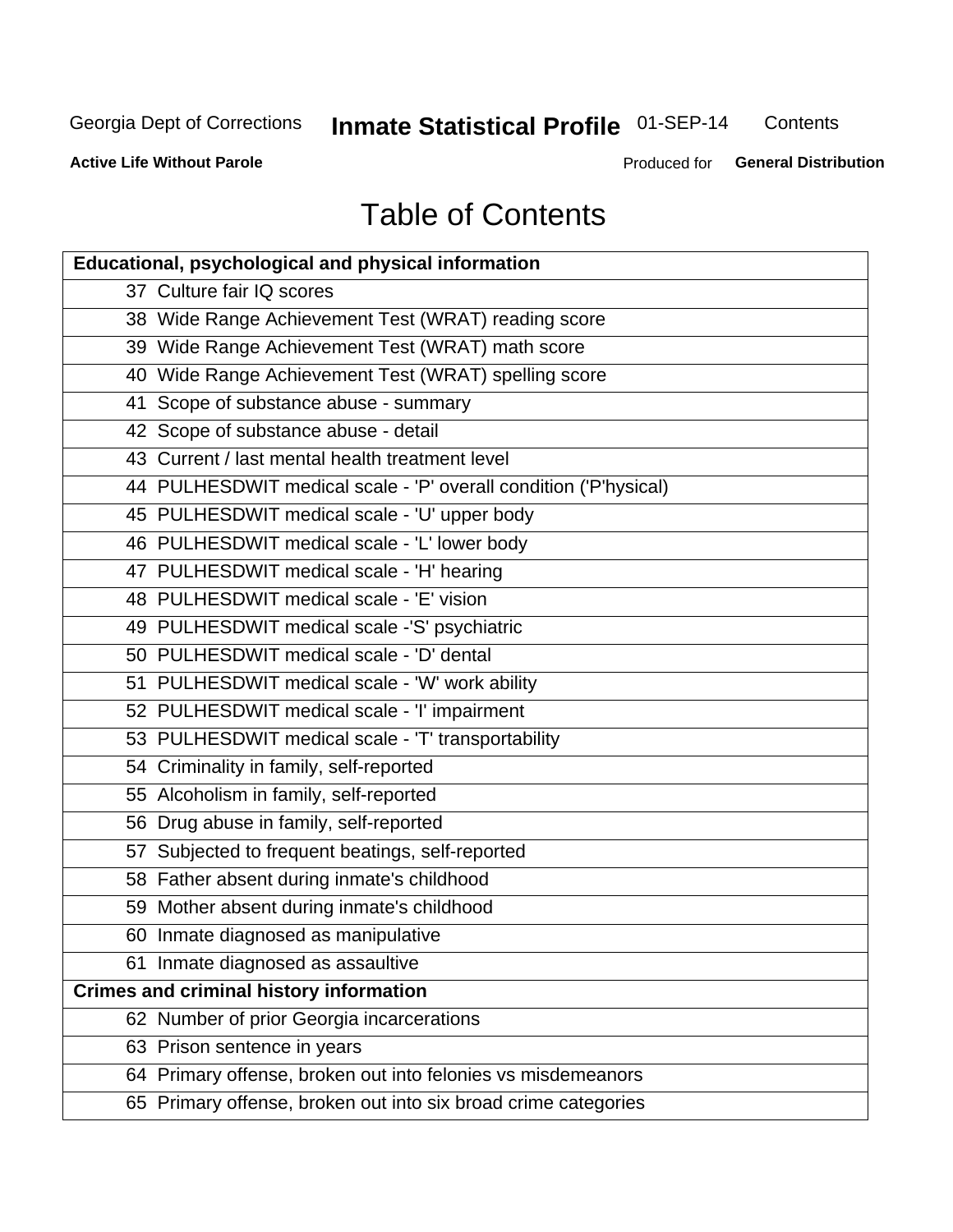#### Inmate Statistical Profile 01-SEP-14 Contents

**Active Life Without Parole** 

Produced for General Distribution

## **Table of Contents**

| <b>Crimes and criminal history information</b>        |
|-------------------------------------------------------|
| 66 Primary offense, detailed offense code             |
| 67 County of conviction of primary offense            |
| 71 Circuit of conviction of primary offense           |
| 73 Years served (jail + prison) in this incarceration |
| <b>Medical information</b>                            |
| 74 Results of most recent HIV test                    |
| 75 Results of most recent tuberculosis test           |
| 76 Results of most recent syphilis test               |
| 77 Results of most recent Hepatitis-C test            |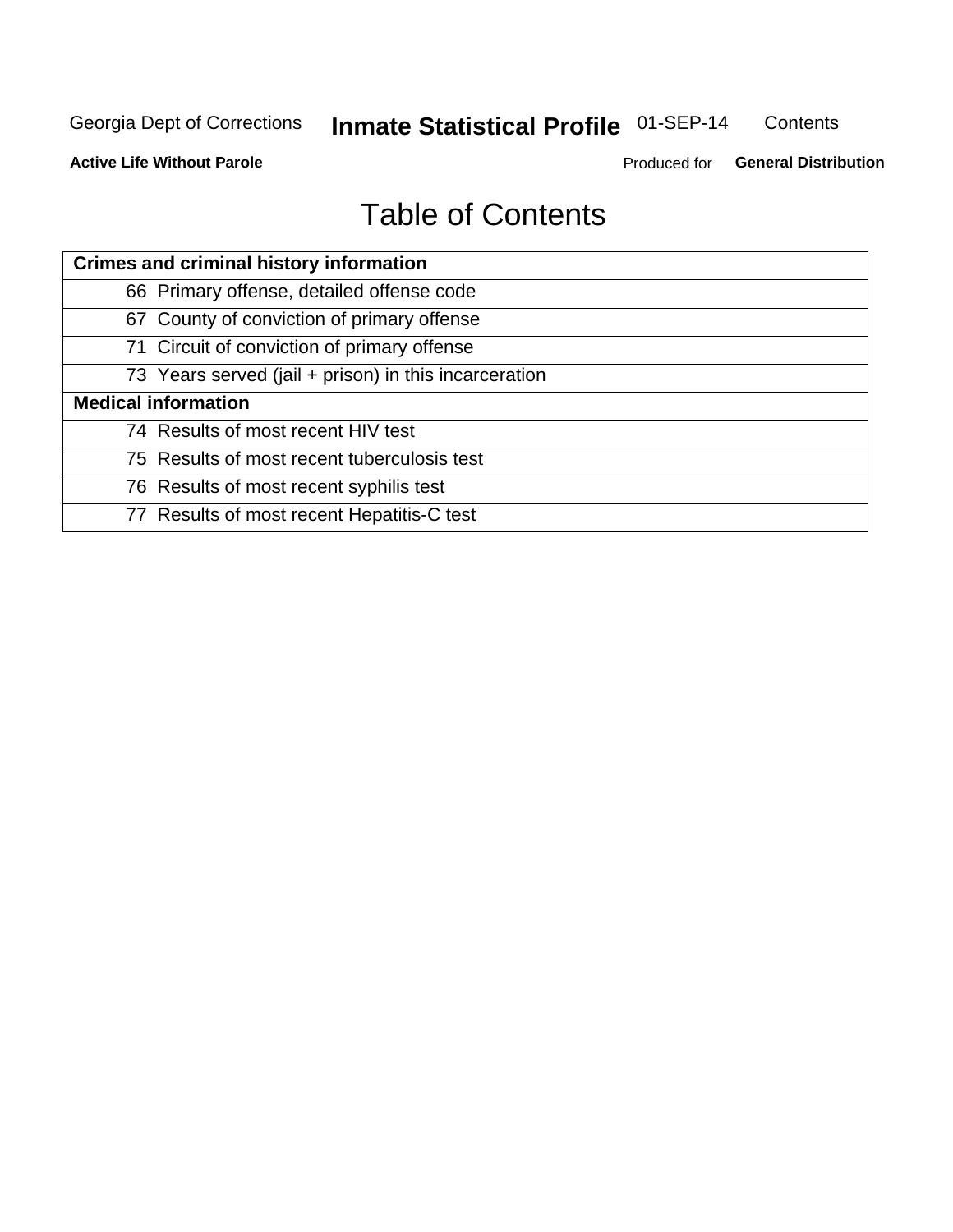#### Inmate Statistical Profile 01-SEP-14 Page 5

#### **Active Life Without Parole**

#### Produced for General Distribution

#### Current age, broken out in ten-year age groups

COL % - percent each COUNT is of its particular column

|                          |              | <b>Male</b> |         |              | <b>Female</b> |       |              | <b>Total</b> |
|--------------------------|--------------|-------------|---------|--------------|---------------|-------|--------------|--------------|
| <b>Current Age</b>       | <b>Count</b> | Col %       | Row %   | <b>Count</b> | Col %         | Row % | <b>Total</b> | Col %        |
| <b>Teens (1-19)</b>      | 3            | $0.30\%$    | 100.00% |              |               |       | 3            | 0.30%        |
| <b>Twenties (20-29)</b>  | 144          | 14.57%      | 96.64%  | 5            | 17.86%        | 3.36% | 149          | 14.67%       |
| Thirties (30-39)         | 277          | 28.04%      | 97.54%  |              | 25.00%        | 2.46% | 284          | 27.95%       |
| <b>Forties (40-49)</b>   | 287          | 29.05%      | 96.96%  | 9            | 32.14%        | 3.04% | 296          | 29.13%       |
| <b>Fifties (50-59)</b>   | 191          | 19.33%      | 96.46%  |              | 25.00%        | 3.54% | 198          | 19.49%       |
| <b>Sixties (60-69)</b>   | 66           | 6.68%       | 100.00% |              |               |       | 66           | 6.50%        |
| Seventy + (70 and above) | 20           | 2.02%       | 100.00% |              |               |       | 20           | 1.97%        |
| <b>Total Reported</b>    | 988          | 100%        | 97.24%  | 28           | 100%          | 2.76% | 1,016        | 100.0%       |

| <b>prted</b><br>. <b>.</b> |     |         |              |
|----------------------------|-----|---------|--------------|
| <b>Total</b>               | 988 | ົ<br>20 | 01C<br>1.010 |

| Mean<br>(average)       | 42.40    | 41.46 | 42.37 |
|-------------------------|----------|-------|-------|
| Median (middle)         |          | 41.5  |       |
| Mode<br>(most frequent) | n.<br>vu | 29    | 33    |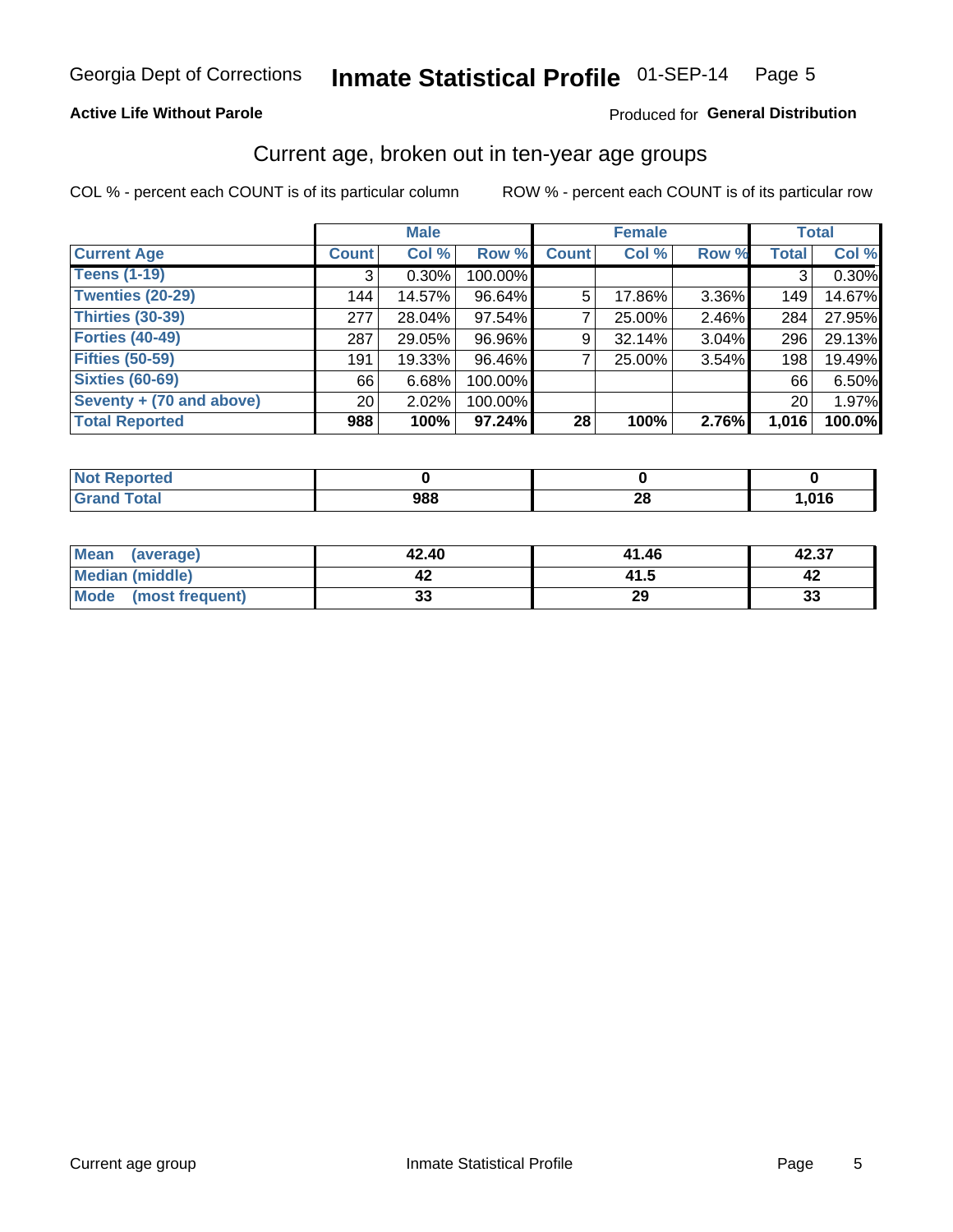#### Inmate Statistical Profile 01-SEP-14 Page 6

#### **Active Life Without Parole**

Produced for General Distribution

#### Race group

COL % - percent each COUNT is of its particular column

|                              |              | <b>Male</b> |                    |    | <b>Female</b> |       |              | <b>Total</b> |
|------------------------------|--------------|-------------|--------------------|----|---------------|-------|--------------|--------------|
| <b>Race Group</b>            | <b>Count</b> | Col %       | <b>Row % Count</b> |    | Col %         | Row % | <b>Total</b> | Col %        |
| <b>White</b>                 | 230          | 23.28%      | 95.04%             | 12 | 42.86%        | 4.96% | 242          | 23.82%       |
| <b>Black</b><br>$\mathbf{2}$ | 732          | 74.09%      | 97.86%             | 16 | 57.14%        | 2.14% | 748          | 73.62%       |
| <b>Other</b><br>5.           |              | .10%        | 100.00%            |    |               |       |              | .10%         |
| <b>Asian</b><br>6            | 4            | .40% !      | 100.00%            |    |               |       | 4            | .39%         |
| <b>Hispanic</b><br>10        | 21           | 2.13%       | 100.00%            |    |               |       | 21           | 2.07%        |
| <b>Total Reported</b>        | 988          | 100%        | $97.24\%$          | 28 | 100%          | 2.76% | 1,016        | 100%         |

| Reported     |     |         |      |
|--------------|-----|---------|------|
| <b>Total</b> | 988 | ഹ<br>ZO | ,016 |

| M | - - - | Piavn |
|---|-------|-------|
|   |       |       |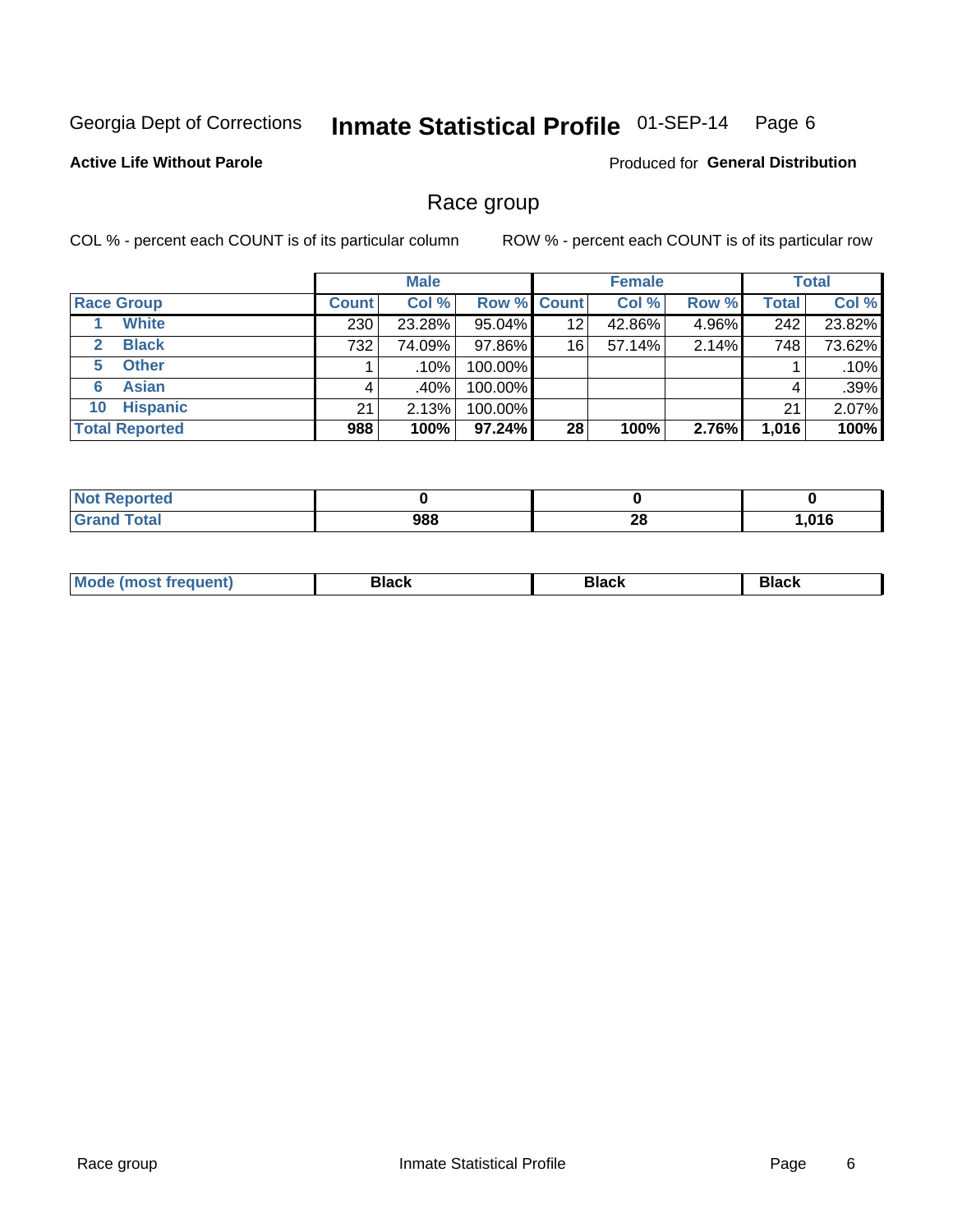#### Inmate Statistical Profile 01-SEP-14 Page 7

#### **Active Life Without Parole**

#### Produced for General Distribution

### Marital status, self-reported at entry to prison

COL % - percent each COUNT is of its particular column

|                            | <b>Male</b>  |          |         | <b>Female</b> |        |        | <b>Total</b> |        |
|----------------------------|--------------|----------|---------|---------------|--------|--------|--------------|--------|
| <b>Marital Status</b>      | <b>Count</b> | Col %    | Row %   | <b>Count</b>  | Col %  | Row %  | <b>Total</b> | Col %  |
| <b>Unknown</b><br>$\bf{0}$ |              | .40%     | 100.00% |               |        |        | 4            | .39%   |
| <b>Divorced</b><br>D       | 79           | $8.00\%$ | 97.53%  | 2             | 7.14%  | 2.47%  | 81           | 7.97%  |
| <b>Married</b><br>М        | 143          | 14.47%   | 95.97%  | 6             | 21.43% | 4.03%  | 149          | 14.67% |
| <b>Separated</b><br>S      | 25           | 2.53%    | 89.29%  | 3             | 10.71% | 10.71% | 28           | 2.76%  |
| <b>Unmarried</b><br>U      | 716          | 72.47%   | 98.35%  | 12            | 42.86% | 1.65%  | 728          | 71.65% |
| <b>Widow</b><br>W          | 21           | 2.13%    | 80.77%  | 5             | 17.86% | 19.23% | 26           | 2.56%  |
| <b>Total Reported</b>      | 988          | 100%     | 97.24%  | 28            | 100%   | 2.76%  | 1,016        | 100%   |

| prted<br>NOT RADO |             |           |      |
|-------------------|-------------|-----------|------|
| ™otal             | nnr<br>, 10 | OG.<br>__ | .016 |

|  | M | . | Unmarried | າmarried<br>______ |
|--|---|---|-----------|--------------------|
|--|---|---|-----------|--------------------|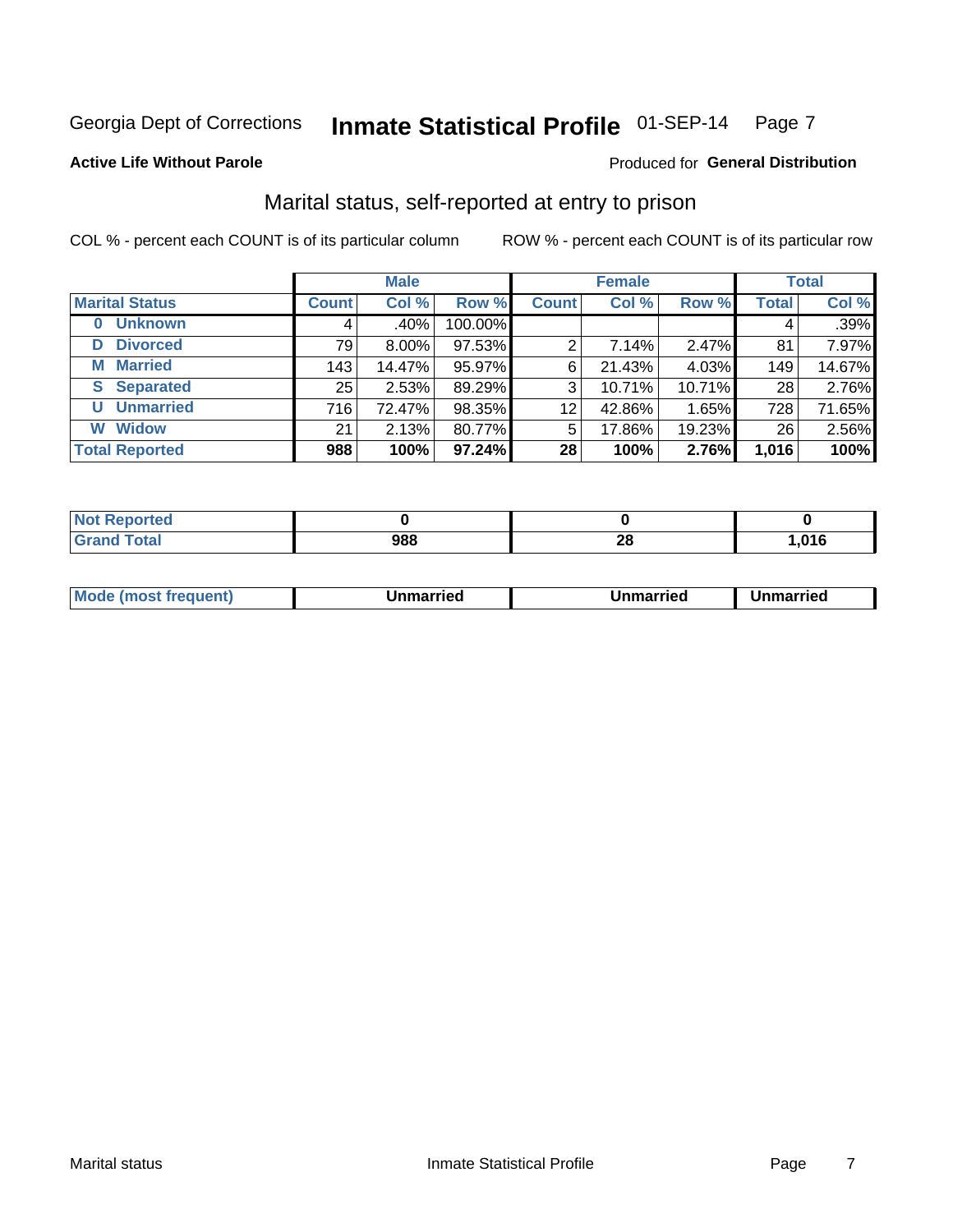#### Inmate Statistical Profile 01-SEP-14 Page 8

#### **Active Life Without Parole**

#### **Produced for General Distribution**

### Number of children, self reported at entry to prison

COL % - percent each COUNT is of its particular column

|                           |                | <b>Male</b> |         |              | <b>Female</b> |       | <b>Total</b> |        |
|---------------------------|----------------|-------------|---------|--------------|---------------|-------|--------------|--------|
| <b>Number of Children</b> | <b>Count</b>   | Col %       | Row %   | <b>Count</b> | Col %         | Row % | <b>Total</b> | Col %  |
| $\bf{0}$                  | 365            | 37.28%      | 97.07%  | 11           | 39.29%        | 2.93% | 376          | 37.34% |
|                           | 231            | 23.60%      | 97.47%  | 6            | 21.43%        | 2.53% | 237          | 23.54% |
| $\overline{2}$            | 166            | 16.96%      | 98.22%  | 3            | 10.71%        | 1.78% | 169          | 16.78% |
| 3                         | 95             | 9.70%       | 95.96%  | 4            | 14.29%        | 4.04% | 99           | 9.83%  |
| 4                         | 68             | 6.95%       | 98.55%  |              | 3.57%         | 1.45% | 69           | 6.85%  |
| 5                         | 32             | 3.27%       | 91.43%  | 3            | 10.71%        | 8.57% | 35           | 3.48%  |
| 6                         | 11             | 1.12%       | 100.00% |              |               |       | 11           | 1.09%  |
| 7                         | 3              | 0.31%       | 100.00% |              |               |       | 3            | 0.30%  |
| 8                         |                | 0.10%       | 100.00% |              |               |       |              | 0.10%  |
| $\boldsymbol{9}$          | 2              | 0.20%       | 100.00% |              |               |       | 2            | 0.20%  |
| 10                        | $\overline{2}$ | 0.20%       | 100.00% |              |               |       | 2            | 0.20%  |
| Over 10                   | 3              | 0.31%       | 100.00% |              |               |       | 3            | 0.30%  |
| <b>Total Reported</b>     | 979            | 100%        | 97.22%  | 28           | 100%          | 2.78% | 1,007        | 100.0% |

| тео         |     |         |      |
|-------------|-----|---------|------|
| $f = 4 - 7$ | 988 | ഹ<br>ŽΌ | ,016 |

| <b>Mean</b><br>(average) | 48. ا | 1.54 | 1.48 |
|--------------------------|-------|------|------|
| <b>Median (middle)</b>   |       |      |      |
| Mode<br>(most frequent)  |       |      |      |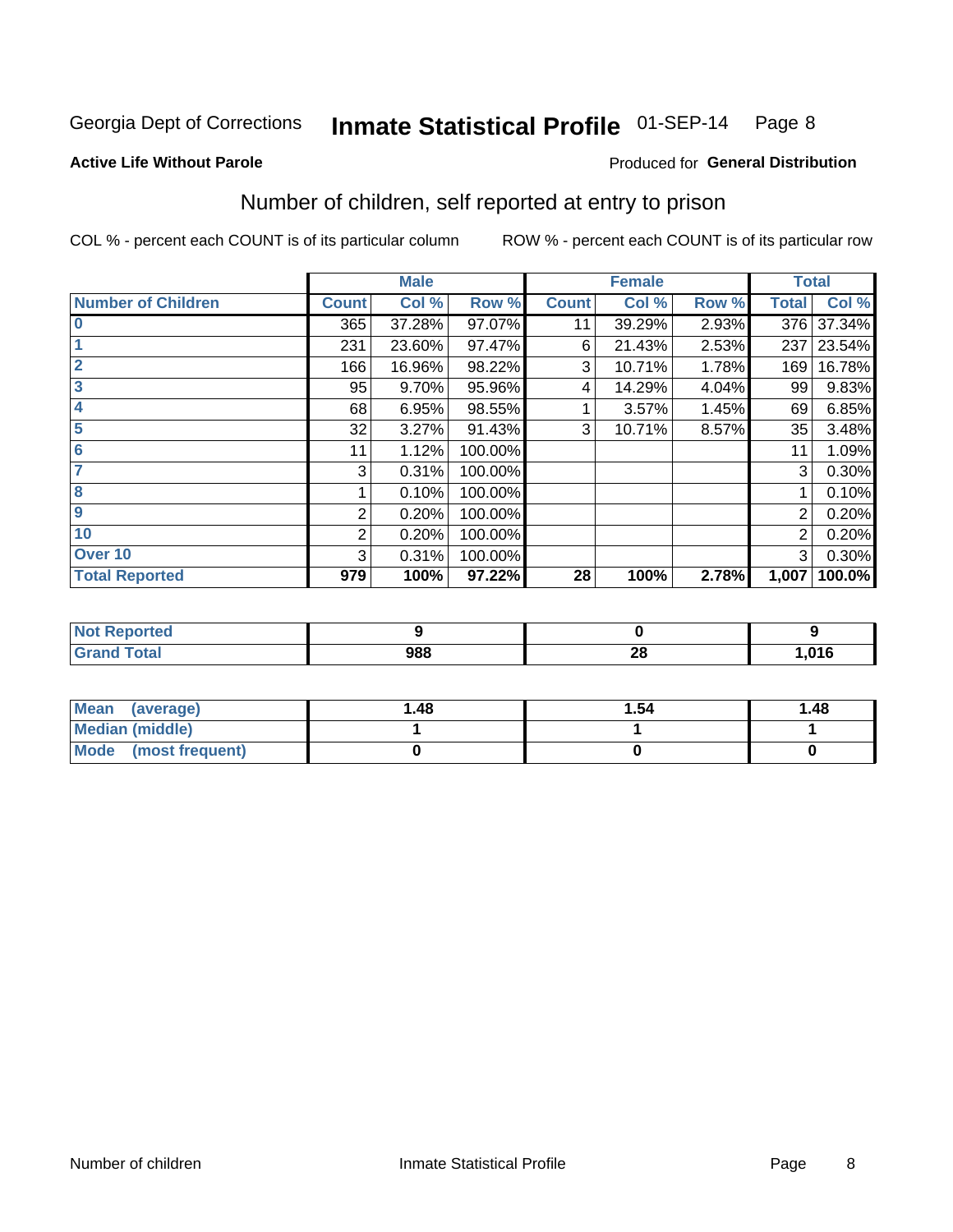#### Inmate Statistical Profile 01-SEP-14 Page 9

Produced for General Distribution

#### **Active Life Without Parole**

### Religious affiliation, self-reported at entry to prison

COL % - percent each COUNT is of its particular column

|                |                              |                | <b>Male</b> |         |                | <b>Female</b> |       |                | <b>Total</b> |
|----------------|------------------------------|----------------|-------------|---------|----------------|---------------|-------|----------------|--------------|
|                | <b>Religious Affiliation</b> | <b>Count</b>   | Col %       | Row %   | <b>Count</b>   | Col %         | Row % | <b>Total</b>   | Col %        |
|                | <b>Islam</b>                 | 45             | 8.08%       | 95.74%  | $\overline{2}$ | 10.00%        | 4.26% | 47             | 8.15%        |
| $\overline{2}$ | <b>Catholic</b>              | 21             | 3.77%       | 95.45%  |                | 5.00%         | 4.55% | 22             | 3.81%        |
| 3              | <b>Baptist</b>               | 257            | 46.14%      | 95.19%  | 13             | 65.00%        | 4.81% | 270            | 46.79%       |
| 4              | <b>Methodist</b>             | 10             | 1.80%       | 90.91%  |                | 5.00%         | 9.09% | 11             | 1.91%        |
| 7              | <b>Chc Of God</b>            |                | .18%        | 100.00% |                |               |       |                | .17%         |
| 8              | <b>Holiness</b>              | 21             | 3.77%       | 95.45%  |                | 5.00%         | 4.55% | 22             | 3.81%        |
| 9              | <b>Jewish</b>                |                | .18%        | 100.00% |                |               |       |                | .17%         |
| 10             | <b>Anglican</b>              |                | .18%        | 100.00% |                |               |       |                | .17%         |
| 12             | <b>Hindu</b>                 | $\overline{2}$ | .36%        | 100.00% |                |               |       | $\overline{2}$ | .35%         |
| 16             | <b>Seven D Ad</b>            | 4              | .72%        | 100.00% |                |               |       | 4              | .69%         |
| 17             | <b>Jehovah Wt</b>            | 8              | 1.44%       | 100.00% |                |               |       | 8              | 1.39%        |
| 18             | <b>Latr Day S</b>            |                | .18%        | 100.00% |                |               |       |                | .17%         |
| 20             | <b>Other Prot</b>            | 77             | 13.82%      | 97.47%  | 2              | 10.00%        | 2.53% | 79             | 13.69%       |
| 96             | <b>None</b>                  | 108            | 19.39%      | 100.00% |                |               |       | 108            | 18.72%       |
|                | <b>Total Reported</b>        | 557            | 100%        | 96.53%  | 20             | 100%          | 3.47% | 577            | 100%         |

| rreo | 80 A |          | ,,, |
|------|------|----------|-----|
|      | . J  |          | 499 |
|      | 988  | n,<br>ZO | 04C |

| Mode (most frequent) | Baptist | <b>Baptist</b> | aptıst |
|----------------------|---------|----------------|--------|
|                      |         |                |        |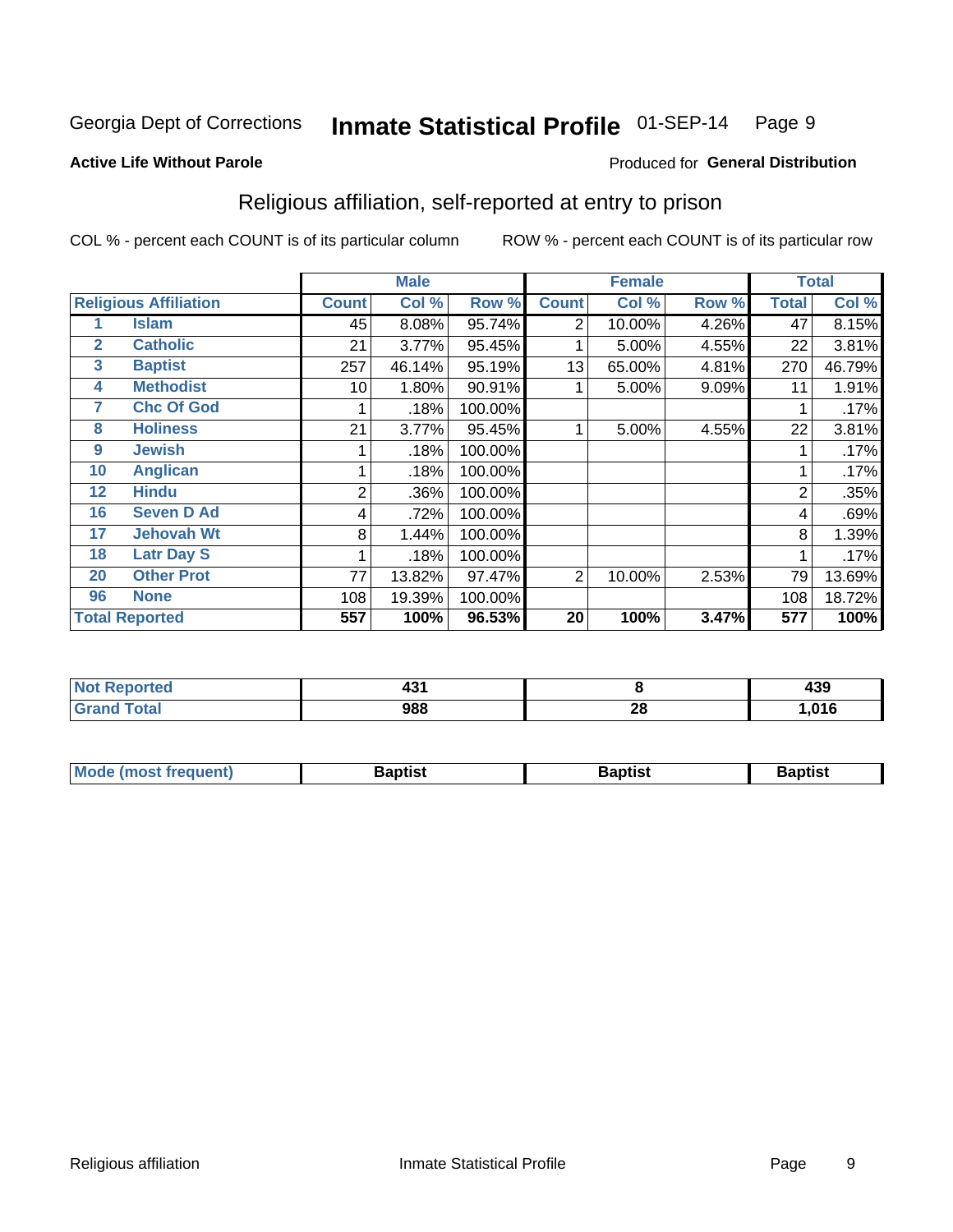## Inmate Statistical Profile 01-SEP-14 Page 10

#### **Active Life Without Parole**

#### Produced for General Distribution

### Home county, self-reported at entry to prison

COL % - percent each COUNT is of its particular column

|     |                             |                | <b>Male</b> |         |              | <b>Female</b> |        | <b>Total</b>   |        |
|-----|-----------------------------|----------------|-------------|---------|--------------|---------------|--------|----------------|--------|
|     | <b>Home County</b>          | <b>Count</b>   | Col %       | Row %   | <b>Count</b> | Col %         | Row %  | <b>Total</b>   | Col %  |
| 000 | <b>Unknown</b>              | 176            | 17.81%      | 95.14%  | 9            | 32.14%        | 4.86%  | 185            | 18.21% |
| 001 | <b>Appling County</b>       | 4              | .40%        | 100.00% |              |               |        | 4              | .39%   |
| 002 | <b>Atkinson County</b>      | 1              | .10%        | 100.00% |              |               |        | 1              | .10%   |
| 003 | <b>Bacon County</b>         | 1              | .10%        | 100.00% |              |               |        | 1              | .10%   |
| 005 | <b>Baldwin County</b>       | 3              | .30%        | 100.00% |              |               |        | 3              | .30%   |
| 007 | <b>Barrow County</b>        | $\overline{7}$ | .71%        | 100.00% |              |               |        | 7              | .69%   |
| 008 | <b>Bartow County</b>        | 6              | .61%        | 100.00% |              |               |        | 6              | .59%   |
| 009 | <b>Ben Hill County</b>      | 5              | .51%        | 100.00% |              |               |        | 5              | .49%   |
| 010 | <b>Berrien County</b>       | $\overline{2}$ | .20%        | 100.00% |              |               |        | $\overline{2}$ | .20%   |
| 011 | <b>Bibb County</b>          | 19             | 1.92%       | 95.00%  | 1            | 3.57%         | 5.00%  | 20             | 1.97%  |
| 012 | <b>Bleckley County</b>      | $\overline{2}$ | .20%        | 100.00% |              |               |        | $\overline{2}$ | .20%   |
| 014 | <b>Brooks County</b>        | 1              | .10%        | 100.00% |              |               |        | 1              | .10%   |
| 016 | <b>Bulloch County</b>       | 4              | .40%        | 100.00% |              |               |        | 4              | .39%   |
| 017 | <b>Burke County</b>         | 9              | .91%        | 100.00% |              |               |        | 9              | .89%   |
| 018 | <b>Butts County</b>         | $\overline{2}$ | .20%        | 100.00% |              |               |        | $\overline{2}$ | .20%   |
| 020 | <b>Camden County</b>        | 5              | .51%        | 83.33%  | 1            | 3.57%         | 16.67% | 6              | .59%   |
| 021 | <b>Candler County</b>       | $\mathbf 1$    | .10%        | 100.00% |              |               |        | 1              | .10%   |
| 022 | <b>Carroll County</b>       | $\overline{c}$ | .20%        | 100.00% |              |               |        | $\overline{2}$ | .20%   |
| 023 | <b>Catoosa County</b>       | $\overline{3}$ | .30%        | 100.00% |              |               |        | 3              | .30%   |
| 025 | <b>Chatham County</b>       | 41             | 4.15%       | 100.00% |              |               |        | 41             | 4.04%  |
| 026 | <b>Chattahoochee County</b> | $\mathbf 1$    | .10%        | 100.00% |              |               |        | 1              | .10%   |
| 027 | <b>Chattooga County</b>     | $\mathbf 1$    | .10%        | 100.00% |              |               |        | 1              | .10%   |
| 028 | <b>Cherokee County</b>      | $\overline{2}$ | .20%        | 100.00% |              |               |        | $\overline{2}$ | .20%   |
| 029 | <b>Clarke County</b>        | 19             | 1.92%       | 100.00% |              |               |        | 19             | 1.87%  |
| 030 | <b>Clay County</b>          | 1              | .10%        | 100.00% |              |               |        | 1              | .10%   |
| 031 | <b>Clayton County</b>       | 27             | 2.73%       | 100.00% |              |               |        | 27             | 2.66%  |
| 033 | <b>Cobb County</b>          | 36             | 3.64%       | 100.00% |              |               |        | 36             | 3.54%  |
| 034 | <b>Coffee County</b>        | 3              | .30%        | 100.00% |              |               |        | 3              | .30%   |
| 035 | <b>Colquitt County</b>      | 3              | .30%        | 100.00% |              |               |        | 3              | .30%   |
| 036 | <b>Columbia County</b>      | 6              | .61%        | 85.71%  | 1            | 3.57%         | 14.29% | 7              | .69%   |
| 037 | <b>Cook County</b>          | $\overline{3}$ | .30%        | 100.00% |              |               |        | 3              | .30%   |
| 038 | <b>Coweta County</b>        | 4              | .40%        | 100.00% |              |               |        | 4              | .39%   |
| 040 | <b>Crisp County</b>         | 4              | .40%        | 100.00% |              |               |        | 4              | .39%   |
| 042 | <b>Dawson County</b>        | $\mathbf{1}$   | .10%        | 100.00% |              |               |        | 1              | .10%   |
| 043 | <b>Decatur County</b>       | $\overline{c}$ | .20%        | 100.00% |              |               |        | 2              | .20%   |
| 044 | <b>Dekalb County</b>        | 72             | 7.29%       | 100.00% |              |               |        | 72             | 7.09%  |
| 045 | <b>Dodge County</b>         | 1              | .10%        | 100.00% |              |               |        | 1              | .10%   |
| 046 | <b>Dooly County</b>         | 1              | .10%        | 50.00%  | $\mathbf 1$  | 3.57%         | 50.00% | $\overline{2}$ | .20%   |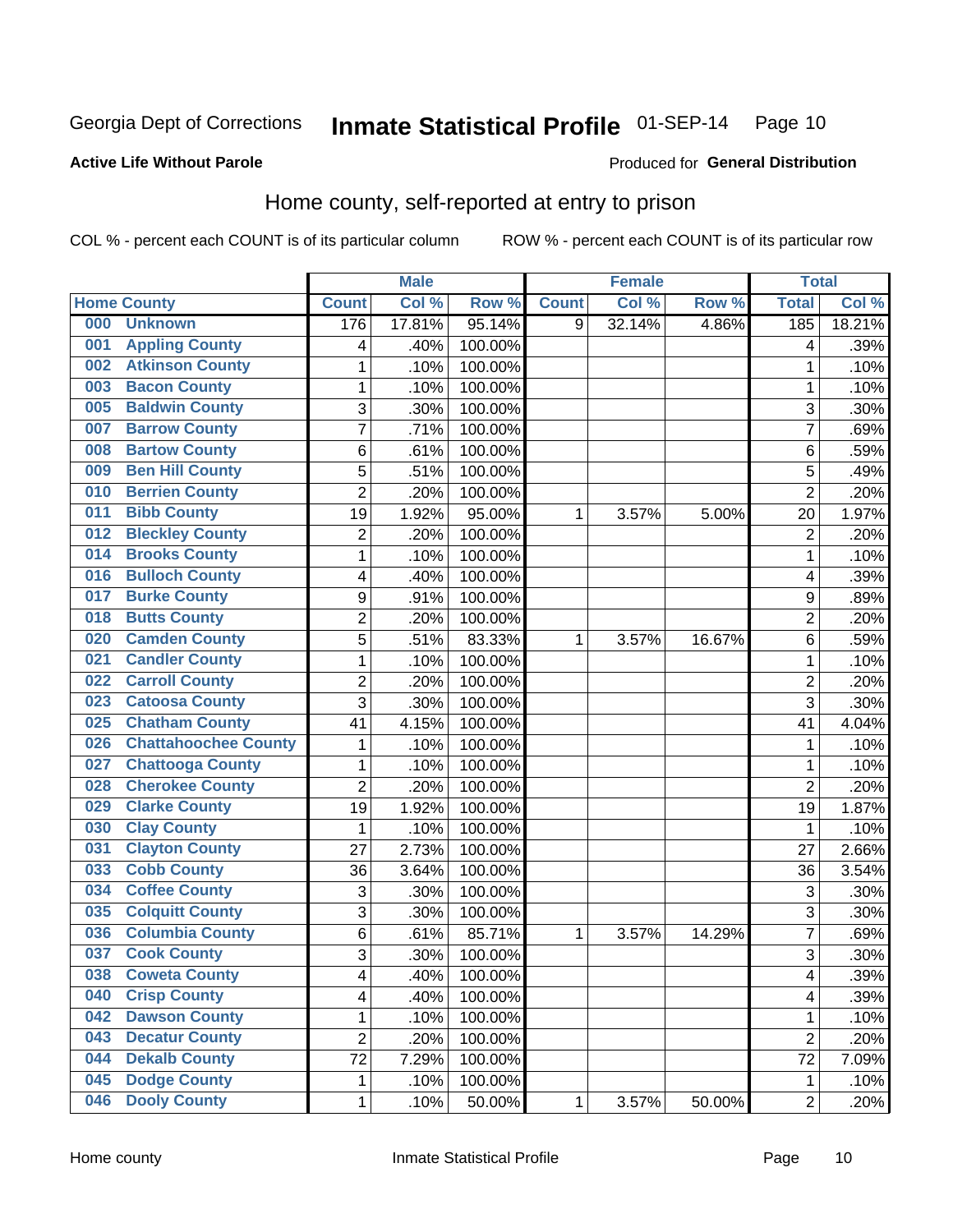## Inmate Statistical Profile 01-SEP-14 Page 11

#### **Active Life Without Parole**

#### Produced for General Distribution

### Home county, self-reported at entry to prison

COL % - percent each COUNT is of its particular column

|     |                          |                         | <b>Male</b> |         |              | <b>Female</b> |        | <b>Total</b>            |        |
|-----|--------------------------|-------------------------|-------------|---------|--------------|---------------|--------|-------------------------|--------|
|     | <b>Home County</b>       | <b>Count</b>            | Col %       | Row %   | <b>Count</b> | Col %         | Row %  | <b>Total</b>            | Col %  |
| 047 | <b>Dougherty County</b>  | 23                      | 2.33%       | 95.83%  | 1            | 3.57%         | 4.17%  | 24                      | 2.36%  |
| 048 | <b>Douglas County</b>    | 12                      | 1.21%       | 92.31%  | 1            | 3.57%         | 7.69%  | 13                      | 1.28%  |
| 049 | <b>Early County</b>      | 1                       | .10%        | 100.00% |              |               |        | 1                       | .10%   |
| 051 | <b>Effingham County</b>  | $\overline{c}$          | .20%        | 100.00% |              |               |        | $\overline{2}$          | .20%   |
| 052 | <b>Elbert County</b>     | 4                       | .40%        | 100.00% |              |               |        | $\overline{\mathbf{4}}$ | .39%   |
| 053 | <b>Emanuel County</b>    | 4                       | .40%        | 100.00% |              |               |        | 4                       | .39%   |
| 056 | <b>Fayette County</b>    | 3                       | .30%        | 100.00% |              |               |        | 3                       | .30%   |
| 057 | <b>Floyd County</b>      | 12                      | 1.21%       | 100.00% |              |               |        | 12                      | 1.18%  |
| 058 | <b>Forsyth County</b>    | 3                       | .30%        | 100.00% |              |               |        | 3                       | .30%   |
| 059 | <b>Franklin County</b>   | $\mathbf 1$             | .10%        | 50.00%  | 1            | 3.57%         | 50.00% | $\overline{2}$          | .20%   |
| 060 | <b>Fulton County</b>     | 140                     | 14.17%      | 99.29%  | 1            | 3.57%         | .71%   | 141                     | 13.88% |
| 061 | <b>Gilmer County</b>     | $\overline{2}$          | .20%        | 100.00% |              |               |        | $\overline{2}$          | .20%   |
| 063 | <b>Glynn County</b>      | $\overline{7}$          | .71%        | 100.00% |              |               |        | 7                       | .69%   |
| 064 | <b>Gordon County</b>     | $\overline{2}$          | .20%        | 100.00% |              |               |        | $\overline{2}$          | .20%   |
| 066 | <b>Greene County</b>     | 1                       | .10%        | 100.00% |              |               |        | 1                       | .10%   |
| 067 | <b>Gwinnett County</b>   | 24                      | 2.43%       | 96.00%  | 1            | 3.57%         | 4.00%  | 25                      | 2.46%  |
| 068 | <b>Habersham County</b>  | 1                       | .10%        | 100.00% |              |               |        | 1                       | .10%   |
| 069 | <b>Hall County</b>       | 14                      | 1.42%       | 100.00% |              |               |        | 14                      | 1.38%  |
| 070 | <b>Hancock County</b>    | $\overline{\mathbf{c}}$ | .20%        | 100.00% |              |               |        | $\overline{2}$          | .20%   |
| 071 | <b>Haralson County</b>   | $\overline{2}$          | .20%        | 100.00% |              |               |        | $\overline{2}$          | .20%   |
| 072 | <b>Harris County</b>     | $\overline{c}$          | .20%        | 100.00% |              |               |        | $\overline{2}$          | .20%   |
| 073 | <b>Hart County</b>       | $\overline{2}$          | .20%        | 100.00% |              |               |        | $\overline{2}$          | .20%   |
| 074 | <b>Heard County</b>      | $\mathbf{1}$            | .10%        | 100.00% |              |               |        | 1                       | .10%   |
| 075 | <b>Henry County</b>      | 5                       | .51%        | 83.33%  | 1            | 3.57%         | 16.67% | 6                       | .59%   |
| 076 | <b>Houston County</b>    | 16                      | 1.62%       | 100.00% |              |               |        | 16                      | 1.57%  |
| 078 | <b>Jackson County</b>    | 3                       | .30%        | 100.00% |              |               |        | 3                       | .30%   |
| 080 | <b>Jeff Davis County</b> | $\overline{c}$          | .20%        | 100.00% |              |               |        | $\overline{2}$          | .20%   |
| 081 | <b>Jefferson County</b>  | 3                       | .30%        | 100.00% |              |               |        | 3                       | .30%   |
| 082 | <b>Jenkins County</b>    | $\overline{c}$          | .20%        | 100.00% |              |               |        | $\overline{2}$          | .20%   |
| 087 | <b>Laurens County</b>    | 6                       | .61%        | 100.00% |              |               |        | 6                       | .59%   |
| 088 | <b>Lee County</b>        | 1                       | .10%        | 100.00% |              |               |        | 1                       | .10%   |
| 089 | <b>Liberty County</b>    | $\overline{7}$          | .71%        | 87.50%  | 1            | 3.57%         | 12.50% | 8                       | .79%   |
| 090 | <b>Lincoln County</b>    | 1                       | .10%        | 100.00% |              |               |        | 1                       | .10%   |
| 091 | <b>Long County</b>       | $\mathbf{1}$            | .10%        | 100.00% |              |               |        | 1                       | .10%   |
| 092 | <b>Lowndes County</b>    | 8                       | .81%        | 100.00% |              |               |        | 8                       | .79%   |
| 093 | <b>Lumpkin County</b>    | $\mathbf{1}$            | .10%        | 100.00% |              |               |        | 1                       | .10%   |
| 094 | <b>Macon County</b>      | $\mathbf{1}$            | .10%        | 100.00% |              |               |        | 1                       | .10%   |
| 095 | <b>Madison County</b>    | $\mathbf{1}$            | .10%        | 100.00% |              |               |        | 1                       | .10%   |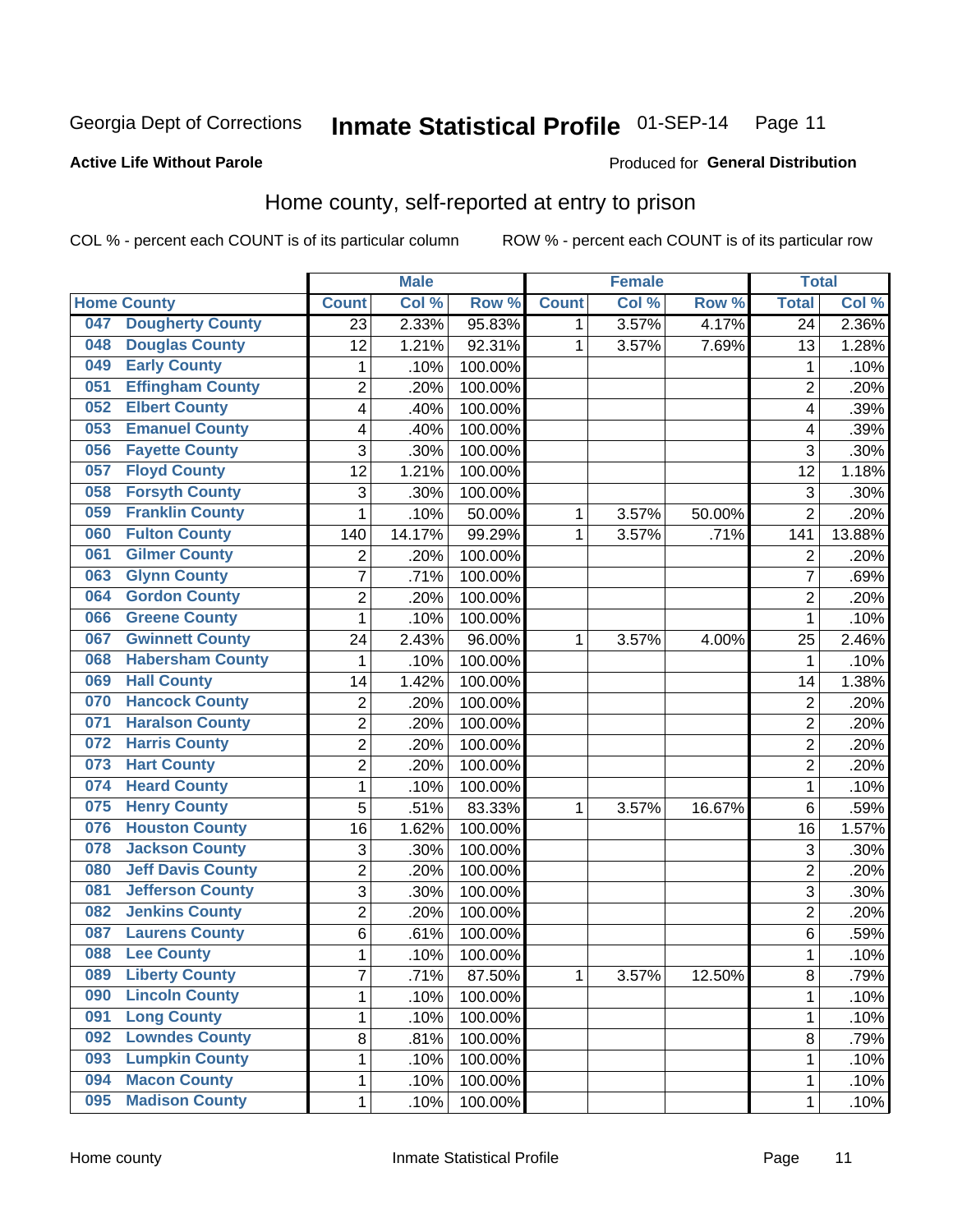### Inmate Statistical Profile 01-SEP-14 Page 12

#### **Active Life Without Parole**

#### Produced for General Distribution

#### Home county, self-reported at entry to prison

COL % - percent each COUNT is of its particular column

|                  |                          |                         | <b>Male</b> |         |              | <b>Female</b> |        | <b>Total</b>            |       |
|------------------|--------------------------|-------------------------|-------------|---------|--------------|---------------|--------|-------------------------|-------|
|                  | <b>Home County</b>       | <b>Count</b>            | Col %       | Row %   | <b>Count</b> | Col %         | Row %  | <b>Total</b>            | Col % |
| 096              | <b>Marion County</b>     | 1                       | .10%        | 100.00% |              |               |        | 1                       | .10%  |
| 097              | <b>Mcduffie County</b>   | $\overline{2}$          | .20%        | 100.00% |              |               |        | $\overline{2}$          | .20%  |
| 098              | <b>Mcintosh County</b>   | $\overline{c}$          | .20%        | 100.00% |              |               |        | $\overline{c}$          | .20%  |
| 100              | <b>Miller County</b>     | $\mathbf 1$             | .10%        | 100.00% |              |               |        | 1                       | .10%  |
| 101              | <b>Mitchell County</b>   | $\mathbf 1$             | .10%        | 100.00% |              |               |        | 1                       | .10%  |
| 102              | <b>Monroe County</b>     | 4                       | .40%        | 100.00% |              |               |        | $\overline{\mathbf{4}}$ | .39%  |
| 103              | <b>Montgomery County</b> | $\mathbf 1$             | .10%        | 100.00% |              |               |        | 1                       | .10%  |
| 104              | <b>Morgan County</b>     | $\mathbf 1$             | .10%        | 100.00% |              |               |        | 1                       | .10%  |
| 106              | <b>Muscogee County</b>   | 27                      | 2.73%       | 100.00% |              |               |        | 27                      | 2.66% |
| 107              | <b>Newton County</b>     | $\overline{\mathbf{c}}$ | .20%        | 66.67%  | 1            | 3.57%         | 33.33% | 3                       | .30%  |
| 109              | <b>Oglethorpe County</b> | 4                       | .40%        | 100.00% |              |               |        | 4                       | .39%  |
| 110              | <b>Paulding County</b>   | 5                       | .51%        | 100.00% |              |               |        | 5                       | .49%  |
| 111              | <b>Peach County</b>      | $\mathbf 1$             | .10%        | 100.00% |              |               |        | 1                       | .10%  |
| $\overline{112}$ | <b>Pickens County</b>    | $\mathbf 1$             | .10%        | 100.00% |              |               |        | 1                       | .10%  |
| $\overline{113}$ | <b>Pierce County</b>     | $\overline{c}$          | .20%        | 100.00% |              |               |        | $\overline{2}$          | .20%  |
| 114              | <b>Pike County</b>       | 3                       | .30%        | 75.00%  | 1            | 3.57%         | 25.00% | 4                       | .39%  |
| $\overline{115}$ | <b>Polk County</b>       | 3                       | .30%        | 100.00% |              |               |        | 3                       | .30%  |
| 117              | <b>Putnam County</b>     | 5                       | .51%        | 100.00% |              |               |        | 5                       | .49%  |
| 119              | <b>Rabun County</b>      | $\mathbf 1$             | .10%        | 100.00% |              |               |        | 1                       | .10%  |
| 120              | <b>Randolph County</b>   | $\overline{c}$          | .20%        | 100.00% |              |               |        | $\overline{2}$          | .20%  |
| 121              | <b>Richmond County</b>   | 33                      | 3.34%       | 91.67%  | 3            | 10.71%        | 8.33%  | 36                      | 3.54% |
| 122              | <b>Rockdale County</b>   | 5                       | .51%        | 100.00% |              |               |        | 5                       | .49%  |
| 125              | <b>Seminole County</b>   | $\overline{2}$          | .20%        | 100.00% |              |               |        | $\overline{2}$          | .20%  |
| 126              | <b>Spalding County</b>   | $\overline{7}$          | .71%        | 100.00% |              |               |        | 7                       | .69%  |
| 127              | <b>Stephens County</b>   | $\mathbf 1$             | .10%        | 50.00%  | 1            | 3.57%         | 50.00% | $\overline{2}$          | .20%  |
| 128              | <b>Stewart County</b>    | $\mathbf 1$             | .10%        | 100.00% |              |               |        | 1                       | .10%  |
| 129              | <b>Sumter County</b>     | $\mathbf 1$             | .10%        | 100.00% |              |               |        | 1                       | .10%  |
| 132              | <b>Tattnall County</b>   | $\mathbf 1$             | .10%        | 100.00% |              |               |        | 1                       | .10%  |
| 133              | <b>Taylor County</b>     | $\mathbf 1$             | .10%        | 100.00% |              |               |        | 1                       | .10%  |
| 134              | <b>Telfair County</b>    | $\mathbf 1$             | .10%        | 100.00% |              |               |        | 1                       | .10%  |
| 136              | <b>Thomas County</b>     | 5                       | .51%        | 100.00% |              |               |        | 5                       | .49%  |
| 137              | <b>Tift County</b>       | 6                       | .61%        | 100.00% |              |               |        | 6                       | .59%  |
| 138              | <b>Toombs County</b>     | 8                       | .81%        | 100.00% |              |               |        | 8                       | .79%  |
| 140              | <b>Treutlen County</b>   | $\mathbf{1}$            | .10%        | 100.00% |              |               |        | 1                       | .10%  |
| $\overline{141}$ | <b>Troup County</b>      | $\mathbf 1$             | .10%        | 100.00% |              |               |        | 1                       | .10%  |
| 145              | <b>Upson County</b>      | 3                       | .30%        | 100.00% |              |               |        | 3                       | .30%  |
| 146              | <b>Walker County</b>     | 5                       | .51%        | 83.33%  | 1            | 3.57%         | 16.67% | 6                       | .59%  |
| 147              | <b>Walton County</b>     | 6                       | .61%        | 100.00% |              |               |        | $\,6$                   | .59%  |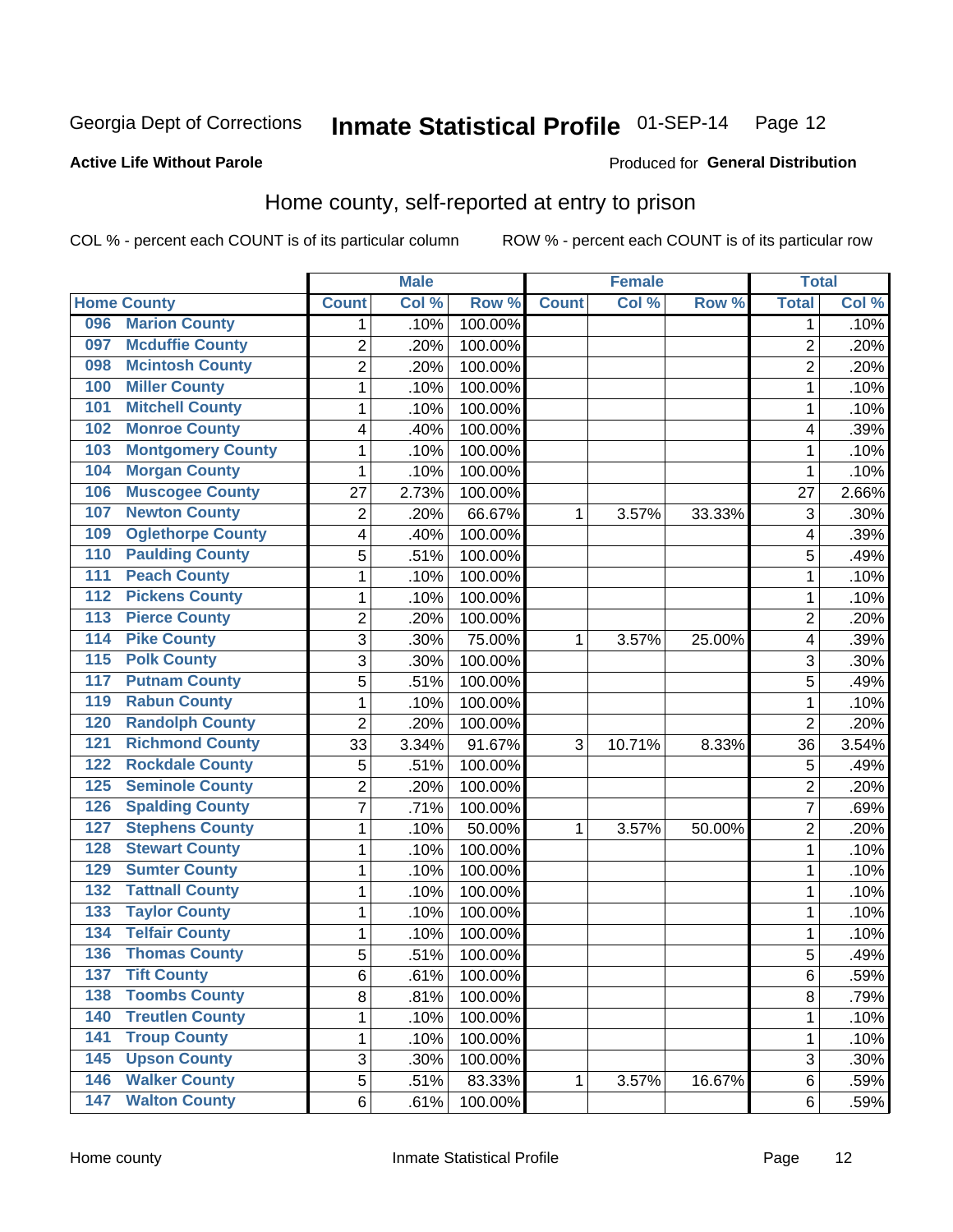### Inmate Statistical Profile 01-SEP-14 Page 13

Produced for General Distribution

#### **Active Life Without Parole**

#### Home county, self-reported at entry to prison

COL % - percent each COUNT is of its particular column

|     |                             |              | <b>Male</b> |         |              | <b>Female</b> |        | <b>Total</b>   |       |
|-----|-----------------------------|--------------|-------------|---------|--------------|---------------|--------|----------------|-------|
|     | <b>Home County</b>          | <b>Count</b> | Col %       | Row %   | <b>Count</b> | Col %         | Row %  | <b>Total</b>   | Col % |
| 148 | <b>Ware County</b>          |              | .71%        | 100.00% |              |               |        |                | .69%  |
| 150 | <b>Washington County</b>    | 4            | .40%        | 100.00% |              |               |        | 4              | .39%  |
| 151 | <b>Wayne County</b>         | 4            | .40%        | 100.00% |              |               |        | 4              | .39%  |
| 154 | <b>White County</b>         |              | .10%        | 100.00% |              |               |        |                | .10%  |
| 155 | <b>Whitfield County</b>     | 4            | .40%        | 100.00% |              |               |        | 4              | .39%  |
| 157 | <b>Wilkes County</b>        |              | .10%        | 100.00% |              |               |        |                | .10%  |
| 158 | <b>Wilkinson County</b>     | 2            | .20%        | 100.00% |              |               |        | $\overline{2}$ | .20%  |
| 159 | <b>Worth County</b>         |              | .10%        | 100.00% |              |               |        |                | .10%  |
| 999 | <b>Other Custody/Out Of</b> | 3            | .30%        | 75.00%  |              | 3.57%         | 25.00% | 4              | .39%  |
|     | <b>State</b>                |              |             |         |              |               |        |                |       |
|     | <b>Total Rported</b>        | 988          | 100%        | 97.24%  | 28           | 100%          | 2.76%  | 1,016          | 100%  |

| <b>rted</b>             |     |           |       |
|-------------------------|-----|-----------|-------|
| <b>c</b> otal<br>$\sim$ | 988 | ne.<br>Zu | 016,، |

| Mode<br>็ตown<br>nowr<br>nown<br>rreauent) |
|--------------------------------------------|
|--------------------------------------------|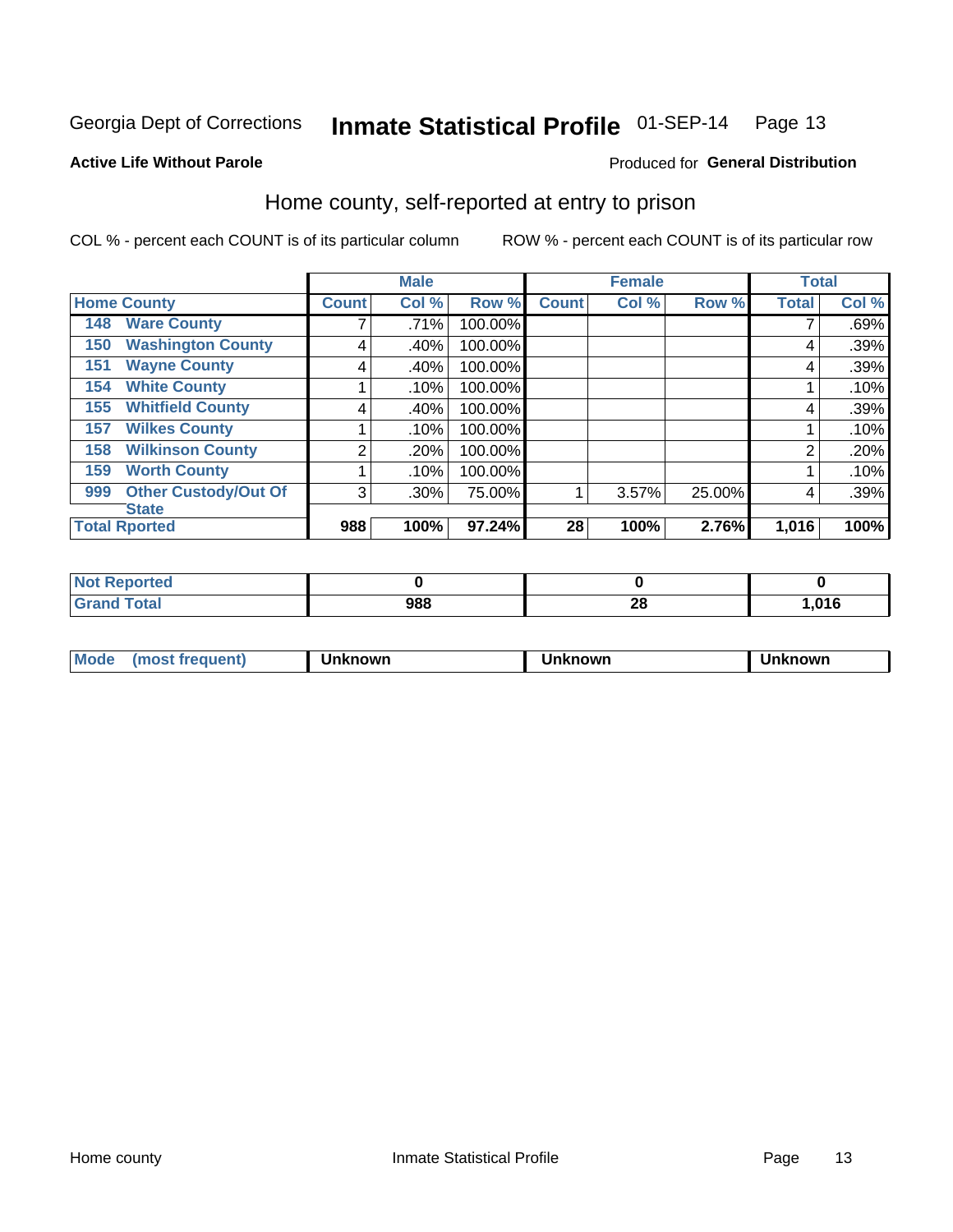### Inmate Statistical Profile 01-SEP-14 Page 14

#### **Active Life Without Parole**

#### Produced for General Distribution

### Socioeconomic class, self-reported at entry to prison

COL % - percent each COUNT is of its particular column

|                       | <b>Male</b> |        | <b>Female</b> |              |        | <b>Total</b> |       |          |
|-----------------------|-------------|--------|---------------|--------------|--------|--------------|-------|----------|
| Socioeconomic Class   | Count⊺      | Col %  | Row %         | <b>Count</b> | Col %  | Row %        | Total | Col %    |
| <b>Welfare</b>        | 38          | 6.86%  | 100.00%       |              |        |              | 38    | $6.75\%$ |
| <b>Occ Employ</b>     | 23          | 4.15%  | 100.00%       |              |        |              | 23    | 4.09%    |
| <b>Minimum Std</b>    | 276         | 49.82% | $99.28\%$     |              | 22.22% | .72%         | 278   | 49.38%   |
| <b>Middle</b>         | 217         | 39.17% | 96.88%        |              | 77.78% | 3.13%        | 224   | 39.79%   |
| <b>Total Reported</b> | 554         | 100%   | 98.4%         |              | 100%   | 1.6%         | 563   | 100%     |

| rtea<br>NO<br>. |     |                     | 1 E 2<br>ניט |
|-----------------|-----|---------------------|--------------|
|                 | 988 | ഹ<br>$\overline{ }$ | 04C          |

| ____ |
|------|
|------|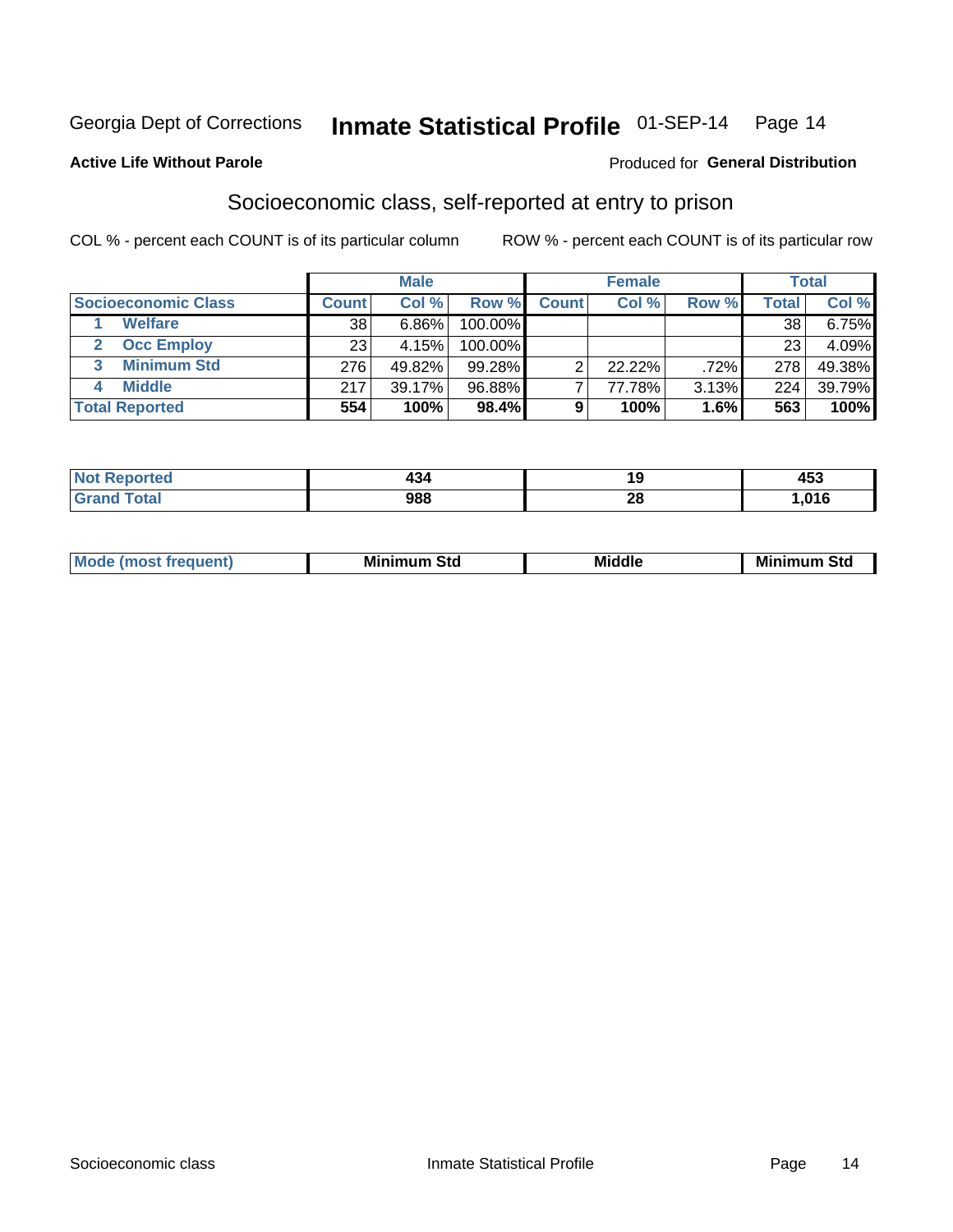### Inmate Statistical Profile 01-SEP-14 Page 15

**Active Life Without Parole** 

#### **Produced for General Distribution**

### Environment to age 16, self-reported at entry to prison

COL % - percent each COUNT is of its particular column

|                                    |                 | <b>Male</b> |         |              | <b>Female</b> |        |       | <b>Total</b> |
|------------------------------------|-----------------|-------------|---------|--------------|---------------|--------|-------|--------------|
| <b>Environment to age 16</b>       | <b>Count</b>    | Col %       | Row %   | <b>Count</b> | Col %         | Row %  | Total | Col %        |
| <b>Rural/Farm</b>                  | 11              | .95%        | 100.00% |              |               |        |       | 1.92%        |
| <b>Rural/Nfarm</b><br>$\mathbf{2}$ | 26 <sub>1</sub> | 4.62%       | 89.66%  | 3            | 30.00%        | 10.34% | 29    | 5.06%        |
| 3 S.M.S.A                          | 231             | 41.03%      | 99.57%  |              | 10.00%        | .43%   | 232   | 40.49%       |
| <b>Urban</b><br>4                  | 127             | 22.56%      | 96.95%  |              | 40.00%        | 3.05%  | 131   | 22.86%       |
| 5 Small Town                       | 168             | 29.84%      | 98.82%  | 2            | 20.00%        | 1.18%  | 170   | 29.67%       |
| <b>Total Reported</b>              | 563             | 100%        | 98.25%  | 10           | 100%          | 1.75%  | 573   | 100%         |

| <b>Not Reported</b> | 1つに<br>14J | 10      | 443  |
|---------------------|------------|---------|------|
| <b>Total</b>        | 988        | ົ<br>ZQ | ,016 |

| Mo | M | lulaam<br>Ua.<br>_____ | M |
|----|---|------------------------|---|
|    |   |                        |   |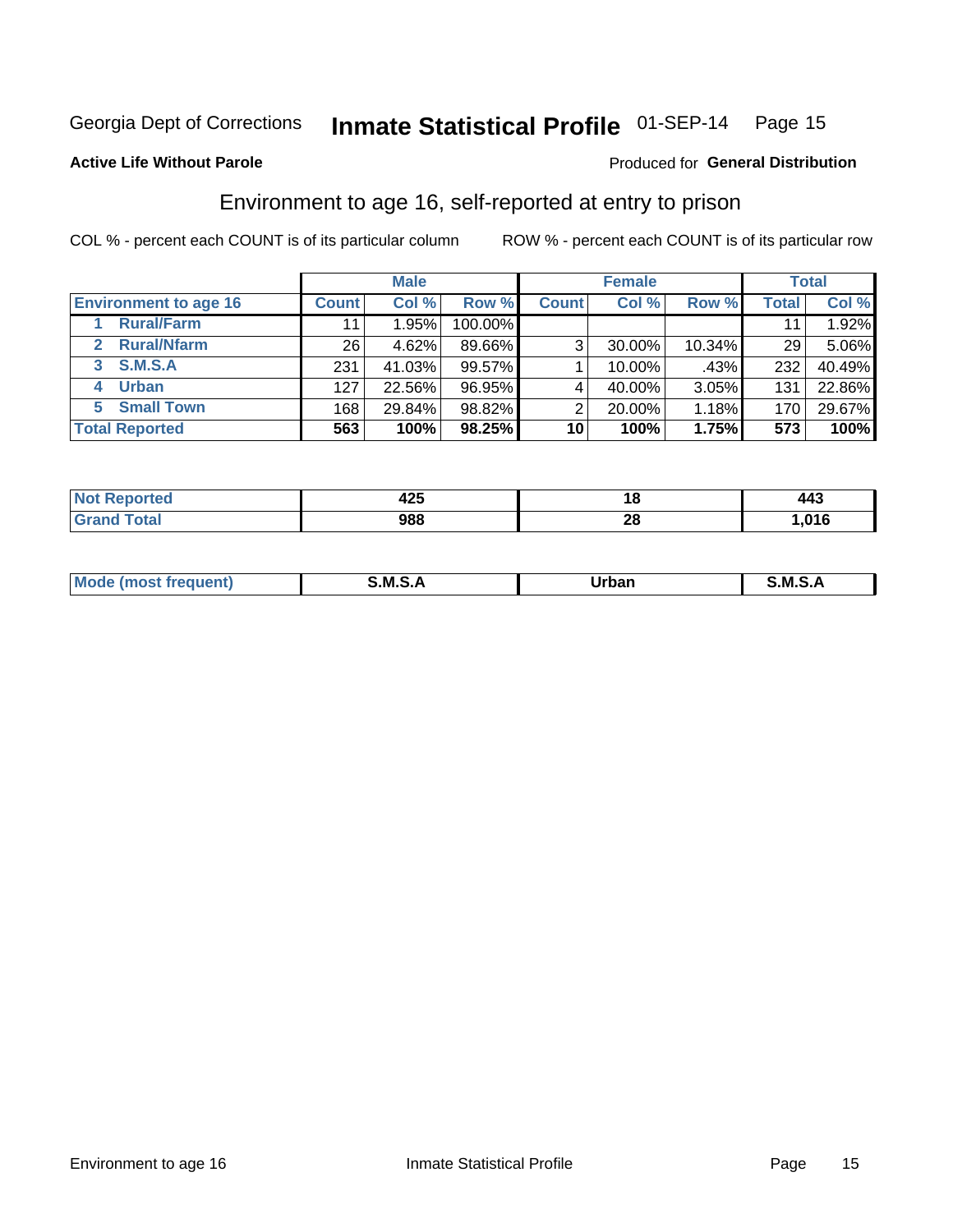### Inmate Statistical Profile 01-SEP-14 Page 16

#### **Active Life Without Parole**

#### Produced for General Distribution

### Guardian status to age 16, self-reported at entry to prison

COL % - percent each COUNT is of its particular column

|                                  |              | <b>Male</b> |         |              | <b>Female</b> |       |              | <b>Total</b> |
|----------------------------------|--------------|-------------|---------|--------------|---------------|-------|--------------|--------------|
| <b>Guardian Status To Age 16</b> | <b>Count</b> | Col %       | Row %   | <b>Count</b> | Col %         | Row % | <b>Total</b> | Col %        |
| 2 Father Only                    | 12           | 2.36%       | 100.00% |              |               |       | 12           | 2.33%        |
| <b>3 Both Parents</b>            | 208          | 40.94%      | 98.11%  | 4            | 66.67%        | 1.89% | 212          | 41.25%       |
| <b>4 Mother Only</b>             | 206          | 40.55%      | 99.52%  |              | 16.67%        | .48%  | 207          | 40.27%       |
| <b>6 Oth Female</b>              | 14           | 2.76%       | 100.00% |              |               |       | 14           | 2.72%        |
| <b>7 Oth Male</b>                | 5            | .98%        | 100.00% |              |               |       | 5            | $.97\%$      |
| 8 Step-Parents                   | 12           | 2.36%       | 100.00% |              |               |       | 12           | 2.33%        |
| 9 Foster Home                    | 9            | 1.77%       | 100.00% |              |               |       | 9            | 1.75%        |
| <b>10 Grand Parents</b>          | 42           | 8.27%       | 97.67%  |              | 16.67%        | 2.33% | 43           | 8.37%        |
| <b>Total Reported</b>            | 508          | 100%        | 98.83%  | 6            | 100%          | 1.17% | 514          | 100%         |

| <b>rted</b> | 480 | $\overline{\phantom{a}}$<br>LL | 502              |
|-------------|-----|--------------------------------|------------------|
| <b>otal</b> | 988 | 28                             | 04C<br>. . U I V |

| <b>Mode (most frequent)</b> | <b>Both Parents</b> | <b>Both Parents</b> | <b>Both Parents</b> |
|-----------------------------|---------------------|---------------------|---------------------|
|                             |                     |                     |                     |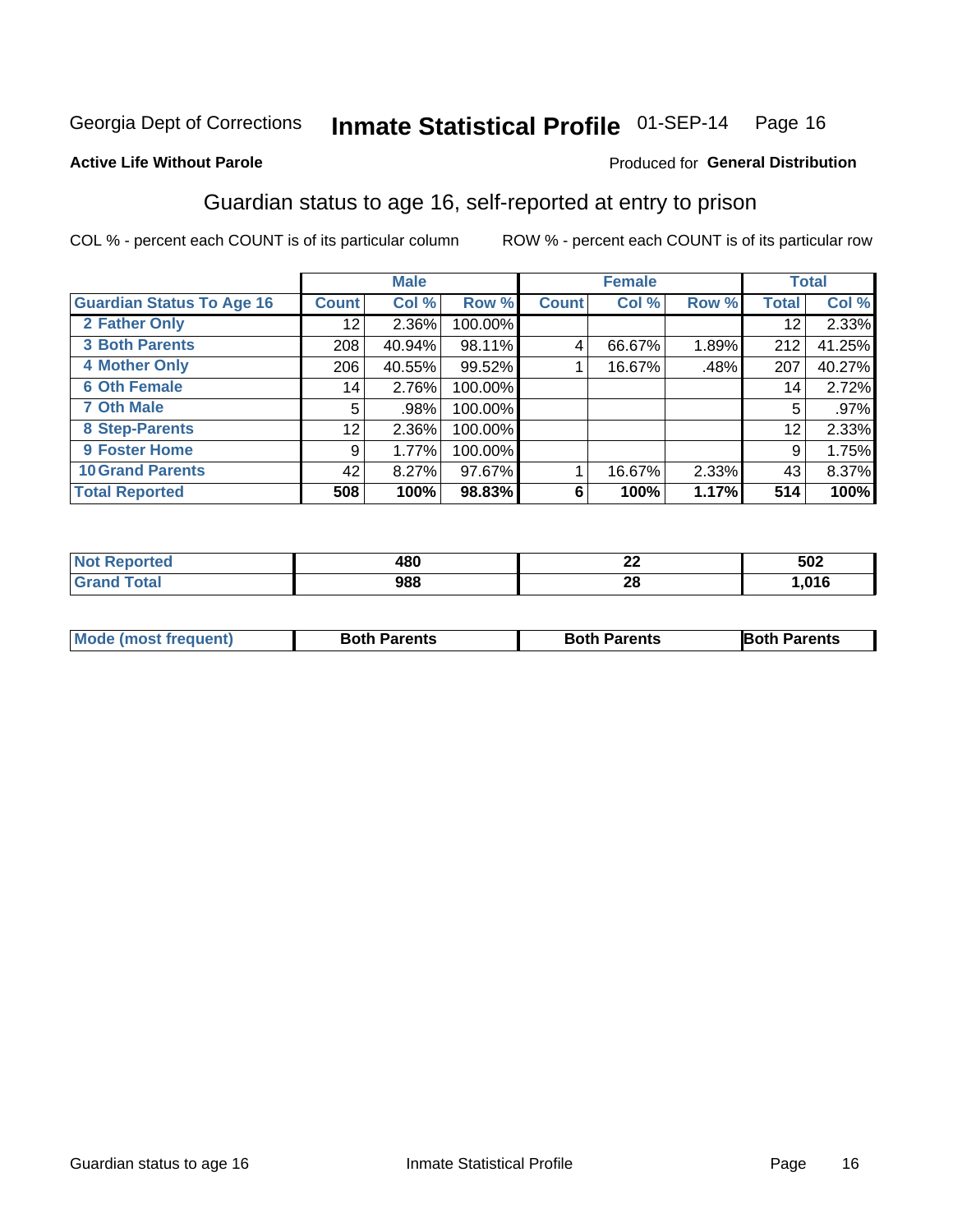#### Inmate Statistical Profile 01-SEP-14 Page 17

#### **Active Life Without Parole**

#### Produced for General Distribution

### Employment status before prison, self-reported at entry to prison

COL % - percent each COUNT is of its particular column

|                       |                          | <b>Male</b>  |        | <b>Female</b> |              |        | <b>Total</b> |       |        |
|-----------------------|--------------------------|--------------|--------|---------------|--------------|--------|--------------|-------|--------|
|                       | <b>Employment Status</b> | <b>Count</b> | Col %  | Row %         | <b>Count</b> | Col %  | Row %        | Total | Col %  |
|                       | <b>Full Time</b>         | 405          | 49.15% | 97.36%        | 11           | 47.83% | 2.64%        | 416   | 49.11% |
| $\mathbf{2}$          | <b>Part Time</b>         | 60           | 7.28%  | 100.00%       |              |        |              | 60    | 7.08%  |
| 3                     | Unempl $<$ 6m            | 68           | 8.25%  | 98.55%        |              | 4.35%  | 1.45%        | 69    | 8.15%  |
| 4                     | Unempl > 6m              | 160          | 19.42% | 94.67%        | 9            | 39.13% | 5.33%        | 169   | 19.95% |
| 5                     | <b>Never Workd</b>       | 72           | 8.74%  | 100.00%       |              |        |              | 72    | 8.50%  |
| 6                     | <b>Student</b>           | 22           | 2.67%  | 100.00%       |              |        |              | 22    | 2.60%  |
| 7                     | <b>Incapable</b>         | 37           | 4.49%  | 94.87%        | 2            | 8.70%  | 5.13%        | 39    | 4.60%  |
| <b>Total Reported</b> |                          | 824          | 100%   | 97.28%        | 23           | 100%   | 2.72%        | 847   | 100%   |

| m.<br>тес | 164<br>$ -$ |          | 169  |
|-----------|-------------|----------|------|
| $C0+0$    | 988         | n.<br>ZU | ,016 |

| Mc | ∴ull | ----<br>ıme<br>w |
|----|------|------------------|
|    |      |                  |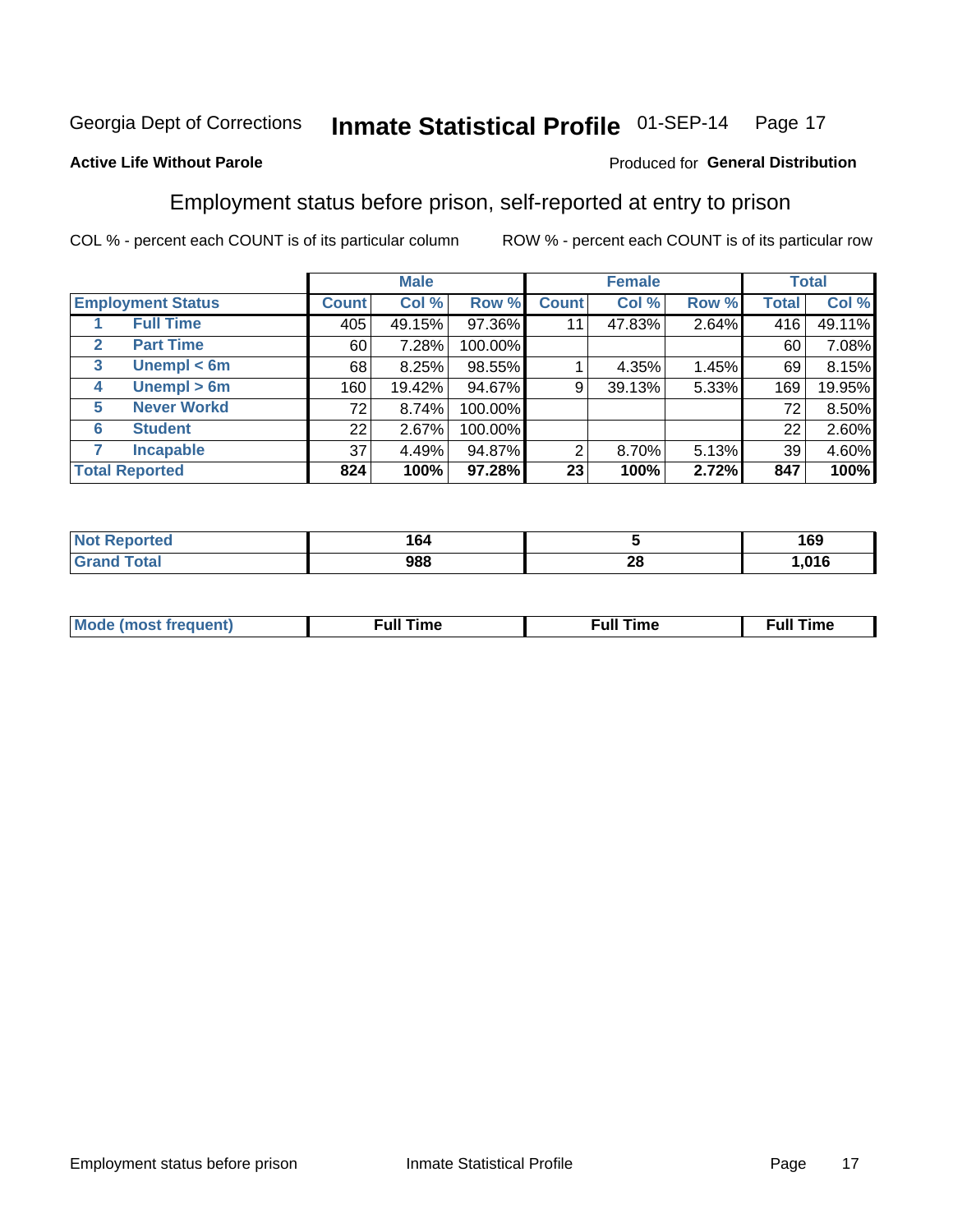## Inmate Statistical Profile 01-SEP-14 Page 18

#### **Active Life Without Parole**

Produced for General Distribution

#### Age at admission

COL % - percent each COUNT is of its particular column

|                         |                          | <b>Male</b> |         |                | <b>Female</b> |        |                         | <b>Total</b> |
|-------------------------|--------------------------|-------------|---------|----------------|---------------|--------|-------------------------|--------------|
| <b>Age At Admission</b> | <b>Count</b>             | Col %       | Row %   | <b>Count</b>   | Col %         | Row %  | <b>Total</b>            | Col %        |
| 15                      | 2                        | 0.20%       | 100.00% |                |               |        | $\overline{2}$          | 0.20%        |
| 16                      | $\overline{2}$           | 0.20%       | 100.00% |                |               |        | $\overline{2}$          | 0.20%        |
| $\overline{17}$         | 3                        | 0.30%       | 100.00% |                |               |        | 3                       | 0.30%        |
| 18                      | 12                       | 1.21%       | 100.00% |                |               |        | 12                      | 1.18%        |
| 19                      | 22                       | 2.23%       | 100.00% |                |               |        | 22                      | 2.17%        |
| $\overline{20}$         | 19                       | 1.92%       | 95.00%  | 1              | 3.57%         | 5.00%  | 20                      | 1.97%        |
| 21                      | 25                       | 2.53%       | 100.00% |                |               |        | 25                      | 2.46%        |
| 22                      | 50                       | 5.06%       | 100.00% |                |               |        | 50                      | 4.92%        |
| 23                      | 37                       | 3.74%       | 97.37%  | 1              | 3.57%         | 2.63%  | 38                      | 3.74%        |
| 24                      | 37                       | 3.74%       | 97.37%  | 1              | 3.57%         | 2.63%  | 38                      | 3.74%        |
| $\overline{25}$         | 33                       | 3.34%       | 94.29%  | $\overline{2}$ | 7.14%         | 5.71%  | 35                      | 3.44%        |
| 26                      | 38                       | 3.85%       | 100.00% |                |               |        | 38                      | 3.74%        |
| $\overline{27}$         | 37                       | 3.74%       | 94.87%  | $\overline{2}$ | 7.14%         | 5.13%  | 39                      | 3.84%        |
| 28                      | 45                       | 4.55%       | 97.83%  | 1              | 3.57%         | 2.17%  | 46                      | 4.53%        |
| 29                      | 42                       | 4.25%       | 100.00% |                |               |        | 42                      | 4.13%        |
| 30                      | 33                       | 3.34%       | 100.00% |                |               |        | 33                      | 3.25%        |
| 31                      | 39                       | 3.95%       | 100.00% |                |               |        | 39                      | 3.84%        |
| 32                      | 41                       | 4.15%       | 95.35%  | $\overline{2}$ | 7.14%         | 4.65%  | 43                      | 4.23%        |
| 33                      | 29                       | 2.94%       | 100.00% |                |               |        | 29                      | 2.85%        |
| 34                      | 21                       | 2.13%       | 91.30%  | $\overline{2}$ | 7.14%         | 8.70%  | 23                      | 2.26%        |
| 35                      | 25                       | 2.53%       | 96.15%  | 1              | 3.57%         | 3.85%  | 26                      | 2.56%        |
| 36                      | 39                       | 3.95%       | 100.00% |                |               |        | 39                      | 3.84%        |
| $\overline{37}$         | 26                       | 2.63%       | 100.00% |                |               |        | 26                      | 2.56%        |
| 38                      | 26                       | 2.63%       | 100.00% |                |               |        | 26                      | 2.56%        |
| 39                      | 27                       | 2.73%       | 93.10%  | $\overline{2}$ | 7.14%         | 6.90%  | 29                      | 2.85%        |
| 40                      | 18                       | 1.82%       | 94.74%  | 1              | 3.57%         | 5.26%  | 19                      | 1.87%        |
| 41                      | 33                       | 3.34%       | 94.29%  | $\overline{2}$ | 7.14%         | 5.71%  | 35                      | 3.44%        |
| 42                      | 27                       | 2.73%       | 100.00% |                |               |        | 27                      | 2.66%        |
| 43                      | 22                       | 2.23%       | 95.65%  | 1              | 3.57%         | 4.35%  | 23                      | 2.26%        |
| 44                      | 15                       | 1.52%       | 88.24%  | $\overline{2}$ | 7.14%         | 11.76% | 17                      | 1.67%        |
| 45                      | 22                       | 2.23%       | 100.00% |                |               |        | 22                      | 2.17%        |
| 46                      | 19                       | 1.92%       | 86.36%  | 3              | 10.71%        | 13.64% | 22                      | 2.17%        |
| 47                      | 16                       | 1.62%       | 100.00% |                |               |        | 16                      | 1.57%        |
| 48                      | 15                       | 1.52%       | 83.33%  | 3              | 10.71%        | 16.67% | 18                      | 1.77%        |
| 49                      | 14                       | 1.42%       | 100.00% |                |               |        | 14                      | 1.38%        |
| 50                      | 11                       | 1.11%       | 100.00% |                |               |        | 11                      | 1.08%        |
| $\overline{51}$         | 7                        | 0.71%       | 100.00% |                |               |        | 7                       | 0.69%        |
| 52                      | $\boldsymbol{9}$         | 0.91%       | 100.00% |                |               |        | $\boldsymbol{9}$        | 0.89%        |
| 53                      | 8                        | 0.81%       | 100.00% |                |               |        | 8                       | 0.79%        |
| 54                      | $\overline{\mathcal{A}}$ | 0.40%       | 100.00% |                |               |        | $\overline{\mathbf{4}}$ | 0.39%        |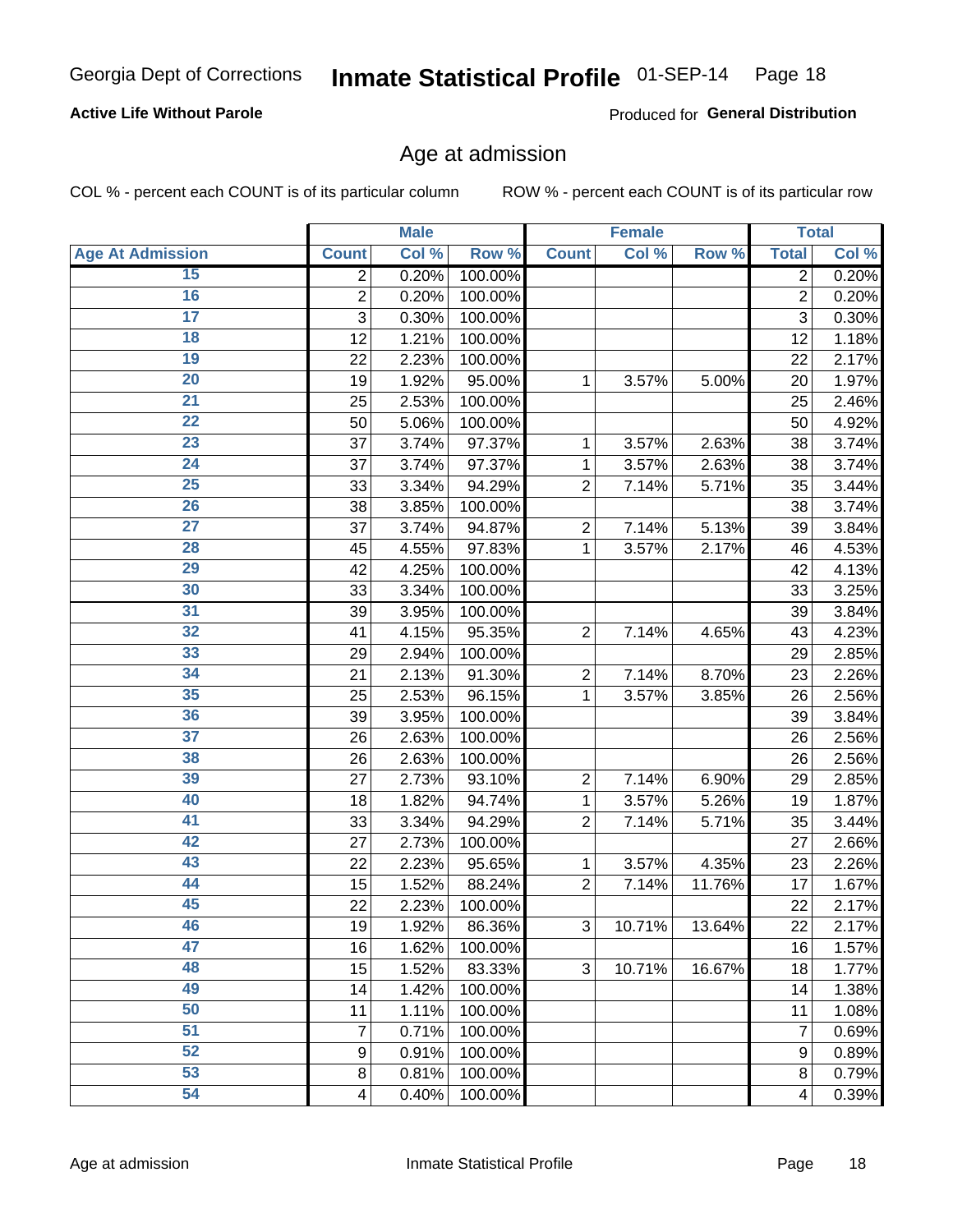## Inmate Statistical Profile 01-SEP-14 Page 19

#### **Active Life Without Parole**

Produced for General Distribution

#### Age at admission

COL % - percent each COUNT is of its particular column

|                         |                | <b>Male</b> |         |              | <b>Female</b> |        |                | <b>Total</b> |
|-------------------------|----------------|-------------|---------|--------------|---------------|--------|----------------|--------------|
| <b>Age At Admission</b> | <b>Count</b>   | Col %       | Row %   | <b>Count</b> | Col %         | Row %  | <b>Total</b>   | Col %        |
| 55                      | 5              | 0.51%       | 83.33%  |              | 3.57%         | 16.67% | 6              | 0.59%        |
| 56                      | 8              | 0.81%       | 100.00% |              |               |        | 8              | 0.79%        |
| 57                      | 6              | 0.61%       | 100.00% |              |               |        | 6              | 0.59%        |
| 58                      | 6              | 0.61%       | 100.00% |              |               |        | 6              | 0.59%        |
| 60                      | 2              | 0.20%       | 100.00% |              |               |        | $\overline{2}$ | 0.20%        |
| 62                      |                | 0.10%       | 100.00% |              |               |        |                | 0.10%        |
| 64                      | 4              | 0.40%       | 100.00% |              |               |        | 4              | 0.39%        |
| 65                      | $\overline{2}$ | 0.20%       | 100.00% |              |               |        | 2              | 0.20%        |
| 66                      |                | 0.10%       | 100.00% |              |               |        |                | 0.10%        |
| 69                      | 2              | 0.20%       | 100.00% |              |               |        | 2              | 0.20%        |
| 71                      |                | 0.10%       | 100.00% |              |               |        |                | 0.10%        |
| <b>Total Reported</b>   | 988            | 100%        | 97.24%  | 28           | 100%          | 2.76%  | 1,016          | 100%         |

| <b>Not Reported</b> |     |     |        |
|---------------------|-----|-----|--------|
| <b>Total</b>        | 988 | ne. | 01C    |
| Gra                 |     | 40  | סו ט.ו |

| Mean<br>(average)              | 33.76                 | 36.93 | 33.84    |
|--------------------------------|-----------------------|-------|----------|
| Median (middle)                | u                     | 39    | ົ<br>∠ت  |
| <b>Mode</b><br>(most frequent) | $\sim$<br><u>. . </u> | 46    | n.<br>LL |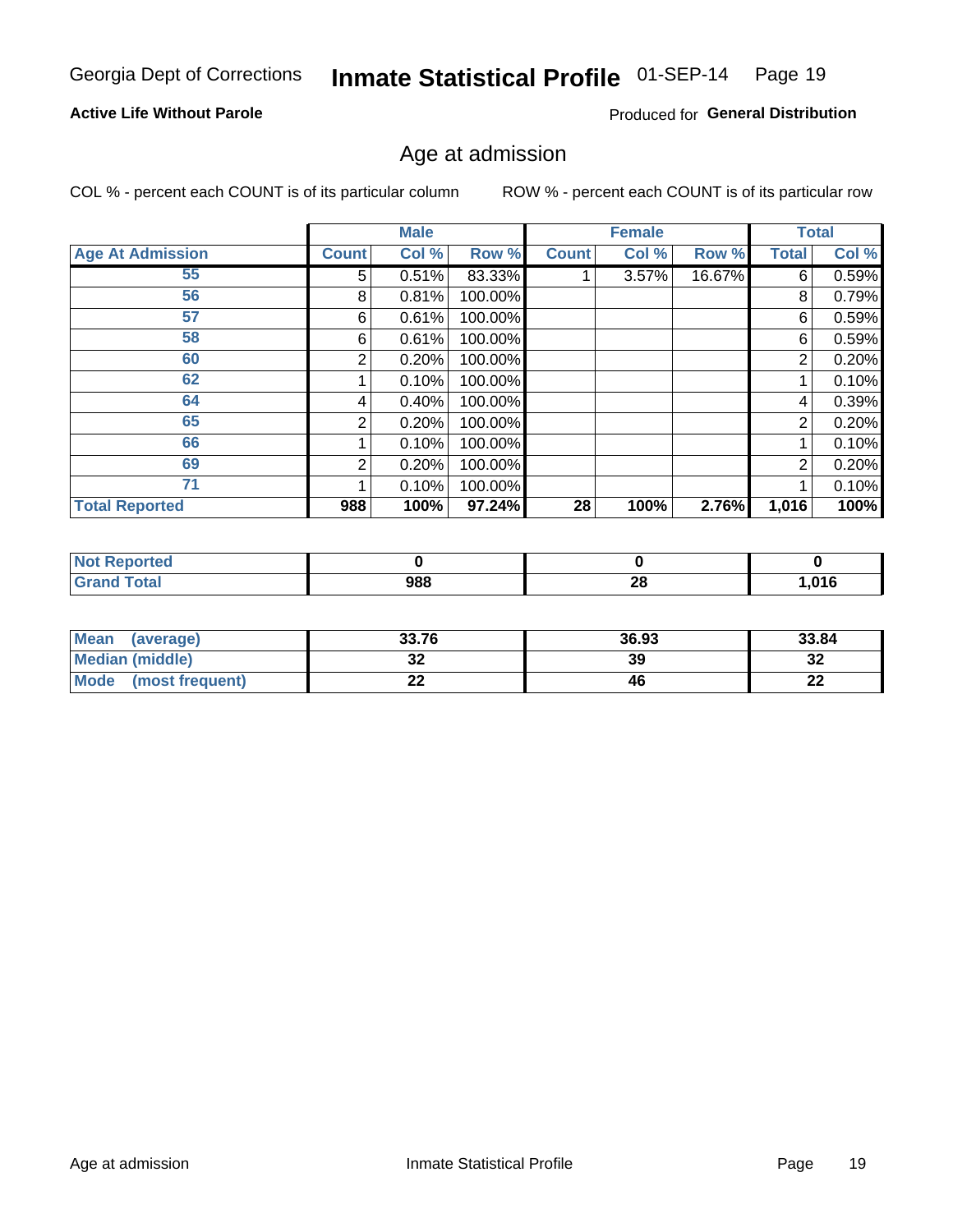## Inmate Statistical Profile 01-SEP-14 Page 20

#### **Active Life Without Parole**

#### Produced for General Distribution

#### Height, measured at entry to prison

COL % - percent each COUNT is of its particular column

|                       |              | <b>Male</b> |           |              | <b>Female</b> |         |       | Total        |
|-----------------------|--------------|-------------|-----------|--------------|---------------|---------|-------|--------------|
| <b>Height</b>         | <b>Count</b> | Col %       | Row %     | <b>Count</b> | Col %         | Row %   | Total | Col %        |
| 4'10"                 |              |             |           |              | 100.00%       | 100.00% |       | 0.41%        |
| 5'10''                | 121          | 49.59%      | 100.00%   |              |               |         |       | 121   49.39% |
| 5'11''                | 123          | $50.41\%$   | 100.00%   |              |               |         |       | 123 50.20%   |
| <b>Total Reported</b> | 244          | 100%        | $99.59\%$ |              | 100%          | 0.41%   | 245   | 100%         |

| <b>Not</b>      | 744 | ~-  | --    |
|-----------------|-----|-----|-------|
| <b>Reported</b> |     |     |       |
| <b>Total</b>    | 988 | ne. | . nar |
| ' Grand         |     | ZС  | טו טו |

| Mean (average)       | 5'11"        | 4'10" | 5'10"  |
|----------------------|--------------|-------|--------|
| Median (middle)      | <b>5'44"</b> | 4'10" | 5'11"  |
| Mode (most frequent) | 5'11"        | 4'10" | 5'11'' |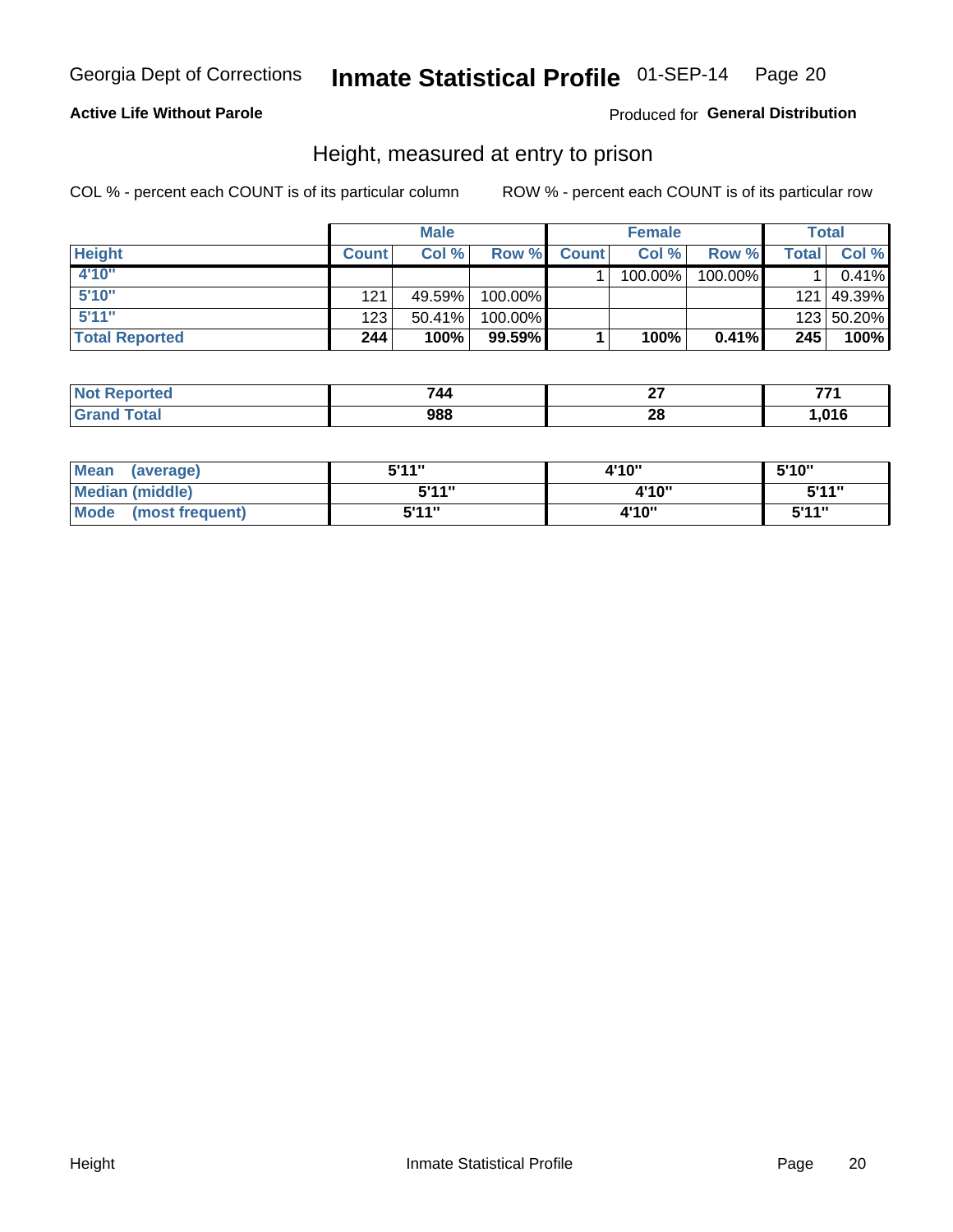#### Inmate Statistical Profile 01-SEP-14 Page 21

#### **Active Life Without Parole**

#### Produced for General Distribution

### Weight, measured at entry to prison

COL % - percent each COUNT is of its particular column

|                       |                | <b>Male</b> |         |                         | <b>Female</b>              |         | <b>Total</b>   |        |
|-----------------------|----------------|-------------|---------|-------------------------|----------------------------|---------|----------------|--------|
| <b>Weight</b>         | <b>Count</b>   | Col %       | Row %   | <b>Count</b>            | $\overline{\text{Col }^9}$ | Row %   | <b>Total</b>   | Col %  |
| 110 - 119 pounds      |                |             |         | $\overline{2}$          | 7.14%                      | 100.00% | $\overline{2}$ | 0.20%  |
| 120 - 129 pounds      | 5              | 0.51%       | 83.33%  | 1                       | 3.57%                      | 16.67%  | 6              | 0.59%  |
| 130 - 139 pounds      | 27             | 2.73%       | 96.43%  | 1                       | 3.57%                      | 3.57%   | 28             | 2.76%  |
| 140 - 149 pounds      | 62             | 6.28%       | 98.41%  | 1                       | 3.57%                      | 1.59%   | 63             | 6.20%  |
| 150 - 159 pounds      | 98             | 9.92%       | 100.00% |                         |                            |         | 98             | 9.65%  |
| 160 - 169 pounds      | 108            | 10.93%      | 96.43%  | 4                       | 14.29%                     | 3.57%   | 112            | 11.02% |
| 170 - 179 pounds      | 137            | 13.87%      | 97.86%  | 3                       | 10.71%                     | 2.14%   | 140            | 13.78% |
| 180 - 189 pounds      | 119            | 12.04%      | 96.75%  | $\overline{\mathbf{4}}$ | 14.29%                     | 3.25%   | 123            | 12.11% |
| 190 - 199 pounds      | 90             | 9.11%       | 98.90%  | 1                       | 3.57%                      | 1.10%   | 91             | 8.96%  |
| 200 - 209 pounds      | 89             | 9.01%       | 96.74%  | 3                       | 10.71%                     | 3.26%   | 92             | 9.06%  |
| 210 - 219 pounds      | 61             | 6.17%       | 91.04%  | 6                       | 21.43%                     | 8.96%   | 67             | 6.59%  |
| 220 - 229 pounds      | 62             | 6.28%       | 100.00% |                         |                            |         | 62             | 6.10%  |
| 230 - 239 pounds      | 37             | 3.74%       | 100.00% |                         |                            |         | 37             | 3.64%  |
| 240 - 249 pounds      | 24             | 2.43%       | 100.00% |                         |                            |         | 24             | 2.36%  |
| 250 - 259 pounds      | 22             | 2.23%       | 100.00% |                         |                            |         | 22             | 2.17%  |
| 260 - 269 pounds      | 12             | 1.21%       | 100.00% |                         |                            |         | 12             | 1.18%  |
| 270 - 279 pounds      | 11             | 1.11%       | 100.00% |                         |                            |         | 11             | 1.08%  |
| 280 - 289 pounds      | 7              | 0.71%       | 77.78%  | $\overline{2}$          | 7.14%                      | 22.22%  | 9              | 0.89%  |
| 290 - 299 pounds      | 4              | 0.40%       | 100.00% |                         |                            |         | 4              | 0.39%  |
| 300 - 309 pounds      | $\overline{2}$ | 0.20%       | 100.00% |                         |                            |         | 2              | 0.20%  |
| 310 - 319 pounds      | $\overline{c}$ | 0.20%       | 100.00% |                         |                            |         | 2              | 0.20%  |
| 320 - 329 pounds      | 4              | 0.40%       | 100.00% |                         |                            |         | 4              | 0.39%  |
| 330 - 339 pounds      | 3              | 0.30%       | 100.00% |                         |                            |         | 3              | 0.30%  |
| 360 - 369 pounds      | 1              | 0.10%       | 100.00% |                         |                            |         | 1              | 0.10%  |
| 400 pounds and over   | 1              | 0.10%       | 100.00% |                         |                            |         | 1              | 0.10%  |
| <b>Total Reported</b> | 988            | 100%        | 97.24%  | 28                      | 100%                       | 2.76%   | 1,016          | 100.0% |

| المتمتلين<br>rted<br>N |       |     |      |
|------------------------|-------|-----|------|
| $\sim$                 | 988   | ne. | .016 |
|                        | - - - | ΔU  |      |

| <b>Mean</b><br>(average) | 190   | 184 | 189 |
|--------------------------|-------|-----|-----|
| <b>Median (middle)</b>   | 182.5 | 180 | 182 |
| Mode<br>(most frequent)  | 170   | 210 | 170 |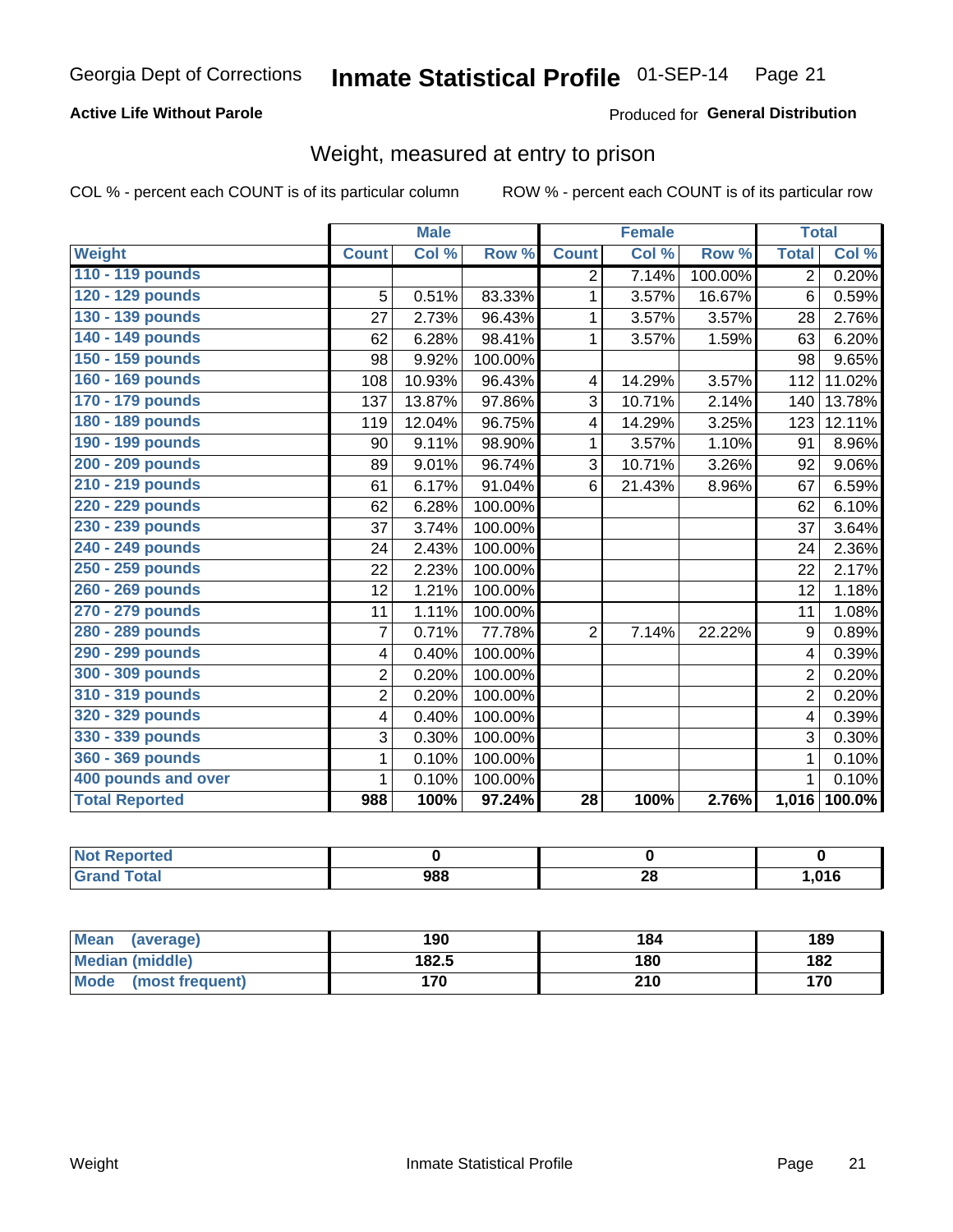#### Inmate Statistical Profile 01-SEP-14 Page 22

#### **Active Life Without Parole**

#### **Produced for General Distribution**

### Veterans validated by Veteran's Administration

COL % - percent each COUNT is of its particular column

|                          |                 | <b>Male</b> |             | <b>Female</b> |         |              | <b>Total</b> |
|--------------------------|-----------------|-------------|-------------|---------------|---------|--------------|--------------|
| <b>Military service</b>  | <b>Count</b>    | Col %       | Row % Count | Col %         | Row %   | <b>Total</b> | Col %        |
| <b>Others</b><br>0       | 33 <sup>1</sup> | 50.77%      | 100.00%     |               |         | 33           | 50.77%       |
| <b>Air Force</b>         | 25              | 38.46%      | 100.00%     |               |         | 25           | 38.46%       |
| Army                     |                 | 4.62%       | 100.00%     |               |         | 3            | 4.62%        |
| <b>Navy</b><br>3         |                 | 1.54%       | 100.00%     |               |         |              | 1.54%        |
| <b>Coast Guard</b><br>5. |                 | 4.62%       | 100.00%     |               |         | 3            | 4.62%        |
| <b>Total Reported</b>    | 65              | 100%        | 100.00%     |               | $.00\%$ | 65           | 100%         |

| тес. | <u>__</u><br>94J | ጣ<br>40 | 951  |
|------|------------------|---------|------|
|      | 988              | ົ<br>40 | ,016 |

| Mo<br><b>Null</b><br>วthers<br>____<br>____ |
|---------------------------------------------|
|---------------------------------------------|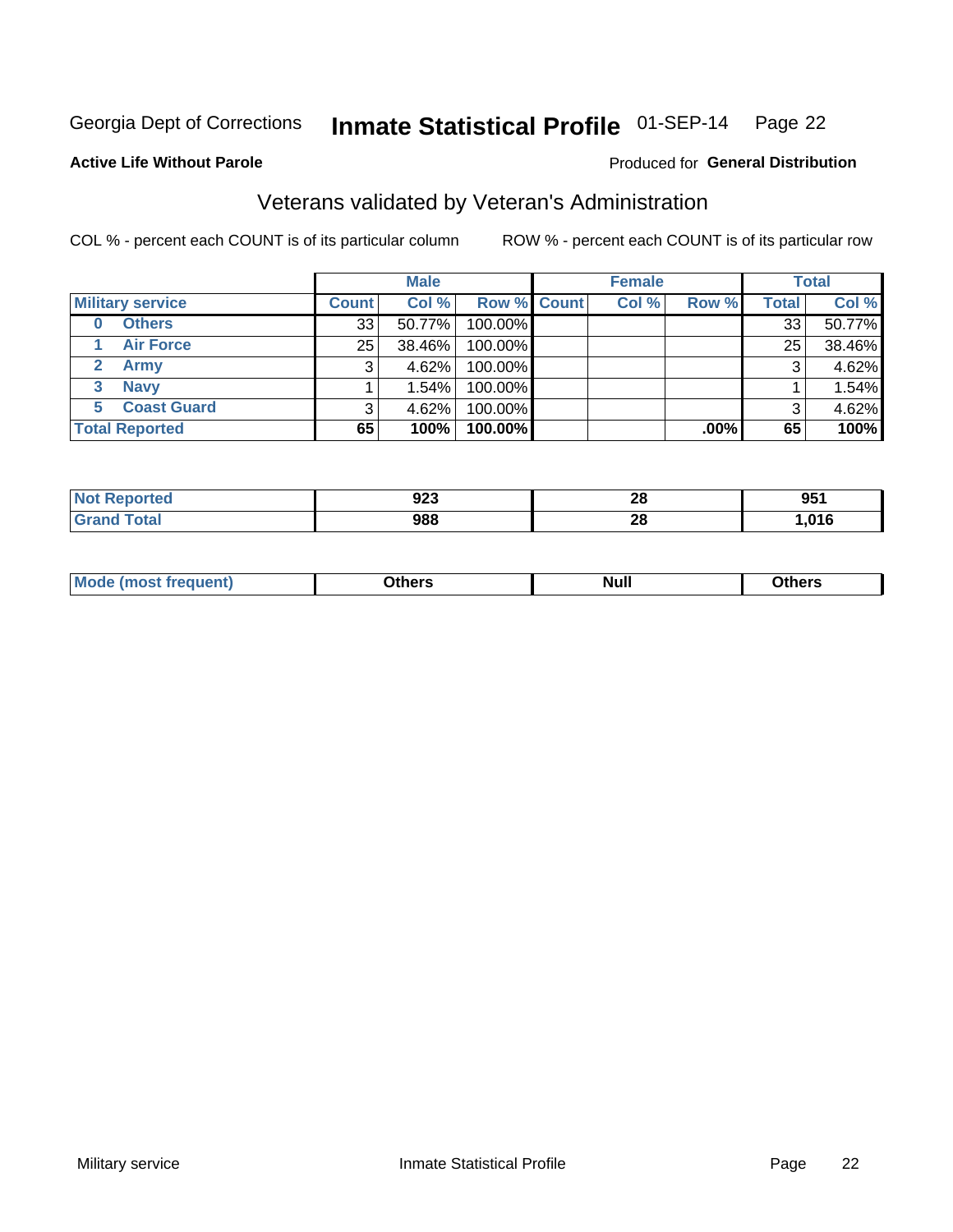#### Inmate Statistical Profile 01-SEP-14 Page 23

**Active Life Without Parole** 

Produced for General Distribution

#### Type of admission to prison

COL % - percent each COUNT is of its particular column

|                                      |                 | <b>Male</b> |                    |    | <b>Female</b> |       |              | <b>Total</b> |
|--------------------------------------|-----------------|-------------|--------------------|----|---------------|-------|--------------|--------------|
| <b>Type of Admission</b>             | <b>Count</b>    | Col %       | <b>Row % Count</b> |    | Col %         | Row % | <b>Total</b> | Col %        |
| <b>52 New Sentence</b>               | 949             | 96.05%      | 97.13%             | 28 | 100.00%       | 2.87% | 977          | 96.16%       |
| <b>Probation Rev Partial</b><br>53   |                 | .10%        | 100.00%            |    |               |       |              | .10%         |
| <b>Probation Rev Remainder</b><br>54 | 7               | .71%        | 100.00%            |    |               |       |              | .69%         |
| <b>Parole Rev New Sentence</b><br>55 | 10 <sup>1</sup> | 1.01%       | 100.00%            |    |               |       | 10           | .98%         |
| <b>Parole Rev No New</b><br>56       | 8               | .81%        | 100.00%            |    |               |       | 8            | .79%         |
| <b>Sentence</b>                      |                 |             |                    |    |               |       |              |              |
| <b>Life W/O Parole</b><br>70         | 13              | 1.32%       | 100.00%            |    |               |       | 13           | 1.28%        |
| <b>Total Reported</b>                | 988             | 100%        | $97.24\%$          | 28 | 100%          | 2.76% | 1,016        | 100%         |

| ported<br><b>NOT</b> |                   |           |        |
|----------------------|-------------------|-----------|--------|
| <b>Total</b>         | <b>000</b><br>,00 | oc.<br>ZU | 016, ا |

| <b>Mode (most frequent)</b> | <b>New Sentence</b> | <b>New Sentence</b> | <b>New Sentence</b> |
|-----------------------------|---------------------|---------------------|---------------------|
|                             |                     |                     |                     |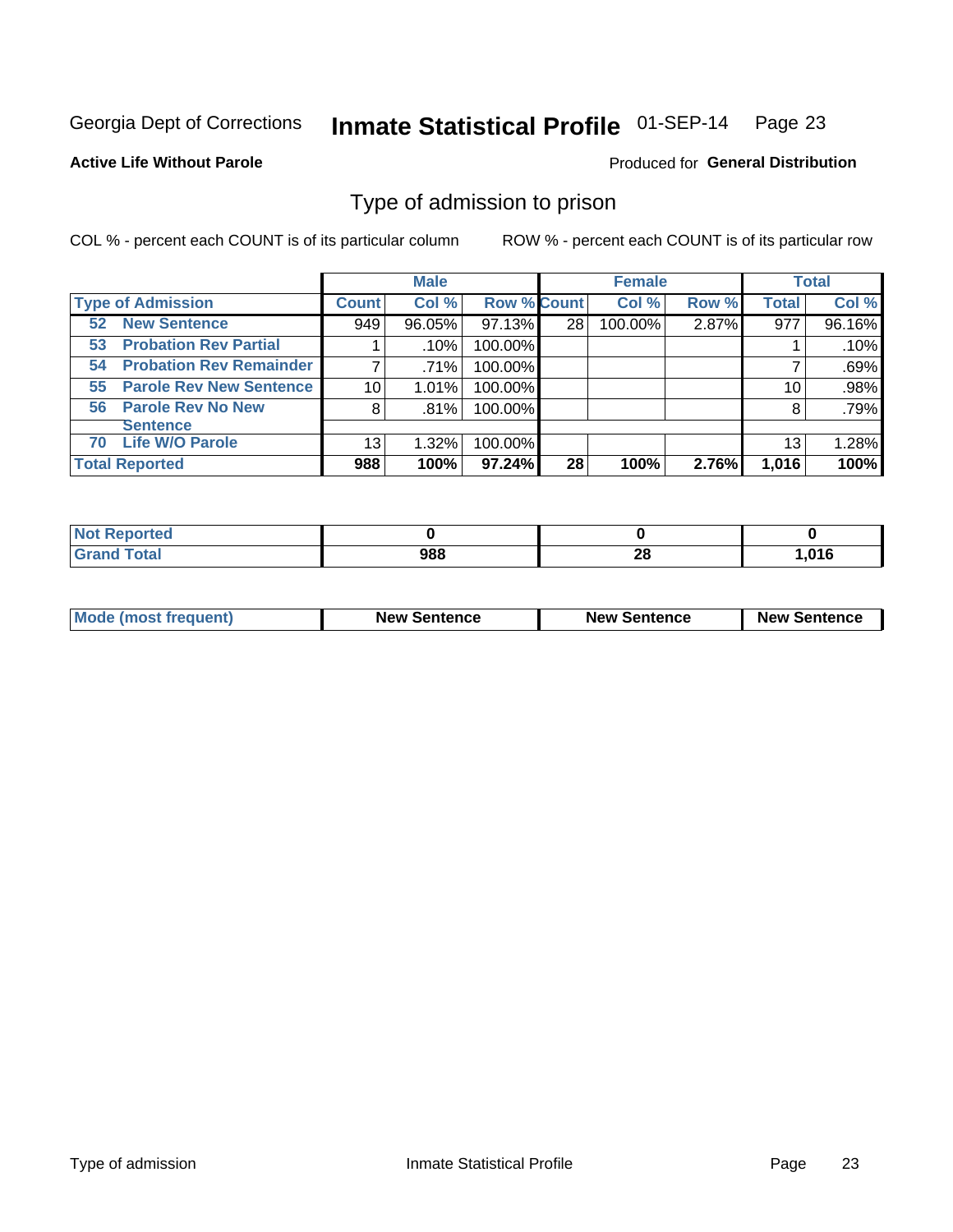## Inmate Statistical Profile 01-SEP-14 Page 24

**Active Life Without Parole** 

Produced for General Distribution

#### Current / last security status

COL % - percent each COUNT is of its particular column

|                        |              | <b>Male</b> |                    |                 | <b>Female</b> |       |       | Total  |
|------------------------|--------------|-------------|--------------------|-----------------|---------------|-------|-------|--------|
| <b>Security Status</b> | <b>Count</b> | Col %       | <b>Row % Count</b> |                 | Col %         | Row % | Total | Col %  |
| 4 Medium               | 39           | 3.95%       | $100.00\%$         |                 | $.00\%$       |       | 39    | 3.84%  |
| 5 Close                | 948          | 95.95%      | $97.13\%$          | 28 <sub>1</sub> | 100.00%       | 2.87% | 976   | 96.06% |
| <b>6 Maximum</b>       |              | .10%        | 100.00%            |                 | .00%          |       |       | .10%   |
| <b>Total Reported</b>  | 988          | 100%        | $97.24\%$          | 28              | 100%          | 2.76% | 1,016 | 100%   |

| <b>Still being diagnosed</b> |     |    |       |
|------------------------------|-----|----|-------|
| <b>Not Reported</b>          |     |    |       |
| <b>Grand Total</b>           | 988 | 28 | 1,016 |

| <b>Mode (most frequent)</b> | Close | Close | <b>Close</b> |
|-----------------------------|-------|-------|--------------|
|                             |       |       |              |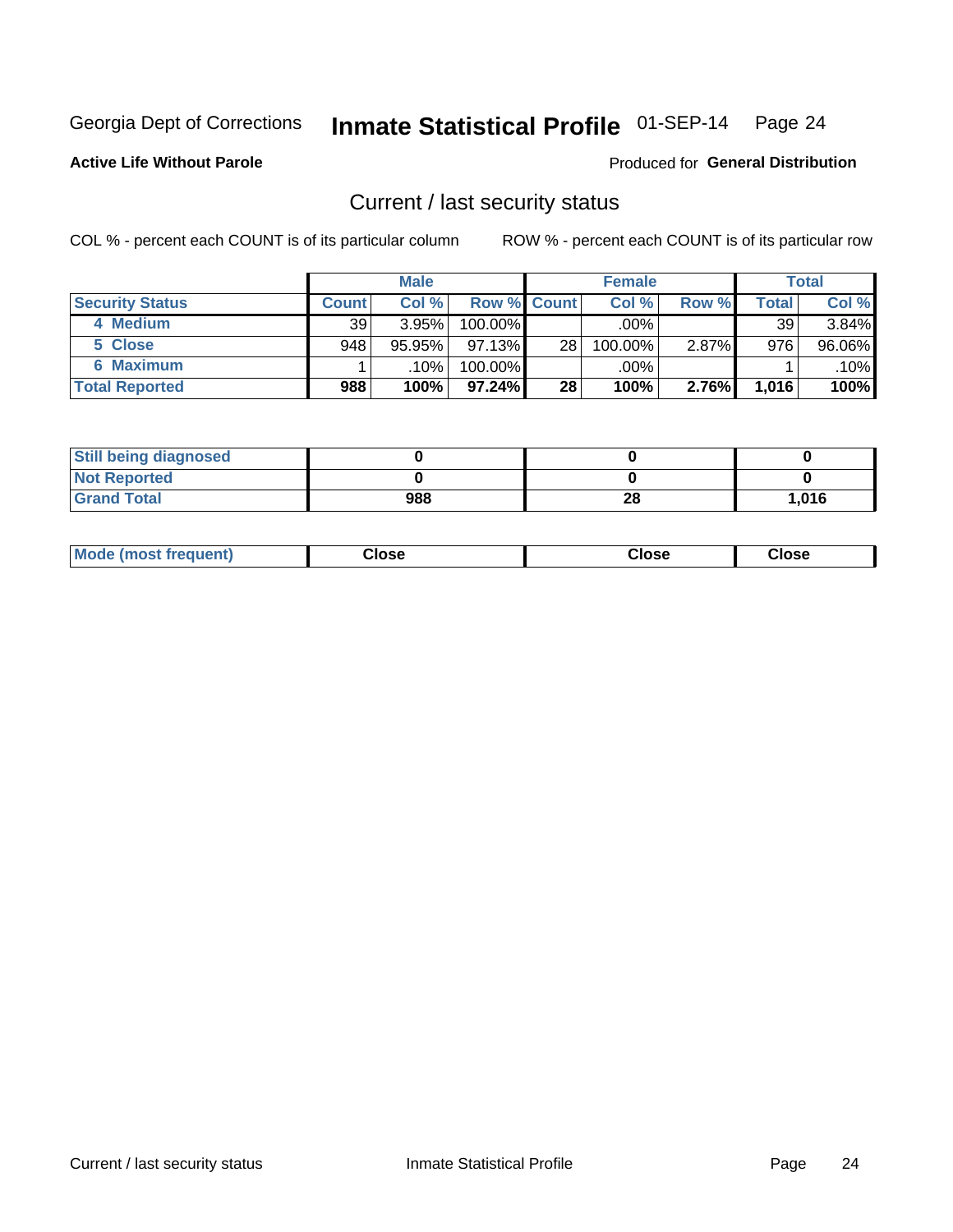#### Inmate Statistical Profile 01-SEP-14 Page 25

**Active Life Without Parole** 

Produced for General Distribution

### Current / last type of institution

COL % - percent each COUNT is of its particular column

|                            |              | <b>Male</b> |                    |    | <b>Female</b> |       |       | <b>Total</b> |
|----------------------------|--------------|-------------|--------------------|----|---------------|-------|-------|--------------|
| <b>Type of Institution</b> | <b>Count</b> | Col%        | <b>Row % Count</b> |    | Col %         | Row % | Total | Col %        |
| <b>State Prison</b>        | 985          | $99.70\%$   | $97.24\%$          | 28 | $100.00\%$    | 2.76% | 1,013 | 99.70%       |
| <b>Transitional Center</b> |              | ا 20%.      | 100.00%            |    |               |       |       | .20%         |
| <b>Private Prison</b>      |              | ا 10%.      | 100.00%            |    |               |       |       | $.10\%$      |
| <b>Total Reported</b>      | 988          | 100%        | $97.24\%$          | 28 | 100%          | 2.76% | 1,016 | 100%         |

| oorted<br><b>NI</b> |     |         |      |
|---------------------|-----|---------|------|
| $\sim$              | 988 | ഹ<br>zo | ,016 |

| <b>Mode (most frequent)</b> | <b>State Prison</b> | <b>State Prison</b> | <b>State Prison</b> |
|-----------------------------|---------------------|---------------------|---------------------|
|                             |                     |                     |                     |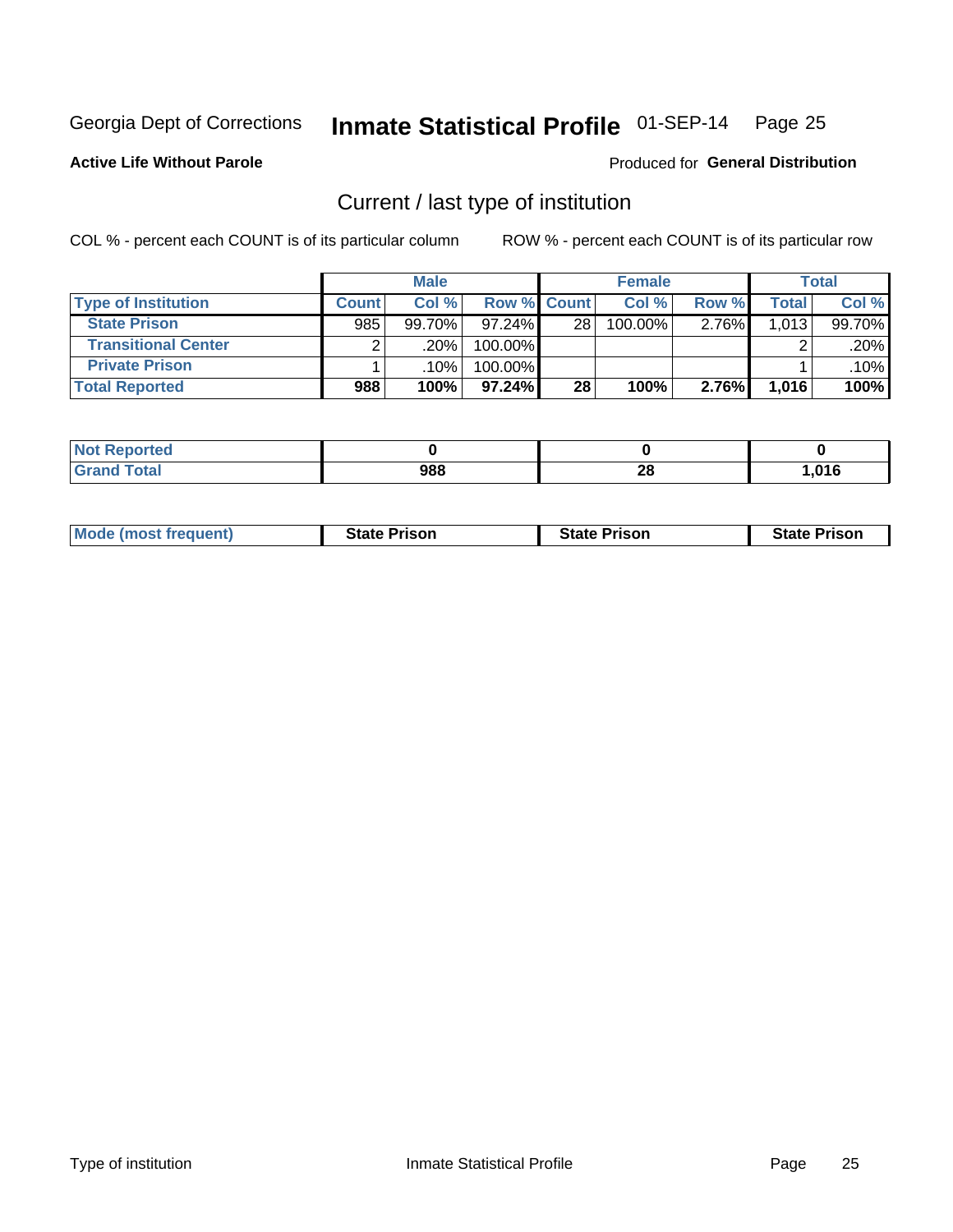### Inmate Statistical Profile 01-SEP-14 Page 26

**Active Life Without Parole** 

#### **Produced for General Distribution**

### Institution type - transitional centers

COL % - percent each COUNT is of its particular column

|                                          |              | <b>Male</b> |                    | <b>Female</b> |       |              | <b>Total</b> |
|------------------------------------------|--------------|-------------|--------------------|---------------|-------|--------------|--------------|
| <b>Institution Type - Trans. Centers</b> | <b>Count</b> | Col %       | <b>Row % Count</b> | Col %         | Row % | <b>Total</b> | Col %        |
| <b>Clayton Tc</b>                        |              | $50.00\%$   | $100.00\%$         |               |       |              | 50.00%       |
| <b>Macon Tc</b>                          |              | $50.00\%$   | $100.00\%$         |               |       |              | 50.00%       |
| <b>Total Reported</b>                    |              | 100%        | $100\%$            |               | %     |              | 100%         |

| rtea                               |  |  |
|------------------------------------|--|--|
| $\sim$ $\sim$ $\sim$ $\sim$ $\sim$ |  |  |

| Mode (most frequent) | <b>Clayton Tc</b> | <b>Null</b> | <b>Clayton Tc</b> |
|----------------------|-------------------|-------------|-------------------|
|                      |                   |             |                   |
|                      |                   |             |                   |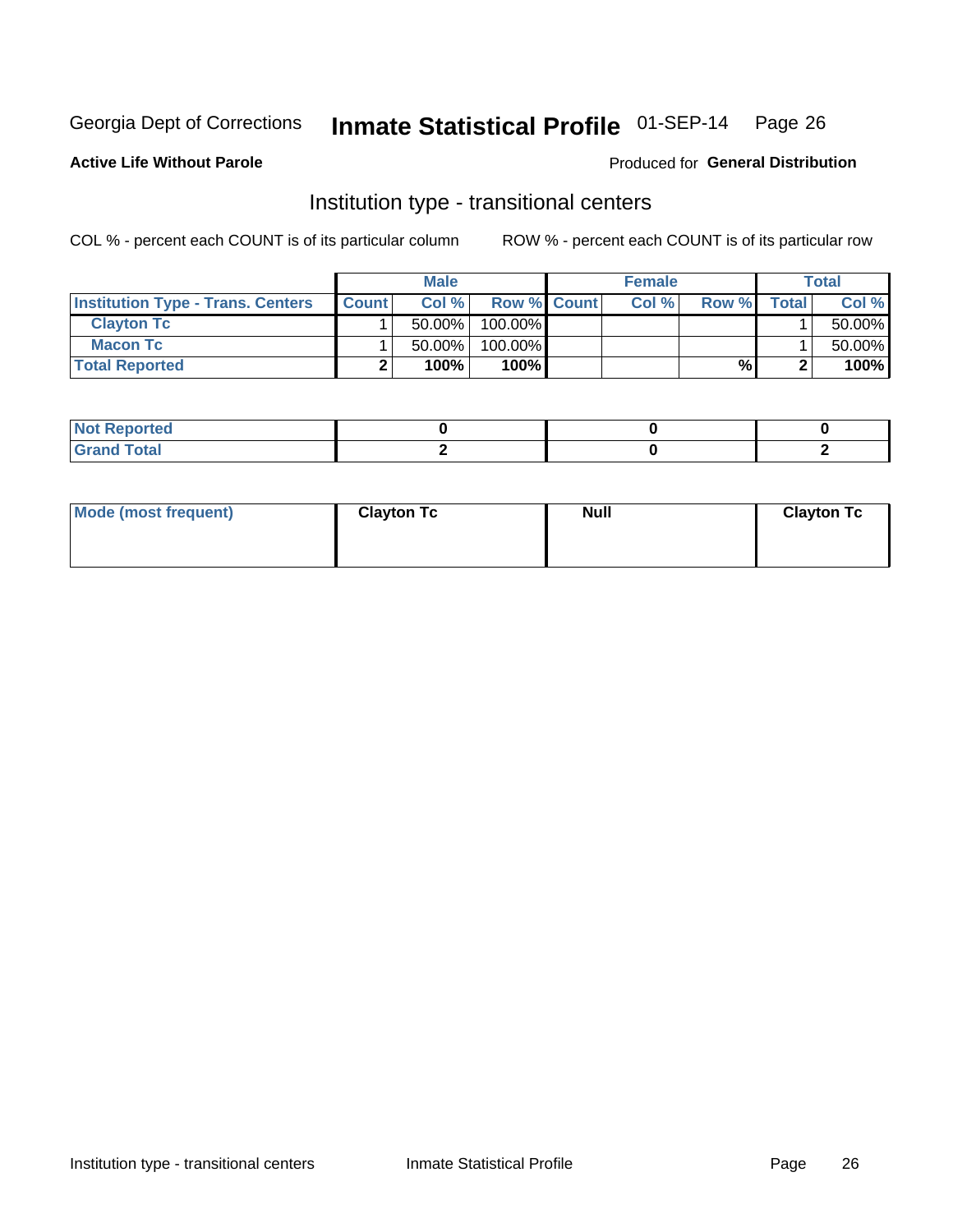## Inmate Statistical Profile 01-SEP-14 Page 27

**Active Life Without Parole** 

**Produced for General Distribution** 

#### Institution type - county prisons

COL % - percent each COUNT is of its particular column

|                                                    | <b>Male</b> |       |  | <b>Female</b> |                          |             | <b>Total</b> |       |
|----------------------------------------------------|-------------|-------|--|---------------|--------------------------|-------------|--------------|-------|
| <b>Institution Type - County Prisons   Count  </b> |             | Col % |  |               | <b>Row % Count Col %</b> | Row % Total |              | Col % |
| <b>Total Reported</b>                              |             |       |  |               |                          |             |              |       |

| <b>Not Reported</b>         |  |  |
|-----------------------------|--|--|
| <b>Total</b><br>-<br>______ |  |  |

| <b>Mode</b>      | <b>Null</b> | <b>Null</b> | <b>Null</b> |
|------------------|-------------|-------------|-------------|
| (most freauent). |             |             |             |
|                  |             |             |             |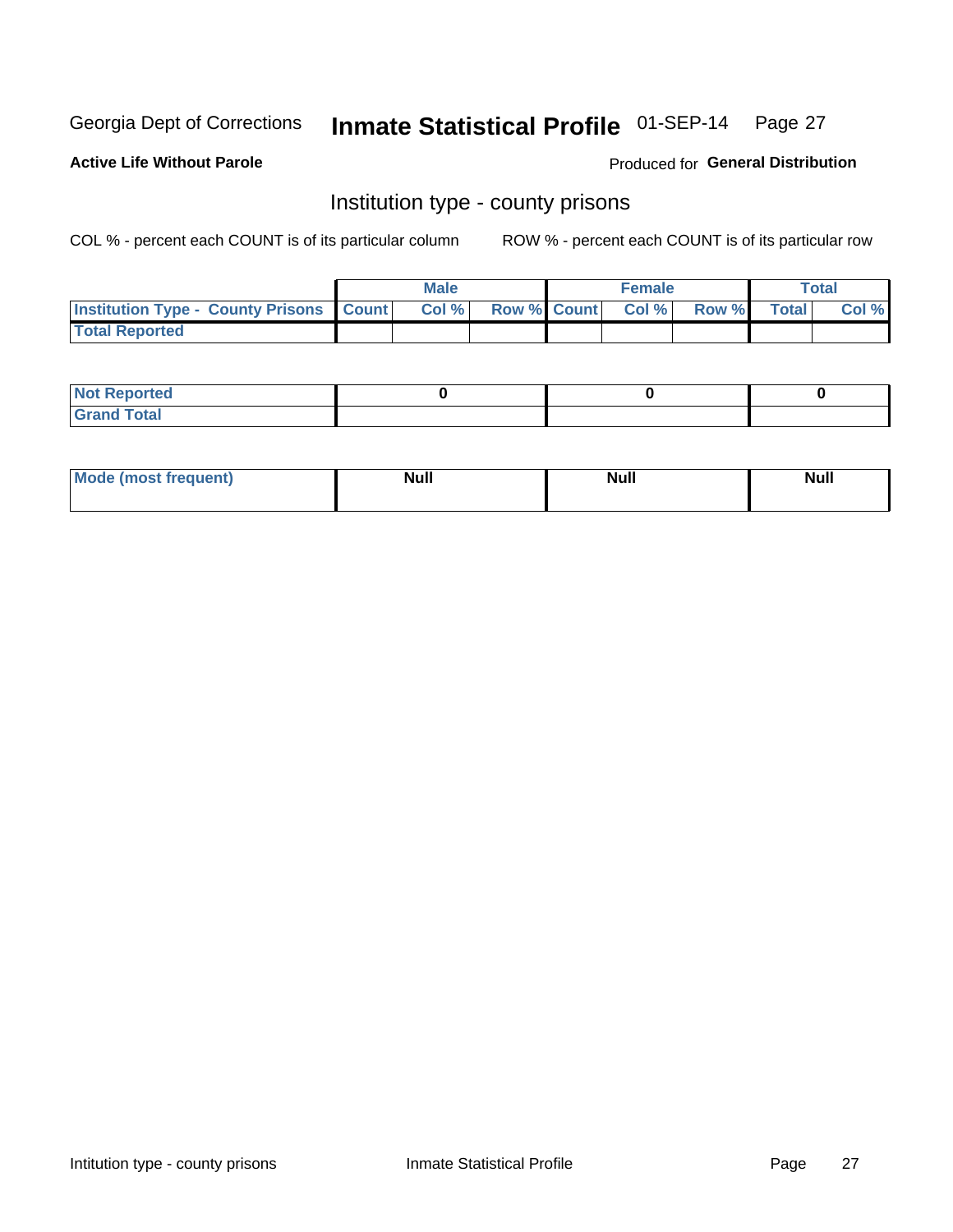#### Inmate Statistical Profile 01-SEP-14 Page 28

#### **Active Life Without Parole**

#### Produced for General Distribution

### Institution type - state prisons

COL % - percent each COUNT is of its particular column

ROW % - percent each COUNT is of its particular row

|                                         |                | <b>Male</b>               |         |              |                               |         | <b>Total</b>       |        |  |
|-----------------------------------------|----------------|---------------------------|---------|--------------|-------------------------------|---------|--------------------|--------|--|
| <b>Institution Type - State Prisons</b> | <b>Count</b>   | Col %                     | Row %   | <b>Count</b> | Col %                         | Row %   | <b>Total</b>       | Col %  |  |
| <b>Arrendale State Prison</b>           |                |                           |         | 15           | 53.57%                        | 100.00% | 15                 | 1.48%  |  |
| <b>Augusta State Med. Prison</b>        | 64             | 6.50%                     | 100.00% |              |                               |         | 64                 | 6.32%  |  |
| <b>Baldwin State Prison</b>             | 45             | 4.57%                     | 100.00% |              |                               |         | 45                 | 4.44%  |  |
| <b>Calhoun State Prison</b>             |                | .10%                      | 100.00% |              |                               |         |                    | .10%   |  |
| <b>Central State Prison</b>             | 3              | .30%                      | 100.00% |              |                               |         | 3                  | .30%   |  |
| <b>Coastal State Prison</b>             |                | .10%                      | 100.00% |              |                               |         |                    | .10%   |  |
| <b>Dooly State Prison</b>               | 4              | .41%                      | 100.00% |              |                               |         | 4                  | .39%   |  |
| <b>Ga Diag Class Prison</b>             | 69             | 7.01%                     | 100.00% |              |                               |         | 69                 | 6.81%  |  |
| <b>Ga State Prison</b>                  | 31             | 3.15%                     | 100.00% |              |                               |         | 31                 | 3.06%  |  |
| <b>Hancock State Prison</b>             | 100            | 10.15%                    | 100.00% |              |                               |         | 100                | 9.87%  |  |
| <b>Hays State Prison</b>                | 104            | 10.56%                    | 100.00% |              |                               |         | 104                | 10.27% |  |
| <b>Macon State Prison</b>               | 159            | 16.14%                    | 100.00% |              |                               |         | 159                | 15.70% |  |
| <b>Phillips State Prison</b>            | 16             | 1.62%                     | 100.00% |              |                               |         | 16                 | 1.58%  |  |
| <b>Pulaski State Prison</b>             |                |                           |         | 13           | 46.43%                        | 100.00% | 13                 | 1.28%  |  |
| <b>Rogers State Prison</b>              | $\overline{2}$ | .20%                      | 100.00% |              |                               |         | $\overline{2}$     | .20%   |  |
| <b>Smith State Prison</b>               | 105            | 10.66%                    | 100.00% |              |                               |         | 105                | 10.37% |  |
| <b>Telfair State Prison</b>             | 103            | 10.46%                    | 100.00% |              |                               |         | 103                | 10.17% |  |
| <b>Valdosta State Prison</b>            | 88             | 8.93%                     | 100.00% |              |                               |         | 88                 | 8.69%  |  |
| <b>Ware State Prison</b>                | 89             | 9.04%                     | 100.00% |              |                               |         | 89                 | 8.79%  |  |
| <b>Wilcox State Prison</b>              | 1              | .10%                      | 100.00% |              |                               |         | 1                  | .10%   |  |
| <b>Total Reported</b>                   | 985            | 100%                      | 97.24%  | 28           | 100%                          | 2.76%   | 1,013              | 100%   |  |
| <b>Not Reported</b>                     |                | 0                         |         | $\bf{0}$     |                               |         | $\bf{0}$           |        |  |
| <b>Grand Total</b>                      |                | 985                       |         |              | $\overline{28}$               |         |                    | 1,013  |  |
| <b>Mode (most frequent)</b>             |                | <b>Macon State Prison</b> |         |              | <b>Arrendale State Prison</b> |         | <b>Macon State</b> |        |  |

**Prison**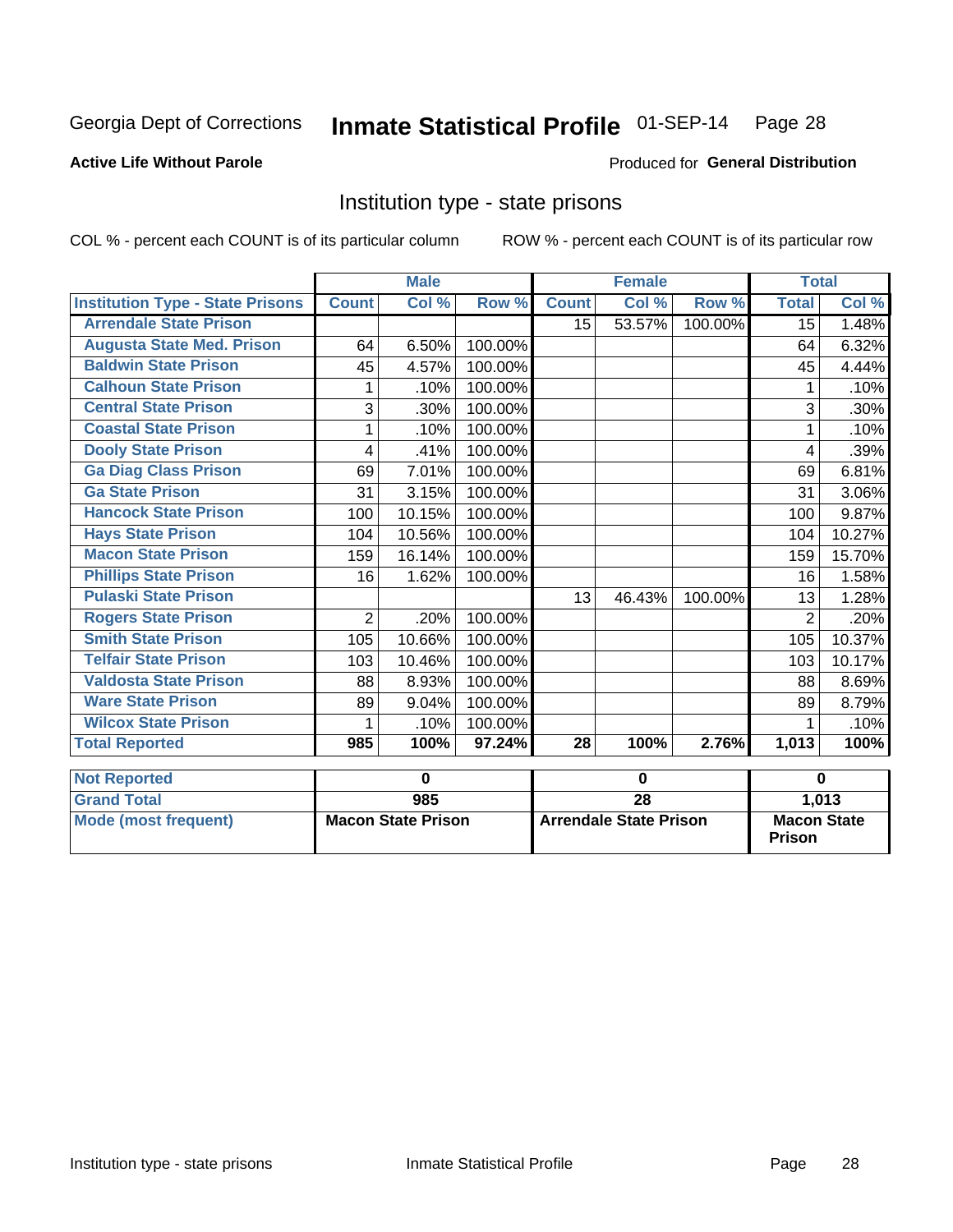## Inmate Statistical Profile 01-SEP-14 Page 29

**Active Life Without Parole** 

**Produced for General Distribution** 

### Institution type - private prisons

COL % - percent each COUNT is of its particular column

|                                           | <b>Male</b>  |         |                    | <b>Female</b> |       |       | Total |         |
|-------------------------------------------|--------------|---------|--------------------|---------------|-------|-------|-------|---------|
| <b>Institution Type - Private Prisons</b> | <b>Count</b> | Col%    | <b>Row % Count</b> |               | Col % | Row % | Total | Col %   |
| <b>Coffee Corr Facility</b>               |              | 100.00% | 100.00%            |               |       |       |       | 100.00% |
| <b>Total Reported</b>                     |              | $100\%$ | $100\%$            |               |       | %\    |       | 100%    |

| ∣ Not Reportea |  |  |
|----------------|--|--|
|                |  |  |

| Mode (most frequent) | <b>Coffee Corr Facility</b> | <b>Null</b> | <b>Coffee Corr</b><br>Facility |
|----------------------|-----------------------------|-------------|--------------------------------|
|----------------------|-----------------------------|-------------|--------------------------------|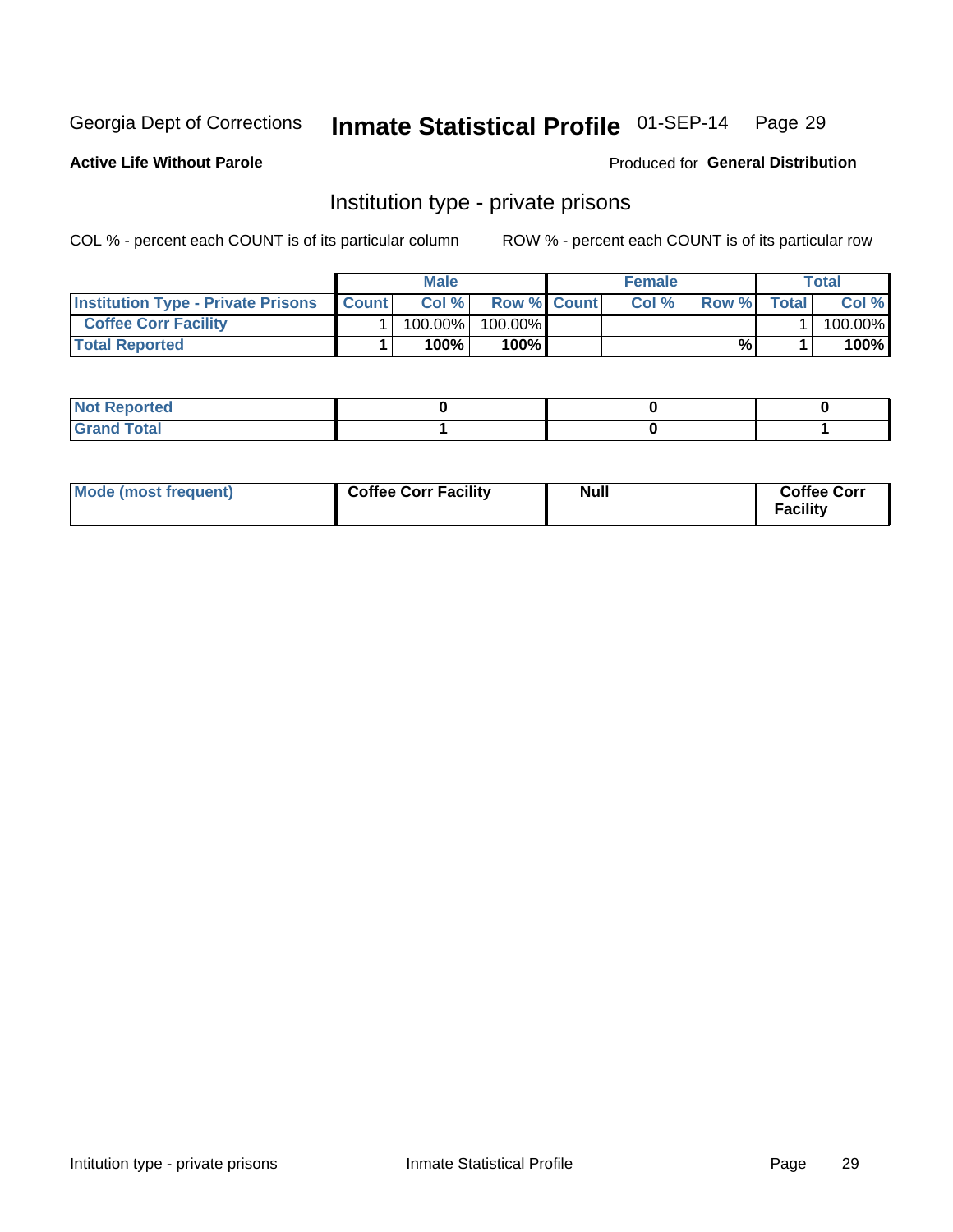### Inmate Statistical Profile 01-SEP-14 Page 30

**Active Life Without Parole** 

Produced for General Distribution

### Institution type - pre-release centers

COL % - percent each COUNT is of its particular column

|                                                   | <b>Male</b> |      |  |             | <b>Female</b> | <b>Total</b> |  |       |
|---------------------------------------------------|-------------|------|--|-------------|---------------|--------------|--|-------|
| <b>Institution Type - Prison Annexe   Count  </b> |             | Col% |  | Row % Count | Col%          | Row % Total  |  | Col % |
| <b>Total Reported</b>                             |             |      |  |             |               |              |  |       |

| <b>Reported</b><br>I NOT |  |  |
|--------------------------|--|--|
| <b>Total</b><br>$C$ ren  |  |  |

| $^{\circ}$ Mo<br>frequent)<br>⊥(most | <b>Null</b> | Noll<br><b>vull</b> | <b>Null</b> |
|--------------------------------------|-------------|---------------------|-------------|
|                                      |             |                     |             |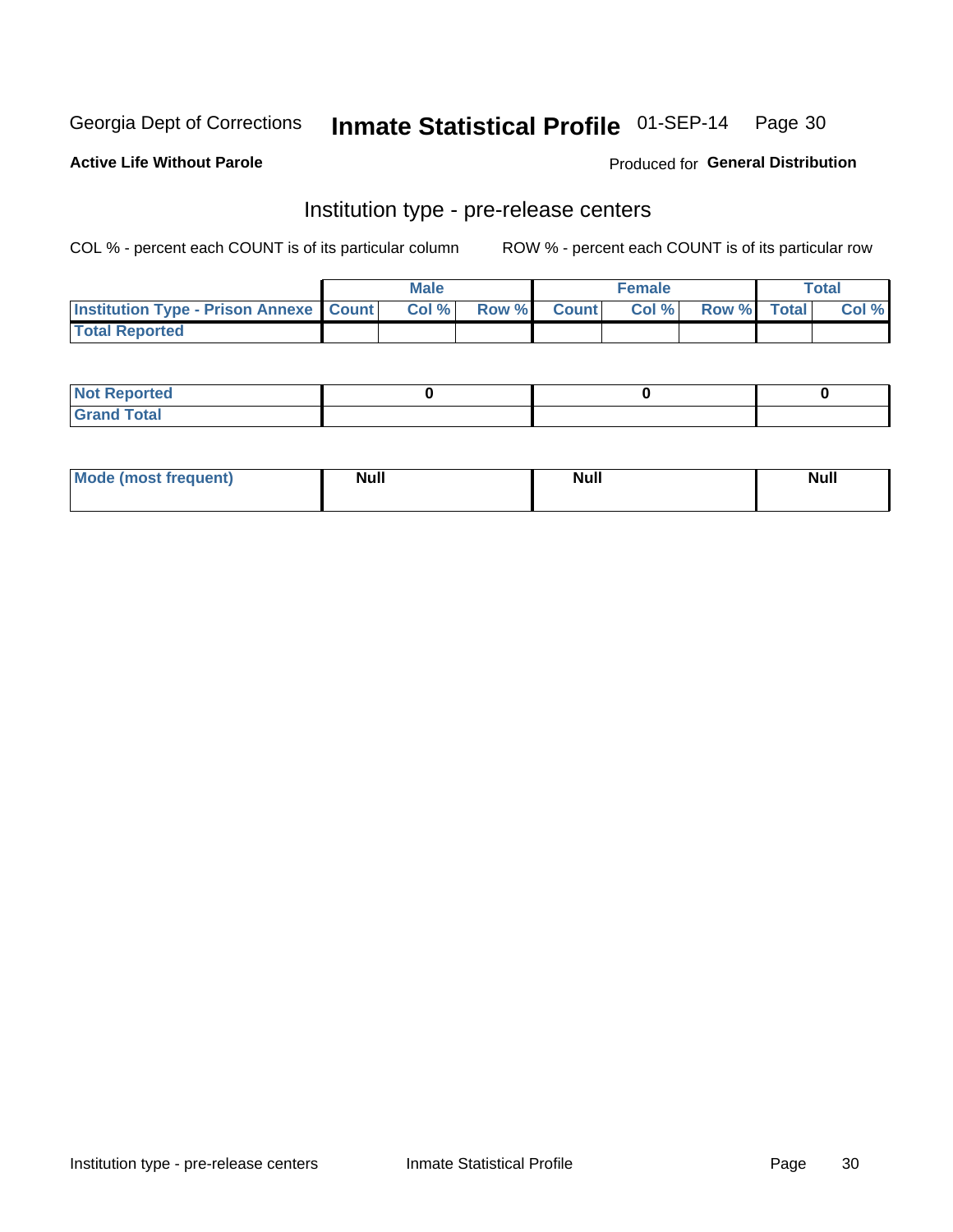### Inmate Statistical Profile 01-SEP-14 Page 31

#### **Active Life Without Parole**

#### Produced for General Distribution

### Institution type - inmate boot camp

COL % - percent each COUNT is of its particular column

|                                      | <b>Male</b>     |       |              |              | <b>Female</b> | <b>Total</b> |  |       |
|--------------------------------------|-----------------|-------|--------------|--------------|---------------|--------------|--|-------|
| <b>Institution Type - Boot Camps</b> | <b>I</b> Count⊥ | Col % | <b>Row %</b> | <b>Count</b> | Col %         | Row % Total  |  | Col % |
| <b>Total Rported</b>                 |                 |       |              |              |               |              |  |       |

| <b>Not Reported</b> |  |  |
|---------------------|--|--|
| <b>Total</b><br>Cro |  |  |

| <b>I Mode (most frequent)</b> | <b>Null</b> | <b>Null</b> | <b>Null</b> |
|-------------------------------|-------------|-------------|-------------|
|                               |             |             |             |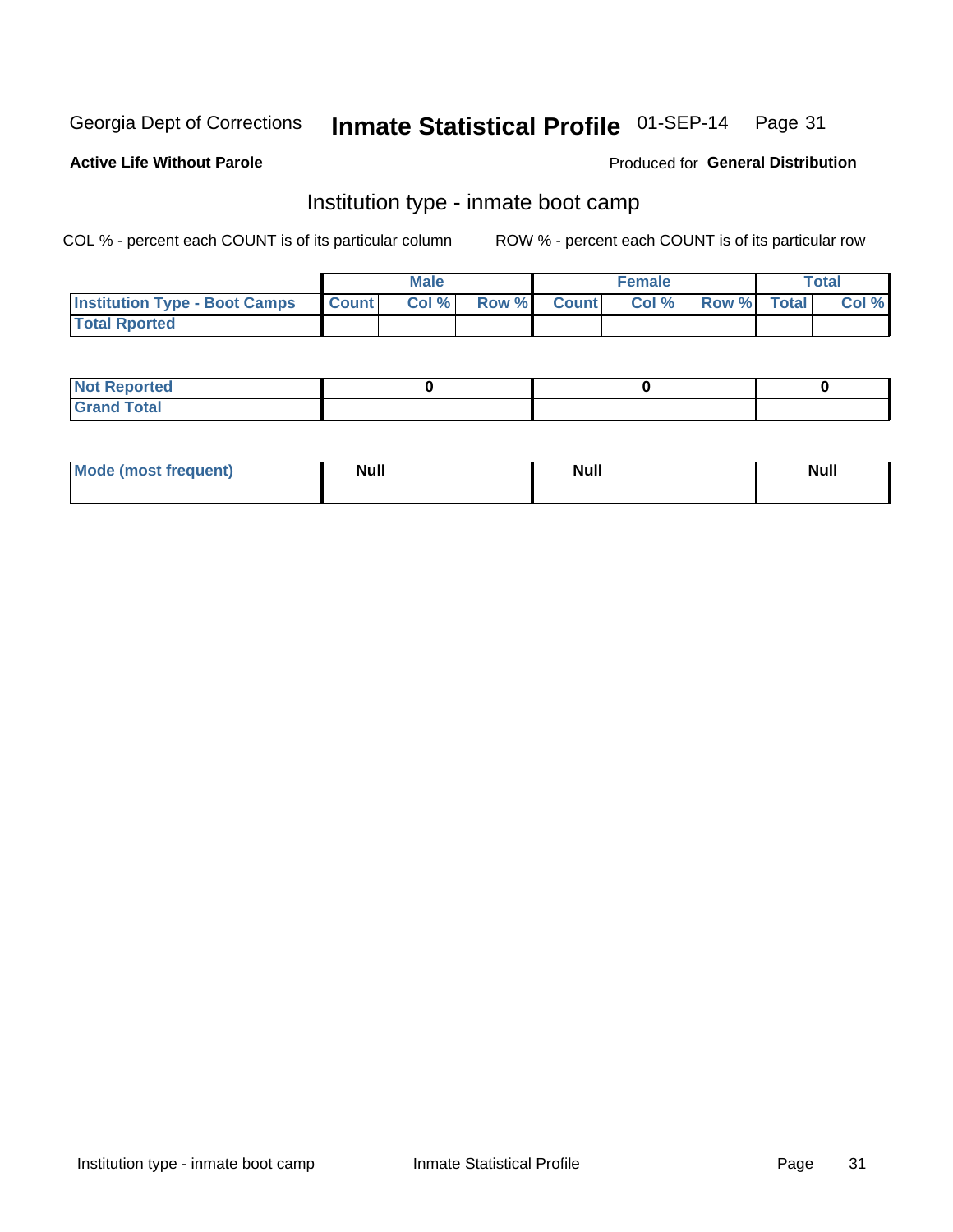## Inmate Statistical Profile 01-SEP-14 Page 32

#### **Active Life Without Parole**

#### **Produced for General Distribution**

#### Number of disciplinary reports

COL % - percent each COUNT is of its particular column

|                                       | <b>Male</b>  |        | <b>Female</b> |                 |        | <b>Total</b> |              |        |
|---------------------------------------|--------------|--------|---------------|-----------------|--------|--------------|--------------|--------|
| <b>Number of Disciplinary Reports</b> | <b>Count</b> | Col %  | Row %         | <b>Count</b>    | Col %  | Row %        | <b>Total</b> | Col %  |
|                                       | 245          | 24.80% | 94.96%        | 13              | 46.43% | 5.04%        | 258          | 25.39% |
|                                       | 139          | 14.07% | 97.89%        | 3               | 10.71% | 2.11%        | 142          | 13.98% |
| $\mathbf{2}$                          | 97           | 9.82%  | 97.00%        | 3               | 10.71% | $3.00\%$     | 100          | 9.84%  |
| 3                                     | 60           | 6.07%  | 95.24%        | 3               | 10.71% | 4.76%        | 63           | 6.20%  |
|                                       | 58           | 5.87%  | 100.00%       |                 |        |              | 58           | 5.71%  |
| 5                                     | 47           | 4.76%  | 100.00%       |                 |        |              | 47           | 4.63%  |
| <b>More Than 5</b>                    | 342          | 34.62% | 98.28%        | 6               | 21.43% | 1.72%        | 348          | 34.25% |
| <b>Total Reported</b>                 | 988          | 100%   | 97.24%        | 28 <sup>1</sup> | 100%   | 2.76%        | 1,016        | 100%   |

| <b>Not Reported</b> |     |          |      |
|---------------------|-----|----------|------|
| <sup>-</sup> otal   | 988 | ഹ<br>ZO. | .016 |

| Mean (average)       | 7.91 | 4.93 | 7.83 |
|----------------------|------|------|------|
| Median (middle)      |      |      |      |
| Mode (most frequent) |      |      |      |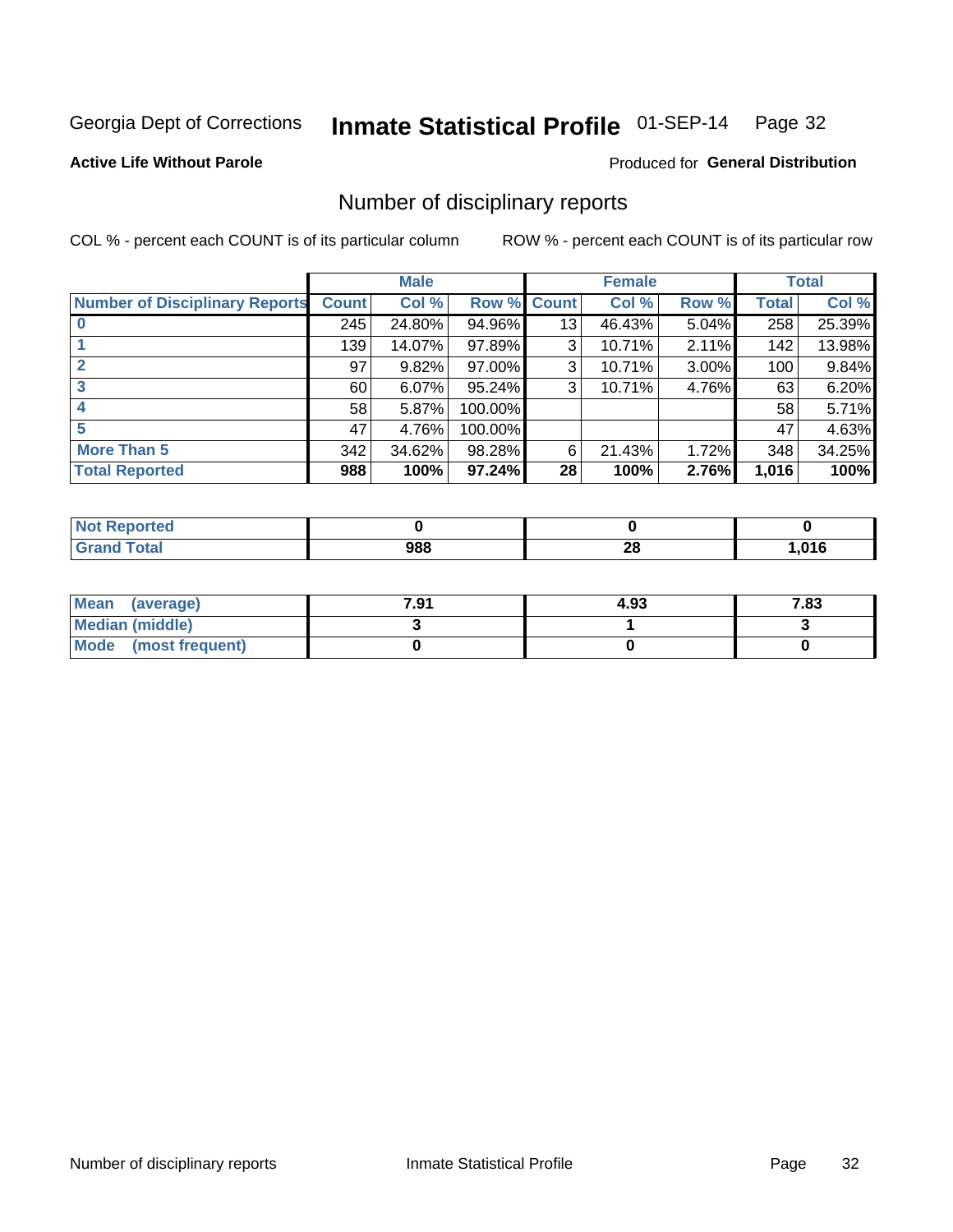## Inmate Statistical Profile 01-SEP-14 Page 33

**Active Life Without Parole** 

**Produced for General Distribution** 

### Number of transfers

COL % - percent each COUNT is of its particular column

|                            | <b>Male</b> |          | <b>Female</b> |              |        | <b>Total</b> |              |        |
|----------------------------|-------------|----------|---------------|--------------|--------|--------------|--------------|--------|
| <b>Number of Transfers</b> | Count l     | Col %    | Row %         | <b>Count</b> | Col %  | Row %        | <b>Total</b> | Col %  |
|                            | 52          | $5.26\%$ | 91.23%        | 5            | 17.86% | 8.77%        | 57           | 5.61%  |
|                            | 11          | 1.11%    | 100.00%       |              |        |              | 11           | 1.08%  |
| 2                          | 217         | 21.96%   | 93.94%        | 14           | 50.00% | 6.06%        | 231          | 22.74% |
| 3                          | 63          | 6.38%    | 98.44%        |              | 3.57%  | $1.56\%$     | 64           | 6.30%  |
|                            | 116         | 11.74%   | 98.31%        | 2            | 7.14%  | 1.69%        | 118          | 11.61% |
| 5                          | 59          | 5.97%    | 98.33%        |              | 3.57%  | 1.67%        | 60           | 5.91%  |
| <b>More Than 5</b>         | 470         | 47.57%   | 98.95%        | 5            | 17.86% | 1.05%        | 475          | 46.75% |
| <b>Total Reported</b>      | 988         | 100%     | 97.24%        | 28           | 100%   | 2.76%        | 1,016        | 100%   |

| <b>Not Reported</b> |     |          |      |
|---------------------|-----|----------|------|
| <sup>-</sup> otal   | 988 | ഹ<br>ZO. | .016 |

| Mean (average)       | 7.58 | 2.96 | 7.45 |
|----------------------|------|------|------|
| Median (middle)      |      |      |      |
| Mode (most frequent) |      |      |      |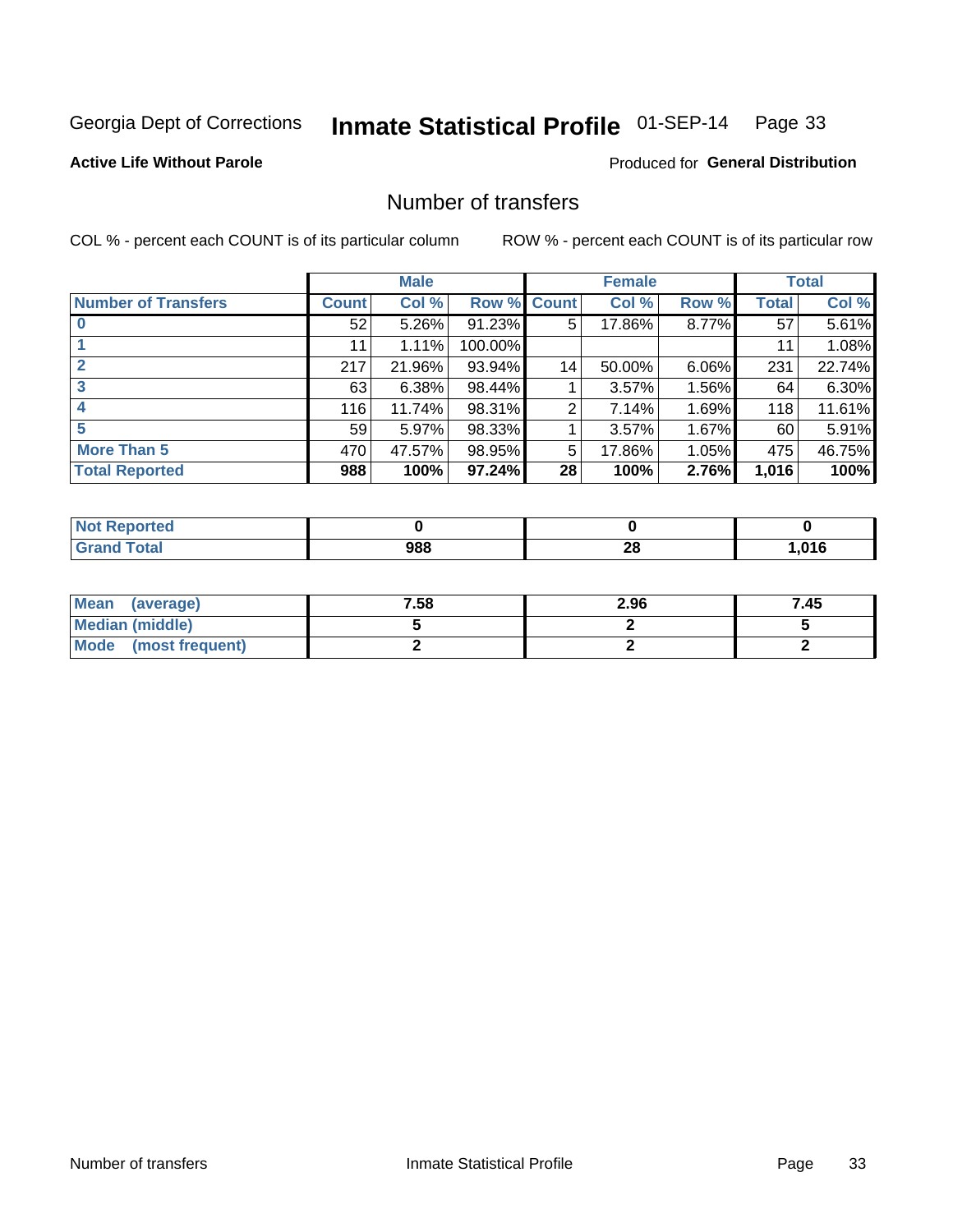## Inmate Statistical Profile 01-SEP-14 Page 34

**Active Life Without Parole** 

Produced for General Distribution

### Number of escapes

COL % - percent each COUNT is of its particular column

|                          |              | <b>Male</b> |                    |    | <b>Female</b> |          |       | <b>Total</b> |
|--------------------------|--------------|-------------|--------------------|----|---------------|----------|-------|--------------|
| <b>Number of Escapes</b> | <b>Count</b> | Col%        | <b>Row % Count</b> |    | Col %         | Row %    | Total | Col %        |
|                          | 983          | $99.49\%$   | $97.23\%$          | 28 | 100.00%       | $2.77\%$ | 1,011 | 99.51%       |
|                          |              | $0.30\%$    | 100.00%            |    |               |          |       | $0.30\%$     |
|                          |              | 0.20%       | 100.00%            |    |               |          |       | 0.20%        |
| <b>Total Reported</b>    | 988          | 100%        | $97.24\%$          | 28 | 100%          | 2.76%    | 1,016 | 100.0%       |

| <b>Not Reported</b> |     |         |      |
|---------------------|-----|---------|------|
| <b>Grand Total</b>  | 988 | റ<br>20 | .016 |

| Mean (average)       |  | .v |
|----------------------|--|----|
| Median (middle)      |  |    |
| Mode (most frequent) |  |    |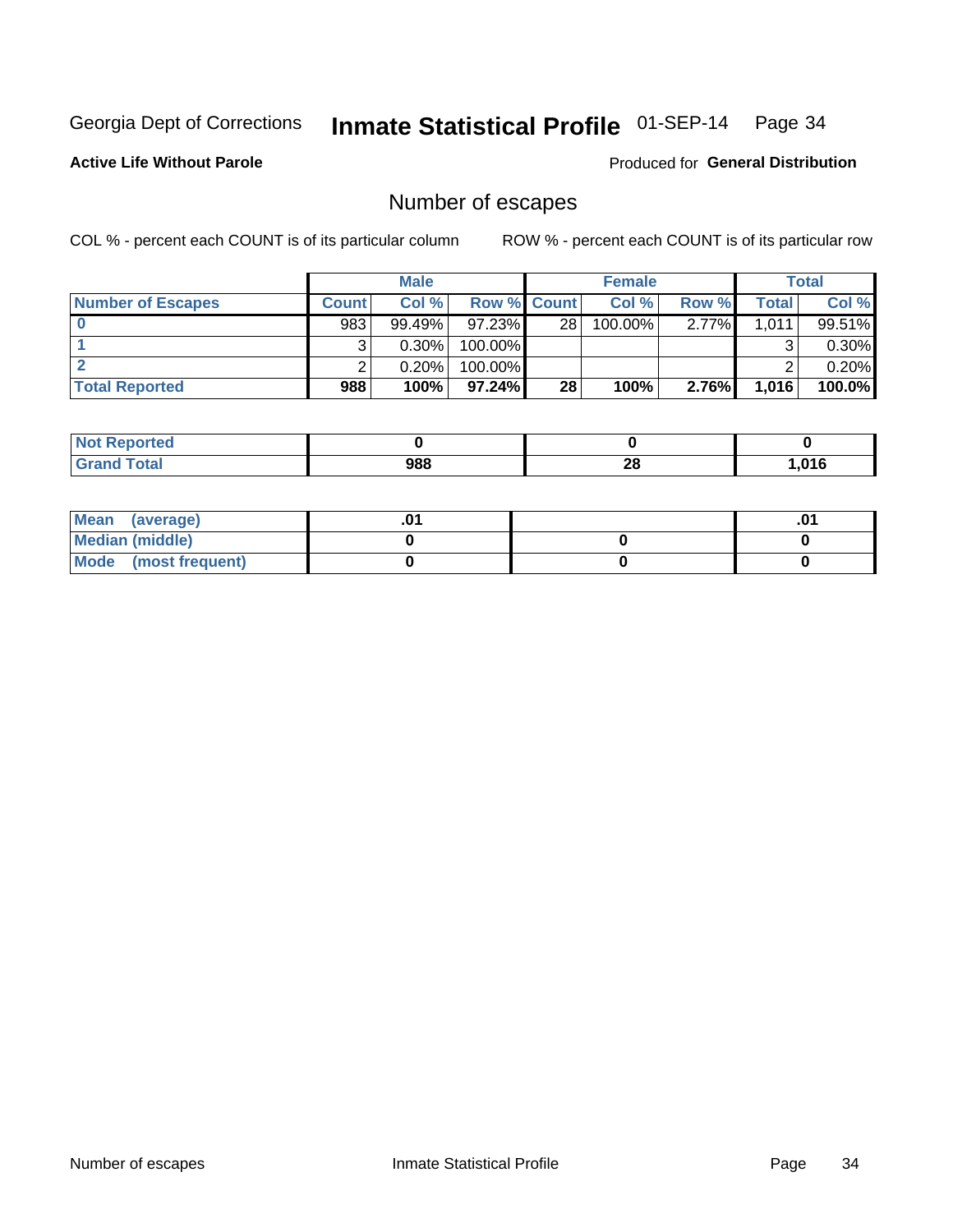## Inmate Statistical Profile 01-SEP-14 Page 35

#### **Active Life Without Parole**

#### Produced for General Distribution

#### Time served in current (or last) institution

COL % - percent each COUNT is of its particular column

|                            |              | <b>Male</b> |         |                 | <b>Female</b> |        |              | <b>Total</b> |
|----------------------------|--------------|-------------|---------|-----------------|---------------|--------|--------------|--------------|
| <b>Time In Institution</b> | <b>Count</b> | Col %       | Row %   | <b>Count</b>    | Col %         | Row %  | <b>Total</b> | Col %        |
| 0 to 3 months              | 120          | 12.15%      | 98.36%  | 2               | 7.14%         | 1.64%  | 122          | 12.01%       |
| <b>3.01 to 6 months</b>    | 89           | 9.01%       | 97.80%  | $\overline{2}$  | 7.14%         | 2.20%  | 91           | 8.96%        |
| 6.01 to 9 months           | 63           | 6.38%       | 98.44%  | 1               | 3.57%         | 1.56%  | 64           | 6.30%        |
| 9.01 to 12 months          | 42           | 4.25%       | 95.45%  | $\overline{2}$  | 7.14%         | 4.55%  | 44           | 4.33%        |
| 12.01 to 18 months         | 138          | 13.97%      | 95.83%  | 6               | 21.43%        | 4.17%  | 144          | 14.17%       |
| <b>18.01 to 24 months</b>  | 94           | 9.51%       | 97.92%  | $\overline{2}$  | 7.14%         | 2.08%  | 96           | 9.45%        |
| $2.01$ to 3 years          | 126          | 12.75%      | 99.21%  | 1               | 3.57%         | 0.79%  | 127          | 12.50%       |
| $3.01$ to 4 years          | 87           | 8.81%       | 89.69%  | 10 <sup>1</sup> | 35.71%        | 10.31% | 97           | 9.55%        |
| 4.01 to 5 years            | 57           | 5.77%       | 100.00% |                 |               |        | 57           | 5.61%        |
| 5.01 to 6 years            | 48           | 4.86%       | 100.00% |                 |               |        | 48           | 4.72%        |
| 6.01 to 7 years            | 31           | 3.14%       | 100.00% |                 |               |        | 31           | 3.05%        |
| 7.01 to 8 years            | 16           | 1.62%       | 100.00% |                 |               |        | 16           | 1.57%        |
| 8.01 to 9 years            | 23           | 2.33%       | 100.00% |                 |               |        | 23           | 2.26%        |
| 9.01 to 10 years           | 14           | 1.42%       | 87.50%  | 2               | 7.14%         | 12.50% | 16           | 1.57%        |
| Over 10 years              | 40           | 4.05%       | 100.00% |                 |               |        | 40           | 3.94%        |
| <b>Total Reported</b>      | 988          | 100%        | 97.24%  | 28              | 100%          | 2.76%  | 1,016        | 100%         |

| Reported<br>NOT F      |     |          |      |
|------------------------|-----|----------|------|
| $f \wedge f \wedge f'$ | 988 | 20<br>__ | .016 |

| <b>Mean</b><br>(average) | 33 months | 30 months | 33 months |  |
|--------------------------|-----------|-----------|-----------|--|
| Median (middle)          | 20 months | 19 months | 20 months |  |
| Mode (most frequent)     | 0 months  | 2 months  | 1 months  |  |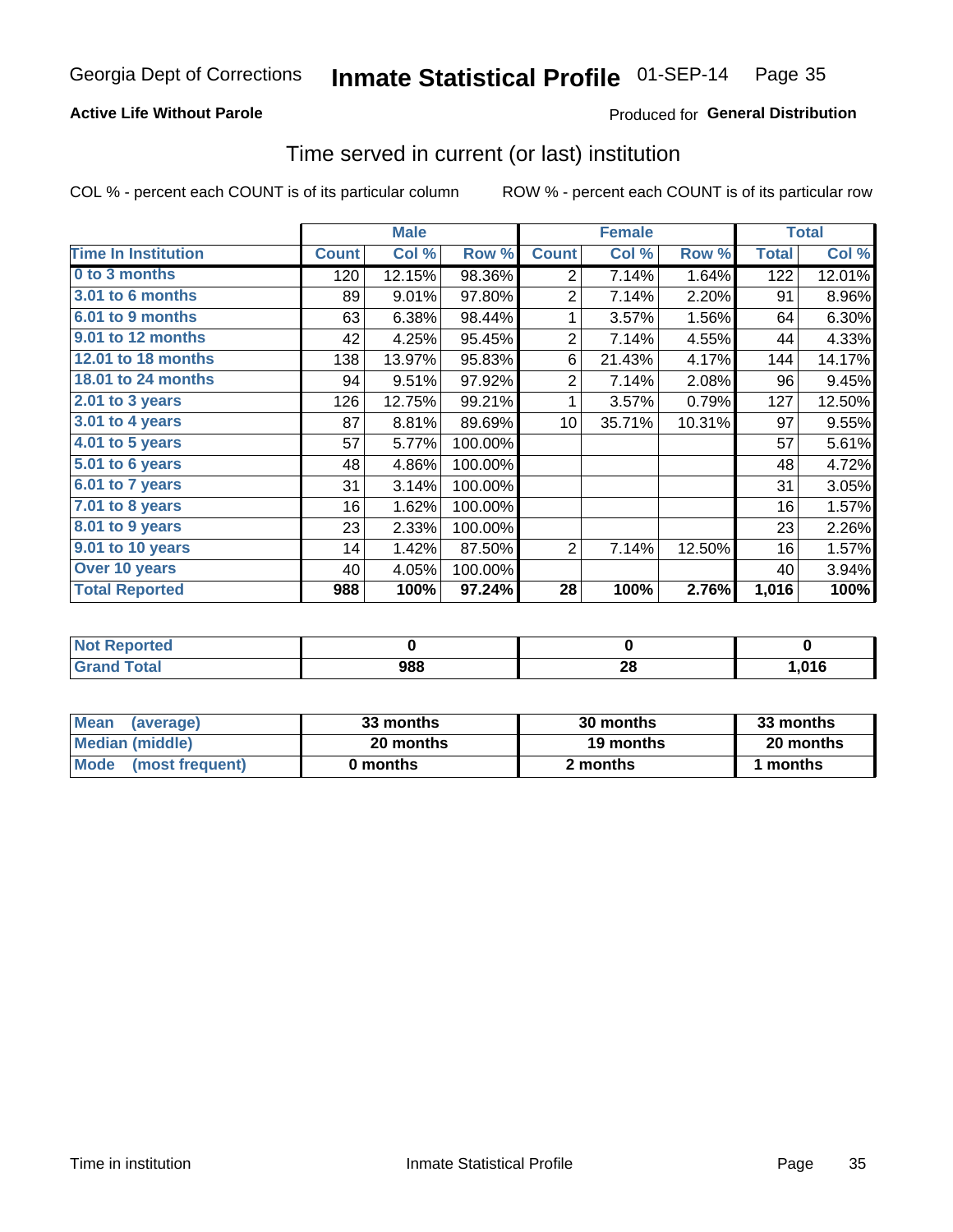#### Inmate Statistical Profile 01-SEP-14 Page 36

#### **Active Life Without Parole**

#### Produced for General Distribution

### Highest grade level attained

COL % - percent each COUNT is of its particular column

|                              |                | <b>Male</b> |         |                 | <b>Female</b> |        |                  | <b>Total</b> |
|------------------------------|----------------|-------------|---------|-----------------|---------------|--------|------------------|--------------|
| <b>Grade Level</b>           | <b>Count</b>   | Col %       | Row %   | <b>Count</b>    | Col %         | Row %  | <b>Total</b>     | Col %        |
| No school at all             | 1.             | 0.11%       | 100.00% |                 |               |        | 1                | 0.10%        |
| Grade 1                      | 2              | 0.21%       | 100.00% |                 |               |        | $\overline{2}$   | 0.21%        |
| <b>Grade 2</b>               | 1              | 0.11%       | 100.00% |                 |               |        | $\mathbf{1}$     | 0.10%        |
| Grade 3                      | $\overline{2}$ | 0.21%       | 100.00% |                 |               |        | $\overline{c}$   | 0.21%        |
| Grade 4                      | 5              | 0.53%       | 100.00% |                 |               |        | 5                | 0.51%        |
| Grade 5                      | $\overline{2}$ | 0.21%       | 100.00% |                 |               |        | $\overline{2}$   | 0.21%        |
| Grade 6                      | 5              | 0.53%       | 100.00% |                 |               |        | 5                | 0.51%        |
| Grade 7                      | 29             | 3.07%       | 100.00% |                 |               |        | 29               | 2.98%        |
| Grade 8                      | 55             | 5.82%       | 100.00% |                 |               |        | 55               | 5.66%        |
| Grade 9                      | 108            | 11.43%      | 97.30%  | 3               | 11.11%        | 2.70%  | 111              | 11.42%       |
| Grade 10                     | 157            | 16.61%      | 98.13%  | 3               | 11.11%        | 1.88%  | 160              | 16.46%       |
| Grade 11                     | 138            | 14.60%      | 97.87%  | 3               | 11.11%        | 2.13%  | 141              | 14.51%       |
| <b>Grade 12 or GED</b>       | 303            | 32.06%      | 96.81%  | 10              | 37.04%        | 3.19%  | 313              | 32.20%       |
| Some tech school             | 7              | 0.74%       | 87.50%  | 1               | 3.70%         | 12.50% | 8                | 0.82%        |
| <b>Completed tech school</b> | 10             | 1.06%       | 90.91%  | 1               | 3.70%         | 9.09%  | 11               | 1.13%        |
| College, 1 year              | 28             | 2.96%       | 96.55%  | 1               | 3.70%         | 3.45%  | 29               | 2.98%        |
| College, 2 year              | 46             | 4.87%       | 93.88%  | 3               | 11.11%        | 6.12%  | 49               | 5.04%        |
| College, 3 year              | 17             | 1.80%       | 100.00% |                 |               |        | 17               | 1.75%        |
| <b>Bachelor's degree</b>     | 19             | 2.01%       | 90.48%  | $\overline{2}$  | 7.41%         | 9.52%  | 21               | 2.16%        |
| <b>Master's degree</b>       | 6              | 0.63%       | 100.00% |                 |               |        | 6                | 0.62%        |
| Ph.D. degree                 | 1              | 0.11%       | 100.00% |                 |               |        | 1                | 0.10%        |
| Law degree                   | $\overline{2}$ | 0.21%       | 100.00% |                 |               |        | $\overline{2}$   | 0.21%        |
| <b>Medical degree</b>        | 1              | 0.11%       | 100.00% |                 |               |        | 1                | 0.10%        |
| <b>Total Reported</b>        | 945            | 100%        | 97.22%  | $\overline{27}$ | 100%          | 2.78%  | $\overline{972}$ | 100%         |

| . | г.  |         | 44  |
|---|-----|---------|-----|
|   | 988 | ົ<br>40 | 04C |

| <b>Mean</b><br>(average) | 11              |                 | 11.03                    |
|--------------------------|-----------------|-----------------|--------------------------|
| Median (middle)          | Grade 11        | Grade 12 or GED | Grade 11                 |
| Mode (most frequent)     | Grade 12 or GED | Grade 12 or GED | <b>I</b> Grade 12 or GED |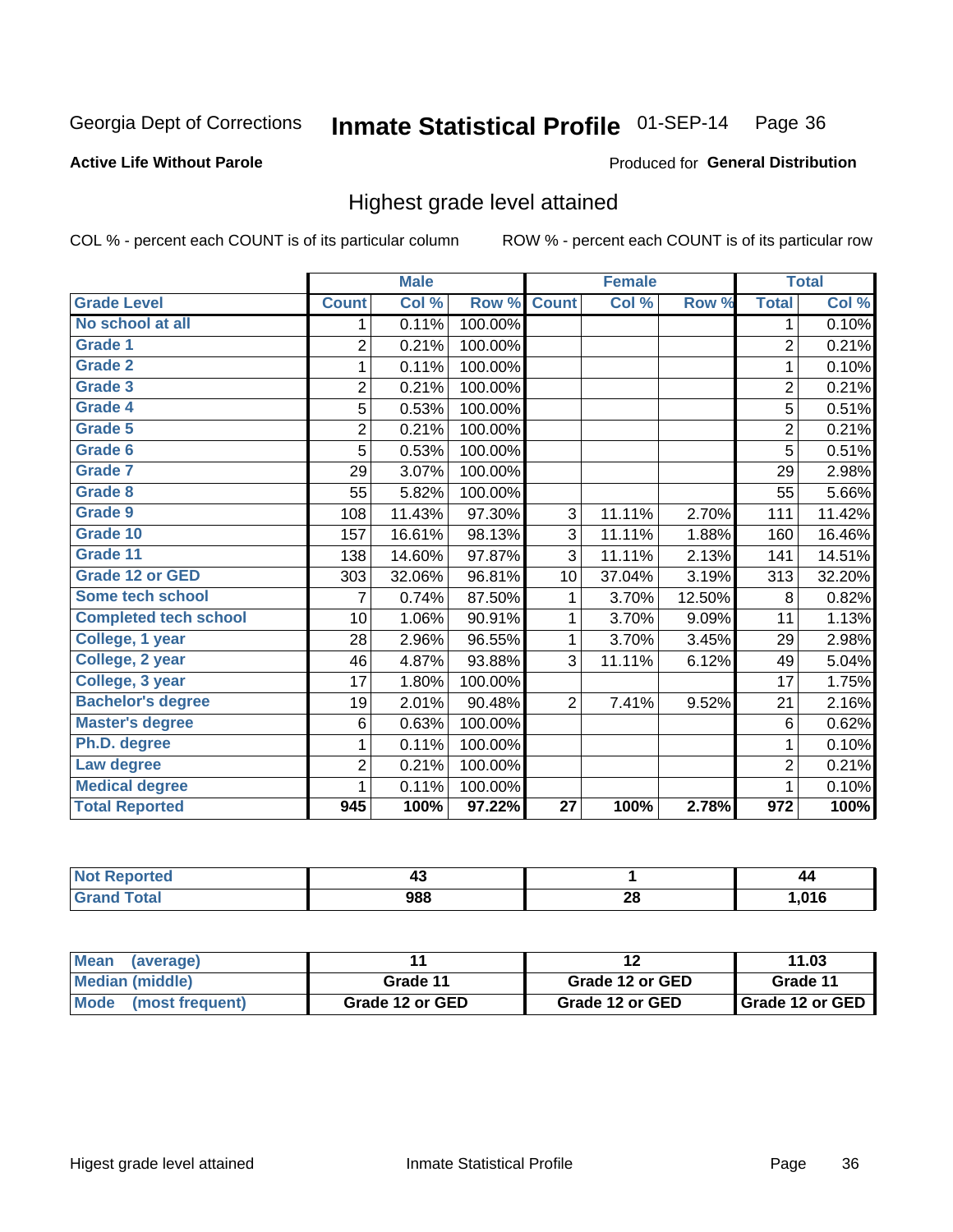# Inmate Statistical Profile 01-SEP-14 Page 37

## **Active Life Without Parole**

# **Produced for General Distribution**

# Culture fair IQ scores

COL % - percent each COUNT is of its particular column

|                       |              | <b>Male</b> |                    |                | <b>Female</b> |        |              | <b>Total</b> |
|-----------------------|--------------|-------------|--------------------|----------------|---------------|--------|--------------|--------------|
| <b>IQ Scores</b>      | <b>Count</b> | Col %       | <b>Row % Count</b> |                | Col %         | Row %  | <b>Total</b> | Col %        |
| $60 - 69$             | 13           | 2.95%       | 100.00%            |                |               |        | 13           | 2.83%        |
| $70 - 79$             | 34           | 7.71%       | 97.14%             |                | 5.56%         | 2.86%  | 35           | 7.63%        |
| $80 - 89$             | 57           | 12.93%      | 93.44%             | 4              | 22.22%        | 6.56%  | 61           | 13.29%       |
| $90 - 99$             | 133          | 30.16%      | 95.00%             | 7              | 38.89%        | 5.00%  | 140          | 30.50%       |
| $100 - 109$           | 118          | 26.76%      | 98.33%             | 2              | 11.11%        | 1.67%  | 120          | 26.14%       |
| $110 - 119$           | 73           | 16.55%      | 97.33%             | $\overline{2}$ | 11.11%        | 2.67%  | 75           | 16.34%       |
| $120 - 129$           | 13           | 2.95%       | 86.67%             | $\overline{2}$ | 11.11%        | 13.33% | 15           | 3.27%        |
| <b>Total Reported</b> | 441          | 100%        | 96.08%             | 18             | 100%          | 3.92%  | 459          | 100%         |

| <b>Not Reported</b>         | 542 |    | 549   |
|-----------------------------|-----|----|-------|
| <b>Not Valid (under 60)</b> |     |    |       |
| <b>Grand Total</b>          | 988 | 28 | 1,016 |

| <b>Mean</b><br>(average) | 98 | 98 | 98 |
|--------------------------|----|----|----|
| <b>Median (middle)</b>   | 99 |    | 99 |
| Mode<br>(most frequent)  | 99 |    | 99 |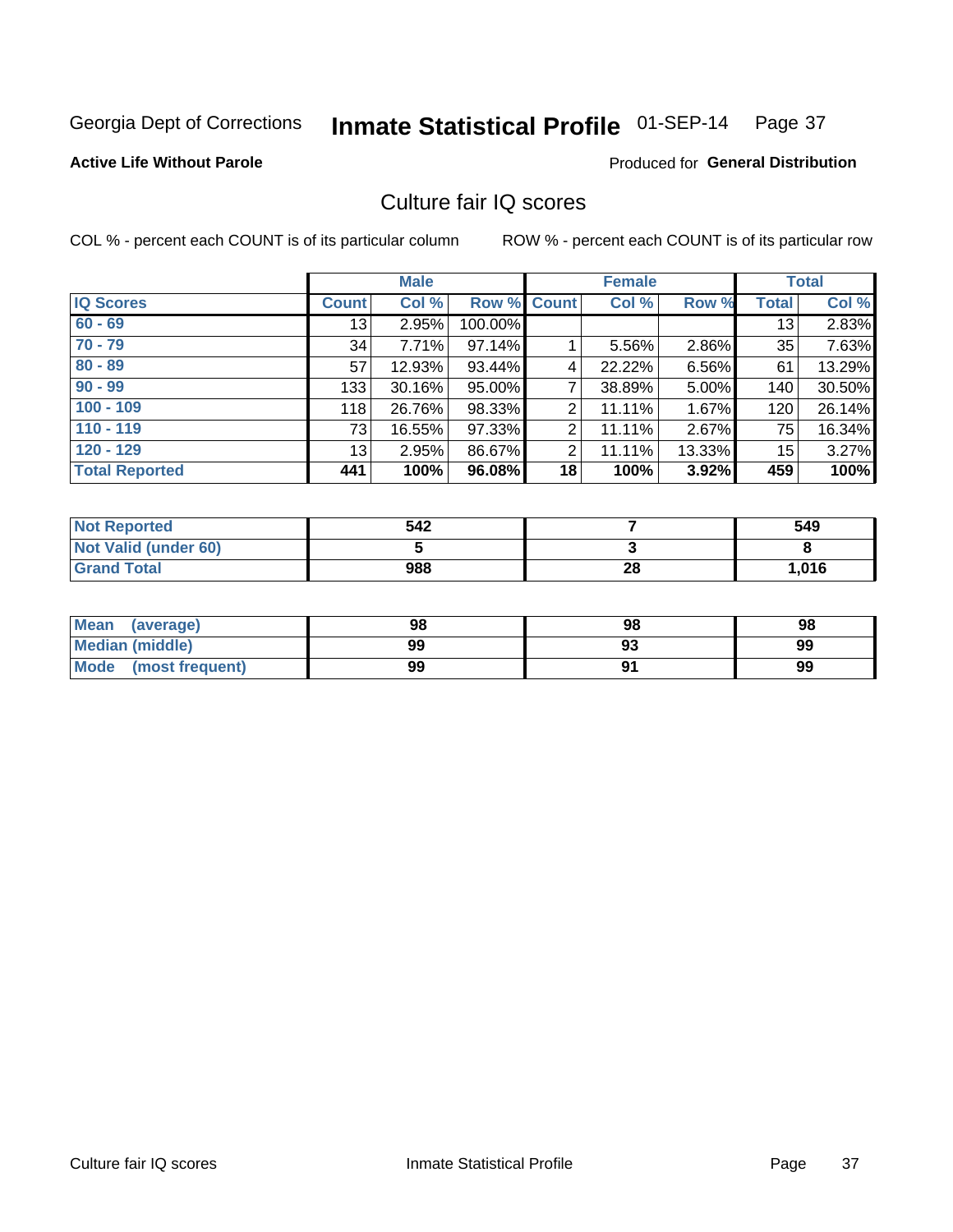# Inmate Statistical Profile 01-SEP-14 Page 38

Produced for General Distribution

### **Active Life Without Parole**

# Wide Range Achievement Test (WRAT) reading score

COL % - percent each COUNT is of its particular column

| <b>Count</b><br>12 <sub>2</sub><br>3<br>9<br>26 | Col %<br>2.68%<br>0.67%<br>2.01%<br>5.80%                 | Row %<br>100.00%<br>100.00%<br>100.00%                                                   | <b>Count</b> | Col %  | Row %  | <b>Total</b><br>12<br>3 | Col %<br>2.56%<br>0.64% |
|-------------------------------------------------|-----------------------------------------------------------|------------------------------------------------------------------------------------------|--------------|--------|--------|-------------------------|-------------------------|
|                                                 |                                                           |                                                                                          |              |        |        |                         |                         |
|                                                 |                                                           |                                                                                          |              |        |        |                         |                         |
|                                                 |                                                           |                                                                                          |              |        |        |                         |                         |
|                                                 |                                                           |                                                                                          |              |        |        | 9                       | 1.92%                   |
|                                                 |                                                           | 89.66%                                                                                   | 3            | 14.29% | 10.34% | 29                      | 6.18%                   |
| 35                                              | 7.81%                                                     | 92.11%                                                                                   | 3            | 14.29% | 7.89%  | 38                      | 8.10%                   |
|                                                 |                                                           | 97.37%                                                                                   | 1            | 4.76%  | 2.63%  | 38                      | 8.10%                   |
|                                                 |                                                           | 98.00%                                                                                   | 1            | 4.76%  | 2.00%  | 50                      | 10.66%                  |
|                                                 |                                                           | 100.00%                                                                                  |              |        |        | 11                      | 2.35%                   |
|                                                 |                                                           | 100.00%                                                                                  |              |        |        | 36                      | 7.68%                   |
|                                                 |                                                           | 100.00%                                                                                  |              |        |        | 21                      | 4.48%                   |
|                                                 |                                                           | 95.83%                                                                                   | 1            | 4.76%  | 4.17%  | 24                      | 5.12%                   |
|                                                 |                                                           | 93.75%                                                                                   | 4            | 19.05% | 6.25%  | 64                      | 13.65%                  |
|                                                 |                                                           | 93.94%                                                                                   | 8            | 38.10% | 6.06%  | 132                     | 28.14%                  |
|                                                 |                                                           | 100.00%                                                                                  |              |        |        | 2                       | 0.43%                   |
|                                                 |                                                           | 95.52%                                                                                   | 21           | 100.0% | 4.48%  | 469                     | 100.0%                  |
|                                                 | 37<br>49<br>11<br>36<br>21<br>23<br>60<br>124<br>2<br>448 | 8.26%<br>10.94%<br>2.46%<br>8.04%<br>4.69%<br>5.13%<br>13.39%<br>27.68%<br>0.45%<br>100% |              |        |        |                         |                         |

| <b>Not Reported</b> | 540 |    | 547    |
|---------------------|-----|----|--------|
| <b>Total</b>        | 988 | 28 | 016، ا |

| Mean (average)         | 8.76 | 9.24 | 8.78 |
|------------------------|------|------|------|
| <b>Median (middle)</b> | 9.6  | 11.2 | 9.6  |
| Mode (most frequent)   | 12.9 | 12.9 | 12.9 |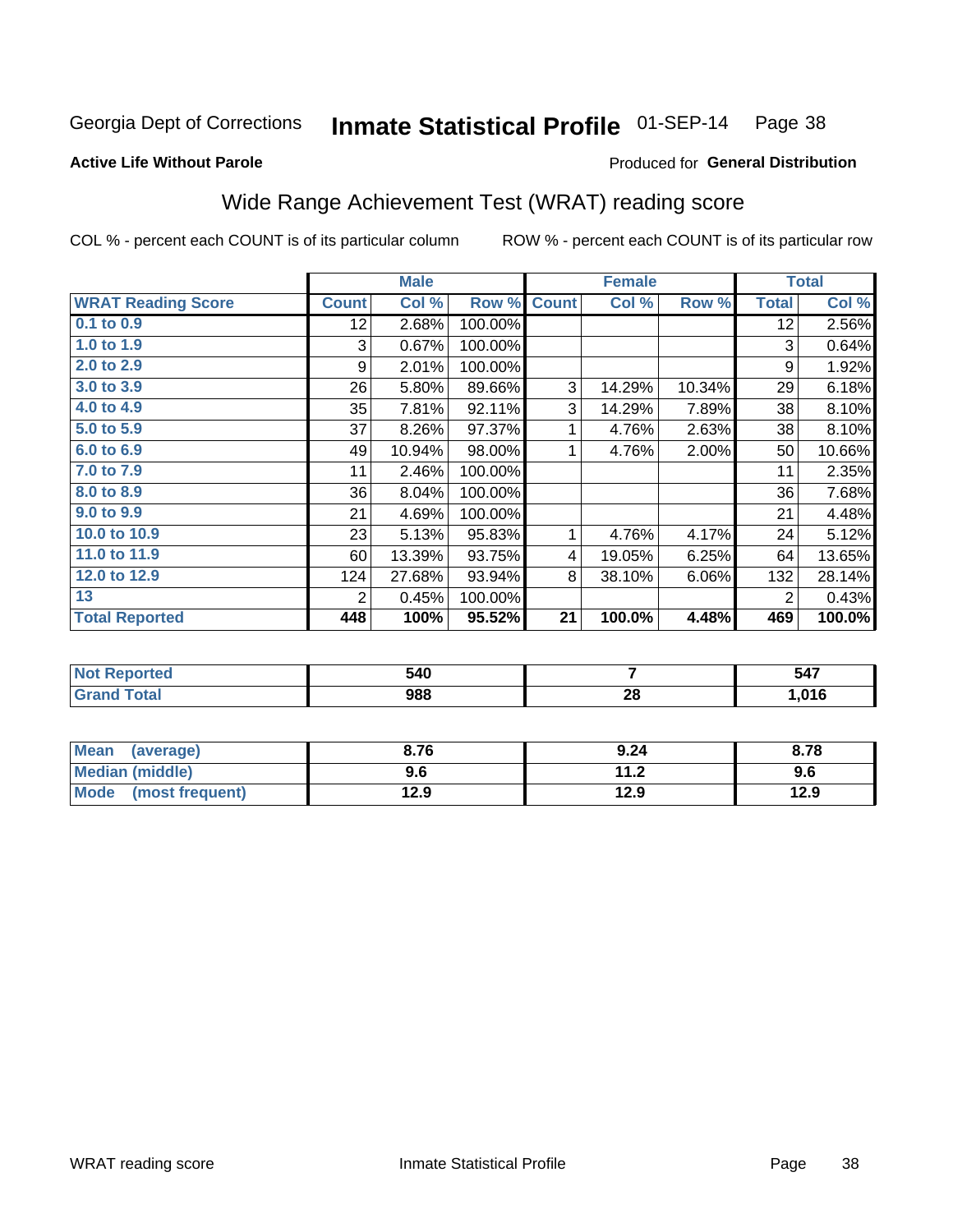#### Inmate Statistical Profile 01-SEP-14 Page 39

## **Active Life Without Parole**

# Produced for General Distribution

# Wide Range Achievement Test (WRAT) math score

COL % - percent each COUNT is of its particular column

|                              |              | <b>Male</b> |         |                | <b>Female</b> |        |              | <b>Total</b> |
|------------------------------|--------------|-------------|---------|----------------|---------------|--------|--------------|--------------|
| <b>WRAT Mathematic Score</b> | <b>Count</b> | Col %       | Row %   | <b>Count</b>   | Col %         | Row %  | <b>Total</b> | Col $%$      |
| $0.1$ to $0.9$               |              | 0.22%       | 100.00% |                |               |        |              | 0.21%        |
| 1.0 to 1.9                   | 3            | 0.67%       | 100.00% |                |               |        | 3            | 0.64%        |
| 2.0 to 2.9                   | 6            | 1.34%       | 85.71%  |                | 4.76%         | 14.29% | 7            | 1.49%        |
| 3.0 to 3.9                   | 17           | 3.79%       | 89.47%  | 2              | 9.52%         | 10.53% | 19           | 4.05%        |
| 4.0 to 4.9                   | 56           | 12.50%      | 96.55%  | $\overline{c}$ | 9.52%         | 3.45%  | 58           | 12.37%       |
| 5.0 to 5.9                   | 63           | 14.06%      | 98.44%  |                | 4.76%         | 1.56%  | 64           | 13.65%       |
| 6.0 to 6.9                   | 98           | 21.88%      | 96.08%  | 4              | 19.05%        | 3.92%  | 102          | 21.75%       |
| 7.0 to 7.9                   | 32           | 7.14%       | 94.12%  | 2              | 9.52%         | 5.88%  | 34           | 7.25%        |
| 8.0 to 8.9                   | 53           | 11.83%      | 98.15%  |                | 4.76%         | 1.85%  | 54           | 11.51%       |
| 9.0 to 9.9                   | 26           | 5.80%       | 96.30%  |                | 4.76%         | 3.70%  | 27           | 5.76%        |
| 10.0 to 10.9                 |              | 0.22%       | 100.00% |                |               |        | 1            | 0.21%        |
| 11.0 to 11.9                 | 13           | 2.90%       | 100.00% |                |               |        | 13           | 2.77%        |
| 12.0 to 12.9                 | 79           | 17.63%      | 91.86%  | 7              | 33.33%        | 8.14%  | 86           | 18.34%       |
| <b>Total Reported</b>        | 448          | 100%        | 95.52%  | 21             | 100%          | 4.48%  | 469          | 100%         |

| 540<br>- - |         | 547<br>$\sim$ |
|------------|---------|---------------|
| 988        | റ<br>ZO | 01C<br>/ I O  |

| <b>Mean</b><br>(average) | 7.62 | 0.47 | 7.65 |
|--------------------------|------|------|------|
| Median (middle)          | 6.9  |      | 6.9  |
| Mode (most frequent)     | 12.9 | 12.9 | 12.9 |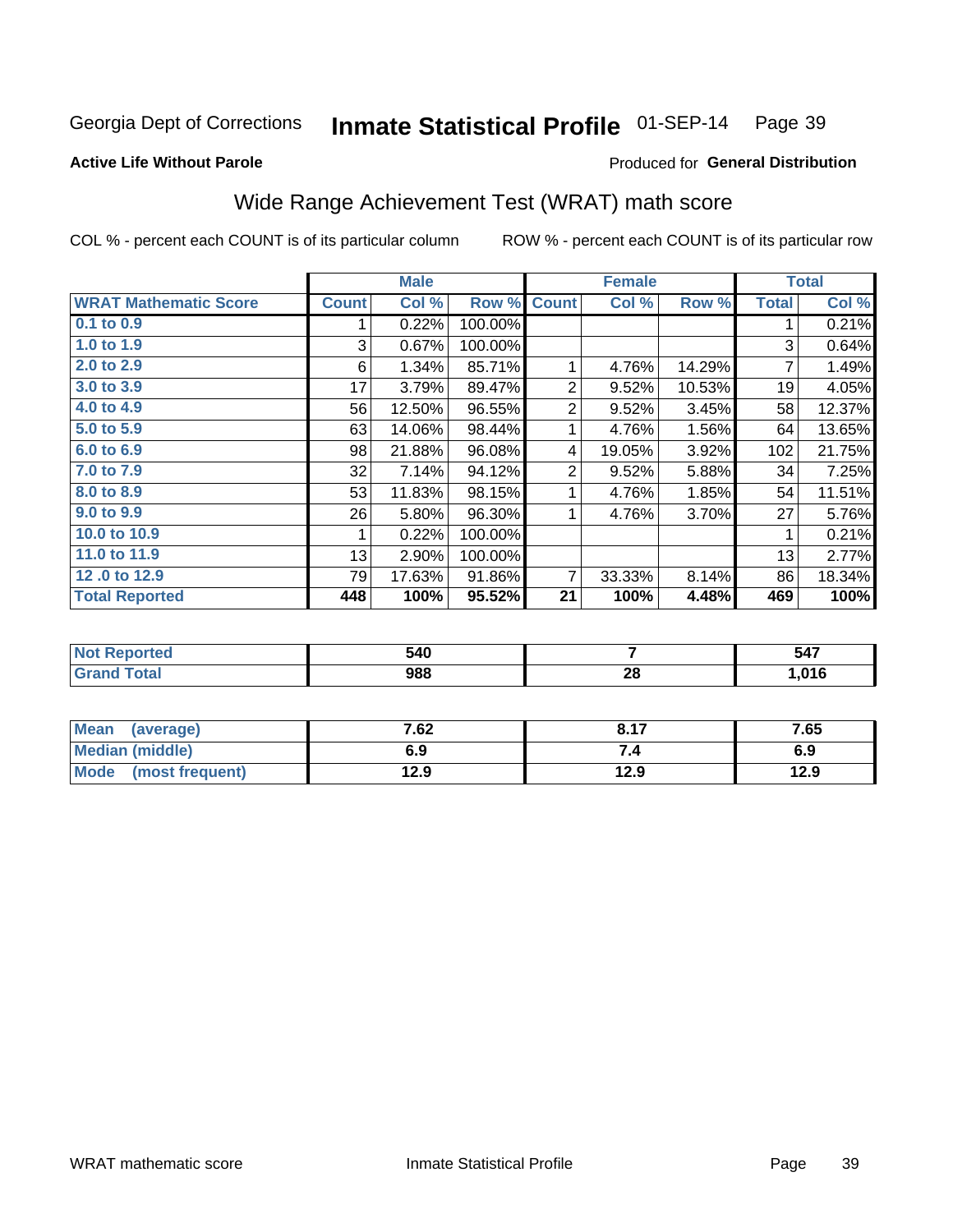### Inmate Statistical Profile 01-SEP-14 Page 40

### **Active Life Without Parole**

# Produced for General Distribution

# Wide Range Achievement Test (WRAT) spelling score

COL % - percent each COUNT is of its particular column

|                            |                 | <b>Male</b> |         |                | <b>Female</b> |       |              | <b>Total</b> |
|----------------------------|-----------------|-------------|---------|----------------|---------------|-------|--------------|--------------|
| <b>WRAT Spelling Score</b> | <b>Count</b>    | Col %       | Row %   | <b>Count</b>   | Col %         | Row % | <b>Total</b> | Col %        |
| 0.1 to 0.9                 | 10 <sup>1</sup> | 2.23%       | 100.00% |                |               |       | 10           | 2.13%        |
| 1.0 to 1.9                 | 7               | 1.56%       | 100.00% |                |               |       | 7            | 1.49%        |
| 2.0 to 2.9                 | 12              | 2.68%       | 92.31%  | 1              | 4.76%         | 7.69% | 13           | 2.77%        |
| 3.0 to 3.9                 | 21              | 4.69%       | 91.30%  | $\overline{2}$ | 9.52%         | 8.70% | 23           | 4.90%        |
| 4.0 to 4.9                 | 24              | 5.36%       | 100.00% |                |               |       | 24           | 5.12%        |
| 5.0 to 5.9                 | 60              | 13.39%      | 100.00% |                |               |       | 60           | 12.79%       |
| 6.0 to 6.9                 | 39              | 8.71%       | 100.00% |                |               |       | 39           | 8.32%        |
| 7.0 to 7.9                 | 39              | 8.71%       | 90.70%  | 4              | 19.05%        | 9.30% | 43           | 9.17%        |
| 8.0 to 8.9                 | 44              | 9.82%       | 97.78%  | 1              | 4.76%         | 2.22% | 45           | 9.59%        |
| 9.0 to 9.9                 | 17              | 3.79%       | 100.00% |                |               |       | 17           | 3.62%        |
| 10.0 to 10.9               | 17              | 3.79%       | 100.00% |                |               |       | 17           | 3.62%        |
| 11.0 to 11.9               | 31              | 6.92%       | 93.94%  | $\overline{2}$ | 9.52%         | 6.06% | 33           | 7.04%        |
| 12.0 to 12.9               | 126             | 28.13%      | 91.97%  | 11             | 52.38%        | 8.03% | 137          | 29.21%       |
| 13                         |                 | 0.22%       | 100.00% |                |               |       | 1            | 0.21%        |
| <b>Total Reported</b>      | 448             | 100%        | 95.52%  | 21             | 100%          | 4.48% | 469          | 100%         |
|                            |                 |             |         |                |               |       |              |              |

| <b>Not</b><br><b>Reported</b> | 540 |    | 547  |
|-------------------------------|-----|----|------|
| iotal                         | 988 | 28 | ,016 |

| <b>Mean</b><br>(average)       | 8.48 | 10.08 | 8.55 |
|--------------------------------|------|-------|------|
| Median (middle)                | 8.3  | 12.7  | ი.ა  |
| <b>Mode</b><br>(most frequent) | 12.9 | 12.9  | 12.9 |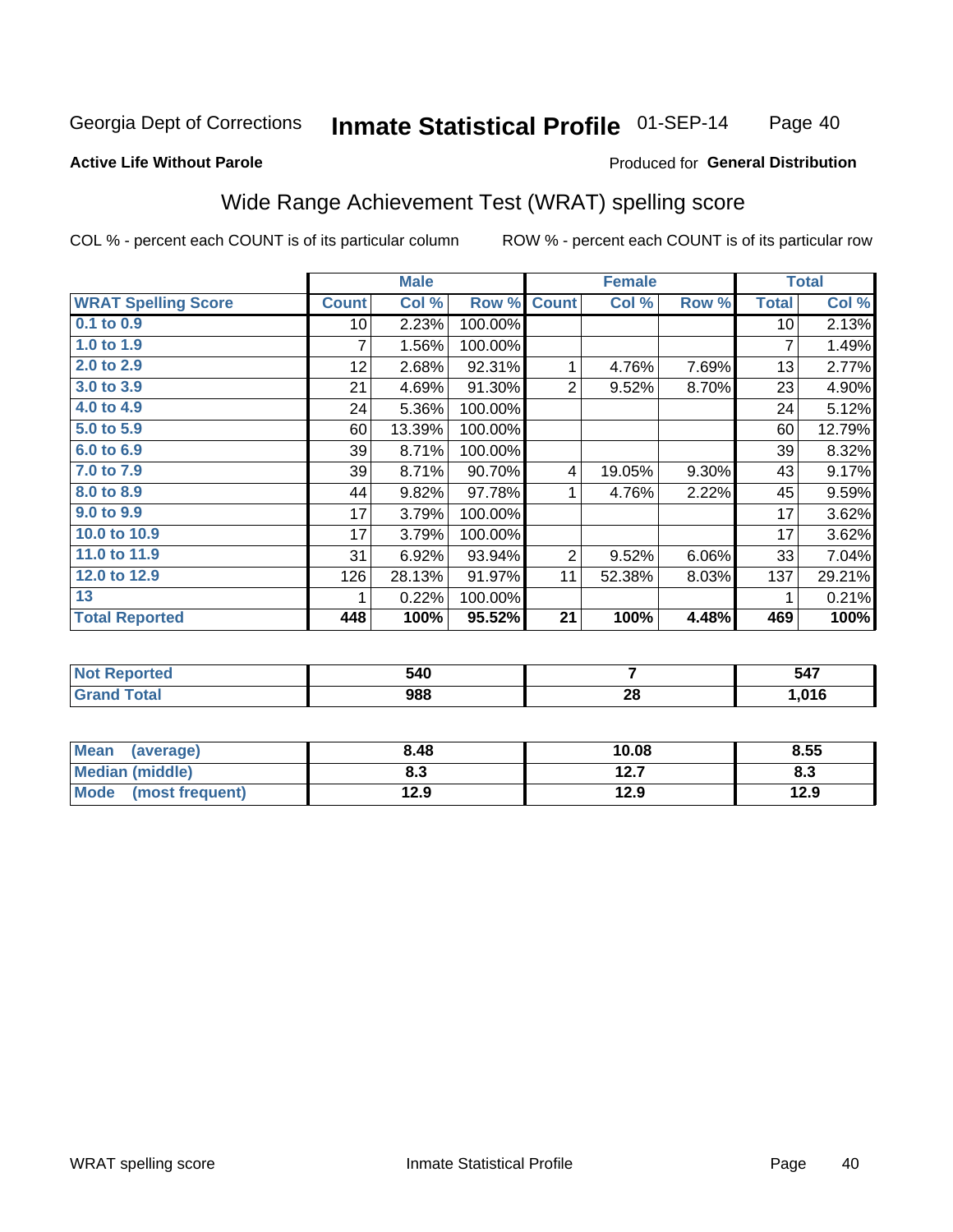# **Active Life Without Parole**

## Produced for General Distribution

# Scope of substance abuse - summary

COL % - percent each COUNT is of its particular column

|                        |              | <b>Male</b> |         |                 | <b>Female</b> |          |              | <b>Total</b> |
|------------------------|--------------|-------------|---------|-----------------|---------------|----------|--------------|--------------|
| <b>Substance Abuse</b> | <b>Count</b> | Col %       | Row %   | <b>Count</b>    | Col %         | Row %    | <b>Total</b> | Col %        |
| <b>None</b>            | 610          | 61.74%      | 96.52%  | 22 <sub>1</sub> | 78.57%        | $3.48\%$ | 632          | 62.20%       |
| <b>Drugs only</b>      | 211          | 21.36%      | 98.60%  |                 | 10.71%        | 1.40%    | 214          | 21.06%       |
| <b>Alcohol only</b>    | 40           | 4.05%       | 100.00% |                 |               |          | 40           | 3.94%        |
| Drugs and alcohol      | 127          | $12.85\%$   | 97.69%  |                 | 10.71%        | $2.31\%$ | 130          | 12.80%       |
| <b>Total Reported</b>  | 988          | 100%        | 97.24%  | 28              | 100%          | 2.76%    | 1,016        | 100%         |

| <b>Not</b><br>Reported       |     |         |      |
|------------------------------|-----|---------|------|
| <b>Total</b><br><b>Grand</b> | 988 | ഹ<br>40 | .016 |

| <b>Mode</b> | None<br>None | <b>None</b> |
|-------------|--------------|-------------|
|-------------|--------------|-------------|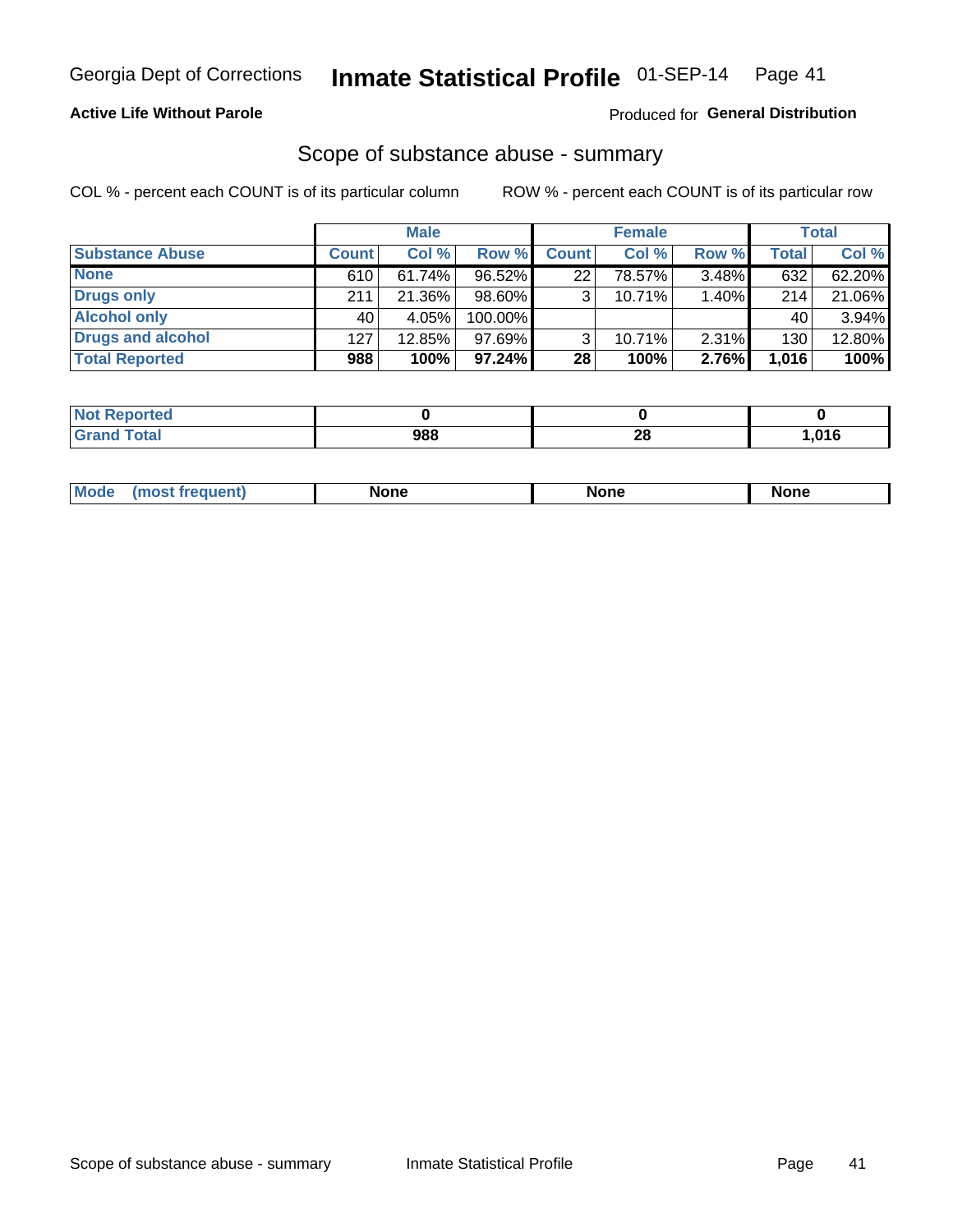# **Active Life Without Parole**

# **Produced for General Distribution**

# Scope of substance abuse - detail

COL % - percent each COUNT is of its particular column

|                                      |              | <b>Male</b> |         |              | <b>Female</b> |        |              | <b>Total</b> |
|--------------------------------------|--------------|-------------|---------|--------------|---------------|--------|--------------|--------------|
| <b>Substance Abuse</b>               | <b>Count</b> | Col %       | Row %   | <b>Count</b> | Col %         | Row %  | <b>Total</b> | Col %        |
| No drug or alcohol problems          | 610          | 61.74%      | 96.52%  | 22           | 78.57%        | 3.48%  | 632          | 62.20%       |
| Drug addiction but no alcohol        | 3            | 0.30%       | 100.00% |              |               |        | 3            | 0.30%        |
| <b>Drug addiction and alcohol</b>    | 3            | 0.30%       | 100.00% |              |               |        | 3            | 0.30%        |
| <b>labuse</b>                        |              |             |         |              |               |        |              |              |
| <b>Drug addiction and alcoholism</b> |              | 0.10%       | 100.00% |              |               |        |              | 0.10%        |
| No drug problem but alcohol          | 35           | 3.54%       | 100.00% |              |               |        | 35           | 3.44%        |
| abuse                                |              |             |         |              |               |        |              |              |
| No drug problem but alcoholism       | 5            | 0.51%       | 100.00% |              |               |        | 5            | 0.49%        |
| Drug experiment but no alcohol       | 119          | 12.04%      | 99.17%  |              | 3.57%         | 0.83%  | 120          | 11.81%       |
| <b>Drug experiment &amp; alcohol</b> | 15           | 1.52%       | 100.00% |              |               |        | 15           | 1.48%        |
| abuse                                |              |             |         |              |               |        |              |              |
| Drug experiment & alcoholism         | 13           | 1.32%       | 100.00% |              |               |        | 13           | 1.28%        |
| Drug abuse but no alcohol            | 89           | 9.01%       | 97.80%  | 2            | 7.14%         | 2.20%  | 91           | 8.96%        |
| Drug abuse and alcohol abuse         | 81           | 8.20%       | 98.78%  |              | 3.57%         | 1.22%  | 82           | 8.07%        |
| <b>Drug abuse and alcoholism</b>     | 14           | 1.42%       | 87.50%  | 2            | 7.14%         | 12.50% | 16           | 1.57%        |
| <b>Total Reported</b>                | 988          | 100%        | 97.24%  | 28           | 100%          | 2.76%  | 1,016        | 100%         |

| <b>NOT</b><br>portea |     |    |      |
|----------------------|-----|----|------|
| $\sim$               | 988 | 28 | ,016 |

| Mode (most frequent) | No drug or alcohol problems No drug or alcohol problems No drug or alcohol |          |
|----------------------|----------------------------------------------------------------------------|----------|
|                      |                                                                            | problems |
|                      |                                                                            |          |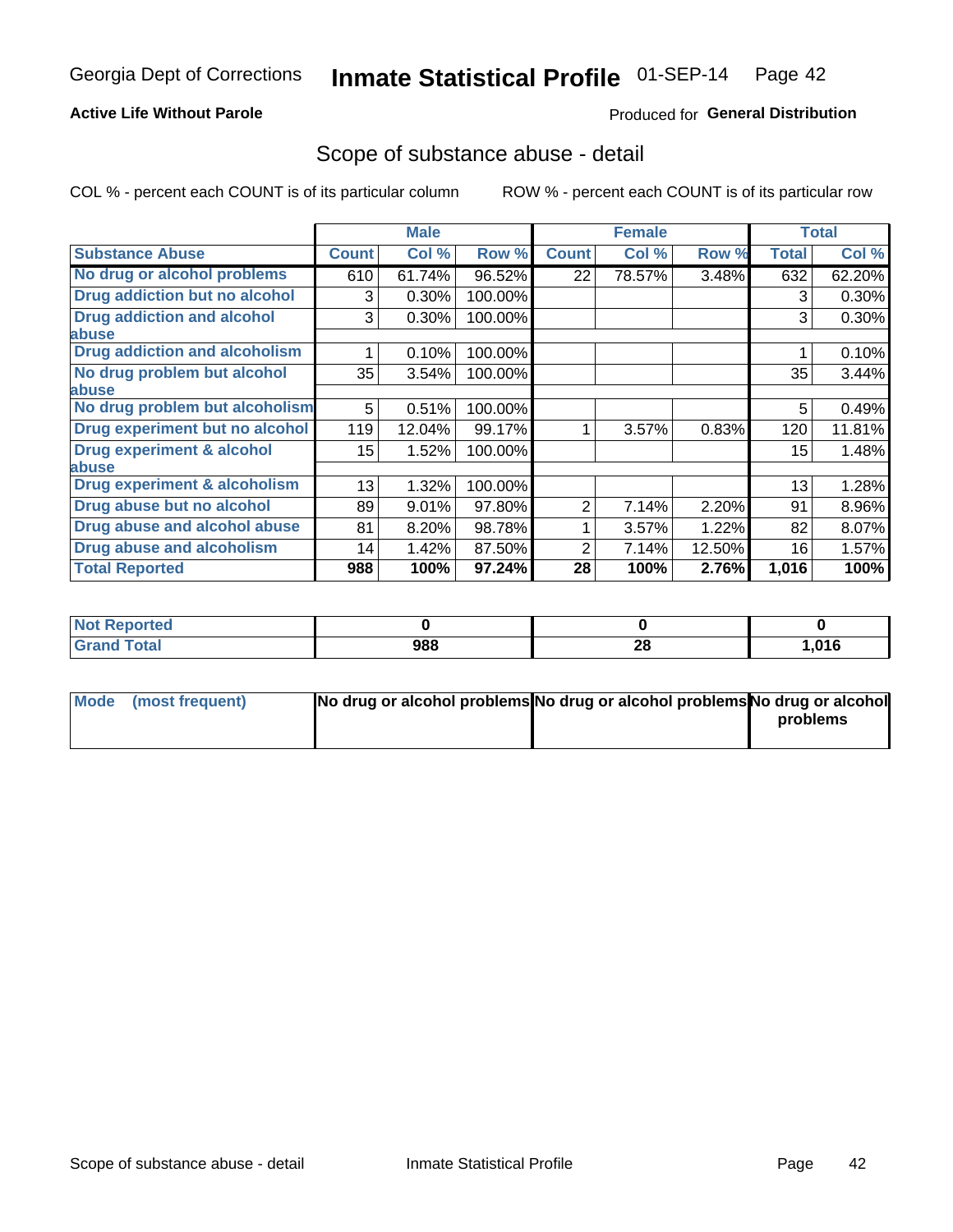# Inmate Statistical Profile 01-SEP-14 Page 43

### **Active Life Without Parole**

# **Produced for General Distribution**

# Current / last mental health treatment level

COL % - percent each COUNT is of its particular column

|                                    |              | <b>Male</b> |         |              | <b>Female</b> |       |       | <b>Total</b> |
|------------------------------------|--------------|-------------|---------|--------------|---------------|-------|-------|--------------|
| <b>Mental Health Treatment Lev</b> | <b>Count</b> | Col%        | Row %   | <b>Count</b> | Col %         | Row % | Total | Col %        |
| 1 No problem at current time       | 197          | 44.67%      | 97.04%  | 6            | 25.00%        | 2.96% | 203   | 43.66%       |
| 2 Receiving outpatient             | 171          | 38.78%      | 90.96%  | 17           | 70.83%        | 9.04% | 188   | 40.43%       |
| <b>Treatment</b>                   |              |             |         |              |               |       |       |              |
| 3 Inpatient, moderate              | 62           | 14.06%      | 98.41%  |              | 4.17%         | 1.59% | 63    | 13.55%       |
| Treatment                          |              |             |         |              |               |       |       |              |
| 4 Inpatient, intensive             | 11           | 2.49%       | 100.00% |              |               |       | 11    | 2.37%        |
| <b>Treatment</b>                   |              |             |         |              |               |       |       |              |
| <b>Total Evaluated</b>             | 441          | 100%        | 94.84%  | 24           | 100%          | 5.16% | 465   | 100.0%       |

| Never had MH evaluation | 547 |    | rr.<br>◡ |
|-------------------------|-----|----|----------|
| ™ota⊩                   | 988 | ÆU | .016     |

| <b>Median (middle)</b> | <b>Receiving outpatient</b><br>treatment | <b>Receiving outpatient</b><br>treatment | <b>Receiving</b><br>outpatient<br>treatment |  |
|------------------------|------------------------------------------|------------------------------------------|---------------------------------------------|--|
| <b>Mode</b>            | No problem at current time               | <b>Receiving outpatient</b>              | No problem at                               |  |
| (most frequent)        |                                          | treatment                                | current time                                |  |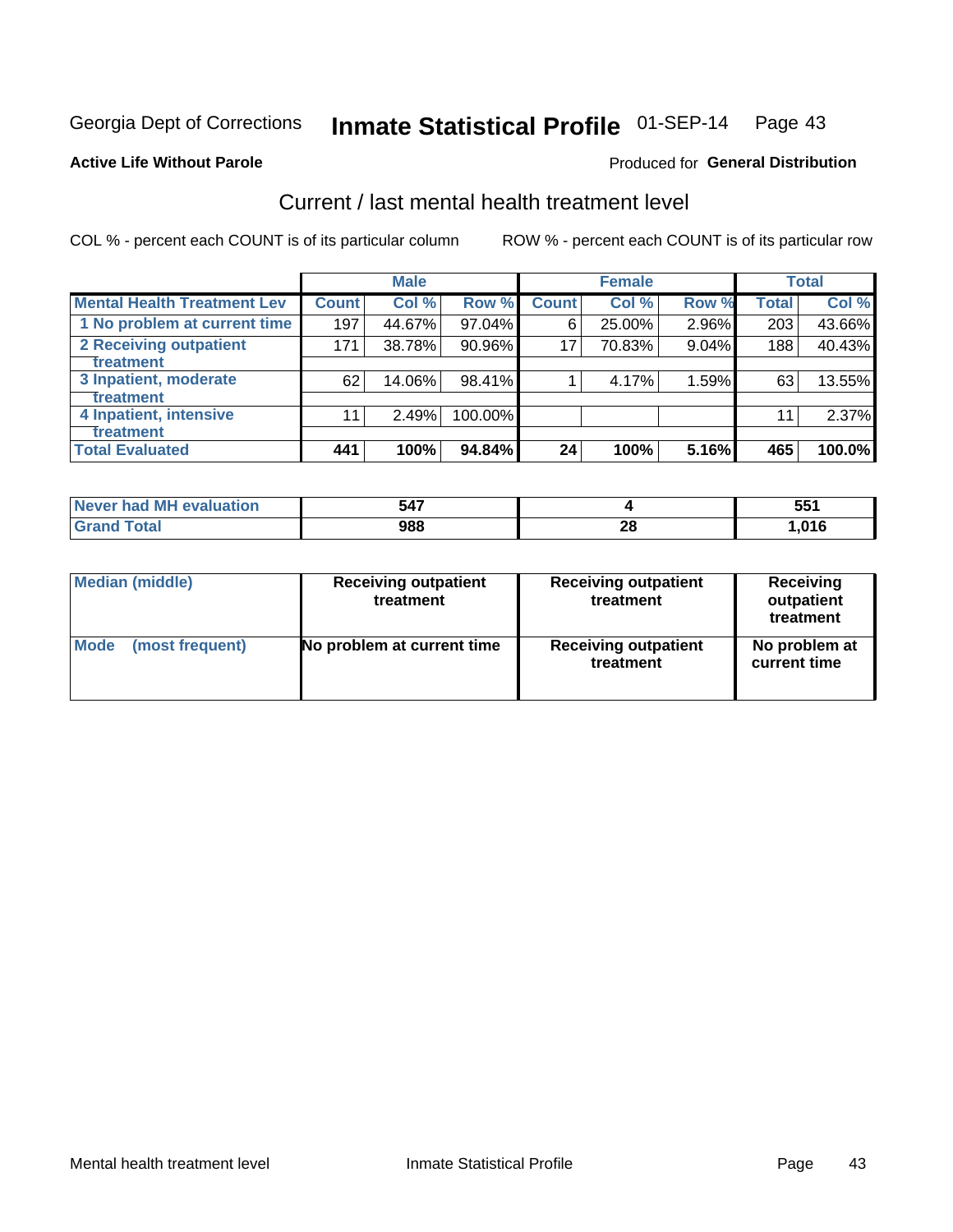### Inmate Statistical Profile 01-SEP-14 Page 44

# **Active Life Without Parole**

## Produced for General Distribution

# PULHESDWIT medical scale - 'P' overall condition ('P'hysical)

COL % - percent each COUNT is of its particular column

|                                  |                | <b>Male</b> |         |             | <b>Female</b> |       |              | <b>Total</b> |
|----------------------------------|----------------|-------------|---------|-------------|---------------|-------|--------------|--------------|
| 'P' Overall Condition            | Count l        | Col %       |         | Row % Count | Col %         | Row % | <b>Total</b> | Col %        |
| 1 No medical illness             | 658            | 72.63%      | 98.65%  | 9           | 32.14%        | 1.35% | 667          | 71.41%       |
| 2 Well-controlled chronic        | 224            | 24.72%      | 92.18%  | 19          | 67.86%        | 7.82% | 243          | 26.02%       |
| <b>illness</b>                   |                |             |         |             |               |       |              |              |
| 3 Poorly-controlled chronic      | 21             | $2.32\%$    | 100.00% |             |               |       | 21           | 2.25%        |
| <b>illness</b>                   |                |             |         |             |               |       |              |              |
| 4 Significant problems requiring | 3 <sup>1</sup> | 0.33%       | 100.00% |             |               |       | 3            | 0.32%        |
| special housing                  |                |             |         |             |               |       |              |              |
| <b>Total Reported</b>            | 906            | 100%        | 97.00%  | 28          | 100%          | 3.00% | 934          | 100%         |

| О.<br>∽ |          | $\mathbf{C}$<br>UŁ |
|---------|----------|--------------------|
| noo     | n.<br>Z, | 04C                |

| <b>Mode</b> | (most frequent) | 1 No medical illness | 2 Well-controlled chronic<br>illness | 1 No medical<br>illness |
|-------------|-----------------|----------------------|--------------------------------------|-------------------------|
|-------------|-----------------|----------------------|--------------------------------------|-------------------------|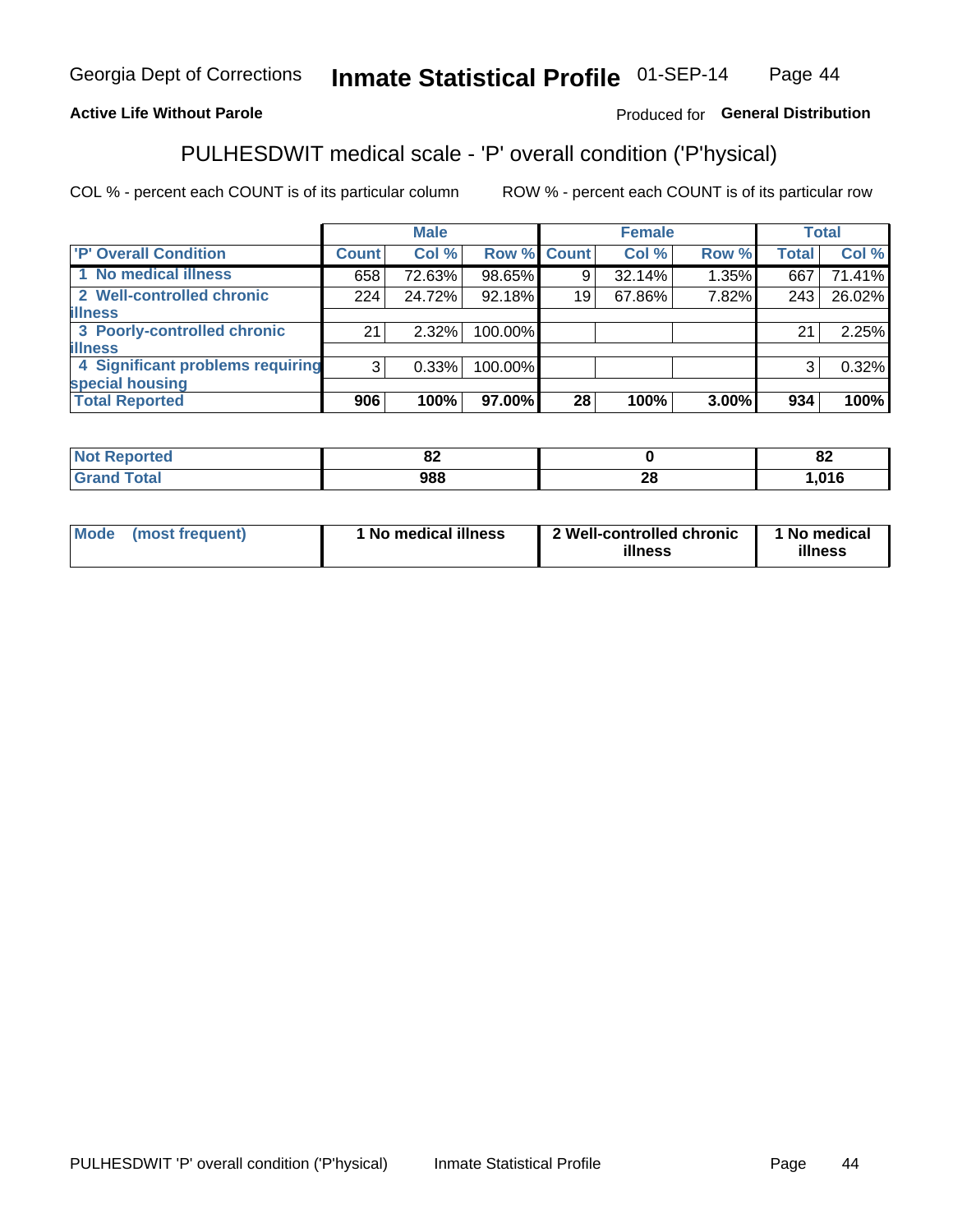## **Active Life Without Parole**

# Produced for General Distribution

# PULHESDWIT medical scale - 'U' upper body

COL % - percent each COUNT is of its particular column

|                              |              | <b>Male</b> |         |              | <b>Female</b> |       |              | <b>Total</b> |
|------------------------------|--------------|-------------|---------|--------------|---------------|-------|--------------|--------------|
| <b>U' Upper Body</b>         | <b>Count</b> | Col %       | Row %   | <b>Count</b> | Col %         | Row % | <b>Total</b> | Col %        |
| 1 Upper bones, joints,       | 852          | 94.35%      | 97.04%  | 26           | 92.86%        | 2.96% | 878          | 94.31%       |
| muscles all OK               |              |             |         |              |               |       |              |              |
| 2 One or both arms minimally | 43           | 4.76%       | 95.56%  | 2            | 7.14%         | 4.44% | 45           | 4.83%        |
| limited                      |              |             |         |              |               |       |              |              |
| 3 One or both arms           |              | 0.78%       | 100.00% |              |               |       |              | 0.75%        |
| moderately limited           |              |             |         |              |               |       |              |              |
| 4 One arm disabled,          |              | 0.11%       | 100.00% |              |               |       |              | 0.11%        |
| paralyzed, or amputated      |              |             |         |              |               |       |              |              |
| <b>Total Reported</b>        | 903          | 100%        | 96.99%  | 28           | 100%          | 3.01% | 931          | 100%         |

| <b>Not Reported</b>   | nг<br>uu |          | ОΙ<br>o. |
|-----------------------|----------|----------|----------|
| <b>Total</b><br>Grand | 988      | ኅር<br>40 | ,016     |

| Mode | (most frequent) | 1 Upper bones, joints,<br>muscles all OK | 1 Upper bones, joints,<br>muscles all OK | 1 Upper bones,<br>ljoints, muscles all<br>OK |
|------|-----------------|------------------------------------------|------------------------------------------|----------------------------------------------|
|------|-----------------|------------------------------------------|------------------------------------------|----------------------------------------------|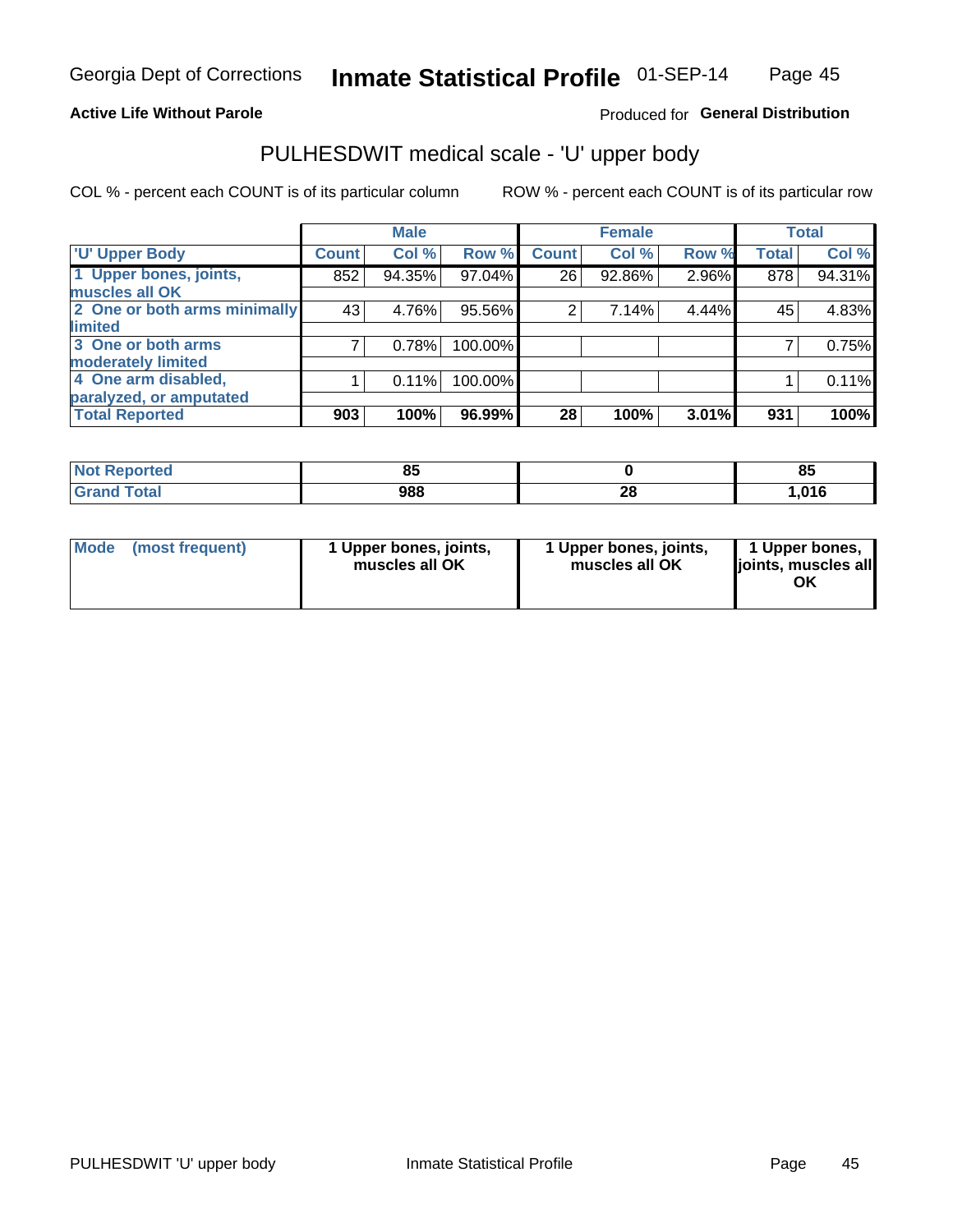## **Active Life Without Parole**

# Produced for General Distribution

# PULHESDWIT medical scale - 'L' lower body

COL % - percent each COUNT is of its particular column

|                                |              | <b>Male</b> |         |                | <b>Female</b> |       |              | <b>Total</b> |
|--------------------------------|--------------|-------------|---------|----------------|---------------|-------|--------------|--------------|
| 'L' Lower Body                 | <b>Count</b> | Col %       | Row %   | <b>Count</b>   | Col %         | Row % | <b>Total</b> | Col %        |
| 1 Lower bones, joints,         | 782          | 86.60%      | 96.78%  | 26             | 92.86%        | 3.22% | 808          | 86.79%       |
| muscles all OK                 |              |             |         |                |               |       |              |              |
| 2 One or both legs minimally   | 105          | 11.63%      | 98.13%  | $\overline{2}$ | 7.14%         | 1.87% | 107          | 11.49%       |
| limited                        |              |             |         |                |               |       |              |              |
| 3 One or both legs             | 15           | $1.66\%$    | 100.00% |                |               |       | 15           | 1.61%        |
| moderately limited             |              |             |         |                |               |       |              |              |
| 4 One leg disabled, paralyzed, |              | 0.11%       | 100.00% |                |               |       |              | 0.11%        |
| or amputated                   |              |             |         |                |               |       |              |              |
| <b>Total Reported</b>          | 903          | 100%        | 96.99%  | 28             | 100%          | 3.01% | 931          | 100%         |

| <b>Not Reported</b>   | nг<br>uu |          | ОΙ<br>o. |
|-----------------------|----------|----------|----------|
| <b>Total</b><br>Grand | 988      | ኅር<br>40 | ,016     |

| Mode | (most frequent) | 1 Lower bones, joints,<br>muscles all OK | 1 Lower bones, joints,<br>muscles all OK | 1 Lower bones,<br>ljoints, muscles all<br>OK |
|------|-----------------|------------------------------------------|------------------------------------------|----------------------------------------------|
|------|-----------------|------------------------------------------|------------------------------------------|----------------------------------------------|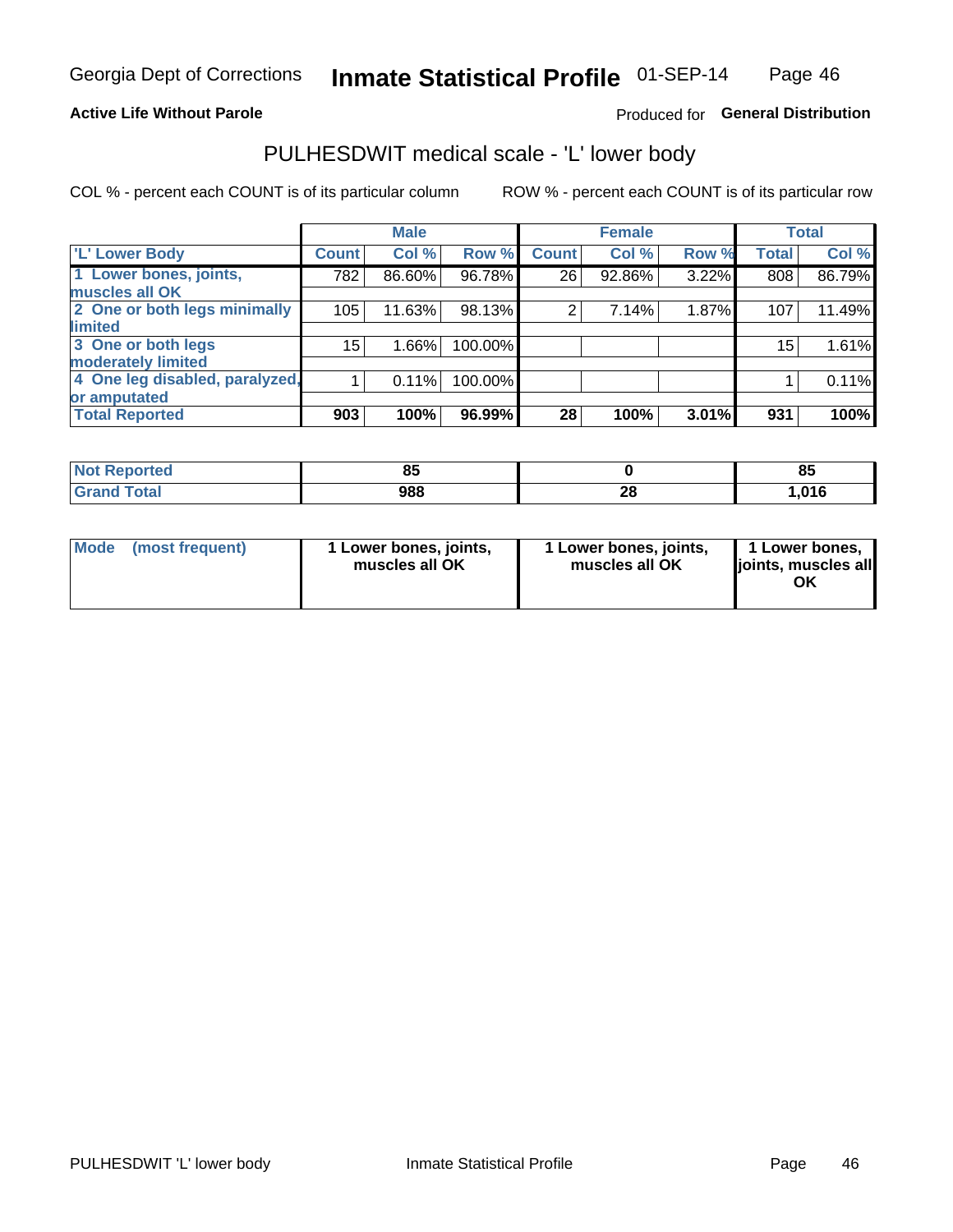## **Active Life Without Parole**

# **Produced for General Distribution**

# PULHESDWIT medical scale - 'H' hearing

COL % - percent each COUNT is of its particular column

|                                                               |              | <b>Male</b> |             |    | <b>Female</b> |          | <b>Total</b> |        |
|---------------------------------------------------------------|--------------|-------------|-------------|----|---------------|----------|--------------|--------|
| <b>'H' Hearing</b>                                            | <b>Count</b> | Col%        | Row % Count |    | Col%          | Row %    | <b>Total</b> | Col %  |
| 1 Normal hearing both ears                                    | 887          | 98.56%      | 96.94%      | 28 | 100.00%       | 3.06%    | 915          | 98.60% |
| 2 Some loss in one ear with<br>other OK, or mild loss in both | 11           | $1.22\%$    | 100.00%     |    |               |          | 11           | 1.19%  |
| 3 Total loss in one ear with<br>mild loss in other            | 2            | 0.22%       | 100.00%     |    |               |          |              | 0.22%  |
| <b>Total Reported</b>                                         | 900          | 100%        | 96.98%      | 28 | 100%          | $3.02\%$ | 928          | 100.0% |

| <b>Reported</b><br><b>NOT</b> | 88  |          | 88    |
|-------------------------------|-----|----------|-------|
| <b>otal</b>                   | 988 | 00<br>ZO | 016,، |

| Mode (most frequent) | 1 Normal hearing both ears 1 Normal hearing both ears 1 Normal hearing |           |
|----------------------|------------------------------------------------------------------------|-----------|
|                      |                                                                        | both ears |
|                      |                                                                        |           |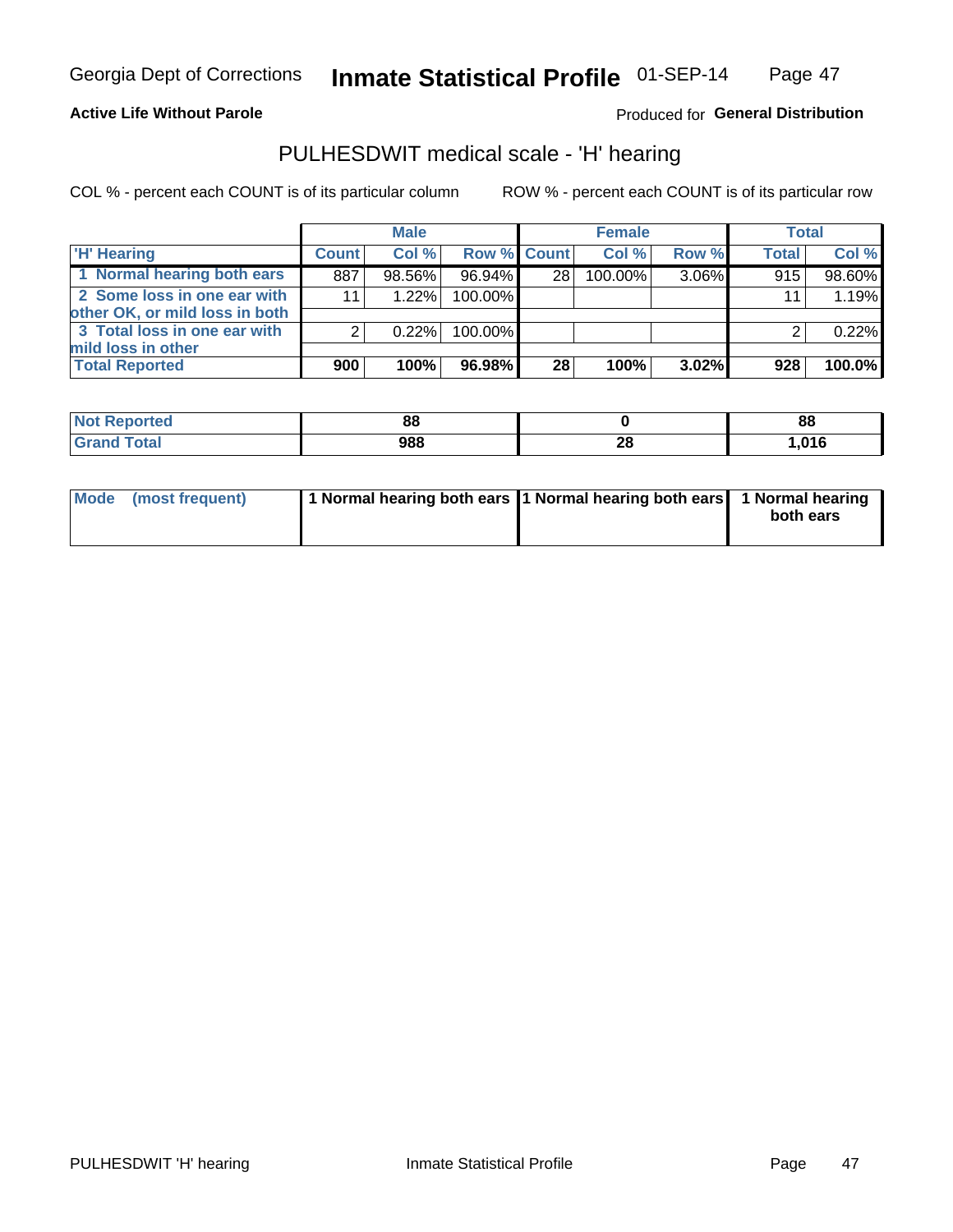## **Active Life Without Parole**

## Produced for General Distribution

# PULHESDWIT medical scale - 'E' vision

COL % - percent each COUNT is of its particular column

|                                |              | <b>Male</b> |        |                 | <b>Female</b> |        |              | <b>Total</b> |
|--------------------------------|--------------|-------------|--------|-----------------|---------------|--------|--------------|--------------|
| <b>E' Vision</b>               | <b>Count</b> | Col %       | Row %  | <b>Count</b>    | Col %         | Row %  | <b>Total</b> | Col %        |
| 1 Correctable to 20/40 in both | 632          | 73.92%      | 98.29% | 11              | 39.29%        | 1.71%  | 643          | 72.82%       |
| eyes                           |              |             |        |                 |               |        |              |              |
| 2 Correctable to 20/70 in one  | 195          | 22.81%      | 93.75% | 13 <sub>1</sub> | 46.43%        | 6.25%  | 208          | 23.56%       |
| eye, may be blind in other     |              |             |        |                 |               |        |              |              |
| 3 Correctable to 20/200 in one | 24           | 2.81%       | 88.89% | 3               | 10.71%        | 11.11% | 27           | 3.06%        |
| eye, may be blind in other     |              |             |        |                 |               |        |              |              |
| 4 One eye not correctable to   | 4            | 0.47%       | 80.00% |                 | 3.57%         | 20.00% | 5            | 0.57%        |
| 20/200, other may be blind     |              |             |        |                 |               |        |              |              |
| <b>Total Reported</b>          | 855          | 100%        | 96.83% | 28              | 100%          | 3.17%  | 883          | 100.0%       |

| <b>Not Reported</b>   | 199<br>טטו |           | .<br>. .<br>199 |
|-----------------------|------------|-----------|-----------------|
| <b>Total</b><br>Grand | 988        | ne.<br>ZС | 04C             |

| Mode (most frequent) | 1 Correctable to 20/40 in both 2 Correctable to 20/70 in one 1 Correctable to<br>eves | eye, may be blind in other 20/40 in both eyes |  |
|----------------------|---------------------------------------------------------------------------------------|-----------------------------------------------|--|
|                      |                                                                                       |                                               |  |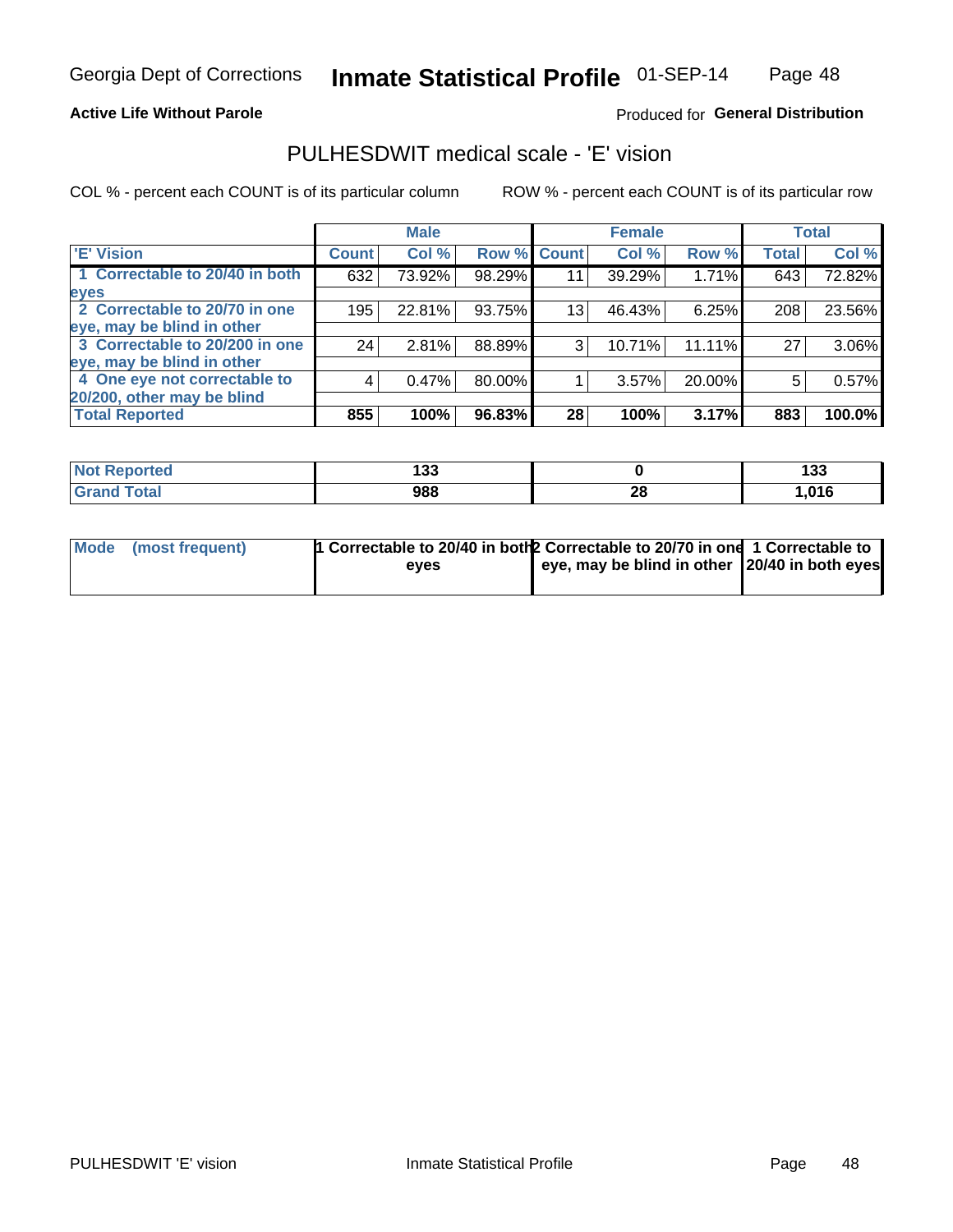## **Active Life Without Parole**

# Produced for General Distribution

# PULHESDWIT medical scale - 'S' pSychiatric

COL % - percent each COUNT is of its particular column

|                                        |              | <b>Male</b> |         |             | <b>Female</b> |       |              | <b>Total</b> |
|----------------------------------------|--------------|-------------|---------|-------------|---------------|-------|--------------|--------------|
| 'S' pSychiatric                        | <b>Count</b> | Col %       |         | Row % Count | Col %         | Row % | <b>Total</b> | Col %        |
| 1 No impairment or disorders           | 725          | 81.01%      | 98.91%  | 8           | 42.11%        | 1.09% | 733          | 80.20%       |
| 2 Stable, or in remission, or          | 120          | 13.41%      | 92.31%  | 10          | 52.63%        | 7.69% | 130          | 14.22%       |
| mild impairment or retardation         |              |             |         |             |               |       |              |              |
| 3 Requires moderate inpatient          | 42           | 4.69%       | 97.67%  |             | 5.26%         | 2.33% | 43           | 4.70%        |
| treatment                              |              |             |         |             |               |       |              |              |
| 4 Requires intensive inpatient         |              | 0.78%       | 100.00% |             |               |       |              | 0.77%        |
| treatment                              |              |             |         |             |               |       |              |              |
| <b>5 Requires Crisis Stabilization</b> |              | 0.11%       | 100.00% |             |               |       |              | 0.11%        |
| Unit (CSU) inpatient care              |              |             |         |             |               |       |              |              |
| <b>Total Reported</b>                  | 895          | 100%        | 97.92%  | 19          | 100%          | 2.08% | 914          | 100%         |

| <b>Enorted</b><br><b>NOT</b><br>Renoi | $\sim$<br>JJ. |          | 102    |
|---------------------------------------|---------------|----------|--------|
| <b>Total</b>                          | 988           | 00<br>ZO | 016, ا |

| Mode (most frequent) | <b>1 No impairment or disorders 2 Stable, or in remission, 1 No impairment or</b> |                       |           |
|----------------------|-----------------------------------------------------------------------------------|-----------------------|-----------|
|                      |                                                                                   | or mild impairment or | disorders |
|                      |                                                                                   | retardation           |           |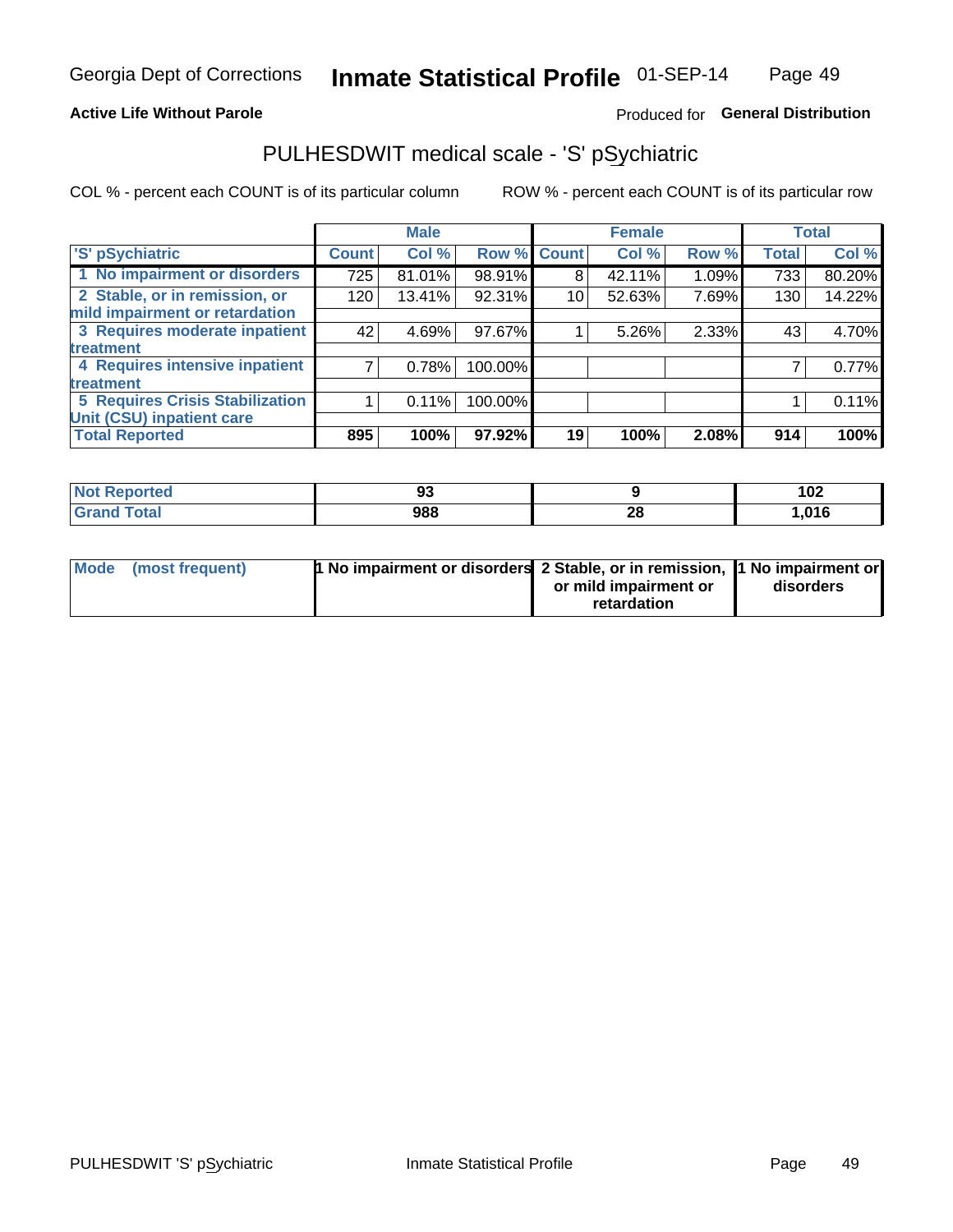**Active Life Without Parole** 

Produced for General Distribution

# PULHESDWIT medical scale - 'D' dental

COL % - percent each COUNT is of its particular column

|                                 |              | <b>Male</b> |         |             | <b>Female</b> |       |              | Total  |
|---------------------------------|--------------|-------------|---------|-------------|---------------|-------|--------------|--------|
| 'D' Dental                      | <b>Count</b> | Col %       |         | Row % Count | Col %         | Row % | <b>Total</b> | Col %  |
| 1 Minimal routine dental health | 622          | 74.22%      | 97.49%  | 16          | 80.00%        | 2.51% | 638          | 74.36% |
| <b>needs</b>                    |              |             |         |             |               |       |              |        |
| 2 Moderate cavities and/or gum  | 189          | 22.55%      | 97.93%  |             | 20.00%        | 2.07% | 193          | 22.49% |
| <b>disease</b>                  |              |             |         |             |               |       |              |        |
| 3 Extensive gum disease         | 27           | 3.22%       | 100.00% |             |               |       | 27           | 3.15%  |
| and/or widespread decay         |              |             |         |             |               |       |              |        |
| <b>Total Reported</b>           | 838          | 100%        | 97.67%  | 20          | 100%          | 2.33% | 858          | 100%   |

| rtea<br>NOT<br>. | 150<br>טעו |                 | 158  |
|------------------|------------|-----------------|------|
| int              | 988        | ኅር<br><b>ZO</b> | ,016 |

| <b>Mode</b><br><b>Minimal routine dental</b><br>(most frequent)<br>health needs | Minimal routine dental<br>health needs | 1 Minimal routine<br>dental health<br>needs |
|---------------------------------------------------------------------------------|----------------------------------------|---------------------------------------------|
|---------------------------------------------------------------------------------|----------------------------------------|---------------------------------------------|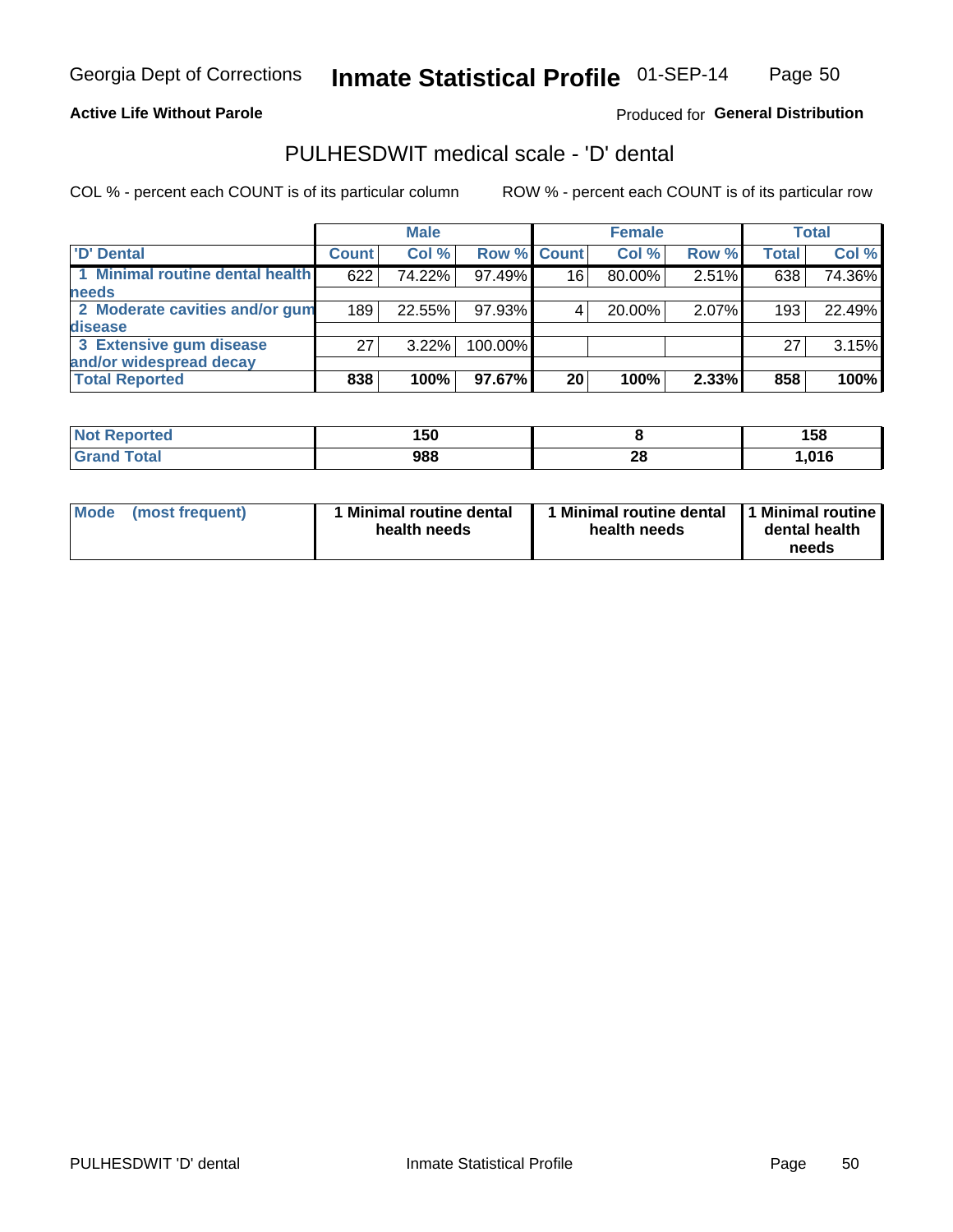## **Active Life Without Parole**

# Produced for General Distribution

# PULHESDWIT medical scale - 'W' work ability

COL % - percent each COUNT is of its particular column

|                                 |              | <b>Male</b> |         |             | <b>Female</b> |       |              | <b>Total</b> |
|---------------------------------|--------------|-------------|---------|-------------|---------------|-------|--------------|--------------|
| <b>W' work ability</b>          | <b>Count</b> | Col %       |         | Row % Count | Col %         | Row % | <b>Total</b> | Col %        |
| 1 Unrestricted work or activity | 736          | 81.51%      | 97.74%  | 17          | 60.71%        | 2.26% | 753          | 80.88%       |
| 2 Minor restrictions on type of | 129          | 14.29%      | 92.14%  | 11          | 39.29%        | 7.86% | 140          | 15.04%       |
| <b>work</b>                     |              |             |         |             |               |       |              |              |
| 3 Moderate restrictions on type | 26           | 2.88%       | 100.00% |             |               |       | 26           | 2.79%        |
| lof work                        |              |             |         |             |               |       |              |              |
| 4 Major restrictions on type of |              | 0.78%       | 100.00% |             |               |       |              | 0.75%        |
| <b>work</b>                     |              |             |         |             |               |       |              |              |
| 5 Cannot work under any         | 5            | 0.55%       | 100.00% |             |               |       | 5            | 0.54%        |
| <b>circumstances</b>            |              |             |         |             |               |       |              |              |
| <b>Total Reported</b>           | 903          | 100%        | 96.99%  | 28          | 100%          | 3.01% | 931          | 100%         |

| <b>Not Reported</b>           | o.  |          | O L<br>o. |
|-------------------------------|-----|----------|-----------|
| <b>Total</b><br>Cron<br>Grand | 988 | ኅር<br>∠∪ | 016,      |

| <b>Mode</b> | (most frequent) | 1 Unrestricted work or<br>activity | 1 Unrestricted work or<br>activity | 1 Unrestricted<br>work or activity |
|-------------|-----------------|------------------------------------|------------------------------------|------------------------------------|
|-------------|-----------------|------------------------------------|------------------------------------|------------------------------------|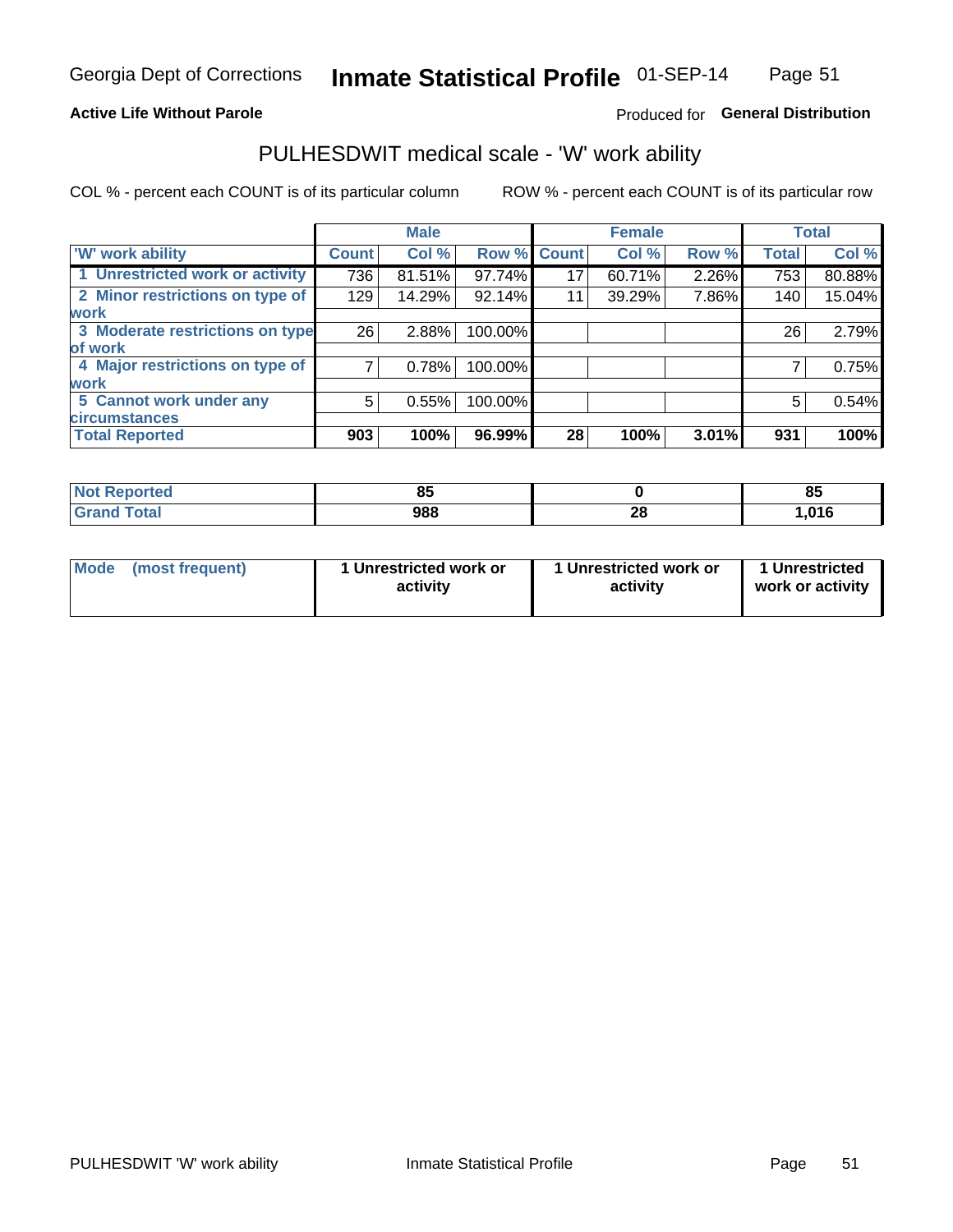## **Active Life Without Parole**

# Produced for General Distribution

# PULHESDWIT medical scale - 'I' impairment

|                                   |              | <b>Male</b> |             |    | <b>Female</b> |       |              | <b>Total</b> |
|-----------------------------------|--------------|-------------|-------------|----|---------------|-------|--------------|--------------|
| <b>T' Impairment</b>              | <b>Count</b> | Col %       | Row % Count |    | Col %         | Row % | <b>Total</b> | Col %        |
| 1 No impairments or               | 892          | 98.89%      | 96.96%      | 28 | 100.00%       | 3.04% | 920          | 98.92%       |
| <b>disabilities</b>               |              |             |             |    |               |       |              |              |
| 2 Wheelchair-bound but            | 5            | 0.55%       | 100.00%     |    |               |       | 5            | 0.54%        |
| otherwise OK                      |              |             |             |    |               |       |              |              |
| <b>3 Needs low-level Assisted</b> | 2            | 0.22%       | 100.00%     |    |               |       |              | 0.22%        |
| Living (level I)                  |              |             |             |    |               |       |              |              |
| 4 Needs moderate Assisted         |              | 0.11%       | 100.00%     |    |               |       |              | 0.11%        |
| Living (level II)                 |              |             |             |    |               |       |              |              |
| <b>5 Needs maximal Assisted</b>   | 2            | 0.22%       | 100.00%     |    |               |       |              | 0.22%        |
| <b>Living (level III)</b>         |              |             |             |    |               |       |              |              |
| <b>Total Reported</b>             | 902          | 100%        | 96.99%      | 28 | 100%          | 3.01% | 930          | 100.0%       |

| <b>eported</b> | 86  |         | 86   |
|----------------|-----|---------|------|
| <b>otal</b>    | 988 | ጣ<br>ZO | ,016 |

| Mode | (most frequent) | 1 No impairments or<br>disabilities | 1 No impairments or<br>disabilities | 1 No impairments<br>or disabilities |
|------|-----------------|-------------------------------------|-------------------------------------|-------------------------------------|
|------|-----------------|-------------------------------------|-------------------------------------|-------------------------------------|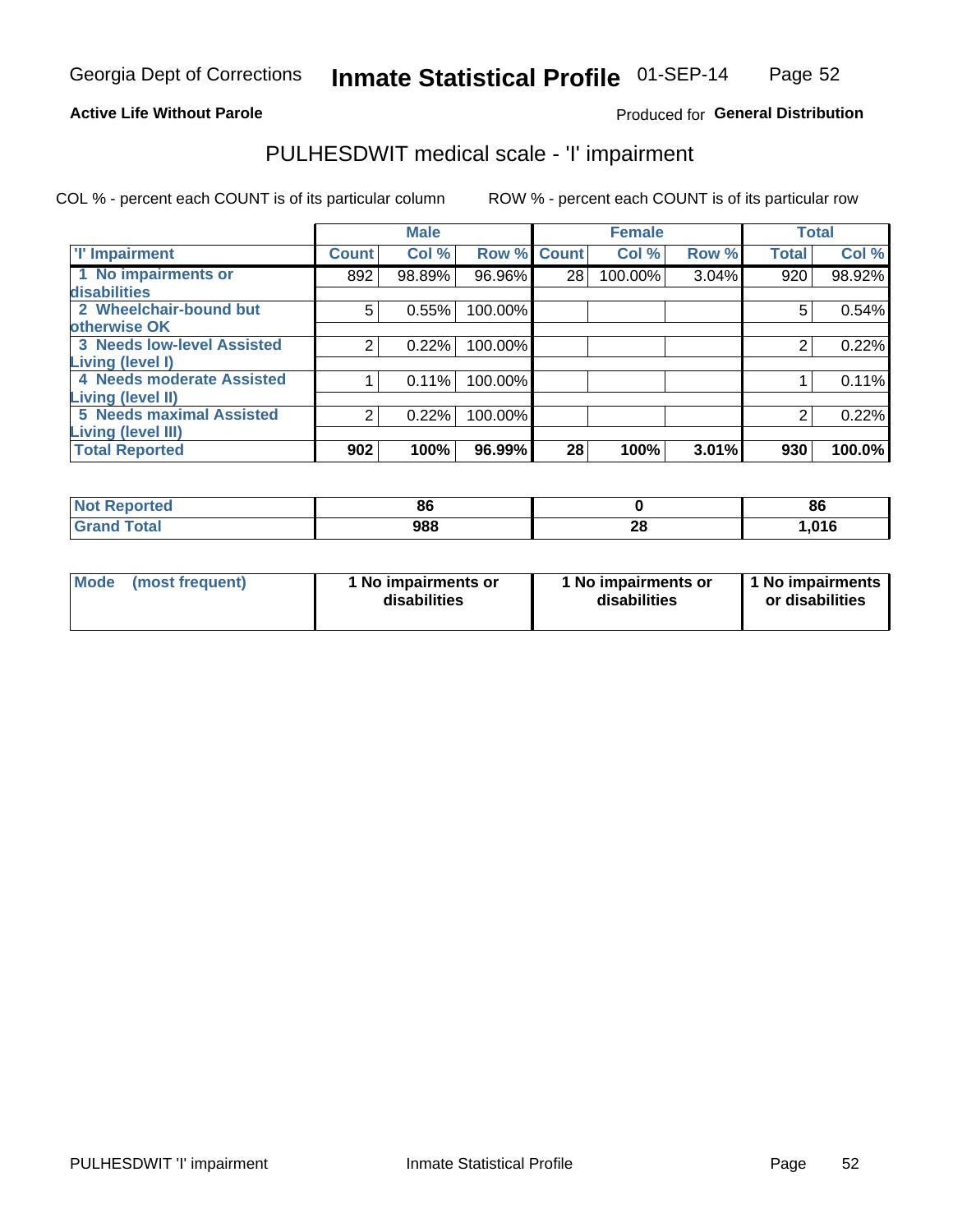## **Active Life Without Parole**

## Produced fo General Distribution

# PULHESDWIT medical scale - 'T' transportability

COL % - percent each COUNT is of its particular column

|                             |              | <b>Male</b> |             |    | <b>Female</b> |       |              | <b>Total</b> |
|-----------------------------|--------------|-------------|-------------|----|---------------|-------|--------------|--------------|
| <b>T' Transportability</b>  | <b>Count</b> | Col %       | Row % Count |    | Col %         | Row % | <b>Total</b> | Col %        |
| 1 Can be transported in any | 900          | 99.23%      | 96.98%      | 28 | 100.00%       | 3.02% | 928          | 99.25%       |
| ordinary approved vehicle   |              |             |             |    |               |       |              |              |
| 2 Wheelchair-bound, not     |              | 0.11%       | 100.00%     |    |               |       |              | 0.11%        |
| needing special vehicle     |              |             |             |    |               |       |              |              |
| 5 Requires ambulance        | 6            | $0.66\%$    | 100.00%     |    |               |       |              | 0.64%        |
| transport                   |              |             |             |    |               |       |              |              |
| <b>Total Reported</b>       | 907          | 100%        | 97.01%      | 28 | 100%          | 2.99% | 935          | 100%         |

| Reported     | n.<br>o |                | о4<br>$\bullet$ |
|--------------|---------|----------------|-----------------|
| <b>"otal</b> | 988     | ኅር<br>ZO<br>__ | 1,016           |

| Mode (most frequent) | 1 Can be transported in any 1 Can be transported in any | ordinary approved vehicle   ordinary approved vehicle   transported in any | 1 Can be<br>  ordinary approved<br>vehicle |
|----------------------|---------------------------------------------------------|----------------------------------------------------------------------------|--------------------------------------------|
|----------------------|---------------------------------------------------------|----------------------------------------------------------------------------|--------------------------------------------|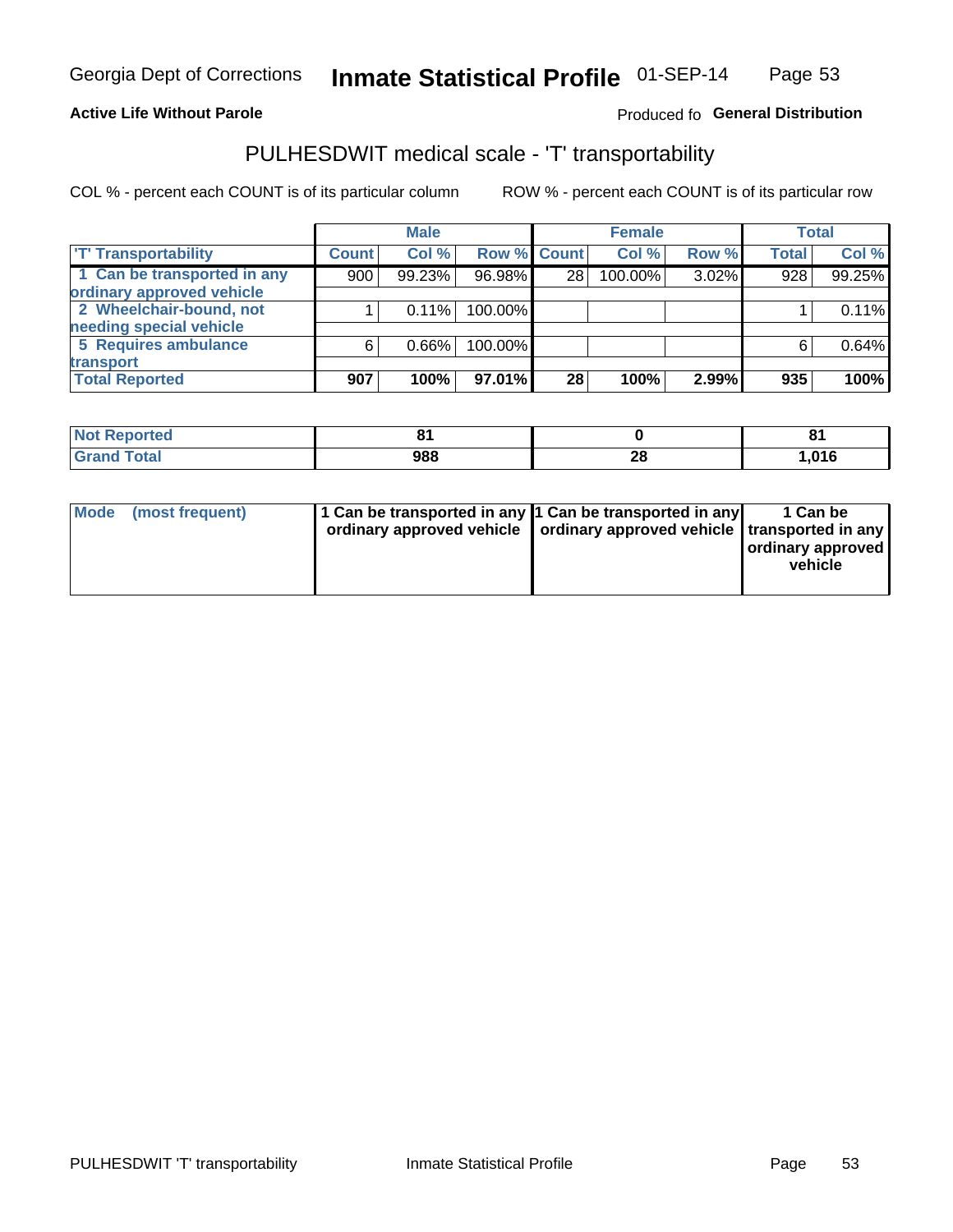## **Active Life Without Parole**

## Produced for General Distribution

# Criminality in family, self-reported

COL % - percent each COUNT is of its particular column

|                              |              | <b>Male</b> |           |                 | <b>Female</b> |          |       | Total  |
|------------------------------|--------------|-------------|-----------|-----------------|---------------|----------|-------|--------|
| <b>Criminality In Family</b> | <b>Count</b> | Col %       | Row %     | <b>Count</b>    | Col %         | Row %    | Total | Col %  |
| Yes, criminality in family   | 167          | 28.64%      | $97.09\%$ | 5               | 50.00%        | $2.91\%$ | 172   | 29.01% |
| No criminality in family     | 416'         | 71.36%      | 98.81%    | 5               | $50.00\%$     | 1.19%    | 421   | 70.99% |
| <b>Total Reported</b>        | 583          | 100%        | 98.31%    | 10 <sup>1</sup> | 100%          | 1.69%    | 593   | 100%   |

| <b>Not Reported</b> | 405 | ιu       | "^^<br>423 |
|---------------------|-----|----------|------------|
| <b>Total</b>        | 988 | ኅር<br>∠o | .016       |

|  | Mode (most frequent) | No criminality in family | Yes, criminality in family | No criminality in<br>family |
|--|----------------------|--------------------------|----------------------------|-----------------------------|
|--|----------------------|--------------------------|----------------------------|-----------------------------|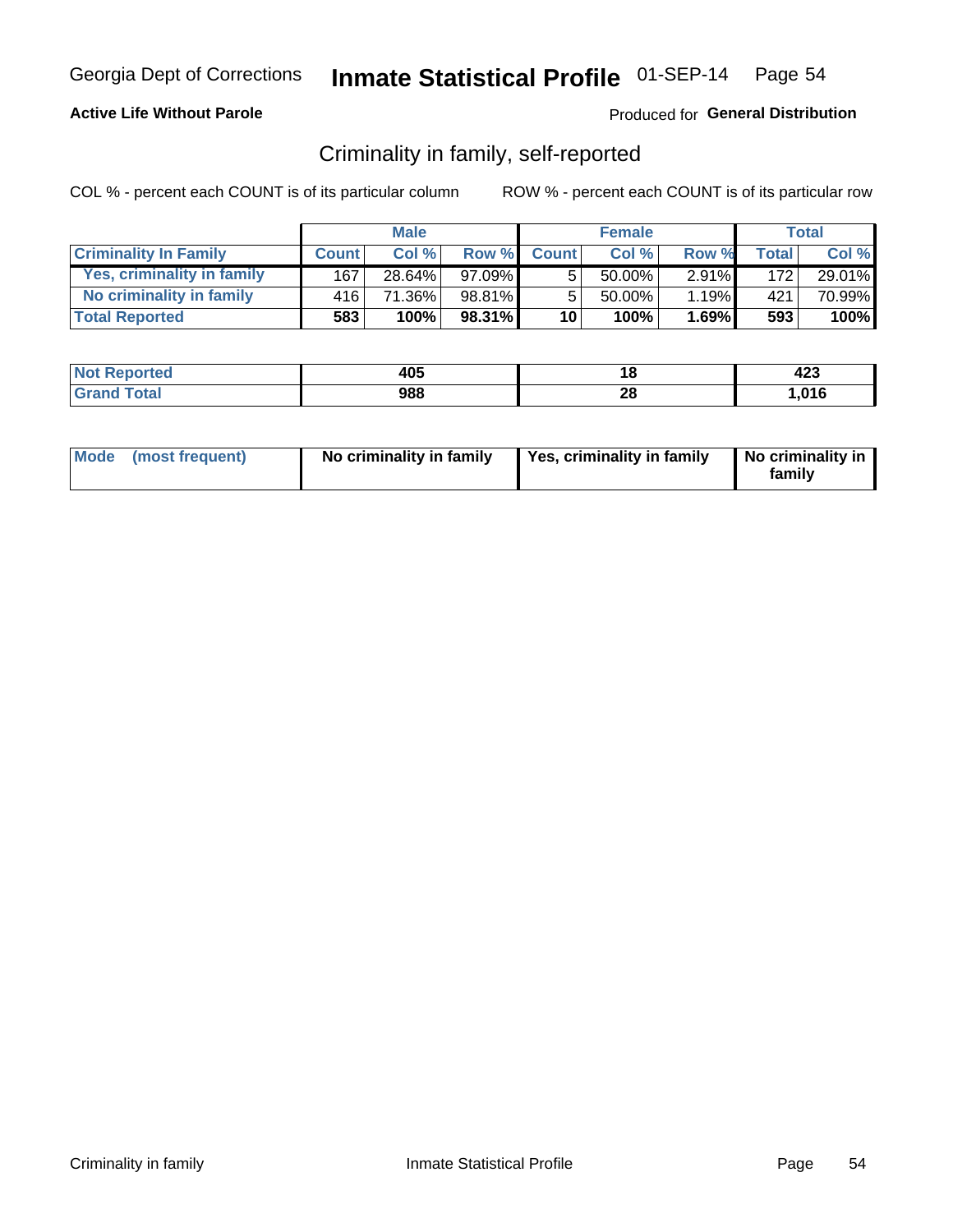# **Active Life Without Parole**

# Produced for General Distribution

# Alcoholism in family, self-reported

COL % - percent each COUNT is of its particular column

|                             |              | <b>Male</b> |           |                 | <b>Female</b> |          |              | Total   |
|-----------------------------|--------------|-------------|-----------|-----------------|---------------|----------|--------------|---------|
| <b>Alcoholism In Family</b> | <b>Count</b> | Col%        | Row %     | <b>Count</b>    | Col%          | Row %    | <b>Total</b> | Col %   |
| Yes, alcoholism in family   | 109          | 18.70%      | $97.32\%$ | 3 <sub>1</sub>  | $30.00\%$     | $2.68\%$ | 112          | 18.89%  |
| No alcoholism in family     | 474          | 81.30%      | 98.54%    |                 | 70.00%        | 1.46%    | 481          | 81.11%  |
| <b>Total Reported</b>       | 583          | 100%        | 98.31%    | 10 <sup>1</sup> | 100%          | $1.69\%$ | 593          | $100\%$ |

| <b>Not Reported</b> | 405 |         | ,,,<br>423 |
|---------------------|-----|---------|------------|
| <b>Total</b>        | 988 | ഹ<br>20 | 016،،      |

|  | Mode (most frequent) | No alcoholism in family | No alcoholism in family | No alcoholism in<br>family |
|--|----------------------|-------------------------|-------------------------|----------------------------|
|--|----------------------|-------------------------|-------------------------|----------------------------|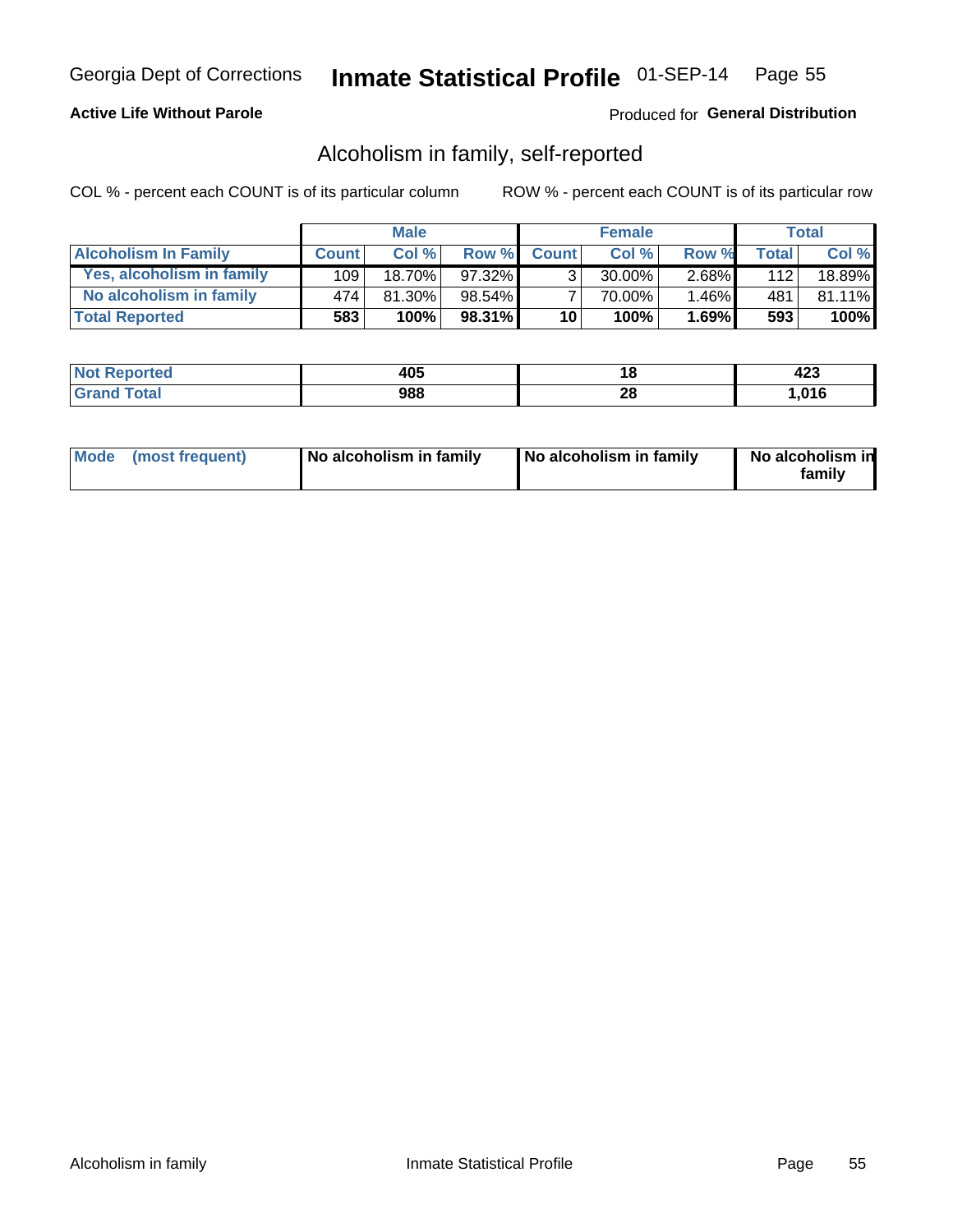## **Active Life Without Parole**

Produced for General Distribution

# Drug abuse in family, self-reported

COL % - percent each COUNT is of its particular column

|                           |              | <b>Male</b> |        |                 | <b>Female</b> |          |              | Total  |
|---------------------------|--------------|-------------|--------|-----------------|---------------|----------|--------------|--------|
| Drug Abuse In Family      | <b>Count</b> | Col%        | Row %  | <b>Count</b>    | Col%          | Row %    | <b>Total</b> | Col %  |
| Yes, drug abuse in family | 61           | 10.46%      | 95.31% | 3               | 30.00%        | $4.69\%$ | 64           | 10.79% |
| No drug abuse in family   | 522          | 89.54%      | 98.68% |                 | 70.00%        | $1.32\%$ | 529          | 89.21% |
| <b>Total Reported</b>     | 583          | 100%        | 98.31% | 10 <sup>1</sup> | 100%          | 1.69%    | 593          | 100%   |

| <b>Not Reported</b> | 405 |         | ,,,<br>423 |
|---------------------|-----|---------|------------|
| <b>Total</b>        | 988 | ഹ<br>20 | 016،،      |

|  | Mode (most frequent) | No drug abuse in family | No drug abuse in family | No drug abuse in<br>family |
|--|----------------------|-------------------------|-------------------------|----------------------------|
|--|----------------------|-------------------------|-------------------------|----------------------------|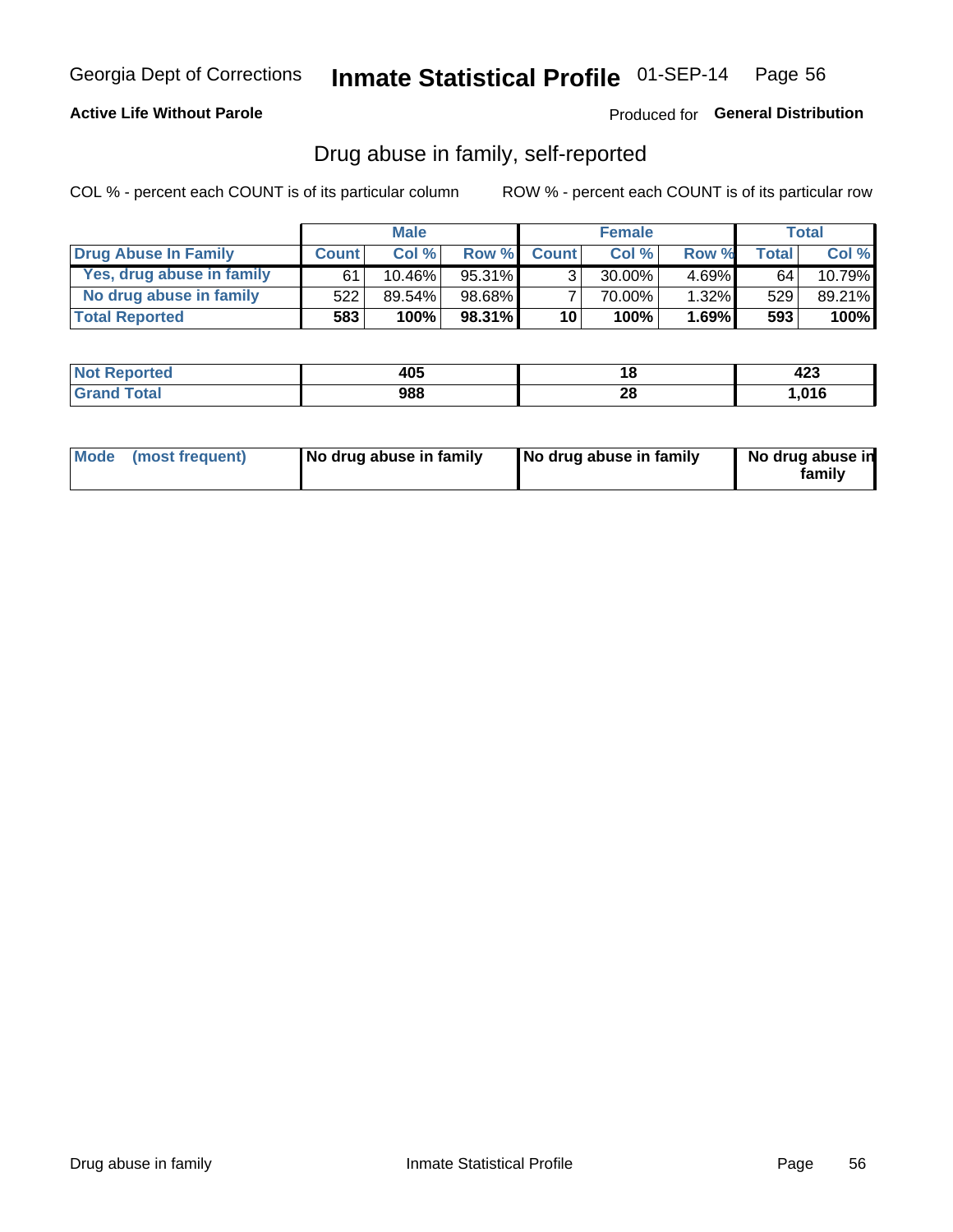## **Active Life Without Parole**

# Produced for General Distribution

# Subjected to frequent beatings, self-reported

COL % - percent each COUNT is of its particular column

|                                   |              | <b>Male</b> |        |              | <b>Female</b> |          |       | Total  |
|-----------------------------------|--------------|-------------|--------|--------------|---------------|----------|-------|--------|
| <b>Frequent beatings</b>          | <b>Count</b> | Col %       | Row %  | <b>Count</b> | Col %         | Row %    | Total | Col %  |
| <b>Yes, subjected to frequent</b> | 33           | 5.66%       | 97.06% |              | 10.00%        | $2.94\%$ | 34    | 5.73%  |
| <b>beatings</b>                   |              |             |        |              |               |          |       |        |
| Not subjected to frequent         | 550          | 94.34%      | 98.39% | 9            | 90.00%        | 1.61%    | 559   | 94.27% |
| <b>beatings</b>                   |              |             |        |              |               |          |       |        |
| <b>Total Reported</b>             | 583          | 100%        | 98.31% | 10           | 100%          | 1.69%    | 593   | 100%   |

| <b>Not Reported</b> | 405 | 10.     | ,,,<br>423 |
|---------------------|-----|---------|------------|
| <b>Total</b>        | 988 | റ<br>20 | .016       |

| Mode (most frequent) | Not subjected to frequent<br>beatings | Not subjected to frequent<br>beatings | Not subjected to<br><b>frequent beatings</b> |
|----------------------|---------------------------------------|---------------------------------------|----------------------------------------------|
|                      |                                       |                                       |                                              |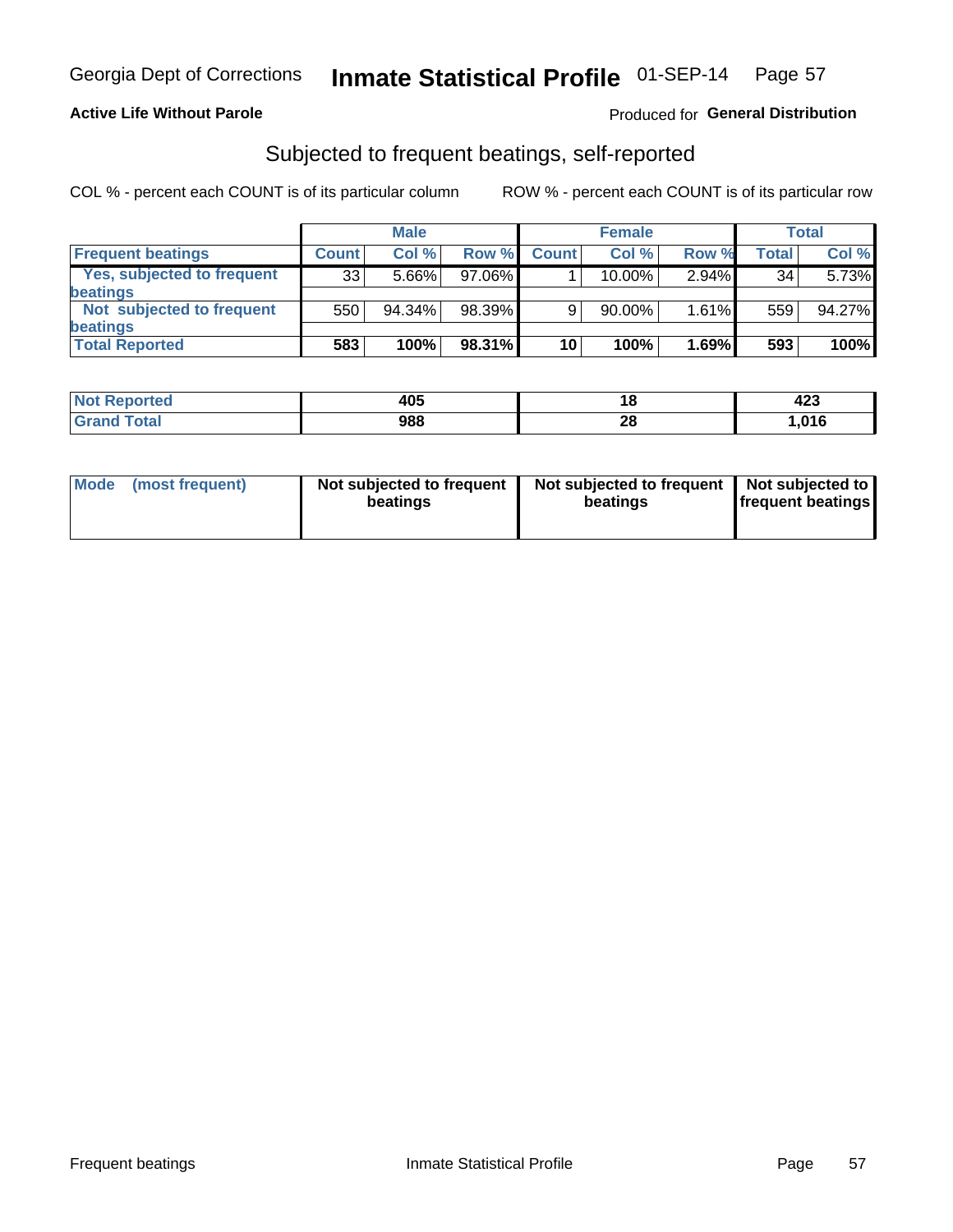# **Active Life Without Parole**

# **Produced for General Distribution**

# Father absent during inmate's childhood

COL % - percent each COUNT is of its particular column

|                           |              | <b>Male</b> |        |                 | <b>Female</b> |          |         | Total   |
|---------------------------|--------------|-------------|--------|-----------------|---------------|----------|---------|---------|
| <b>Father Absent</b>      | <b>Count</b> | Col%        | Row %  | <b>Count</b>    | Col %         | Row %    | Total i | Col %   |
| Yes, father was absent    | 289          | 49.57%      | 98.97% | $\mathcal{R}_1$ | $30.00\%$     | $1.03\%$ | 292     | 49.24%  |
| No, father was not absent | 294          | 50.43%      | 97.67% |                 | 70.00%        | $2.33\%$ | 301     | 50.76%  |
| <b>Total Reported</b>     | 583          | 100%        | 98.31% | 10 <sup>1</sup> | 100%          | 1.69%    | 593     | $100\%$ |

| <b>Not Reported</b>   | 405 |                 | ,,,<br>443 |
|-----------------------|-----|-----------------|------------|
| Гоtal<br><b>Grand</b> | 988 | ne.<br>ZС<br>__ | ,016       |

| Mode (most frequent) |  | No, father was not absent No, father was not absent No, father was not | absent |
|----------------------|--|------------------------------------------------------------------------|--------|
|----------------------|--|------------------------------------------------------------------------|--------|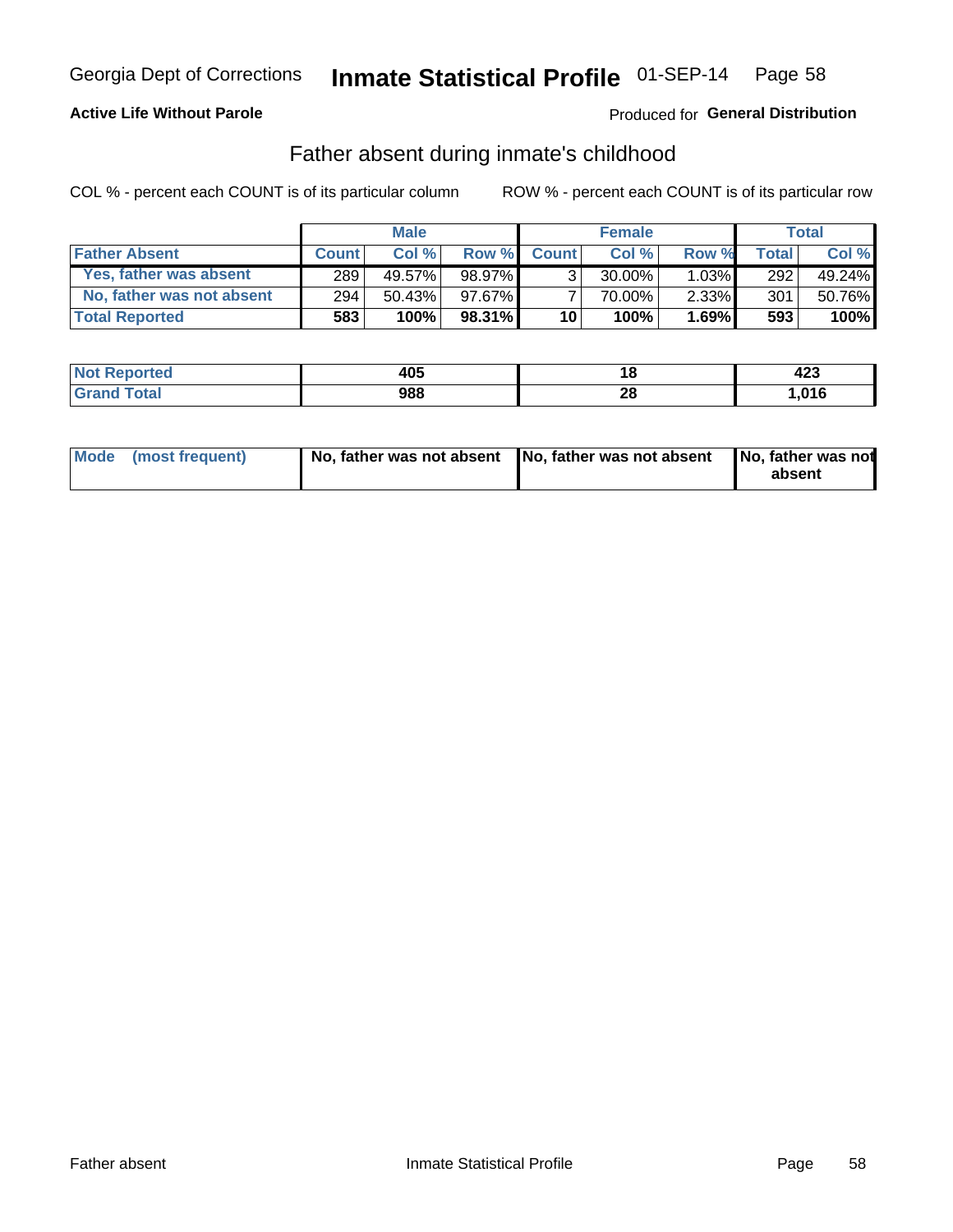# **Active Life Without Parole**

# **Produced for General Distribution**

# Mother absent during inmate's childhood

COL % - percent each COUNT is of its particular column

|                           |              | <b>Male</b> |        |                 | <b>Female</b> |          |       | Total  |
|---------------------------|--------------|-------------|--------|-----------------|---------------|----------|-------|--------|
| <b>Mother Absent</b>      | <b>Count</b> | Col%        | Row %  | <b>Count</b>    | Col%          | Row %    | Total | Col %  |
| Yes, mother was absent    | 77           | $13.21\%$   | 97.47% | ◠               | $20.00\%$     | $2.53\%$ | 791   | 13.32% |
| No, mother was not absent | 506          | 86.79%      | 98.44% | 8               | 80.00%        | $1.56\%$ | 514   | 86.68% |
| <b>Total Reported</b>     | 583          | 100%        | 98.31% | 10 <sup>1</sup> | 100%          | 1.69%    | 593   | 100%   |

| <b>Not</b><br>Reported | 405 | ı o            | "י<br>443 |
|------------------------|-----|----------------|-----------|
| <b>otal</b>            | 988 | റല<br>ZO<br>__ | ,016      |

| Mode (most frequent) | No, mother was not absent   No, mother was not absent   No, mother was | not absent |
|----------------------|------------------------------------------------------------------------|------------|
|                      |                                                                        |            |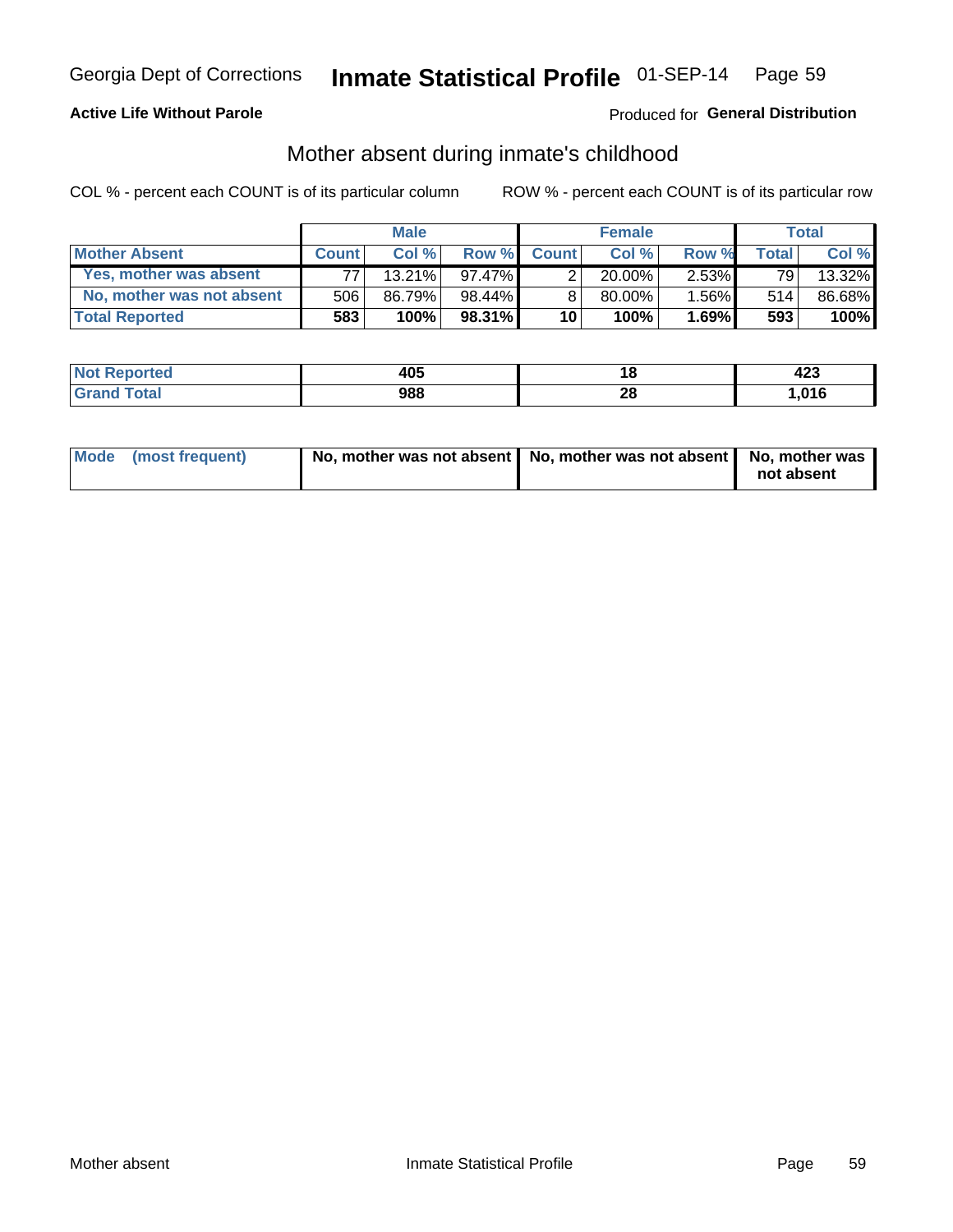# **Active Life Without Parole**

# Produced for General Distribution

# Inmate diagnosed as manipulative

COL % - percent each COUNT is of its particular column

|                          |              | <b>Male</b> |           |              | <b>Female</b> |          |              | Total  |
|--------------------------|--------------|-------------|-----------|--------------|---------------|----------|--------------|--------|
| <b>Manipulative</b>      | <b>Count</b> | Col%        | Row %     | <b>Count</b> | Col%          | Row %    | <b>Total</b> | Col %  |
| <b>Yes, manipulative</b> | 137          | 23.74%      | 99.28%    |              | $10.00\%$ ,   | $0.72\%$ | 138          | 23.51% |
| No, not manipulative     | 440 l        | 76.26%      | 98.00%    | 9            | 90.00%        | 2.00%    | 449          | 76.49% |
| <b>Total Reported</b>    | 577          | 100%        | $98.30\%$ | 10           | 100%          | 1.70%    | 587          | 100%   |

| <b>Not Reported</b> | .   | ı a      | . מ<br>44J |
|---------------------|-----|----------|------------|
| <b>Total</b>        | 988 | ററ<br>∠∪ | 016، ا     |

|  | Mode (most frequent) | No, not manipulative | No, not manipulative | No. not<br><b>I</b> manipulative |
|--|----------------------|----------------------|----------------------|----------------------------------|
|--|----------------------|----------------------|----------------------|----------------------------------|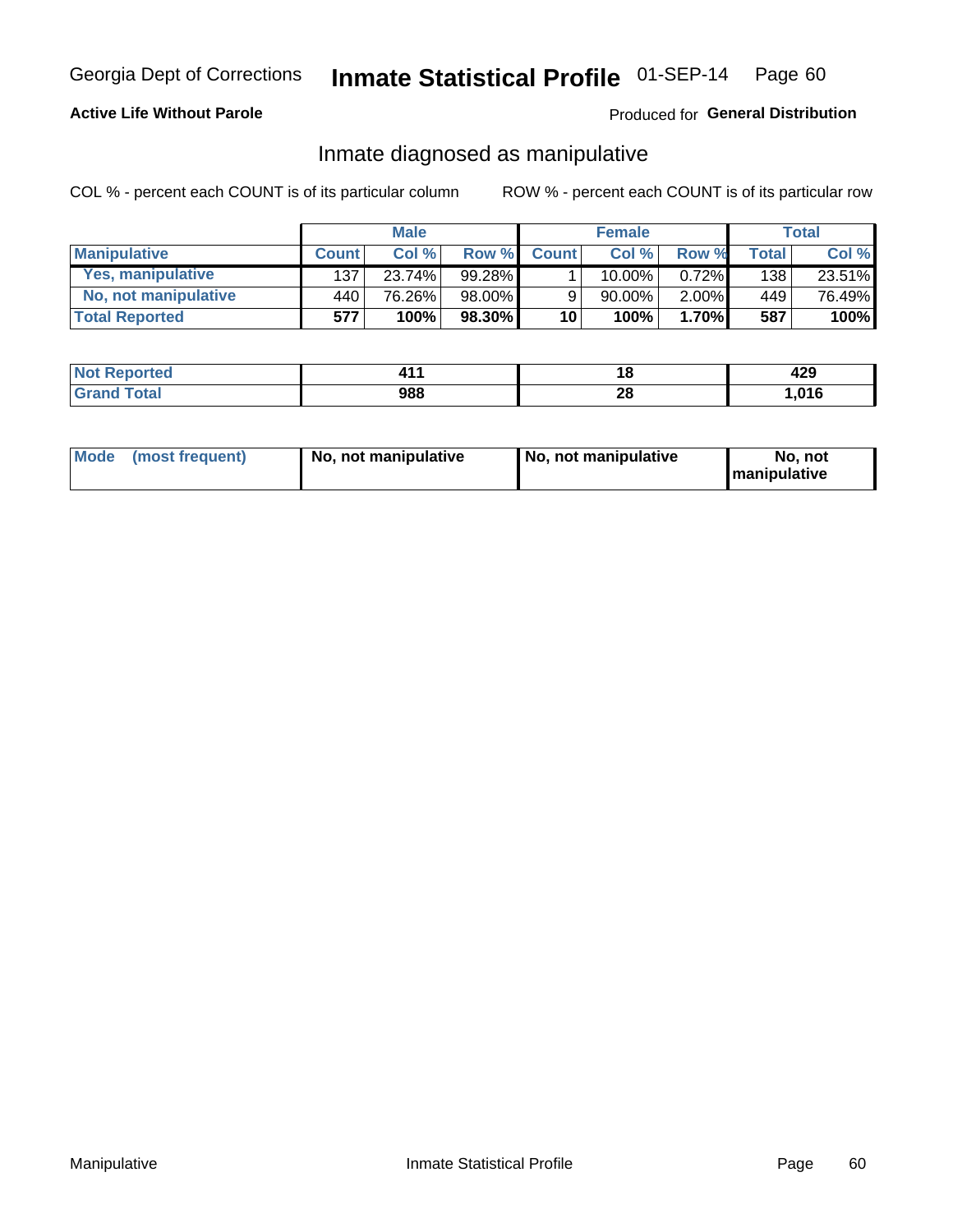# Inmate Statistical Profile 01-SEP-14 Page 61

# **Active Life Without Parole**

Produced for General Distribution

# Inmate diagnosed as assaultive

COL % - percent each COUNT is of its particular column

|                       |              | <b>Male</b> |           |              | <b>Female</b> |          |       | Total  |
|-----------------------|--------------|-------------|-----------|--------------|---------------|----------|-------|--------|
| <b>Assaultive</b>     | <b>Count</b> | Col%        | Row %     | <b>Count</b> | Col %         | Row %    | Total | Col %  |
| Yes, assaultive       | 445          | 77.12%      | 98.02%    | 9            | $90.00\%$     | .98%     | 454   | 77.34% |
| No. not assaultive    | 132          | 22.88%      | 99.25%    |              | 10.00%        | $0.75\%$ | 133   | 22.66% |
| <b>Total Reported</b> | 577          | 100%        | $98.30\%$ | 10           | 100%          | $1.70\%$ | 587   | 100%   |

| <b>Not</b><br>Reported |     |          | ,,,<br>443 |
|------------------------|-----|----------|------------|
| <i>i</i> otal          | 988 | ግብ<br>ZO | .016       |

| Mode (most frequent)<br>Yes, assaultive | Yes, assaultive | <b>Yes, assaultive</b> |
|-----------------------------------------|-----------------|------------------------|
|-----------------------------------------|-----------------|------------------------|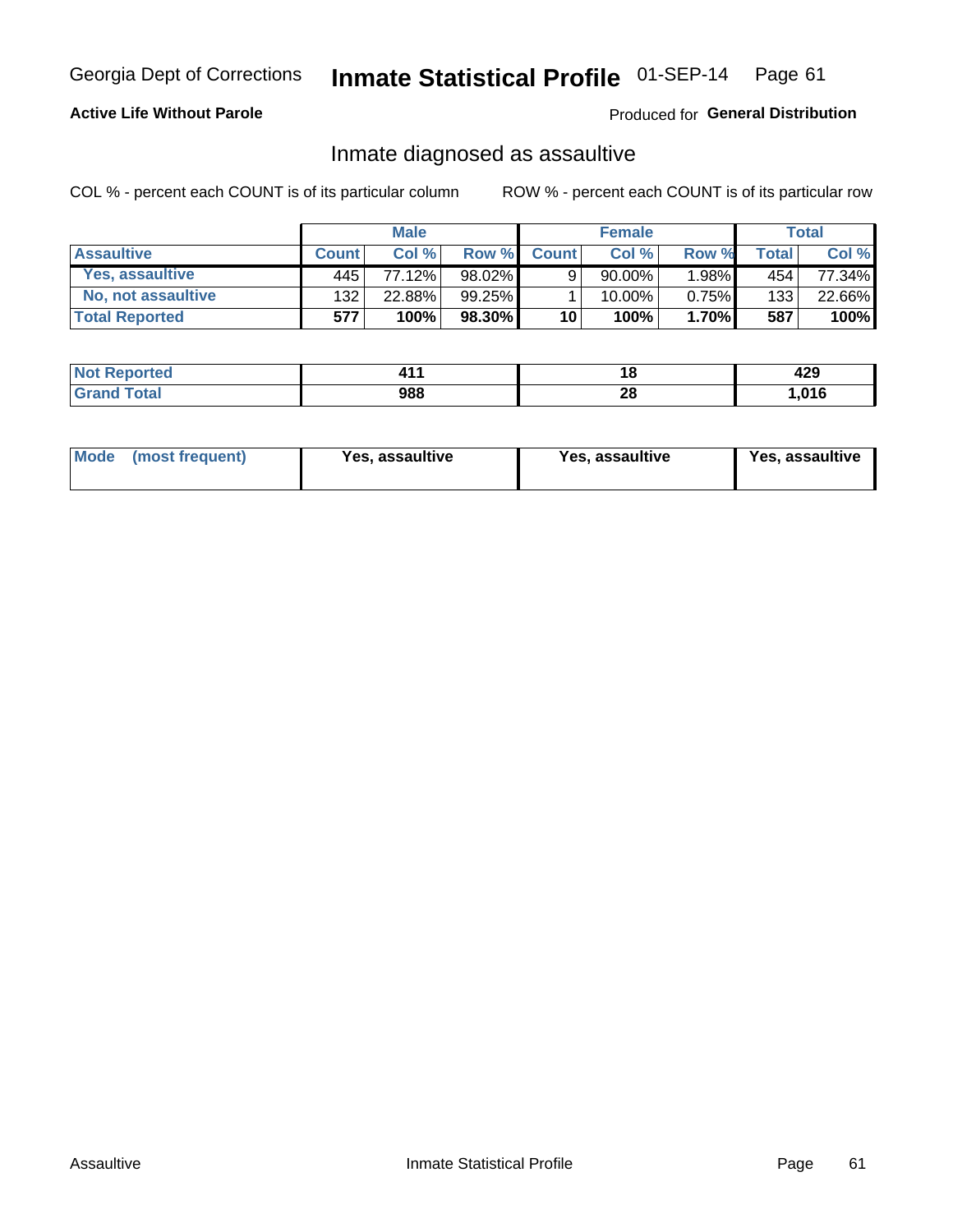### Inmate Statistical Profile 01-SEP-14 Page 62

### **Active Life Without Parole**

### Produced for General Distribution

# Number of prior Georgia incarcerations

COL % - percent each COUNT is of its particular column

|                                       |                 | <b>Male</b> |             |                 | <b>Female</b> |       |       | <b>Total</b> |
|---------------------------------------|-----------------|-------------|-------------|-----------------|---------------|-------|-------|--------------|
| <b>Num of Prior GA Incarcerations</b> | Count           | Col %       | Row % Count |                 | Col %         | Row % | Total | Col %        |
|                                       | 495             | 50.10%      | 95.93%      | 21              | 75.00%        | 4.07% | 516   | 50.79%       |
|                                       | 193             | 19.53%      | 98.97%      | 2               | 7.14%         | 1.03% | 195   | 19.19%       |
|                                       | 116             | 11.74%      | 98.31%      | 2               | 7.14%         | 1.69% | 118   | 11.61%       |
| 3                                     | 84              | 8.50%       | $97.67\%$   | 2               | 7.14%         | 2.33% | 86    | 8.46%        |
| 4                                     | 51              | 5.16%       | 100.00%     |                 |               |       | 51    | 5.02%        |
| 5                                     | 29              | 2.94%       | 100.00%     |                 |               |       | 29    | 2.85%        |
| <b>More Than 5</b>                    | 20 <sub>1</sub> | 2.02%       | $95.24\%$   |                 | 3.57%         | 4.76% | 21    | 2.07%        |
| <b>Total Reported</b>                 | 988             | 100%        | $97.24\%$   | 28 <sub>1</sub> | 100%          | 2.76% | 1,016 | 100%         |

| eported<br><b>NO</b><br> |            |                                                 |       |
|--------------------------|------------|-------------------------------------------------|-------|
| <b>Total</b>             | noc<br>YOG | $\sim$<br>ZO<br>the contract of the contract of | 016,، |

| Mean (average)       | .68 | 1.15 |
|----------------------|-----|------|
| Median (middle)      |     |      |
| Mode (most frequent) |     |      |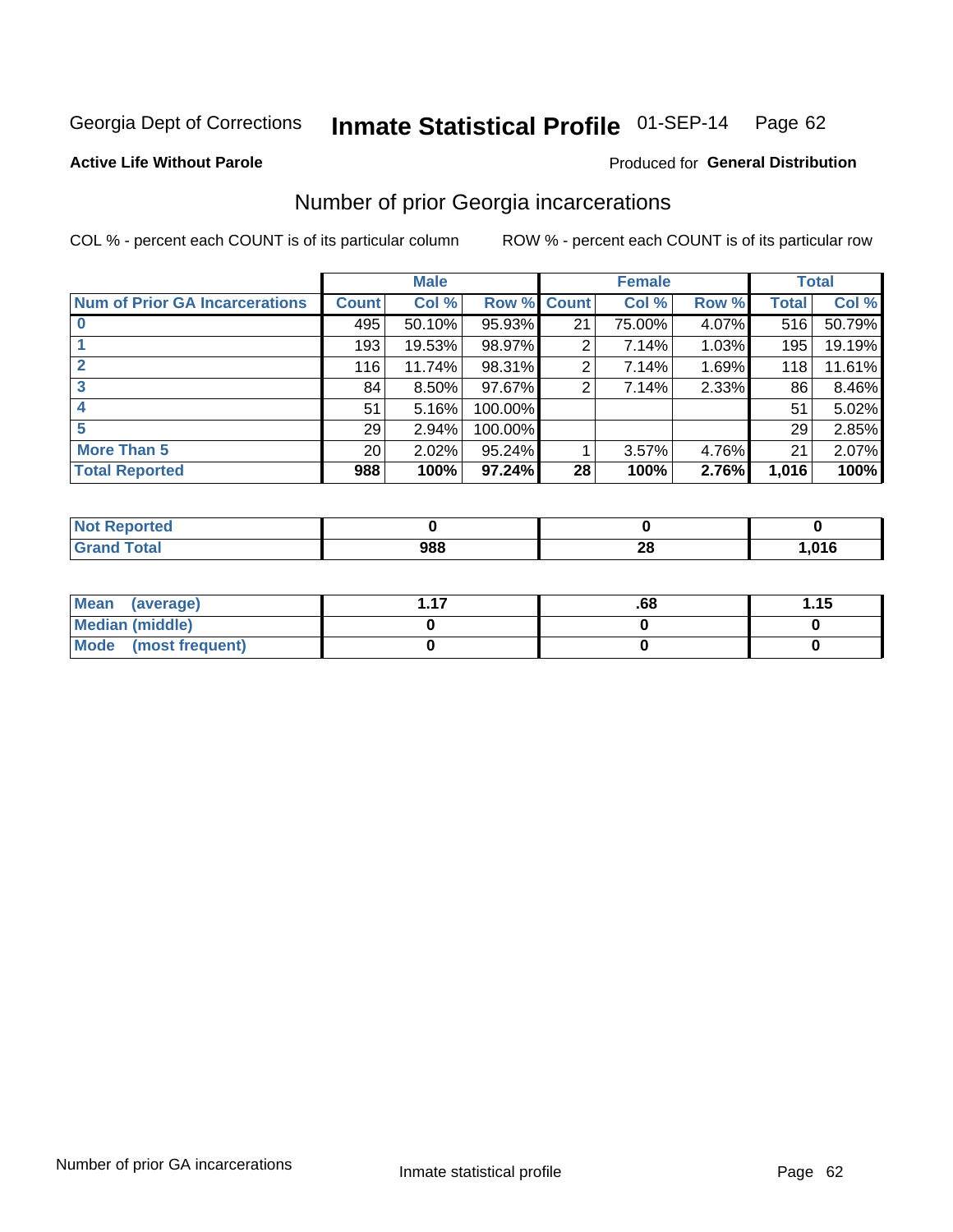### Inmate Statistical Profile 01-SEP-14 Page 63

**Active Life Without Parole** 

Produced for General Distribution

# Prison sentence in years

COL % - percent each COUNT is of its particular column

ROW % - percent each COUNT is of its particular row

|                                 |              | <b>Male</b> |                    |    | <b>Female</b> |       |             | Total  |
|---------------------------------|--------------|-------------|--------------------|----|---------------|-------|-------------|--------|
| <b>Prison Sentence In Years</b> | <b>Count</b> | Col %       | <b>Row % Count</b> |    | $Col \%$      | Row % | $\tau$ otal | Col %  |
| <b>Life Without Parole</b>      | 982          | 99.39%      | 97.23%             | 28 | 100.00%       | 2.77% | 1.010 l     | 99.41% |
| <b>Death</b>                    |              | 0.61%       | 100.00%            |    |               |       |             | 0.59%  |
| <b>Total Reported</b>           | 988          | 100%        | 97.24%             | 28 | 100%          | 2.76% | 1,016       | 100%   |

| . Reported<br>NOT |     |         |      |
|-------------------|-----|---------|------|
| <b>Total</b>      | 988 | ഹ<br>40 | .016 |

### **Determinate (numeric) sentences only**

| ' Mea<br><b>Service</b> A<br>ЯМА. |  |  |  |
|-----------------------------------|--|--|--|
|                                   |  |  |  |

All sentences (including determinate), with life, life without parole, and death sentences figured at 45 years

| l Mea<br>'апе<br>.<br> | ᠇<br>$\sim$ | $\sim$ |  |
|------------------------|-------------|--------|--|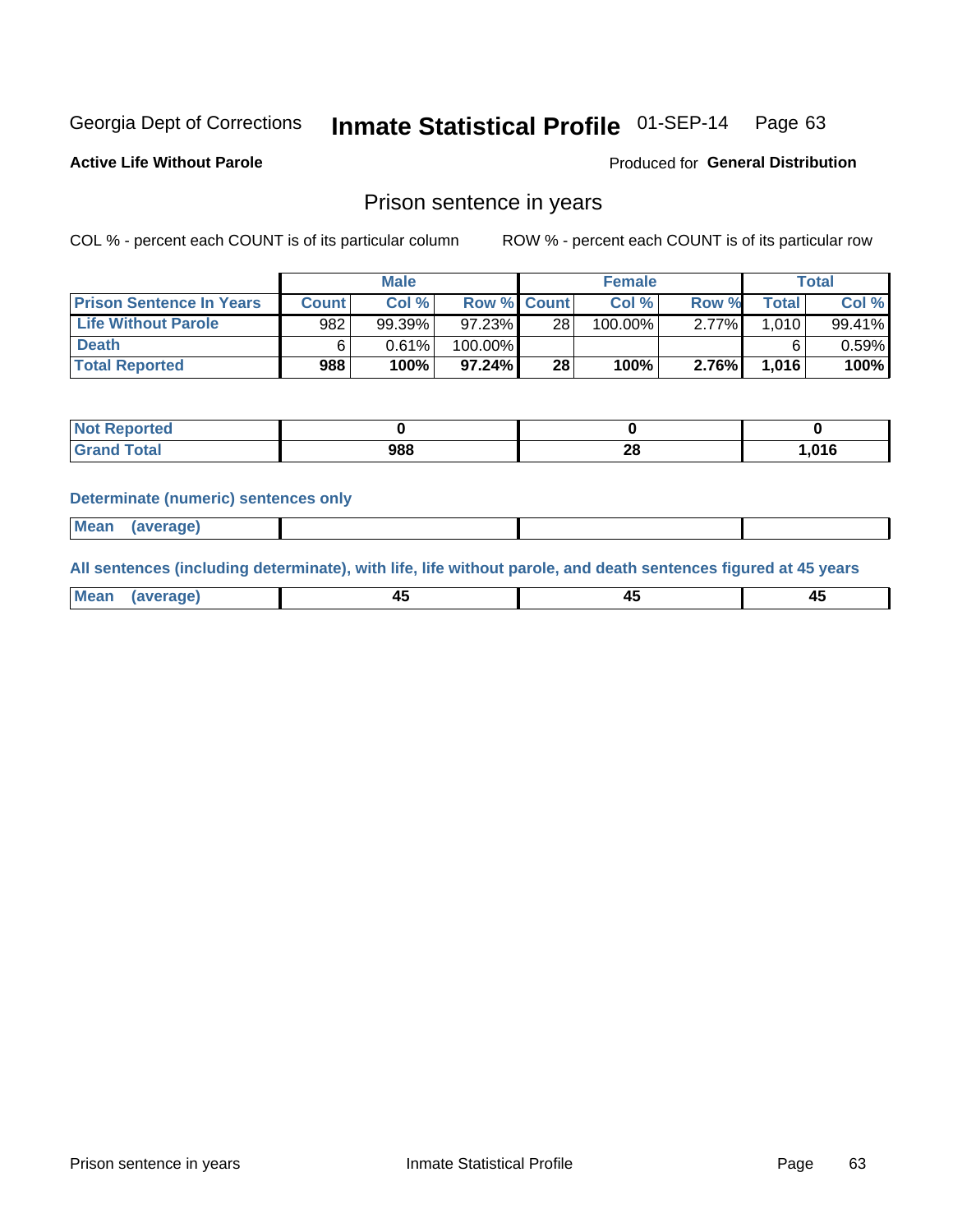### **Active Life Without Parole**

# **Produced for General Distribution**

# Primary offense, broken out into felonies vs misdemeanors

COL % - percent each COUNT is of its particular column

|                                  |              | <b>Male</b> |                    |                 | <b>Female</b> |          | Total        |         |
|----------------------------------|--------------|-------------|--------------------|-----------------|---------------|----------|--------------|---------|
| <b>Felonies and Misdemeanors</b> | <b>Count</b> | Col $%$     | <b>Row % Count</b> |                 | Col%          | Row %    | <b>Total</b> | Col %   |
| <b>Felonies</b>                  | 988          | $100.00\%$  | 97.24%             | 28 <sub>1</sub> | 100.00%       | $2.76\%$ | 1.016        | 100.00% |
| <b>Total Reported</b>            | 988          | $100\%$     | 97.24%             | 28              | 100%          | 2.76%    | 1,016        | 100%    |

| <b>Not Reported</b>                 |            |     |              |
|-------------------------------------|------------|-----|--------------|
| <b>Total</b><br>Grand<br><b>UIU</b> | noo<br>,00 | 988 | 04C<br>ט ו ט |

| <b>Mode</b><br>frequent)<br>nies<br>≧ (most tr.<br>. | onies<br>. | lonies<br>ею<br>____ |
|------------------------------------------------------|------------|----------------------|
|------------------------------------------------------|------------|----------------------|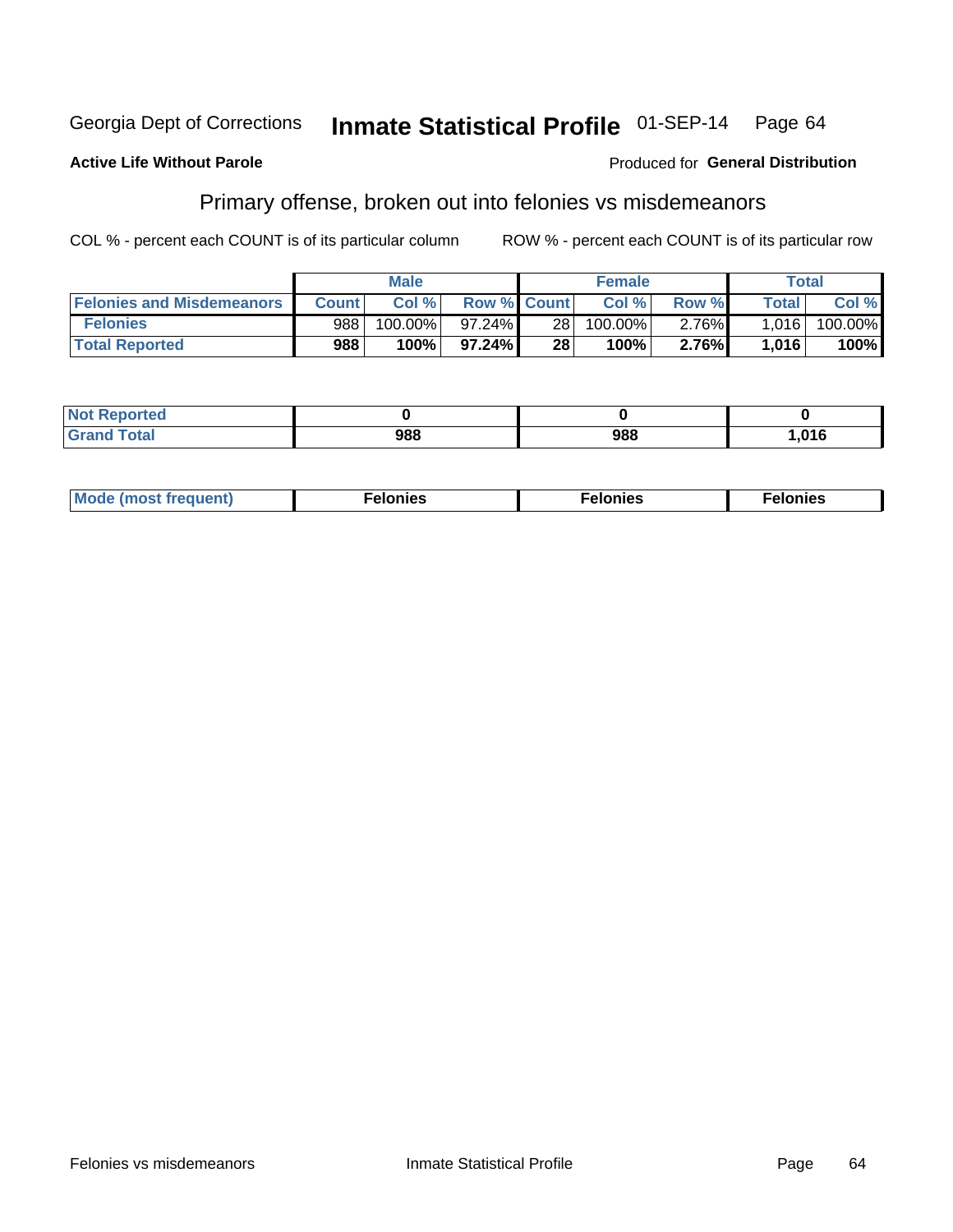#### Inmate Statistical Profile 01-SEP-14 Page 65

## **Active Life Without Parole**

### Produced for General Distribution

# Primary offense, broken out into six broad crime categories

COL % - percent each COUNT is of its particular column

|                                  |              | <b>Male</b> |           |                 | <b>Female</b> |       |              | <b>Total</b> |
|----------------------------------|--------------|-------------|-----------|-----------------|---------------|-------|--------------|--------------|
| <b>Crime Categories</b>          | <b>Count</b> | Col %       |           | Row % Count     | Col %         | Row % | <b>Total</b> | Col %        |
| <b>Violent</b>                   | 836          | 84.62%      | 96.76%    | 28              | 100.00%       | 3.24% | 864          | 85.04%       |
| <b>Sex Crime</b><br>$\mathbf{2}$ | 134          | 13.56%      | 100.00%   |                 | .00%          |       | 134          | 13.19%       |
| 3<br><b>Property</b>             | 3            | $.30\%$     | 100.00%   |                 | .00%          |       | 3            | $.30\%$      |
| <b>Drug</b><br>4                 | 13           | 1.32%       | 100.00%   |                 | .00%          |       | 13           | 1.28%        |
| <b>Other</b><br>6                | 2            | .20%        | 100.00%   |                 | .00%          |       | 2            | .20%         |
| <b>Total Reported</b>            | 988          | 100%        | $97.24\%$ | 28 <sub>1</sub> | 100%          | 2.76% | 1,016        | 100%         |

| <b>Not Reported</b> |     |         |      |
|---------------------|-----|---------|------|
| <b>Total</b>        | 988 | ົ<br>40 | .016 |

| M | . | 40 O |
|---|---|------|
|   |   |      |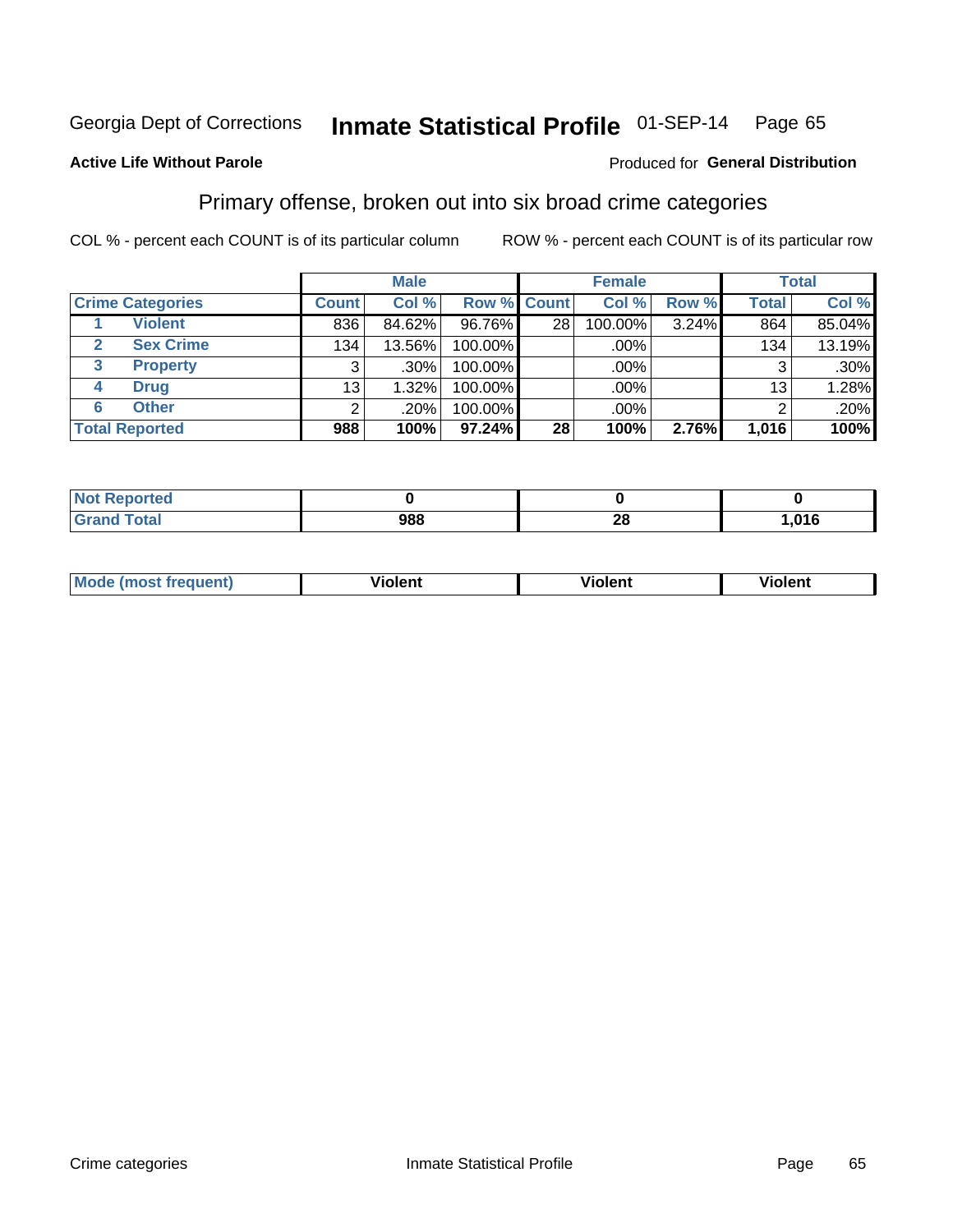# Inmate Statistical Profile 01-SEP-14 Page 66

## **Active Life Without Parole**

### Produced for General Distribution

# Primary offense, detailed offense code

COL % - percent each COUNT is of its particular column

|   |                                            |              | <b>Male</b> |         |                 | <b>Female</b> |       |              | <b>Total</b> |
|---|--------------------------------------------|--------------|-------------|---------|-----------------|---------------|-------|--------------|--------------|
|   | <b>Primary Offense</b>                     | <b>Count</b> | Col%        | Row %   | <b>Count</b>    | Col %         | Row % | <b>Total</b> | Col %        |
| F | <b>Aggrav Child Molestation</b>            | 20           | 2.02%       | 100.00% |                 |               |       | 20           | 1.97%        |
| F | <b>Aggrav Sexual Battery</b>               | 4            | .40%        | 100.00% |                 |               |       | 4            | .39%         |
| F | <b>Aggrav Sodomy</b>                       | 11           | 1.11%       | 100.00% |                 |               |       | 11           | 1.08%        |
| F | <b>Armed Robbery</b>                       | 144          | 14.57%      | 98.63%  | $\overline{2}$  | 7.14%         | 1.37% | 146          | 14.37%       |
| F | <b>Att/Consprcy Commt</b><br>C/S/Of        |              | .10%        | 100.00% |                 |               |       |              | .10%         |
| F | <b>Burg Bef 7/1/12</b>                     | 3            | .30%        | 100.00% |                 |               |       | 3            | .30%         |
| F | <b>Child Molestation</b>                   | 4            | .40%        | 100.00% |                 |               |       | 4            | .39%         |
| F | <b>Hijacking Motor Vehicle</b>             |              | .10%        | 100.00% |                 |               |       |              | .10%         |
| F | <b>Kidnapping</b>                          | 64           | 6.48%       | 100.00% |                 |               |       | 64           | 6.30%        |
| F | <b>Murder</b>                              | 627          | 63.46%      | 96.02%  | 26              | 92.86%        | 3.98% | 653          | 64.27%       |
| F | <b>Poss Firearm Convct</b><br><b>Felon</b> | 1            | .10%        | 100.00% |                 |               |       | 1            | .10%         |
| F | <b>Poss Of Certain</b><br><b>Weapons</b>   | 1            | .10%        | 100.00% |                 |               |       | 1            | .10%         |
| F | <b>Poss Of Cocaine</b>                     | 3            | .30%        | 100.00% |                 |               |       | 3            | .30%         |
| F | <b>Poss W Int Dist Cocaine</b>             |              | .10%        | 100.00% |                 |               |       |              | .10%         |
| F | Rape                                       | 95           | 9.62%       | 100.00% |                 |               |       | 95           | 9.35%        |
| F | <b>S/D Cocaine</b>                         | 5            | .51%        | 100.00% |                 |               |       | 5            | .49%         |
| F | <b>Traf Cocaine 401+ Gm</b>                |              | .10%        | 100.00% |                 |               |       | 1            | .10%         |
| F | <b>Traf Cocaine Less 200</b>               | 1            | .10%        | 100.00% |                 |               |       | 1            | .10%         |
| F | Gm<br><b>Traf Methamph 28-199</b><br>Gm    | $\mathbf 1$  | .10%        | 100.00% |                 |               |       | 1            | .10%         |
|   | <b>Total Rported</b>                       | 988          | 100%        | 97.24%  | $\overline{28}$ | 100%          | 2.76% | 1,016        | 100%         |

| Reported<br><b>NOT</b> |     |           |      |
|------------------------|-----|-----------|------|
| <b>Total</b>           | 988 | no.<br>20 | 016, |

| Mode (most frequent) | 1101 Murder | 1101 Murder | 1101 Murder |
|----------------------|-------------|-------------|-------------|
|----------------------|-------------|-------------|-------------|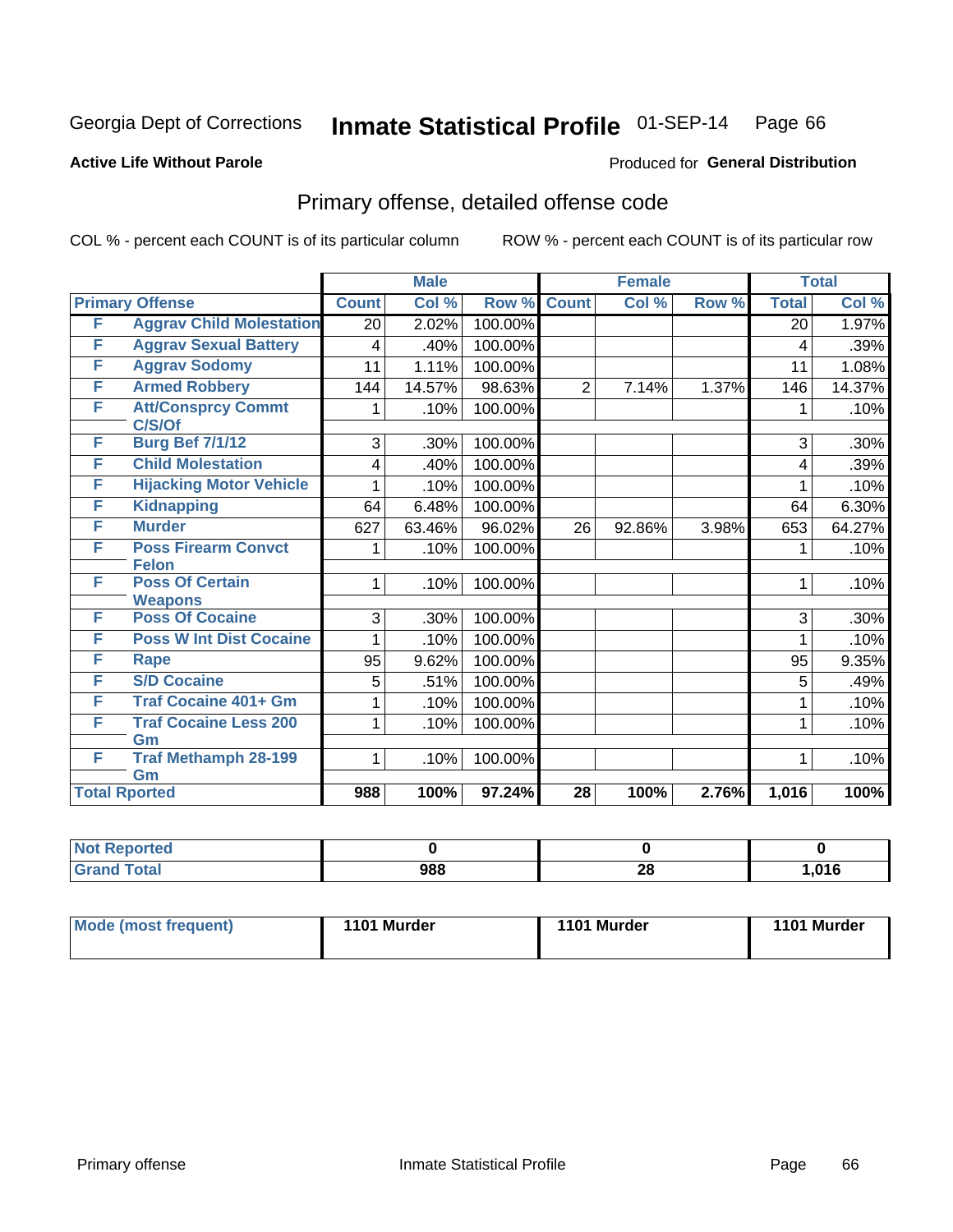## **Active Life Without Parole**

### Produced for **General Distribution**

# County of conviction of primary offense

|                                |                | <b>Male</b> |                  |              | <b>Female</b> |        |                | <b>Total</b> |
|--------------------------------|----------------|-------------|------------------|--------------|---------------|--------|----------------|--------------|
| <b>County of Conviction</b>    | <b>Count</b>   | Col %       | Row <sup>%</sup> | <b>Count</b> | Col %         | Row %  | <b>Total</b>   | Col %        |
| <b>Appling County</b><br>001   | 3              | .30%        | 100.00%          |              |               |        | 3              | $.30\%$      |
| <b>Atkinson County</b><br>002  | $\overline{2}$ | .20%        | 100.00%          |              |               |        | $\overline{2}$ | .20%         |
| <b>Bacon County</b><br>003     | 2              | .20%        | 100.00%          |              |               |        | 2              | .20%         |
| <b>Baldwin County</b><br>005   | $\overline{5}$ | .51%        | 100.00%          |              |               |        | $\overline{5}$ | .49%         |
| <b>Banks County</b><br>006     | 1              | .10%        | 100.00%          |              |               |        | $\mathbf{1}$   | .10%         |
| <b>Barrow County</b><br>007    | 7              | .71%        | 100.00%          |              |               |        | $\overline{7}$ | .69%         |
| <b>Bartow County</b><br>008    | 5              | .51%        | 100.00%          |              |               |        | 5              | .49%         |
| <b>Ben Hill County</b><br>009  | 5              | .51%        | 100.00%          |              |               |        | $\overline{5}$ | .49%         |
| <b>Berrien County</b><br>010   | $\overline{2}$ | .20%        | 100.00%          |              |               |        | $\overline{2}$ | .20%         |
| <b>Bibb County</b><br>011      | 30             | 3.04%       | 96.77%           | 1            | 3.57%         | 3.23%  | 31             | 3.05%        |
| <b>Bleckley County</b><br>012  | 1              | .10%        | 100.00%          |              |               |        | 1              | .10%         |
| <b>Brantley County</b><br>013  | 1              | .10%        | 100.00%          |              |               |        | 1              | .10%         |
| <b>Brooks County</b><br>014    | $\overline{2}$ | .20%        | 100.00%          |              |               |        | $\overline{2}$ | .20%         |
| <b>Bulloch County</b><br>016   | 5              | .51%        | 83.33%           | 1            | 3.57%         | 16.67% | 6              | .59%         |
| <b>Burke County</b><br>017     | 8              | .81%        | 100.00%          |              |               |        | 8              | .79%         |
| <b>Butts County</b><br>018     | 5              | .51%        | 100.00%          |              |               |        | $\overline{5}$ | .49%         |
| <b>Camden County</b><br>020    | 7              | .71%        | 100.00%          |              |               |        | 7              | .69%         |
| <b>Candler County</b><br>021   | 1              | .10%        | 100.00%          |              |               |        | 1              | .10%         |
| <b>Carroll County</b><br>022   | 4              | .40%        | 100.00%          |              |               |        | 4              | .39%         |
| <b>Catoosa County</b><br>023   | 4              | .40%        | 100.00%          |              |               |        | 4              | .39%         |
| <b>Charlton County</b><br>024  | 1              | .10%        | 100.00%          |              |               |        | 1              | .10%         |
| <b>Chatham County</b><br>025   | 34             | 3.44%       | 100.00%          |              |               |        | 34             | 3.35%        |
| <b>Chattooga County</b><br>027 | 2              | .20%        | 100.00%          |              |               |        | $\overline{2}$ | .20%         |
| <b>Cherokee County</b><br>028  | $\overline{2}$ | .20%        | 100.00%          |              |               |        | $\overline{2}$ | .20%         |
| <b>Clarke County</b><br>029    | 19             | 1.92%       | 100.00%          |              |               |        | 19             | 1.87%        |
| <b>Clay County</b><br>030      | 1              | .10%        | 100.00%          |              |               |        | 1              | .10%         |
| <b>Clayton County</b><br>031   | 51             | 5.16%       | 94.44%           | 3            | 10.71%        | 5.56%  | 54             | 5.31%        |
| <b>Clinch County</b><br>032    | 1              | .10%        | 100.00%          |              |               |        | 1              | .10%         |
| <b>Cobb County</b><br>033      | 45             | 4.55%       | 97.83%           | 1            | 3.57%         | 2.17%  | 46             | 4.53%        |
| <b>Coffee County</b><br>034    | 5              | .51%        | 100.00%          |              |               |        | 5              | .49%         |
| <b>Colquitt County</b><br>035  | 4              | .40%        | 100.00%          |              |               |        | 4              | .39%         |
| 036 Columbia County            | 7              | .71%        | 70.00%           | З            | 10.71%        | 30.00% | 10             | .98%         |
| <b>Cook County</b><br>037      | 4              | .40%        | 100.00%          |              |               |        | 4              | .39%         |
| 038<br><b>Coweta County</b>    | 7              | .71%        | 100.00%          |              |               |        | $\overline{7}$ | .69%         |
| <b>Crisp County</b><br>040     | 3              | .30%        | 100.00%          |              |               |        | 3              | .30%         |
| <b>Dade County</b><br>041      | 1              | .10%        | 100.00%          |              |               |        | $\mathbf{1}$   | .10%         |
| <b>Dawson County</b><br>042    | $\overline{2}$ | .20%        | 100.00%          |              |               |        | $\overline{c}$ | .20%         |
| <b>Decatur County</b><br>043   | $\overline{2}$ | .20%        | 100.00%          |              |               |        | $\overline{2}$ | .20%         |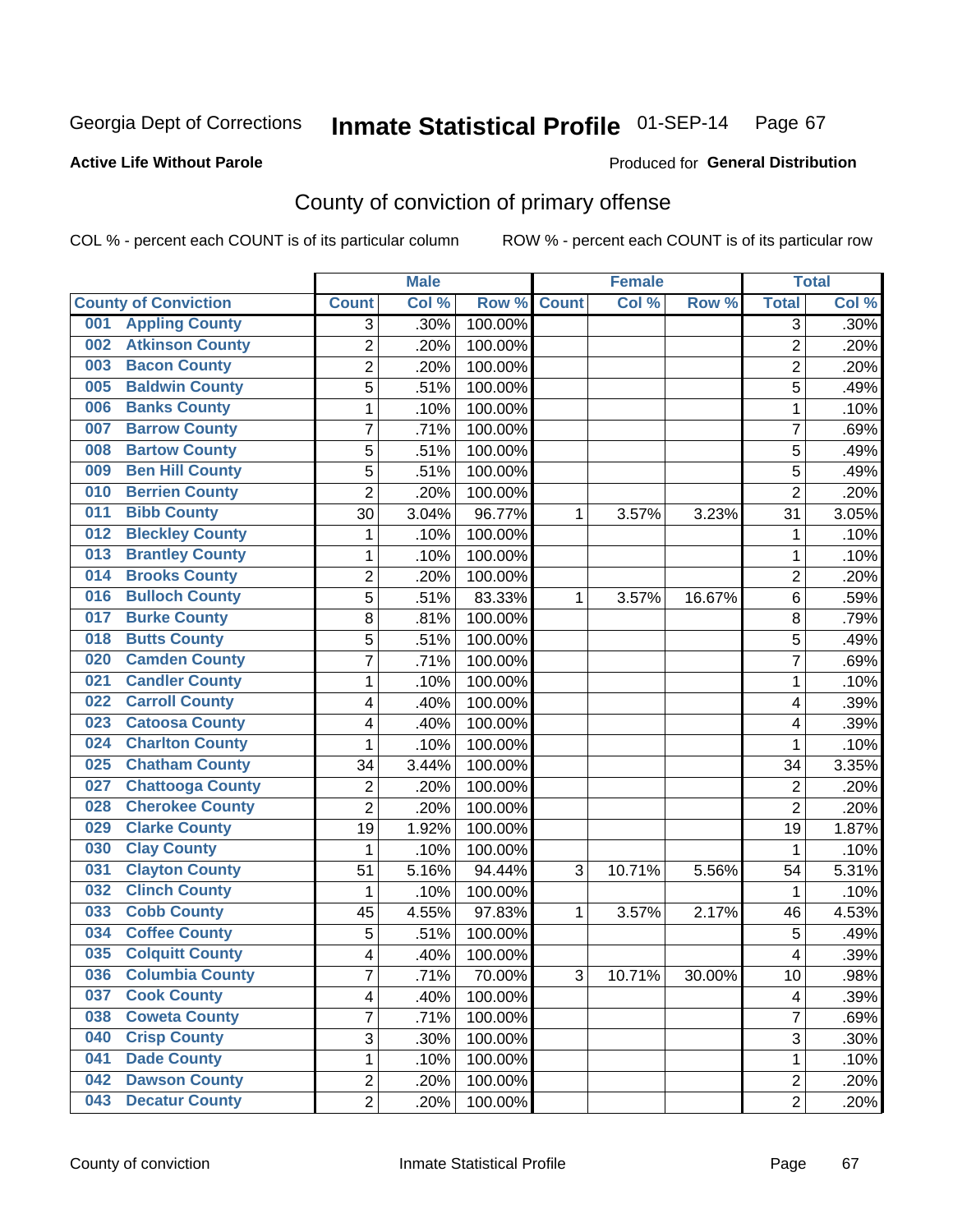### **Active Life Without Parole**

# Produced for **General Distribution**

# County of conviction of primary offense

|     |                             |                | <b>Male</b> |         |                | <b>Female</b> |        |                | <b>Total</b> |
|-----|-----------------------------|----------------|-------------|---------|----------------|---------------|--------|----------------|--------------|
|     | <b>County of Conviction</b> | <b>Count</b>   | Col %       | Row %   | <b>Count</b>   | Col %         | Row %  | <b>Total</b>   | Col %        |
| 044 | <b>Dekalb County</b>        | 81             | 8.20%       | 98.78%  | 1              | 3.57%         | 1.22%  | 82             | 8.07%        |
| 045 | <b>Dodge County</b>         | 1              | .10%        | 100.00% |                |               |        | 1              | .10%         |
| 046 | <b>Dooly County</b>         | $\overline{2}$ | .20%        | 100.00% |                |               |        | $\overline{2}$ | .20%         |
| 047 | <b>Dougherty County</b>     | 28             | 2.83%       | 96.55%  | 1              | 3.57%         | 3.45%  | 29             | 2.85%        |
| 048 | <b>Douglas County</b>       | 27             | 2.73%       | 96.43%  | 1              | 3.57%         | 3.57%  | 28             | 2.76%        |
| 049 | <b>Early County</b>         | 1              | .10%        | 100.00% |                |               |        | 1              | .10%         |
| 051 | <b>Effingham County</b>     | 4              | .40%        | 100.00% |                |               |        | 4              | .39%         |
| 052 | <b>Elbert County</b>        | 3              | .30%        | 100.00% |                |               |        | 3              | .30%         |
| 053 | <b>Emanuel County</b>       | $\overline{7}$ | .71%        | 100.00% |                |               |        | $\overline{7}$ | .69%         |
| 056 | <b>Fayette County</b>       | $\overline{5}$ | .51%        | 100.00% |                |               |        | 5              | .49%         |
| 057 | <b>Floyd County</b>         | 14             | 1.42%       | 93.33%  | 1              | 3.57%         | 6.67%  | 15             | 1.48%        |
| 058 | <b>Forsyth County</b>       | 4              | .40%        | 100.00% |                |               |        | 4              | .39%         |
| 059 | <b>Franklin County</b>      | 3              | .30%        | 75.00%  | 1              | 3.57%         | 25.00% | 4              | .39%         |
| 060 | <b>Fulton County</b>        | 125            | 12.65%      | 99.21%  | 1              | 3.57%         | .79%   | 126            | 12.40%       |
| 061 | <b>Gilmer County</b>        | $\overline{2}$ | .20%        | 100.00% |                |               |        | $\overline{2}$ | .20%         |
| 063 | <b>Glynn County</b>         | 15             | 1.52%       | 93.75%  | 1              | 3.57%         | 6.25%  | 16             | 1.57%        |
| 064 | <b>Gordon County</b>        | 4              | .40%        | 100.00% |                |               |        | 4              | .39%         |
| 066 | <b>Greene County</b>        | 1              | .10%        | 100.00% |                |               |        | 1              | .10%         |
| 067 | <b>Gwinnett County</b>      | 21             | 2.13%       | 95.45%  | 1              | 3.57%         | 4.55%  | 22             | 2.17%        |
| 068 | <b>Habersham County</b>     | 5              | .51%        | 100.00% |                |               |        | 5              | .49%         |
| 069 | <b>Hall County</b>          | 19             | 1.92%       | 90.48%  | $\overline{2}$ | 7.14%         | 9.52%  | 21             | 2.07%        |
| 070 | <b>Hancock County</b>       | 1              | .10%        | 100.00% |                |               |        | 1              | .10%         |
| 071 | <b>Haralson County</b>      | 3              | .30%        | 100.00% |                |               |        | 3              | .30%         |
| 072 | <b>Harris County</b>        | $\overline{2}$ | .20%        | 100.00% |                |               |        | $\overline{2}$ | .20%         |
| 073 | <b>Hart County</b>          | 3              | .30%        | 100.00% |                |               |        | 3              | .30%         |
| 075 | <b>Henry County</b>         | 11             | 1.11%       | 100.00% |                |               |        | 11             | 1.08%        |
| 076 | <b>Houston County</b>       | 17             | 1.72%       | 100.00% |                |               |        | 17             | 1.67%        |
| 077 | <b>Irwin County</b>         | 1              | .10%        | 100.00% |                |               |        | 1              | .10%         |
| 078 | <b>Jackson County</b>       | 12             | 1.21%       | 100.00% |                |               |        | 12             | 1.18%        |
| 079 | <b>Jasper County</b>        | 1              | .10%        | 100.00% |                |               |        | 1              | .10%         |
| 080 | <b>Jeff Davis County</b>    | $\overline{2}$ | .20%        | 100.00% |                |               |        | $\overline{2}$ | .20%         |
| 081 | <b>Jefferson County</b>     | 4              | .40%        | 100.00% |                |               |        | 4              | .39%         |
| 082 | <b>Jenkins County</b>       | 1              | .10%        | 100.00% |                |               |        | $\mathbf{1}$   | .10%         |
| 083 | <b>Johnson County</b>       | 1              | .10%        | 100.00% |                |               |        | 1              | .10%         |
| 084 | <b>Jones County</b>         | 2              | .20%        | 66.67%  | 1              | 3.57%         | 33.33% | 3              | .30%         |
| 086 | <b>Lanier County</b>        | 1              | .10%        | 100.00% |                |               |        | 1              | .10%         |
| 087 | <b>Laurens County</b>       | 3              | .30%        | 100.00% |                |               |        | 3              | .30%         |
| 088 | <b>Lee County</b>           | $\overline{2}$ | .20%        | 100.00% |                |               |        | $\overline{2}$ | .20%         |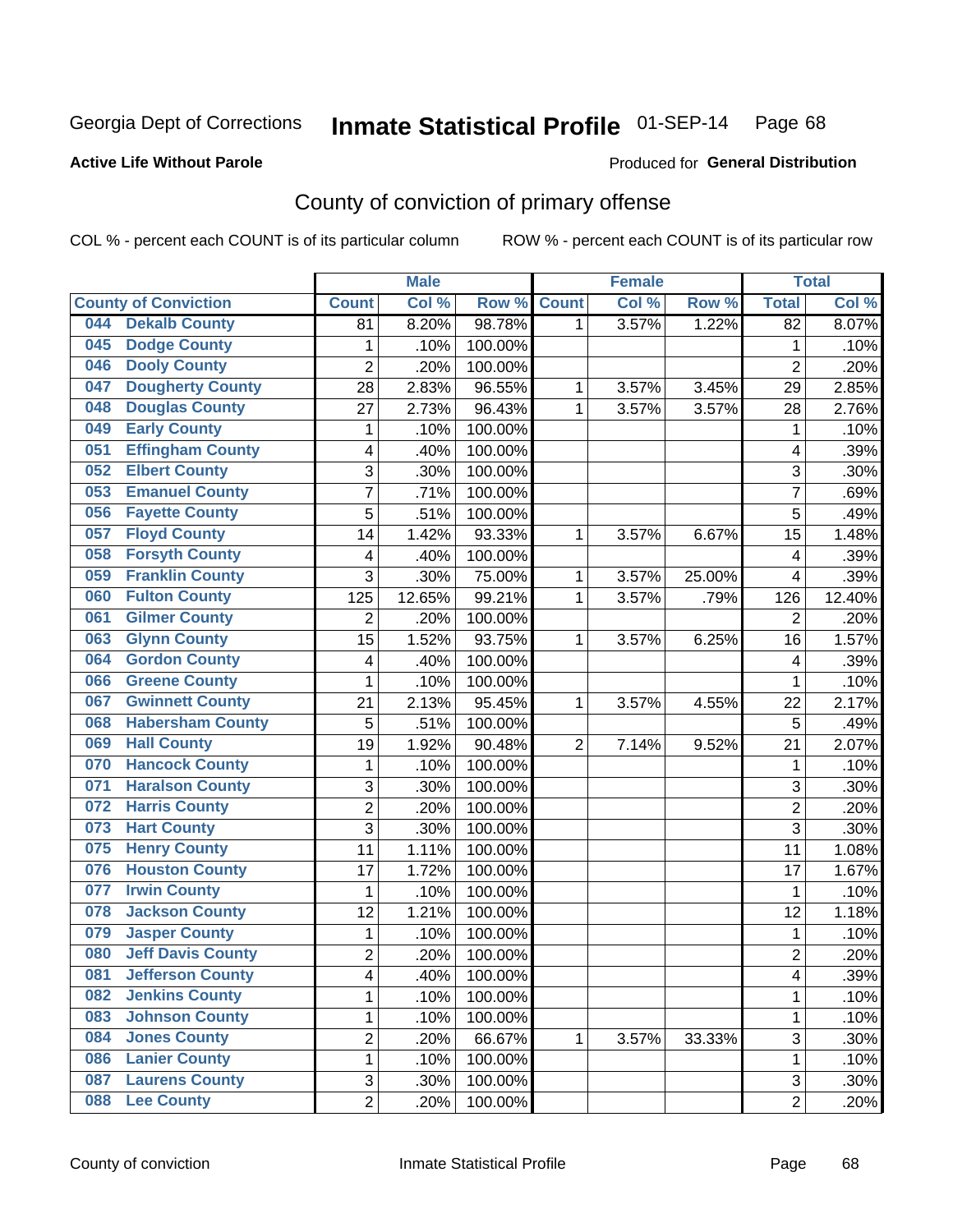## **Active Life Without Parole**

### Produced for **General Distribution**

# County of conviction of primary offense

|                  |                             |                | <b>Male</b> |         |                | <b>Female</b> |        |                | <b>Total</b> |
|------------------|-----------------------------|----------------|-------------|---------|----------------|---------------|--------|----------------|--------------|
|                  | <b>County of Conviction</b> | <b>Count</b>   | Col %       | Row %   | <b>Count</b>   | Col %         | Row %  | <b>Total</b>   | Col %        |
| 089              | <b>Liberty County</b>       | 6              | .61%        | 85.71%  | 1              | 3.57%         | 14.29% | 7              | .69%         |
| 091              | <b>Long County</b>          | 6              | .61%        | 100.00% |                |               |        | 6              | .59%         |
| 092              | <b>Lowndes County</b>       | 8              | .81%        | 100.00% |                |               |        | 8              | .79%         |
| 095              | <b>Madison County</b>       | 1              | .10%        | 100.00% |                |               |        | 1              | .10%         |
| 096              | <b>Marion County</b>        | 1              | .10%        | 100.00% |                |               |        | 1              | .10%         |
| 097              | <b>Mcduffie County</b>      | $\overline{2}$ | .20%        | 100.00% |                |               |        | $\overline{2}$ | .20%         |
| 098              | <b>Mcintosh County</b>      | $\mathbf 1$    | .10%        | 100.00% |                |               |        | 1              | .10%         |
| 100              | <b>Miller County</b>        | $\mathbf{1}$   | .10%        | 100.00% |                |               |        | 1              | .10%         |
| 102              | <b>Monroe County</b>        | 6              | .61%        | 100.00% |                |               |        | 6              | .59%         |
| 104              | <b>Morgan County</b>        | $\mathbf{1}$   | .10%        | 100.00% |                |               |        | $\mathbf{1}$   | .10%         |
| 105              | <b>Murray County</b>        | $\mathbf 1$    | .10%        | 100.00% |                |               |        | 1              | .10%         |
| 106              | <b>Muscogee County</b>      | 34             | 3.44%       | 100.00% |                |               |        | 34             | 3.35%        |
| 107              | <b>Newton County</b>        | 6              | .61%        | 75.00%  | $\overline{2}$ | 7.14%         | 25.00% | 8              | .79%         |
| 109              | <b>Oglethorpe County</b>    | $\overline{2}$ | .20%        | 100.00% |                |               |        | $\overline{2}$ | .20%         |
| 110              | <b>Paulding County</b>      | $\overline{c}$ | .20%        | 100.00% |                |               |        | $\overline{2}$ | .20%         |
| $\overline{112}$ | <b>Pickens County</b>       | $\mathbf{1}$   | .10%        | 100.00% |                |               |        | $\mathbf{1}$   | .10%         |
| $\overline{113}$ | <b>Pierce County</b>        | 2              | .20%        | 100.00% |                |               |        | $\overline{2}$ | .20%         |
| $\overline{114}$ | <b>Pike County</b>          | 4              | .40%        | 66.67%  | $\overline{2}$ | 7.14%         | 33.33% | 6              | .59%         |
| $\overline{115}$ | <b>Polk County</b>          | $\overline{c}$ | .20%        | 100.00% |                |               |        | $\overline{2}$ | .20%         |
| 116              | <b>Pulaski County</b>       | 1              | .10%        | 100.00% |                |               |        | 1              | .10%         |
| 117              | <b>Putnam County</b>        | 7              | .71%        | 100.00% |                |               |        | $\overline{7}$ | .69%         |
| 119              | <b>Rabun County</b>         | $\mathbf{1}$   | .10%        | 100.00% |                |               |        | 1              | .10%         |
| 120              | <b>Randolph County</b>      | 3              | .30%        | 100.00% |                |               |        | 3              | .30%         |
| 121              | <b>Richmond County</b>      | 49             | 4.96%       | 98.00%  | 1              | 3.57%         | 2.00%  | 50             | 4.92%        |
| 122              | <b>Rockdale County</b>      | 10             | 1.01%       | 100.00% |                |               |        | 10             | .98%         |
| 125              | <b>Seminole County</b>      | $\mathbf{1}$   | .10%        | 100.00% |                |               |        | 1              | .10%         |
| 126              | <b>Spalding County</b>      | 12             | 1.21%       | 100.00% |                |               |        | 12             | 1.18%        |
| 127              | <b>Stephens County</b>      | 3              | .30%        | 100.00% |                |               |        | 3              | .30%         |
| 129              | <b>Sumter County</b>        | $\mathbf{1}$   | .10%        | 100.00% |                |               |        | $\mathbf{1}$   | .10%         |
| 131              | <b>Taliaferro County</b>    | 1              | .10%        | 100.00% |                |               |        | 1              | .10%         |
| 135              | <b>Terrell County</b>       | $\mathbf{1}$   | .10%        | 100.00% |                |               |        | 1              | .10%         |
| 136              | <b>Thomas County</b>        | 5              | .51%        | 100.00% |                |               |        | 5              | .49%         |
| 137              | <b>Tift County</b>          | $\overline{7}$ | .71%        | 100.00% |                |               |        | $\overline{7}$ | .69%         |
| 138              | <b>Toombs County</b>        | $\overline{7}$ | .71%        | 100.00% |                |               |        | $\overline{7}$ | .69%         |
| 139              | <b>Towns County</b>         | 1              | .10%        | 100.00% |                |               |        | 1              | .10%         |
| 140              | <b>Treutlen County</b>      | 3              | .30%        | 100.00% |                |               |        | 3              | .30%         |
| $\overline{141}$ | <b>Troup County</b>         | 2              | .20%        | 66.67%  | $\mathbf{1}$   | 3.57%         | 33.33% | 3              | .30%         |
|                  | 142 Turner County           | 1              | .10%        | 100.00% |                |               |        | 1              | .10%         |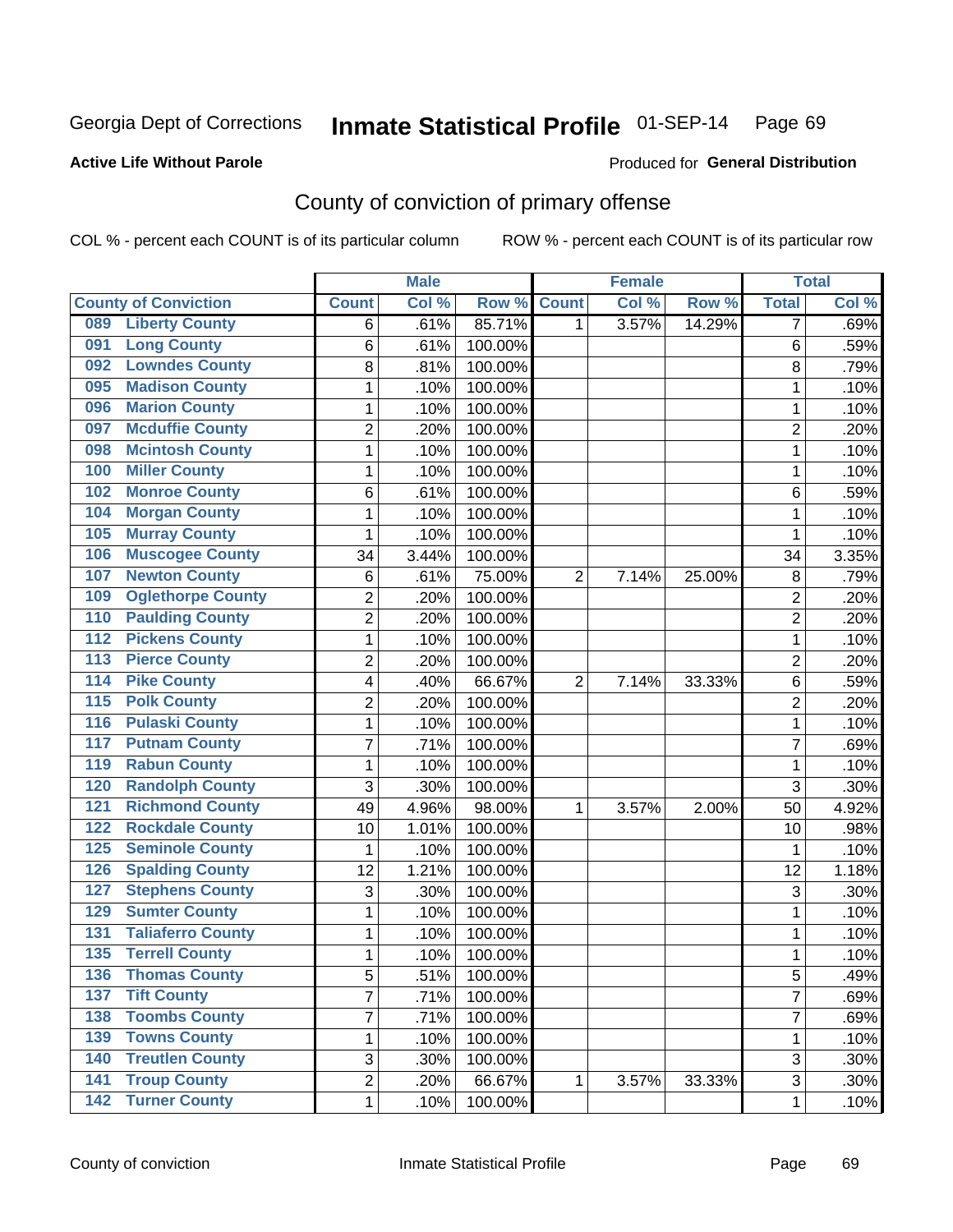### **Active Life Without Parole**

# Produced for **General Distribution**

# County of conviction of primary offense

|                                 |              | <b>Male</b> |         |             | <b>Female</b> |        |              | <b>Total</b> |
|---------------------------------|--------------|-------------|---------|-------------|---------------|--------|--------------|--------------|
| <b>County of Conviction</b>     | <b>Count</b> | Col %       |         | Row % Count | Col %         | Row %  | <b>Total</b> | Col %        |
| <b>Twiggs County</b><br>143     |              | .10%        | 100.00% |             |               |        |              | .10%         |
| <b>Upson County</b><br>145      | 4            | .40%        | 100.00% |             |               |        | 4            | .39%         |
| <b>Walker County</b><br>146     | 5            | .51%        | 83.33%  |             | 3.57%         | 16.67% | 6            | .59%         |
| <b>Walton County</b><br>147     | 10           | 1.01%       | 100.00% |             |               |        | 10           | .98%         |
| <b>Ware County</b><br>148       | 12           | 1.21%       | 100.00% |             |               |        | 12           | 1.18%        |
| <b>Washington County</b><br>150 | 3            | .30%        | 100.00% |             |               |        | 3            | .30%         |
| <b>Wayne County</b><br>151      |              | .71%        | 100.00% |             |               |        |              | .69%         |
| <b>Whitfield County</b><br>155  | 10           | 1.01%       | 100.00% |             |               |        | 10           | .98%         |
| <b>Wilkes County</b><br>157     |              | .10%        | 100.00% |             |               |        |              | .10%         |
| <b>Worth County</b><br>159      | 2            | .20%        | 100.00% |             |               |        | 2            | .20%         |
| <b>Total Rported</b>            | 988          | 100%        | 97.24%  | 28          | 100%          | 2.76%  | 1,016        | 100%         |

| rted<br><b>NOT</b> |     |    |      |
|--------------------|-----|----|------|
| `otal              | 988 | 40 | ,016 |

| <b>Mode (most frequent)</b><br><b>Fulton County</b> | <b>Columbia County</b> | <b>Fulton County</b> |
|-----------------------------------------------------|------------------------|----------------------|
|-----------------------------------------------------|------------------------|----------------------|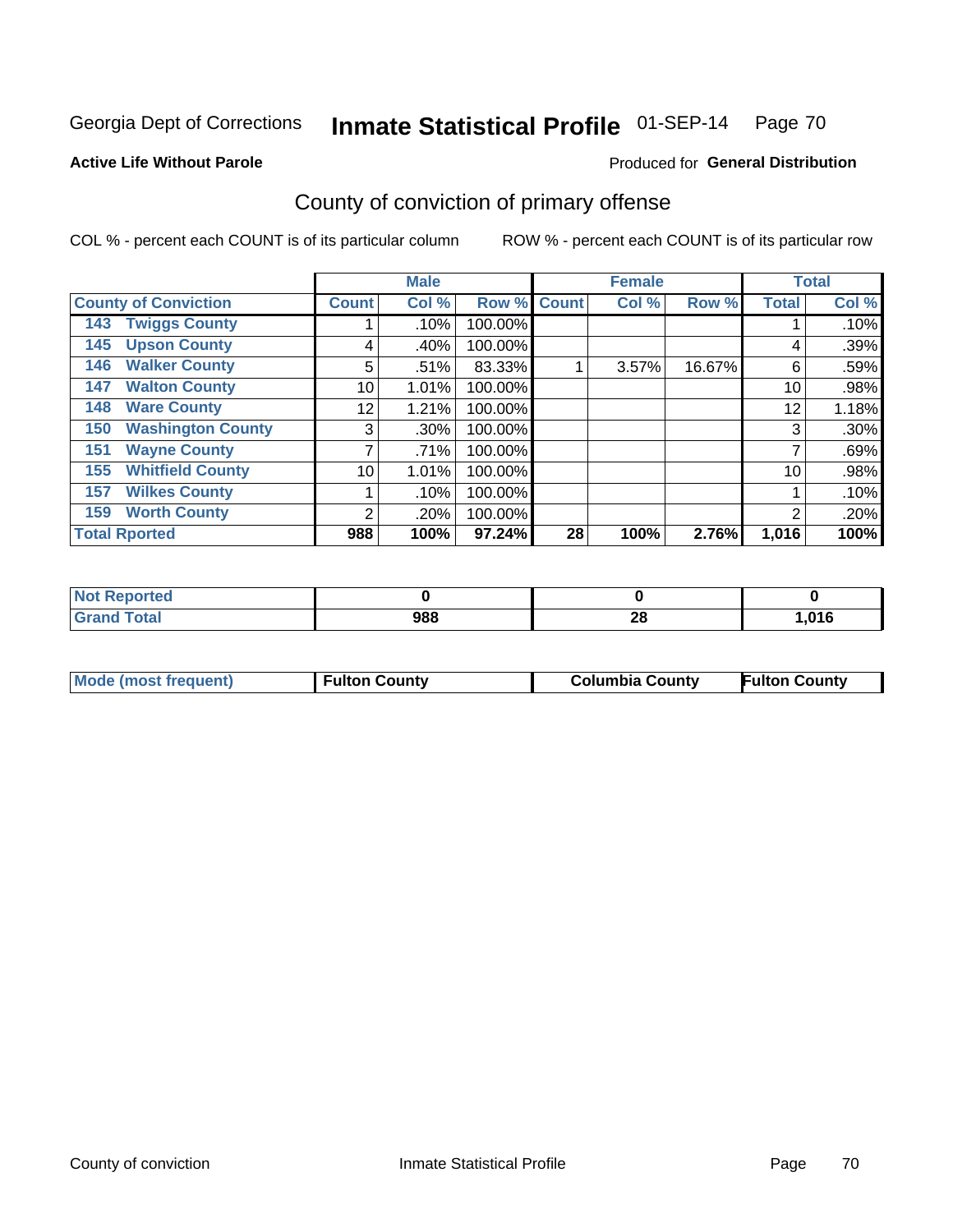### **Active Life Without Parole**

### Produced for **General Distribution**

# Circuit of conviction of primary offense

|                         |                                 |                | <b>Male</b> |         |                | <b>Female</b> |        |                  | <b>Total</b> |
|-------------------------|---------------------------------|----------------|-------------|---------|----------------|---------------|--------|------------------|--------------|
|                         | <b>Circuit of Conviction</b>    | <b>Count</b>   | Col %       | Row %   | <b>Count</b>   | Col %         | Row %  | <b>Total</b>     | Col %        |
| 1                       | <b>Alapaha Circuit</b>          | 10             | 1.01%       | 100.00% |                |               |        | 10               | .98%         |
| $\overline{2}$          | <b>Alcovy Circuit</b>           | 16             | 1.62%       | 88.89%  | $\overline{2}$ | 7.14%         | 11.11% | 18               | 1.77%        |
| $\overline{\mathbf{3}}$ | <b>Atlanta Circuit</b>          | 125            | 12.65%      | 99.21%  | $\mathbf{1}$   | 3.57%         | .79%   | 126              | 12.40%       |
| 4                       | <b>Atlantic Circuit</b>         | 13             | 1.32%       | 92.86%  | $\mathbf 1$    | 3.57%         | 7.14%  | 14               | 1.38%        |
| 5                       | <b>Augusta Circuit</b>          | 64             | 6.48%       | 94.12%  | $\overline{4}$ | 14.29%        | 5.88%  | 68               | 6.69%        |
| $\overline{\mathbf{6}}$ | <b>Blue Ridge Circuit</b>       | $\overline{2}$ | .20%        | 100.00% |                |               |        | $\overline{2}$   | .20%         |
| $\overline{\mathbf{7}}$ | <b>Brunswick Circuit</b>        | 34             | 3.44%       | 97.14%  | 1              | 3.57%         | 2.86%  | 35               | 3.44%        |
| $\overline{\mathbf{8}}$ | <b>Chattahoochee Circuit</b>    | 37             | 3.74%       | 100.00% |                |               |        | 37               | 3.64%        |
| $\overline{9}$          | <b>Cherokee Circuit</b>         | 9              | .91%        | 100.00% |                |               |        | 9                | .89%         |
| 10                      | <b>Clayton Circuit</b>          | 51             | 5.16%       | 94.44%  | 3              | 10.71%        | 5.56%  | 54               | 5.31%        |
| $\overline{11}$         | <b>Cobb Circuit</b>             | 45             | 4.55%       | 97.83%  | $\mathbf 1$    | 3.57%         | 2.17%  | 46               | 4.53%        |
| $\overline{12}$         | <b>Conasauga Circuit</b>        | 11             | 1.11%       | 100.00% |                |               |        | 11               | 1.08%        |
| 13                      | <b>Cordele Circuit</b>          | 10             | 1.01%       | 100.00% |                |               |        | 10               | .98%         |
| 14                      | <b>Coweta Circuit</b>           | 13             | 1.32%       | 92.86%  | $\mathbf{1}$   | 3.57%         | 7.14%  | 14               | 1.38%        |
| 15                      | <b>Dougherty Circuit</b>        | 28             | 2.83%       | 96.55%  | $\mathbf 1$    | 3.57%         | 3.45%  | 29               | 2.85%        |
| 16                      | <b>Dublin Circuit</b>           | 8              | .81%        | 100.00% |                |               |        | 8                | .79%         |
| 17                      | <b>Eastern Circuit</b>          | 34             | 3.44%       | 100.00% |                |               |        | 34               | 3.35%        |
| 18                      | <b>Flint Circuit</b>            | 11             | 1.11%       | 100.00% |                |               |        | 11               | 1.08%        |
| 19                      | <b>Griffin Circuit</b>          | 25             | 2.53%       | 92.59%  | $\overline{2}$ | 7.14%         | 7.41%  | 27               | 2.66%        |
| 20                      | <b>Gwinnett Circuit</b>         | 21             | 2.13%       | 95.45%  | 1              | 3.57%         | 4.55%  | 22               | 2.17%        |
| $\overline{21}$         | <b>Houston Circuit</b>          | 17             | 1.72%       | 100.00% |                |               |        | 17               | 1.67%        |
| $\overline{22}$         | <b>Lookout Mountain Circuit</b> | 12             | 1.21%       | 92.31%  | 1              | 3.57%         | 7.69%  | 13               | 1.28%        |
| 23                      | <b>Macon Circuit</b>            | 30             | 3.04%       | 96.77%  | $\mathbf 1$    | 3.57%         | 3.23%  | 31               | 3.05%        |
| $\overline{24}$         | <b>Middle Circuit</b>           | 22             | 2.23%       | 100.00% |                |               |        | 22               | 2.17%        |
| 25                      | <b>Mountain Circuit</b>         | 9              | .91%        | 100.00% |                |               |        | $\boldsymbol{9}$ | .89%         |
| 26                      | <b>Northeastern Circuit</b>     | 21             | 2.13%       | 91.30%  | $\overline{2}$ | 7.14%         | 8.70%  | 23               | 2.26%        |
| $\overline{27}$         | <b>Northern Circuit</b>         | 12             | 1.21%       | 92.31%  | $\mathbf{1}$   | 3.57%         | 7.69%  | 13               | 1.28%        |
| 28                      | <b>Ocmulgee Circuit</b>         | 18             | 1.82%       | 94.74%  | 1              | 3.57%         | 5.26%  | 19               | 1.87%        |
| 29                      | <b>Oconee Circuit</b>           | 3              | .30%        | 100.00% |                |               |        | 3                | .30%         |
| 30                      | <b>Ogeechee Circuit</b>         | 10             | 1.01%       | 90.91%  | 1              | 3.57%         | 9.09%  | 11               | 1.08%        |
| $\overline{31}$         | <b>Pataula Circuit</b>          | 8              | .81%        | 100.00% |                |               |        | 8                | .79%         |
| 32                      | <b>Piedmont Circuit</b>         | 20             | 2.02%       | 100.00% |                |               |        | 20               | 1.97%        |
| 33                      | <b>Rome Circuit</b>             | 14             | 1.42%       | 93.33%  | $\mathbf{1}$   | 3.57%         | 6.67%  | 15               | 1.48%        |
| 34                      | <b>South Georgia Circuit</b>    | $\overline{2}$ | .20%        | 100.00% |                |               |        | $\overline{2}$   | .20%         |
| 35                      | <b>Southern Circuit</b>         | 19             | 1.92%       | 100.00% |                |               |        | 19               | 1.87%        |
| 36                      | <b>Southwestern Circuit</b>     | 3              | .30%        | 100.00% |                |               |        | 3                | .30%         |
| 37                      | <b>Stone Mountain Circuit</b>   | 81             | 8.20%       | 98.78%  | 1              | 3.57%         | 1.22%  | 82               | 8.07%        |
| 38                      | <b>Tallapoosa Circuit</b>       | 5              | .51%        | 100.00% |                |               |        | 5                | .49%         |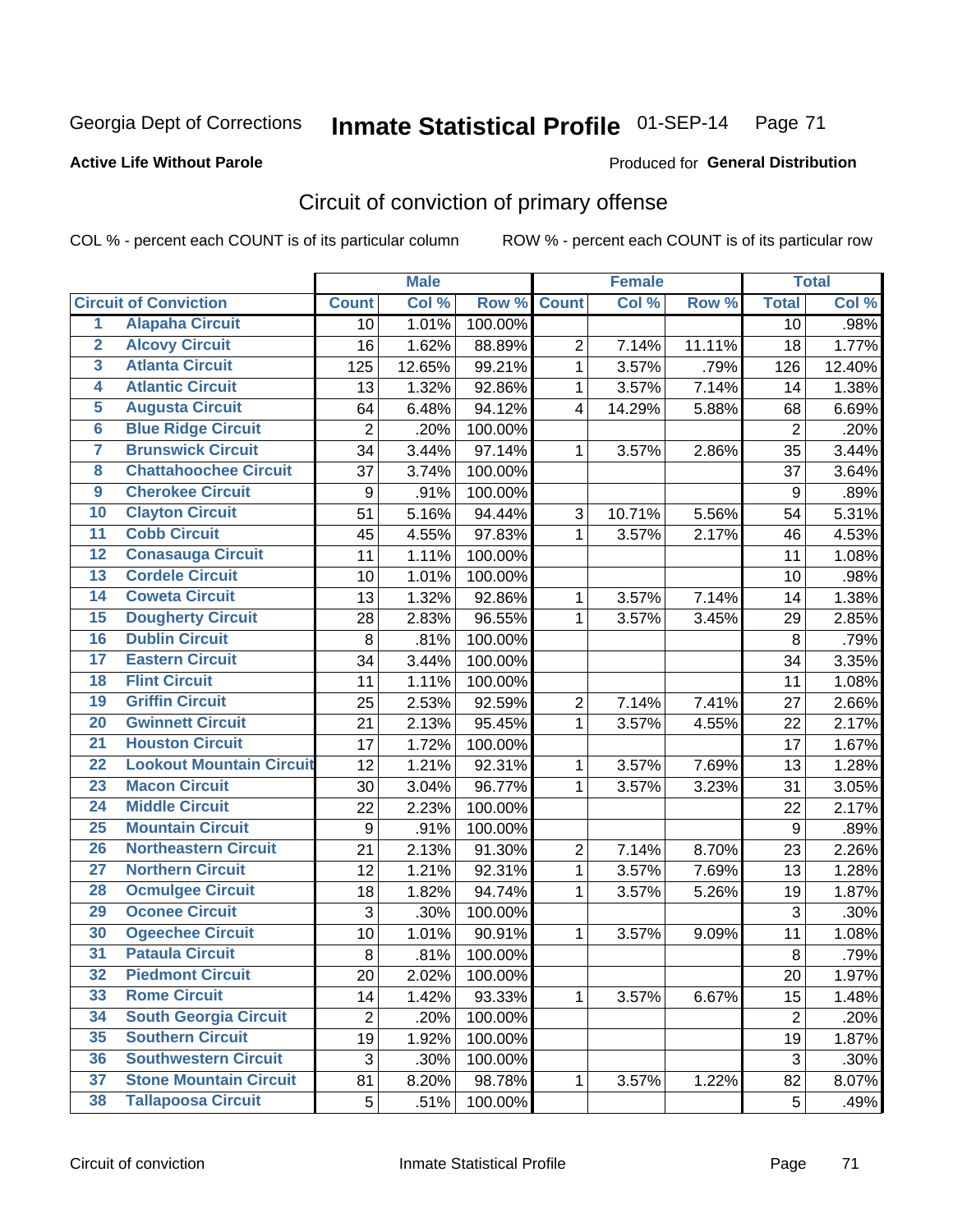### **Active Life Without Parole**

### Produced for **General Distribution**

# Circuit of conviction of primary offense

|    |                              |                | <b>Male</b> |         |              | <b>Female</b> |       |              | <b>Total</b> |
|----|------------------------------|----------------|-------------|---------|--------------|---------------|-------|--------------|--------------|
|    | <b>Circuit of Conviction</b> | <b>Count</b>   | Col %       | Row %   | <b>Count</b> | Col %         | Row % | <b>Total</b> | Col %        |
| 39 | <b>Tifton Circuit</b>        | 11             | 1.11%       | 100.00% |              |               |       | 11           | 1.08%        |
| 40 | <b>Toombs Circuit</b>        | 4              | .40%        | 100.00% |              |               |       | 4            | .39%         |
| 41 | <b>Waycross Circuit</b>      | 23             | 2.33%       | 100.00% |              |               |       | 23           | 2.26%        |
| 42 | <b>Western Circuit</b>       | 19             | 1.92%       | 100.00% |              |               |       | 19           | 1.87%        |
| 43 | <b>Rockdale Circuit</b>      | 10             | 1.01%       | 100.00% |              |               |       | 10           | .98%         |
| 44 | <b>Douglas Circuit</b>       | 27             | 2.73%       | 96.43%  |              | 3.57%         | 3.57% | 28           | 2.76%        |
| 45 | <b>Appalachian Circuit</b>   | 3              | $.30\%$     | 100.00% |              |               |       | 3            | $.30\%$      |
| 46 | <b>Enotah Circuit</b>        |                | .10%        | 100.00% |              |               |       |              | .10%         |
| 47 | <b>Bell-Forsyth Circuit</b>  | 4              | .40%        | 100.00% |              |               |       | 4            | .39%         |
| 48 | <b>Towaliga Circuit</b>      | 11             | 1.11%       | 100.00% |              |               |       | 11           | 1.08%        |
| 49 | <b>Paulding Circuit</b>      | $\overline{2}$ | .20%        | 100.00% |              |               |       | 2            | .20%         |
|    | <b>Total Rported</b>         | 988            | 100%        | 97.24%  | 28           | 100%          | 2.76% | 1,016        | 100%         |

| ported<br>- IN 4 |     |          |        |
|------------------|-----|----------|--------|
| <b>Total</b>     | 988 | ററ<br>zo | 016, ا |

| М<br>. In n tr<br>.<br>.<br>wanta<br>ााद्व<br>31.<br>$\sim$ $\sim$ $\sim$ |
|---------------------------------------------------------------------------|
|---------------------------------------------------------------------------|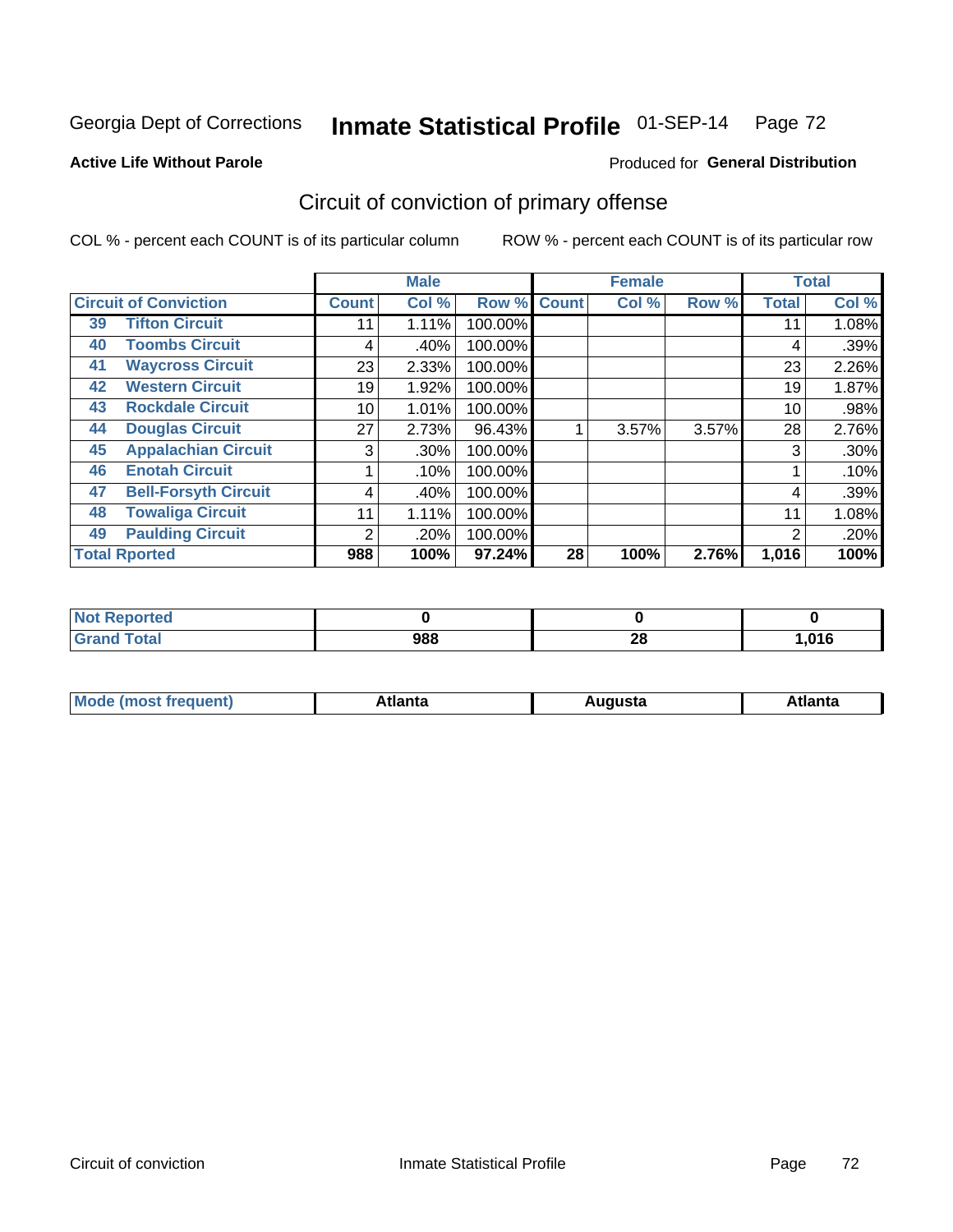### **Active Life Without Parole**

#### Produced for **General Distribution**

## Years served (jail + prison) in this incarceration

|                       |                         | <b>Male</b> |         |                | <b>Female</b> |       |                         | <b>Total</b> |
|-----------------------|-------------------------|-------------|---------|----------------|---------------|-------|-------------------------|--------------|
| <b>Years Served</b>   | <b>Count</b>            | Col %       | Row %   | <b>Count</b>   | Col %         | Row % | <b>Total</b>            | Col %        |
| Less than one year    | 30                      | 3.04%       | 100.00% |                |               |       | 30                      | 2.95%        |
| 1 to 1.99 years       | 60                      | 6.07%       | 92.31%  | 5              | 17.86%        | 7.69% | 65                      | 6.40%        |
| 2 to 2.99 years       | 83                      | 8.40%       | 94.32%  | 5              | 17.86%        | 5.68% | 88                      | 8.66%        |
| 3 to 3.99 years       | 91                      | 9.21%       | 97.85%  | $\overline{2}$ | 7.14%         | 2.15% | 93                      | 9.15%        |
| 4 to 4.99 years       | 53                      | 5.36%       | 94.64%  | 3              | 10.71%        | 5.36% | 56                      | 5.51%        |
| 5 to 5.99 years       | 52                      | 5.26%       | 96.30%  | $\overline{2}$ | 7.14%         | 3.70% | 54                      | 5.31%        |
| 6 to 6.99 years       | 43                      | 4.35%       | 100.00% |                |               |       | 43                      | 4.23%        |
| 7 to 7.99 years       | 48                      | 4.86%       | 96.00%  | $\overline{c}$ | 7.14%         | 4.00% | 50                      | 4.92%        |
| 8 to 8.99 years       | 26                      | 2.63%       | 92.86%  | $\overline{2}$ | 7.14%         | 7.14% | 28                      | 2.76%        |
| 9 to 9.99 years       | 37                      | 3.74%       | 100.00% |                |               |       | 37                      | 3.64%        |
| 10 to 10.99 years     | 38                      | 3.85%       | 100.00% |                |               |       | 38                      | 3.74%        |
| 11 to 11.99 years     | 33                      | 3.34%       | 91.67%  | 3              | 10.71%        | 8.33% | 36                      | 3.54%        |
| 12 to 12.99 years     | 42                      | 4.25%       | 95.45%  | $\overline{2}$ | 7.14%         | 4.55% | 44                      | 4.33%        |
| 13 to 13.99 years     | 40                      | 4.05%       | 100.00% |                |               |       | 40                      | 3.94%        |
| 14 to 14.99 years     | 52                      | 5.26%       | 100.00% |                |               |       | 52                      | 5.12%        |
| 15 to 15.99 years     | 31                      | 3.14%       | 96.88%  | 1              | 3.57%         | 3.13% | 32                      | 3.15%        |
| 16 to 16.99 years     | 44                      | 4.45%       | 100.00% |                |               |       | 44                      | 4.33%        |
| 17 to 17.99 years     | 48                      | 4.86%       | 97.96%  | $\mathbf{1}$   | 3.57%         | 2.04% | 49                      | 4.82%        |
| 18 to 18.99 years     | 35                      | 3.54%       | 100.00% |                |               |       | 35                      | 3.44%        |
| 19 to 19.99 years     | 31                      | 3.14%       | 100.00% |                |               |       | 31                      | 3.05%        |
| 20 to 20.99 years     | 24                      | 2.43%       | 100.00% |                |               |       | 24                      | 2.36%        |
| 21 to 21.99 years     | 13                      | 1.32%       | 100.00% |                |               |       | 13                      | 1.28%        |
| 22 to 22.99 years     | 5                       | 0.51%       | 100.00% |                |               |       | 5                       | 0.49%        |
| 23 to 23.99 years     | 5                       | 0.51%       | 100.00% |                |               |       | 5                       | 0.49%        |
| 24 to 24.99 years     | $\mathbf{1}$            | 0.10%       | 100.00% |                |               |       | $\mathbf{1}$            | 0.10%        |
| 25 to 25.99 years     | 5                       | 0.51%       | 100.00% |                |               |       | 5                       | 0.49%        |
| 26 to 26.99 years     | $\overline{\mathbf{4}}$ | 0.40%       | 100.00% |                |               |       | $\overline{\mathbf{4}}$ | 0.39%        |
| 27 to 27.99 years     | 3                       | 0.30%       | 100.00% |                |               |       | 3                       | 0.30%        |
| Thirty + years        | 11                      | 1.11%       | 100.00% |                |               |       | 11                      | 1.08%        |
| <b>Total Reported</b> | 988                     | 100%        | 97.24%  | 28             | 100%          | 2.76% | 1,016                   | 100%         |

| <b>Not Reported</b>     |                 |                 |                 |
|-------------------------|-----------------|-----------------|-----------------|
| <b>Grand Total</b>      | 988             | 28              | 1,016           |
|                         |                 |                 |                 |
| Mean<br>(average)       | 10.12           | 6.3             | 10.02           |
| Median (middle)         | 9.175           | 4.27            | 9.05            |
| Mode<br>(most frequent) | 2 to 2.99 years | 4 to 4.99 years | 1 to 1.99 years |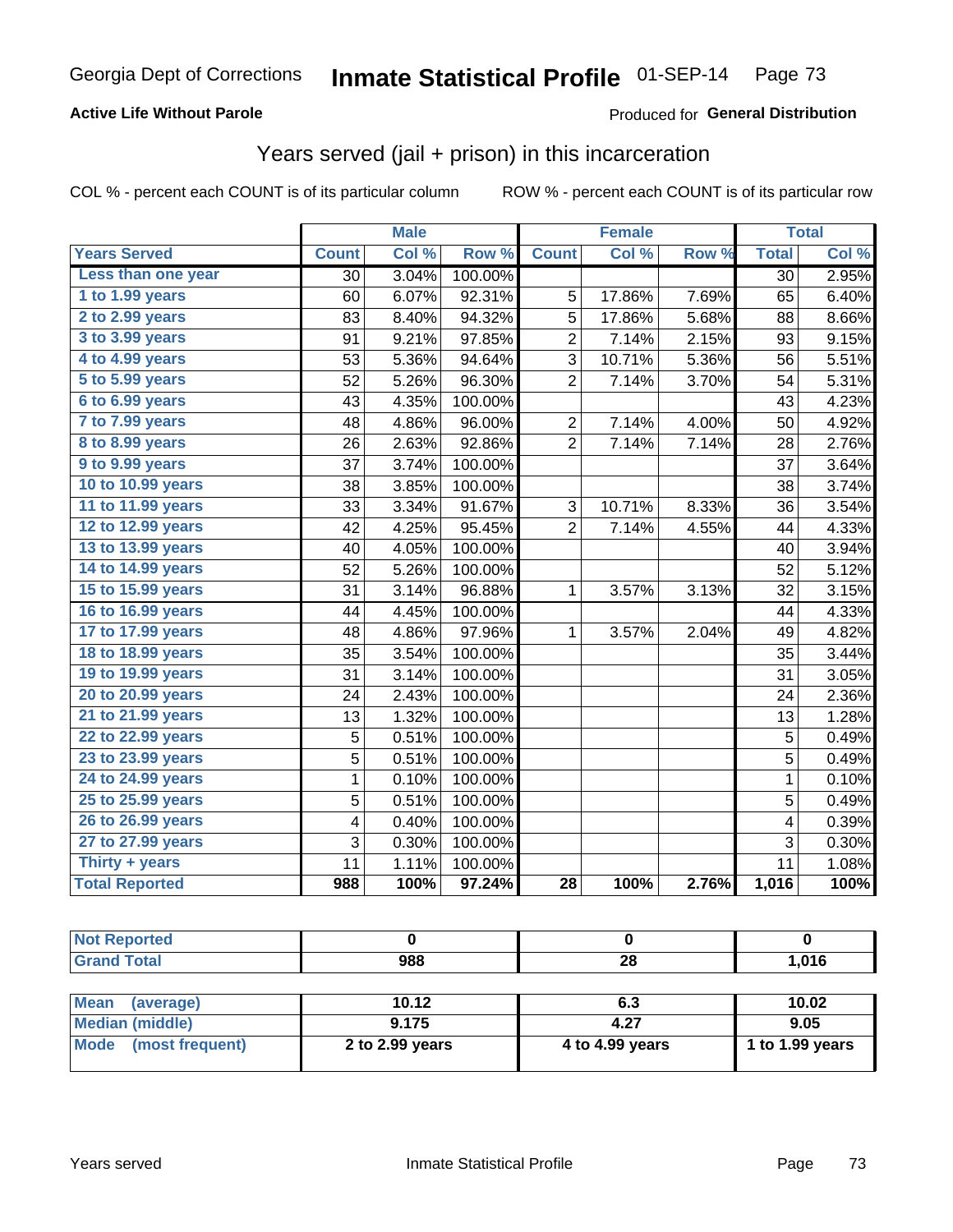#### **Active Life Without Parole**

Produced for **General Distribution**

## Results of most recent HIV tests

|                         | <b>Male</b>  |        |           | <b>Female</b> |        |          | Total |          |
|-------------------------|--------------|--------|-----------|---------------|--------|----------|-------|----------|
| <b>HIV Test Results</b> | <b>Count</b> | Col%   | Row %     | <b>Count</b>  | Col %  | Row %    | Total | Col %    |
| <b>Positive</b>         |              | 0.72%  | 87.50%    |               | 3.57%  | 12.50%   |       | $0.80\%$ |
| <b>Negative</b>         | 968          | 99.28% | 97.29%    | 27            | 96.43% | $2.71\%$ | 995   | 99.20%   |
| <b>Total Reported</b>   | 975          | 100%   | $97.21\%$ | 28            | 100%   | 2.79%    | 1,003 | 100%     |

| <b>Not Reported</b>  |     |         |        |
|----------------------|-----|---------|--------|
| Total<br><b>Grar</b> | 988 | റ<br>zo | 016, ا |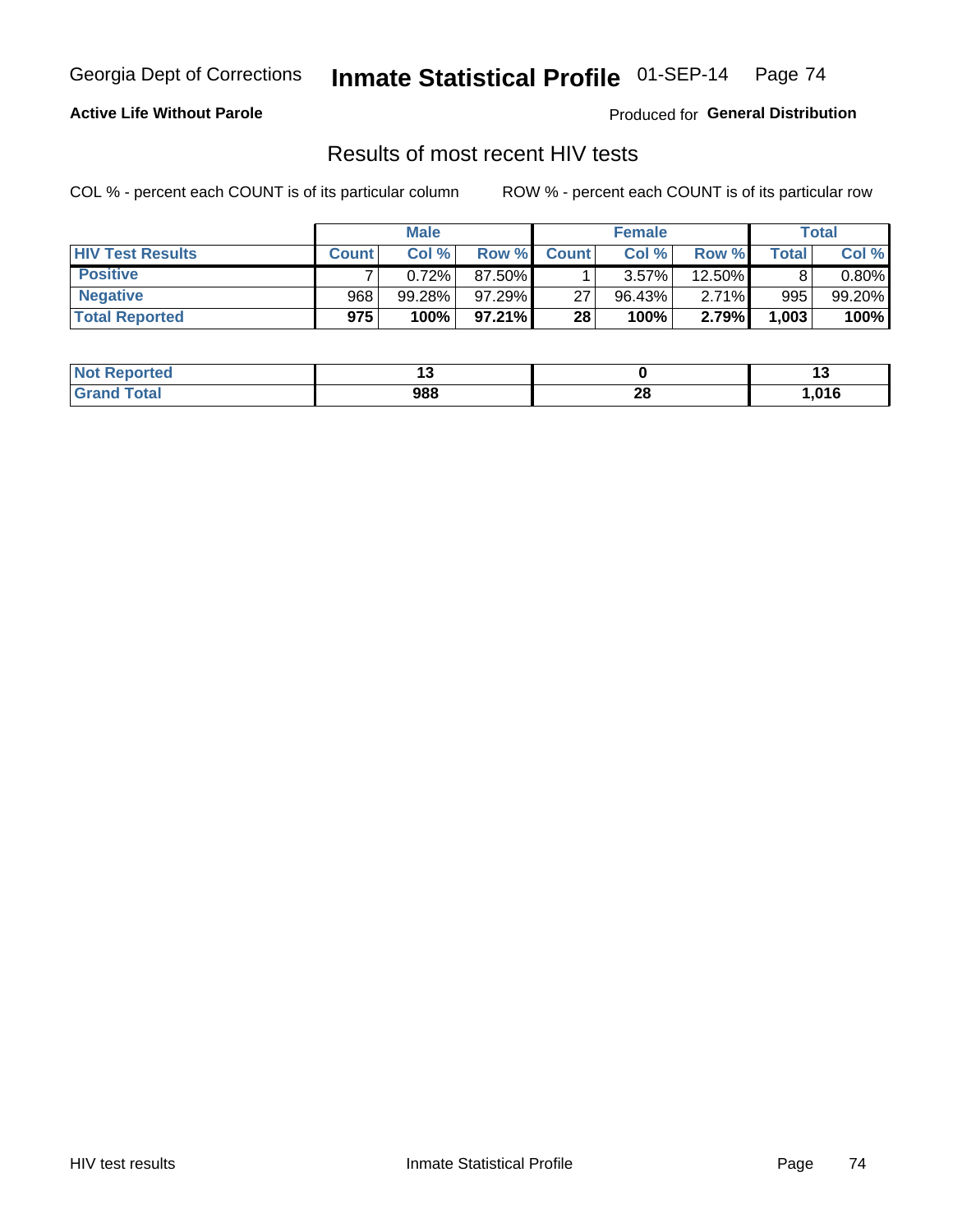### **Active Life Without Parole**

Produced for **General Distribution**

### Results of most recent tuberculosis test

|                                  |              | <b>Male</b> |        |                 | <b>Female</b> |          |       | Total  |
|----------------------------------|--------------|-------------|--------|-----------------|---------------|----------|-------|--------|
| <b>Tuberculosis Test Results</b> | <b>Count</b> | Col%        | Row %I | <b>Count</b>    | Col%          | Row %    | Total | Col %  |
| <b>Positive on current test</b>  | 238          | 24.39%      | 98.76% |                 | 10.71%        | $1.24\%$ | 241   | 24.00% |
| <b>Negative</b>                  | 738          | 75.61%      | 96.72% | 25              | 89.29%        | $3.28\%$ | 763   | 76.00% |
| <b>Total Reported</b>            | 976          | 100%        | 97.21% | 28 <sub>1</sub> | 100%          | 2.79%    | 1,004 | 100%   |

| <b>Not Reported</b> |     |          | . .  |
|---------------------|-----|----------|------|
| Total               | 988 | ኅር<br>ZO | ,016 |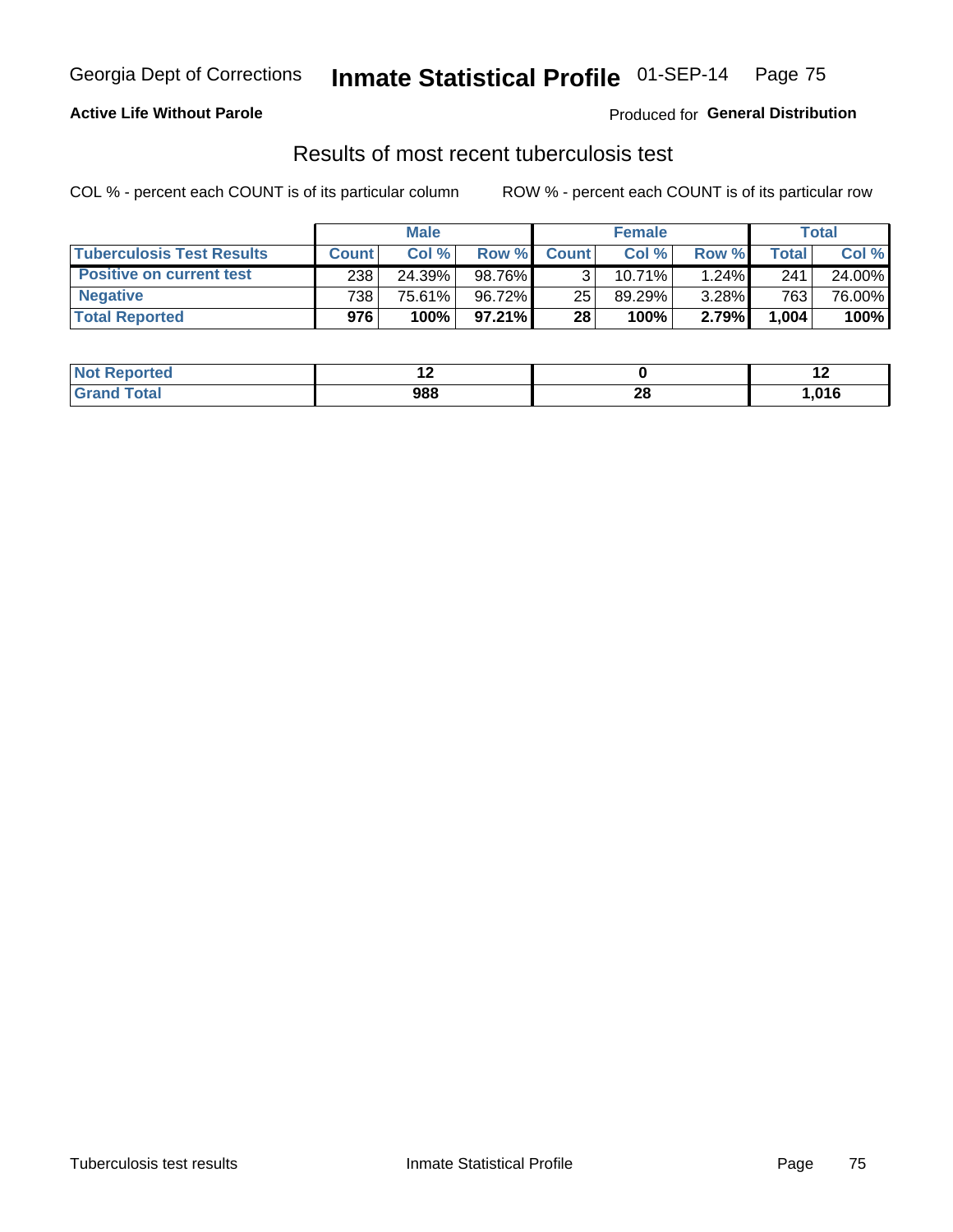### **Active Life Without Parole**

Produced for **General Distribution**

## Results of most recent syphilis test

|                                 | <b>Male</b>  |           |           | <b>Female</b> |           |          | Total |        |
|---------------------------------|--------------|-----------|-----------|---------------|-----------|----------|-------|--------|
| <b>Syphilis Test Results</b>    | <b>Count</b> | Col %     | Row %     | <b>Count</b>  | Col %     | Row %I   | Total | Col %  |
| <b>Positive on current test</b> | 16           | 2.53%     | $94.12\%$ |               | 9.09%     | 5.88%    | 17    | 2.64%  |
| <b>Negative</b>                 | 616          | $97.47\%$ | 98.40%    | 10            | $90.91\%$ | $1.60\%$ | 626   | 97.36% |
| <b>Total Reported</b>           | 632          | 100%      | 98.29%    | 11            | 100%      | $1.71\%$ | 643   | 100%   |

| <b>Not Reported</b> | 356 |    | ヘフヘ<br>JI J |
|---------------------|-----|----|-------------|
| <b>Grand Total</b>  | 988 | 28 | ,016        |